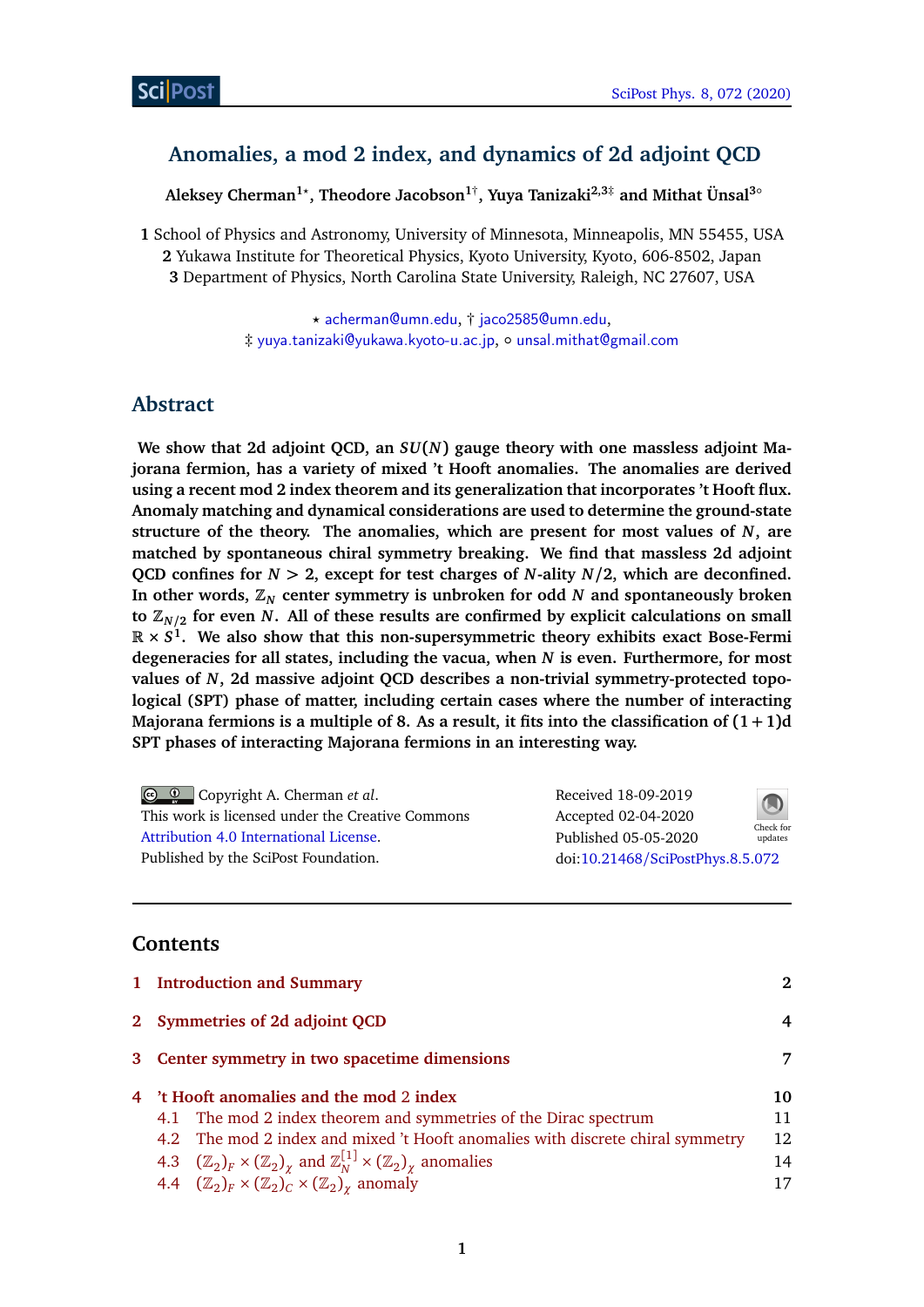| 5.                                         | 5.1                                                    | Anomaly matching and low-energy behavior<br>Even $N$<br>5.2 Odd $N$ | 18<br>19<br>21 |
|--------------------------------------------|--------------------------------------------------------|---------------------------------------------------------------------|----------------|
| 6                                          |                                                        | Classification of fermionic SPT phases in one spatial dimension     | 23             |
| 7.                                         |                                                        | Dynamics of adjoint QCD on $\mathbb{R} \times S^1$                  | 24             |
|                                            | 7.1                                                    | Anti-periodic boundary conditions                                   | 25             |
|                                            |                                                        | 7.1.1 Hilbert space structure                                       | 28             |
|                                            |                                                        | 7.2 Periodic boundary conditions                                    | 30             |
|                                            |                                                        | 7.2.1 Hilbert space structure                                       | 32             |
| 8 Bose-Fermi pairing and the large N limit |                                                        |                                                                     | 35             |
|                                            | 8.1                                                    | Large $N$ limit                                                     | 36             |
|                                            |                                                        | 8.2 Bose-Fermi degeneracy without supersymmetry                     | 39             |
|                                            |                                                        | 8.3 Large N Bose-Fermi cancellations at finite m                    | 41             |
| 9                                          | <b>Relations to previous literature</b>                |                                                                     | 42             |
|                                            | <b>10 Conclusions</b>                                  |                                                                     | 46             |
|                                            | A Conventions for two-dimensional Majorana fermions    |                                                                     |                |
|                                            | B Mod 2 index on a two-sphere $S^2$ with 't Hooft flux |                                                                     |                |
|                                            | 51<br><b>References</b>                                |                                                                     |                |

### <span id="page-1-0"></span>**1 Introduction and Summary**

The theory of strong nuclear interactions is described by quantum chromodynamics (QCD), a four-dimensional non-Abelian gauge theory with two characteristic low-energy phenomena: quark confinement and spontaneous chiral symmetry breaking. It remains a tough problem to understand these phenomena in a reliable theoretical manner. In order to tackle questions of this nature, it is quite helpful to think about related phenomena in a simpler setting. Therefore, in this paper we study confinement and chiral symmetry breaking in a two-dimensional non-Abelian gauge theory.

The specific theory we examine is one-flavor adjoint QCD — an *SU*(*N*) gauge theory coupled to one adjoint-representation Majorana fermion — in two spacetime dimensions. The Euclidean action of this theory is<sup>[1](#page-1-1)</sup>

<span id="page-1-1"></span><sup>&</sup>lt;sup>1</sup>In the literature on 2d adjoint QCD, the theory is defined by the first line of the action in Eq. [\(1\)](#page-2-0), with  $c_1$  and *c*2 set to 0. The resulting theory is super-renormalizable, but it has renormalizable deformations with dimension-2 operators, and when writing down effective actions it is customary to include all renormalizable terms consistent with symmetries. The second line in Eq. [\(1\)](#page-2-0) includes perturbatively marginal terms that are allowed by symmetries (including the chiral symmetry), which are discussed in detail in Section [2.](#page-4-0)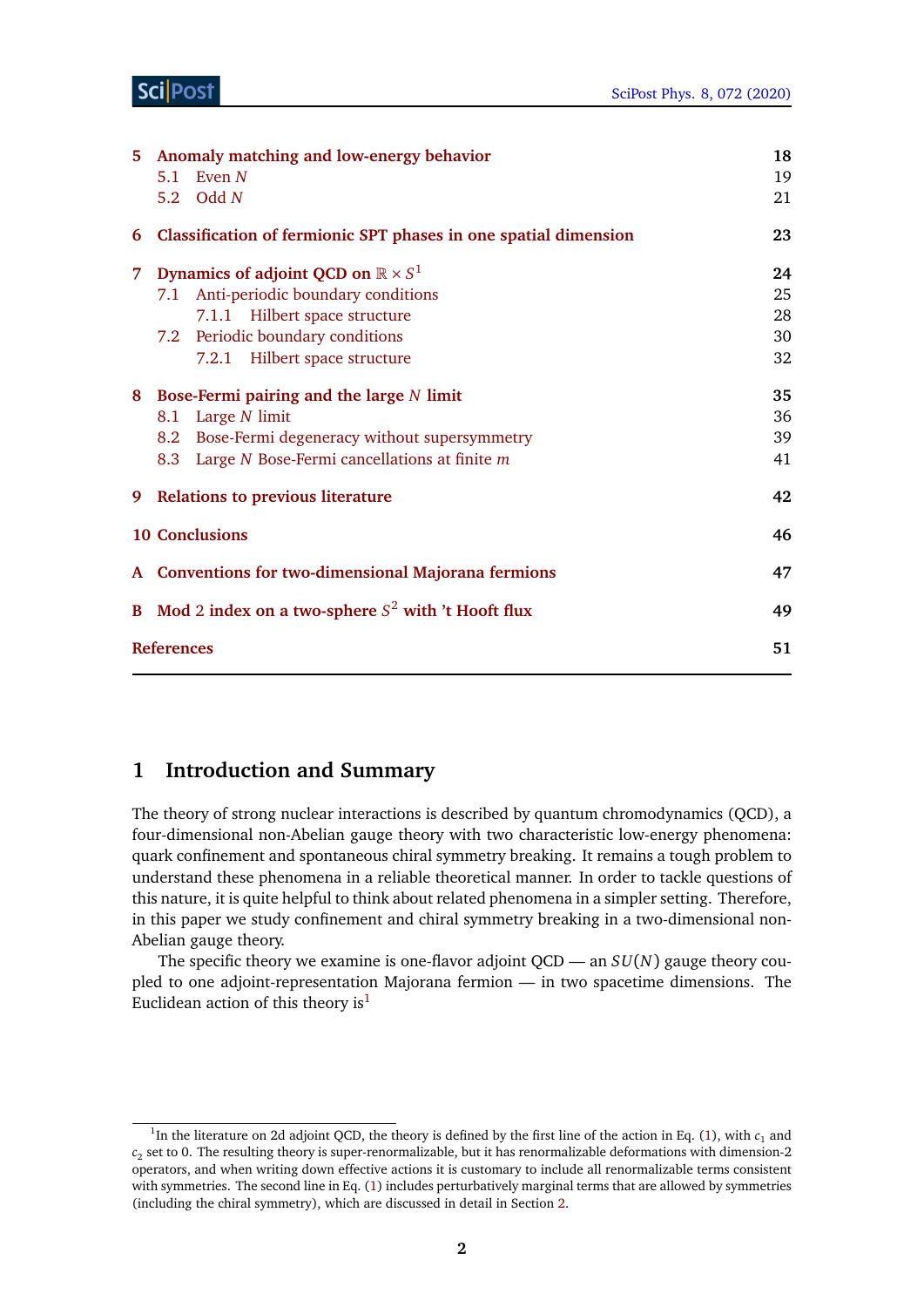<span id="page-2-0"></span>
$$
S = \int d^{2}x \left[ \frac{1}{2g^{2}} tr[G_{\mu\nu}G^{\mu\nu}] + tr[\psi^{T}i\gamma^{\mu}D_{\mu}] \right] + \int d^{2}x \left[ \frac{c_{1}}{N} tr(\psi_{+}\psi_{+}\psi_{-}\psi_{-}) + \frac{c_{2}}{N^{2}} tr(\psi_{+}\psi_{-})tr(\psi_{+}\psi_{-}) \right],
$$
 (1)

where  $G_{\mu\nu}$  is the  $SU(N)$  field strength,  $g$  is the gauge coupling,  $\gamma=$  i $\gamma_1\gamma_2,$  and  $\psi$  is a massless Majorana fermion in the adjoint representation of  $SU(N)$  with chiral components  $\psi_+$ . Generically, two-dimensional quantum field theories are more tractable than four-dimensional ones, providing a nice setting to better understand non-Abelian gauge dynamics. At the same time, and more interestingly, 2d adjoint QCD is not *too* simple, and still displays interesting stronglycoupled dynamics. Unlike the Schwinger model [[1](#page-50-0)] and the 't Hooft model at large *N* [[2](#page-50-1)], it is not exactly solvable. Also, one of the earliest results about 2d adjoint QCD [[3–](#page-50-2)[5](#page-50-3)] is the existence of infinitely many Regge-like trajectories in the large *N* limit, which is similar to the behavior of large *N* QCD in four dimensions, but contrasts sharply with the far simpler spectrum of the 't Hooft and Schwinger models. The interesting dynamics of 2d adjoint QCD come from the fact that Majorana fermions in the adjoint representation have  $O(N^2)$  propagating microscopic degrees of freedom, making the properties of 2d adjoint QCD more similar to those of four-dimensional confining gauge theories.

Our interest in 2d adjoint QCD also stems from the fact that this model is a setting where recently developed ideas about generalized global symmetries [[6](#page-50-4)[–8](#page-50-5)], along with a modern approach to semiclassical expansions for confining gauge theories initiated in Refs. [[9,](#page-50-6)[10](#page-50-7)], can be used to understand important but previously opaque aspects of strong-interaction dynamics. Many of our results follow from the existence of mixed 't Hooft anomalies, which are derived using a recent mod 2 index theorem, see Section [4.1](#page-10-0) for its statement. Our analysis shows that massless 2d adjoint QCD is a strongly interacting confining gauge theory with intriguing and unusual spectral properties. In addition, our work suggests that 2d adjoint QCD fits into an interesting refinement of the classification of symmetry-protected topological phases for interacting Majorana fermions in one spatial dimension [[11](#page-50-8)[–18](#page-51-0)].

We now summarize our results in more detail, splitting the discussion into two categories. First, massless adjoint *SU*(*N*) QCD in two spacetime dimensions gives a setting in which one can explore confinement, chiral symmetry breaking, and the nature of the excitation spectrum of a highly non-trivial non-Abelian gauge theory. We find that test charges in representations of *N*-ality *q* are confined unless  $q = N/2$ , and give evidence that chiral symmetry is spontaneously broken for most values of *N*. More precisely, we find that discrete chiral symmetry  $(\mathbb{Z}_2)_\chi$  is spontaneously broken for  $N = 4n$ ,  $4n + 2$ , and  $4n + 3$  as

$$
\left(\mathbb{Z}_2\right)_\chi \to 1,\tag{2}
$$

and that center symmetry  $\mathbb{Z}_N^{[1]}$  is partially broken, for  $N = 2n$ , as

$$
\mathbb{Z}_N^{[1]} \to \mathbb{Z}_{N/2}^{[1]}.\tag{3}
$$

Moreover, it turns out that the bosonic and fermionic gauge-invariant excitations of the theory have degenerate energies for all even *N*. The reason that finding relations between bosonic and fermionic excitations is remarkable is that two-dimensional massless adjoint QCD with the action [\(1\)](#page-2-0) is manifestly not supersymmetric at the Lagrangian level, because its microscopic matter content is not sufficient to fill out a minimal non-chiral 2d supersymmetry multiplet. So the states of the massless theory do not transform under the minimal non-chiral 2d supersymmetry algebra  $\mathcal{N} = (1, 1)$ . And yet, we will see that the physical spectrum of the theory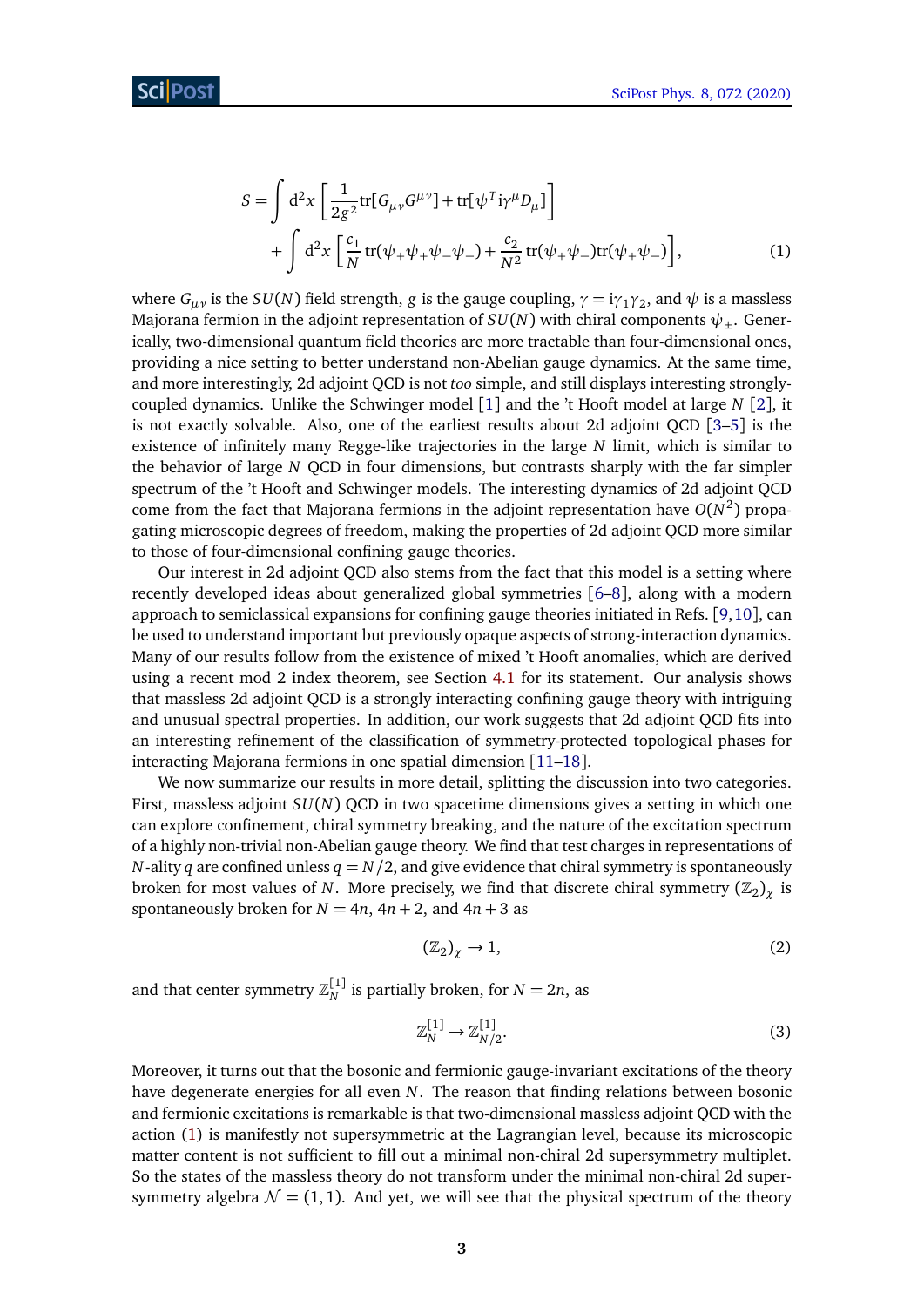enjoys *exact* Bose-Fermi pairing for all even *N*. There is no exact Bose-Fermi degeneracy for finite odd values of *N*, but smoothness of the large *N* limit requires Bose-Fermi degeneracies to emerge at odd *N* in the large *N* limit. At large *N*, the bosonic and fermionic spectrum is expected to exhibit Hagedorn growth, and our results imply that the associated spectral densities match *exactly* at large *N*. This gives a tractable parallel to similar surprising phenomena recently observed in 4d adjoint QCD [[19](#page-51-1)[–22](#page-51-2)].

Second, we find an interesting relation between our results on 2d adjoint QCD and some ideas from condensed matter physics. If we turn on a mass *m* for the Majorana fermion with *m <* 0, it turns out that for most values of *N* the vacuum of the theory is a symmetry-protected topological (SPT) phase. For even  $N$ , the non-trivial phase is protected by fermion parity  $(-1)^F$ and center symmetry  $\mathbb{Z}_N^{[1]}$ . SPT phases of matter are trivially gapped, but their boundary theories must be described by interesting quantum field theories with 't Hooft anomalies for global symmetries [[23,](#page-51-3) [24](#page-51-4)]. In the case of 2d adjoint QCD with even *N*, this SPT phase boundary corresponds to the domain wall associated with spontaneous  $(\mathbb{Z}_2)_{\chi}$  chiral symmetry breaking in the  $m \to 0$  limit. These domains walls host  $(0 + 1)d$  deconfined Majorana fermions, and anomaly inflow further shows that one can think of these edge modes as quarks of *N*-ality  $N/2$ . For  $N = 2$ , this is essentially the same phenomenon found in the boundary of the  $S = 1$ Haldane phase [[25](#page-51-5)[–28](#page-51-6)]. These observations are discussed in detail in Sec. [5.](#page-17-0)

Moreover, we find that 2d adjoint QCD is also in an SPT phase for certain odd values of *N*, specifically  $N = 4n + 3, n \in \mathbb{Z}_{\geq 0}$ . To see why this is interesting, we recall that Fidkowski and Kitaev [[14,](#page-50-9) [15](#page-50-10)], see also [[16](#page-50-11)], showed that interactions change the classification of the SPT phases associated with Majorana fermions in one spatial dimension [[11](#page-50-8)] from  $\mathbb Z$  to  $\mathbb Z_8$ . They did this by showing that there exist  $(\mathbb{Z}_2)_F$  and  $(\mathbb{Z}_2)_\chi$  symmetry-preserving interactions that can drive systems with 8 Majorana fermions (or any integer multiple of 8) to a trivial gapped phase. Microscopically, adjoint QCD has *N* <sup>2</sup> −1 adjoint Majorana fermions. For even *N*, *N* <sup>2</sup> −1 is not divisible by 8, so our result that 2d adjoint QCD with even *N* sits in a non-trivial SPT phase is consistent with Ref. [[14,](#page-50-9) [15](#page-50-10)] in a straightforward way, although the  $\mathbb{Z}_N^{[1]}$  center symmetry is an important extra ingredient. When *N* is odd, on the other hand,  $N^2 - 1$  is divisible by 8, so one might be tempted to guess that adjoint QCD should not be in a non-trivial SPT phase for any odd *N*. However, as mentioned above, when  $N = 4n + 3$  2d adjoint QCD realizes a non-trivial SPT phase which is protected by a combination of the fermion number  $(\mathbb{Z}_2)_F$  and charge conjugation  $(\mathbb{Z}_2)_C$  symmetries of the gauge theory. The  $(\mathbb{Z}_2)_C$  symmetry flips the sign of *N*(*N* −1)*/*2 out of the *N* <sup>2</sup>−1 fermions in adjoint QCD. Insisting on interactions consistent with these symmetries, one can construct SPT phases of interacting 8,48,120,224,... Majorana fermions. As a result, 2d adjoint QCD with  $N = 4n + 3$  fits into the classification of interacting Majorana fermions in one spatial dimension in an interesting way.

Lastly, we note that 2d adjoint QCD theory was studied extensively, mostly in the 1990s, see e.g. Refs. [[3–](#page-50-2)[5,](#page-50-3)[29–](#page-51-7)[59](#page-53-0)]. Among these works we must highlight the remarkable paper of Lenz, Shifman, and Thies [[31](#page-51-8)], whose analysis uncovered some aspects of the 't Hooft anomalies of adjoint QCD for *N* = 2 long before discrete anomalies were widely understood. However, our results differ from e.g. the central claim of Ref. [[35](#page-52-0)] (which was used in many other references above) that 2d *SU*(*N*) massless adjoint QCD is not confining for any test charge representation. The differences, which we discuss in Sec. [9,](#page-41-0) stem from our use of powerful tools that were not available in the 1990s: a certain mod 2 index theorem and various discrete 't Hooft anomalies, a refined understanding of center symmetry and constraints on its realization, and an improved understanding of semiclassical expansions for gauge theory.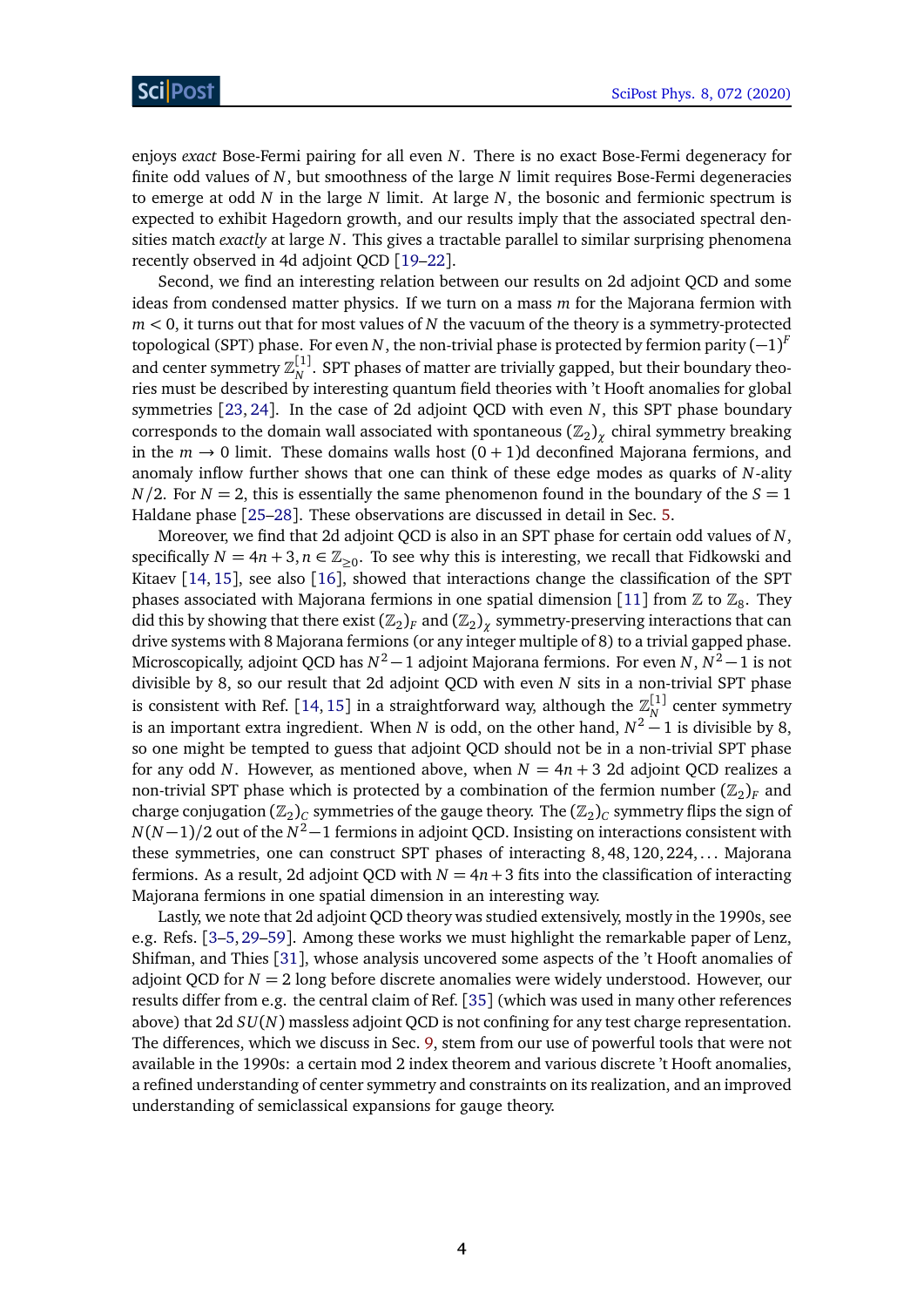### <span id="page-4-0"></span>**2 Symmetries of 2d adjoint QCD**

To keep things simple, in this section (and indeed in most of the paper), we focus on spacetime manifolds of the form  $\mathbb{R}^2$  and its flat compactifications to a cylinder and a torus. Let us write the action of 2d adjoint QCD more carefully than we did in the introduction. It takes the form

<span id="page-4-1"></span>
$$
S = S_{\text{kinetic}} + S_{\text{mass}} + S_{\psi^4} \,. \tag{4}
$$

The part of the action  $S_{\psi^4}$  which contains terms quartic in the quarks  $\psi$  will be written after a discussion of the global symmetries we wish to impose. The kinetic term S<sub>kinetic</sub> is

$$
S_{\text{kinetic}} = \int d^2x \left\{ \frac{1}{2g^2} \text{tr} [G_{\mu\nu} G^{\mu\nu}] + \text{tr} [\psi^T i \gamma^\mu D_\mu \psi] \right\},\tag{5}
$$

where  $G_{\mu\nu}$  is the field strength of the  $SU(N)$  gauge field  $a_{\mu} = a_{\mu}^a T^a$ ,  $T^a$  are the generators of  $\mathfrak{su}(N)$  in the fundamental representation normalized to tr $T^a T^b = \frac{1}{2}$  $\frac{1}{2}\delta^{ab}$ , and  $\psi$  is the Majorana fermion in adjoint representation,  $D_\mu \psi = \partial_\mu \psi + \mathrm{i} [a_\mu, \psi]$ . The transpose,  $^T$ , in  $\psi^T$  is understood to act only on the spinor indices. We write the Euclidean gamma matrices  $\gamma^{\mu}$  as *γ*<sup>1</sup> = *σ*<sub>1</sub> and *γ*<sup>2</sup> = *σ*<sub>3</sub>, and take *γ* = i*γ*<sup>1</sup>*γ*<sup>2</sup> = *σ*<sub>2</sub>. The mass term is

$$
S_{\text{mass}} = \int d^2x \, \text{tr}[m \, \psi^T \gamma \, \psi]. \tag{6}
$$

The other candidate mass term tr[ $\psi^T \psi$ ] vanishes identically due to anti-commutativity of  $\psi$ .

Now we can discuss the internal symmetries of the massless theory. The internal symmetry *G* of [\(5\)](#page-4-1) with  $m = 0$  is<sup>[2](#page-4-2)</sup>

$$
G = \begin{cases} \mathbb{Z}_N^{[1]} \times (\mathbb{Z}_2)_F \times (\mathbb{Z}_2)_\chi & (N = 2), \\ \left[ \mathbb{Z}_N^{[1]} \rtimes (\mathbb{Z}_2)_C \right] \times (\mathbb{Z}_2)_F \times (\mathbb{Z}_2)_\chi & (N > 2). \end{cases}
$$
(7)

The actions of  $\mathbb{Z}_N^{[1]}$  and  $(\mathbb{Z}_2)_C$  involve the gauge fields. The one-form center symmetry  $\mathbb{Z}_N^{[1]}$ only acts on Wilson loops, and will be discussed in detail in the next section. The charge conjugation symmetry  $(\mathbb{Z}_2)_C$  acts as

$$
U_{\mathsf{C}}: a_{ij}^{\mu} \mapsto -a_{ji}^{\mu}, \quad \psi_{ij} \mapsto \psi_{ji}, \tag{8}
$$

where  $i, j = 1, \ldots, N$  are color indices. Charge conjugation is a global symmetry only when  $N > 2$ ; when  $N = 2$  the transformation in Eq. [\(8\)](#page-4-3) is an  $SU(2)$  gauge transformation. The  $(\Bbb Z_2)_F$  and  $(\Bbb Z_2)_\chi$  symmetries act only on the fermions.<sup>[3](#page-4-4)</sup> Fermion parity  $(\Bbb Z_2)_F$  is the vector-like symmetry which acts as

<span id="page-4-3"></span>
$$
U_{\mathsf{F}} : \psi \mapsto -\psi \,, \tag{9}
$$

<span id="page-4-4"></span><span id="page-4-2"></span> $^2$ The fact that center symmetry does not commute with  $(\mathbb{Z}_2)_C$  was recently emphasized in Ref. [[60](#page-53-1)].

<sup>&</sup>lt;sup>3</sup> We should check that we have found all of the internal symmetries. Let us first discuss the subgroup that acts linearly on  $\psi$  but does not change the gauge field  $a_\mu$ . Any such symmetry  $U$  should be a symmetry of  $N^2-1$  free Majorana fermions, so  $U\in O(N^2-1)_\text{L}\times O(N^2-1)_\text{R}$ . But because we are looking for symmetries that do not affect *aµ* , to be a symmetry of Eq. [\(5\)](#page-4-1), *U* must commute with gauge transformations. Since the adjoint representation of *SU*(*N*) is irreducible on the left- and right-moving Majorana fermions, Schur's lemma implies that *U* must be proportional to the identity on each of the left- and right-moving Majorana fermions. All such transformations can be written as combinations of  $U_F$  and  $U_\chi$ .

Now, let us examine the most general symmetry that can also act on *a<sup>µ</sup>* in a nontrivial way. This corresponds to calculating the normalizer  $N$  of  $SU(N)$  in  $O(N^2-1)_L \times O(N^2-1)_R$ . The discussion in the paragraph above gives the centralizer  $C=(\mathbb{Z}_2)_F\times(\mathbb{Z}_2)_\chi\subset\mathcal{N}$ , so what we are really looking for is the quotient group  $\mathcal{N}/\mathcal{C}$ . But in general, the quotient group  $N/C$  is a subgroup of the outer automorphism group, which is nothing but charge conjugation  $(\mathbb{Z}_2)_C$  for  $SU(N)$  with  $N \geq 3$ , while for  $N = 2$  it is trivial. This completes the discussion on the fact that we have found all the symmetry of the Lagrangian.

We thank Zohar Komargodski for emphasizing the importance of making this argument precise and pointing out that it is useful to consider the normalizer in doing so.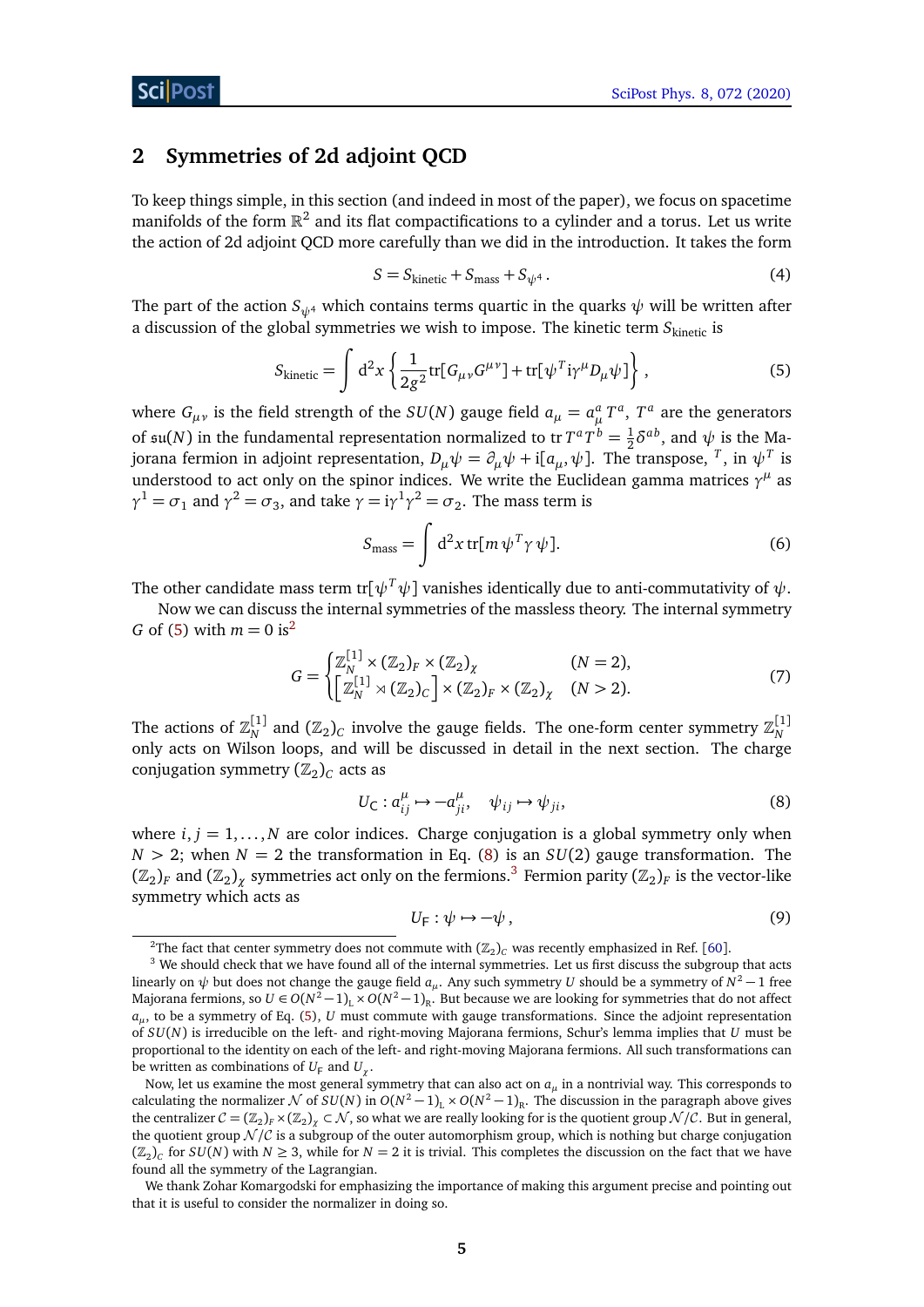while the discrete chiral symmetry  $(\mathbb{Z}_2)_\chi$  acts as

$$
U_{\chi} : \psi \mapsto \gamma \psi \,. \tag{10}
$$

For future use, note that *γ* can be used to define left-moving and right-moving components of *ψ* by

$$
\psi_{\pm} = \frac{1}{2}(1 \pm \gamma)\psi. \tag{11}
$$

The system also has reflection symmetries  $x_1 \mapsto -x_1$ ,  $x_2 \mapsto -x_2$ . The associated transformations on the fermions  $are^4$  $are^4$ 

$$
R_1: \psi(x_1, x_2) \mapsto \gamma^2 \psi(-x_1, x_2) \quad \text{and} \quad R_2: \psi(x_1, x_2) \mapsto \gamma^1 \psi(x_1, -x_2). \tag{12}
$$

Turning on  $m\neq 0$  breaks  $\left( \mathbb{Z}_2 \right)_\chi$  and the spacetime reflection symmetries, but does not break the other internal symmetries. Since there is no massive deformation at the quadratic level consistent with  $(\mathbb{Z}_2)_\chi$ , there may be quantum anomalies that involve  $(\mathbb{Z}_2)_\chi$ . These anomalies are discussed in Sec. [4.](#page-9-0)

So far, we have analyzed the symmetries of the fermion and gauge field kinetic terms in Eq. [\(5\)](#page-4-1). In 2d, a theory with an action which includes only the kinetic terms is superrenormalizable because the gauge coupling *g* has mass dimension 1. But it is important to note that the arguments in this paper can be applied to a modified version of the theory with certain four-fermion interaction terms. These four-fermion terms are perturbatively renormalizable in 2d and do not break any of the symmetries discussed above. Since the Lagrangian [\(5\)](#page-4-1) without the four-Fermi terms is super-renormalizable, we do not have to introduce them as UV counterterms at the super-renormalizable point. But the point where the four-Fermi terms are set to 0 is not protected by any symmetries, so not writing them is a fine-tuning in the sense of Wilsonian effective field theory.

Let us discuss these missing terms in the action explicitly. All fermion bilinear operators that were not already written in Eq. [\(5\)](#page-4-1) break spacetime reflection or chiral symmetries,<sup>[5](#page-5-1)</sup> so they can be consistently set to zero when  $m = 0$ . However, when  $N > 2$ , there are two independent terms quartic in  $\psi$  which are consistent with the  $(\mathbb{Z}_2)_F, (\mathbb{Z}_2)_\chi, (\mathbb{Z}_2)_C$  and  $\mathbb{Z}_N^{[1]}$ symmetries:

<span id="page-5-2"></span>
$$
S_{\psi^4} = \int d^2x \left[ \frac{c_1}{N} tr(\psi_+ \psi_+ \psi_- \psi_-) + \frac{c_2}{N^2} tr(\psi_+ \psi_-) tr(\psi_+ \psi_-) \right]. \tag{14}
$$

When  $N = 2$ , these terms are related by a trace identity, so one should only write one of them. The couplings  $c_i$  run logarithmically under renormalization-group (RG) flow. To get a smooth large *N* limit, one should hold  $\lambda = g^2N$  fixed along with  $c_1, c_2$ . Then, all terms in the action are  $O(N^2)$ . At large *N*, the running of  $c_2$  does not affect the running of  $c_1$ . At

<span id="page-5-1"></span><sup>5</sup>Apart from the mass term, one can consider two classically marginal fermion bilinear Pauli-like terms

$$
d_1 \operatorname{tr}(\psi^T \psi \, \varepsilon_{\mu\nu} G_{\mu\nu}) + d_2 \operatorname{tr}(\psi^T \gamma \psi \, \varepsilon_{\mu\nu} G_{\mu\nu}). \tag{13}
$$

These terms can be consistently set to zero in the action when  $m = 0$ , because the first term breaks the spacetime reflection symmetries, while the second term breaks ( $\mathbb{Z}_2$ )<sub>*χ*</sub>. But if  $m \neq 0$ , they are not forbidden by symmetries.

<span id="page-5-0"></span><sup>&</sup>lt;sup>4</sup>These reflections satisfy  $R_i^2 = 1$  and commute with the Dirac operator  $\vec{p}$ . They can be used to define a Pin<sup>+</sup> structure on non-orientable manifolds. But if we wanted to discuss the theory with  $m \neq 0$  on nonorientable manifolds, things are more subtle, because the mass term cannot be invariant under Euclidean spacetime reflections R with R<sup>2</sup>  $=$  1. So 2d adjoint QCD with  $m\neq 0$  cannot be defined on non-orientable manifolds with a Pin<sup>+</sup> structure. Instead, one can use the Pin<sup>−</sup> structure, because one can define another spacetime reflection R<sup>'</sup> with R<sup>2</sup> = -1 [[61](#page-53-2)]. Then the mass term is invariant under R'. Exploring 2d adjoint QCD on non-orientable manifolds would probe whether there are some 't Hooft anomalies involving spacetime reflection symmetries. We leave exploring this to other works.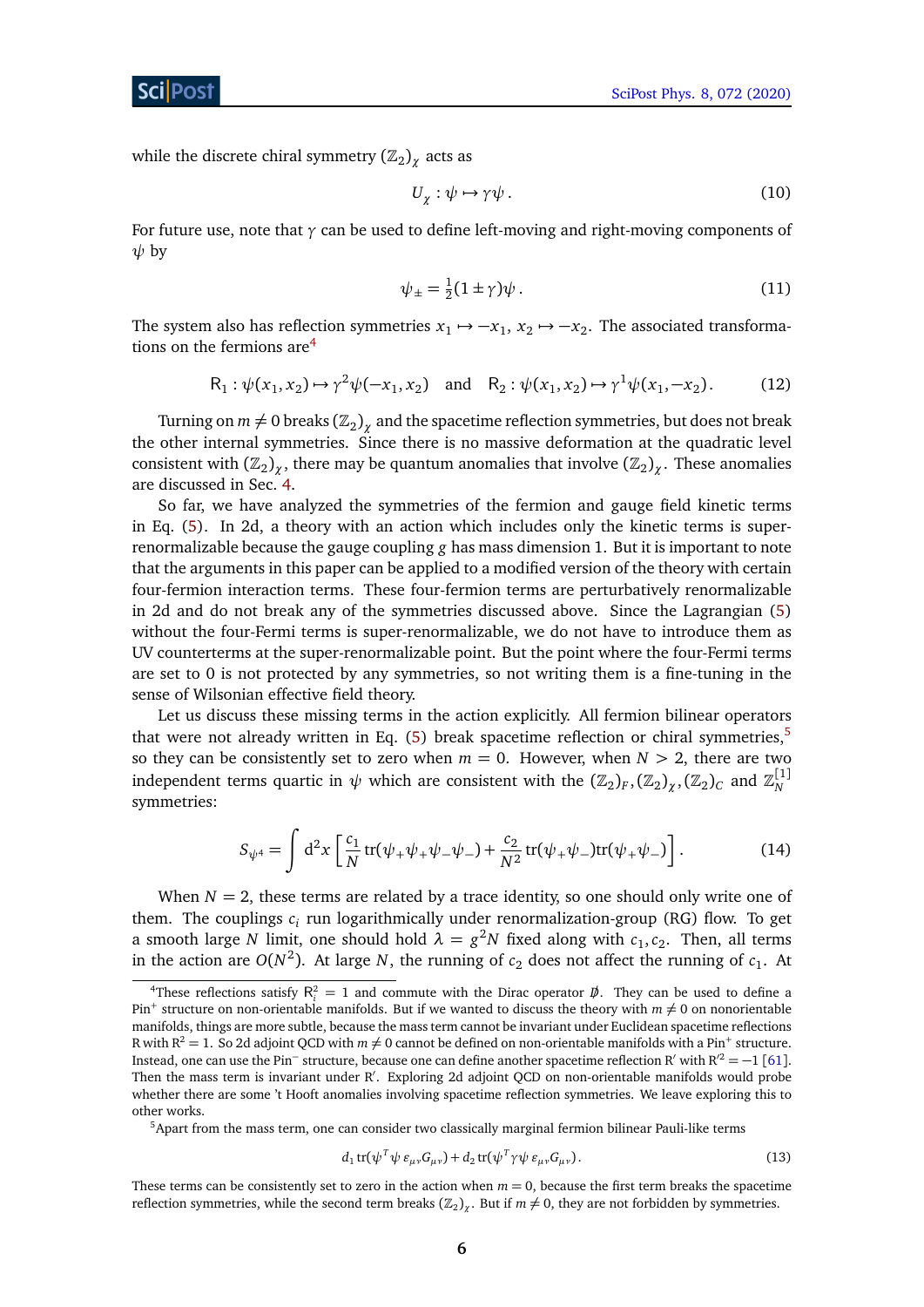### ScilPos<sup>.</sup>

any  $N$ , by an appropriate choice of signs for the coefficients  $c_i$ , these couplings can be made asymptotically free in the UV. Consequently, without fine tuning, they can be relevant at long distances, and induce corresponding dynamical strong scales, similarly to the Gross-Neveu model [[62](#page-53-3)]. These non-perturbatively generated mass scales control the long-distance physics along with the Yang-Mills mass scale *λ*. The fact that 2d adjoint QCD allows these marginally-relevant interaction terms was not previously appreciated.<sup>[6](#page-6-1)</sup>

Finally, we note that there is a four-Fermi term which preserves the  $(\mathbb{Z}_2)_F, (\mathbb{Z}_2)_\chi$  and  $\mathbb{Z}_N^{[1]}$ symmetries, but breaks the  $(\mathbb{Z}_2)_C$  symmetry:

<span id="page-6-3"></span>
$$
S_{\text{C-breaking}} = \int d^2x \frac{c_3}{N} \operatorname{tr}(\psi_+ \psi_- \psi_+ \psi_-). \tag{15}
$$

This term can be made marginally relevant by a choice of sign of  $c_3$ . In the majority of this paper, we assume the existence of the  $(\mathbb{Z}_2)_C$  symmetry. This corresponds to setting  $c_3 = 0$ .

### <span id="page-6-0"></span>**3 Center symmetry in two spacetime dimensions**

Adjoint QCD has a global  $\mathbb{Z}_N$  center symmetry. In the language of Ref. [[6](#page-50-4)], center symmetry is a one-form symmetry, so in what follows we will denote it by  $\mathbb{Z}_N^{[1]}$ . This just means that it acts on some line operators - specifically, Wilson loop operators - but does not act on local operators. For example, given a Wilson loop of the fundamental representation along a closed loop *C*

$$
W(C) = \text{tr}\left(\mathcal{P}\exp\left[i\int_C a\right]\right),\tag{16}
$$

where  $a = a_{\mu} dx^{\mu}$  is the  $SU(N)$  gauge field written locally as a one-form, center symmetry acts by

$$
W(C) \mapsto e^{2\pi i/N} W(C). \tag{17}
$$

In the language of Ref. [[6](#page-50-4)], ordinary (zero-form) symmetries are generated by codimension-1 topological defects, $7$  while one-form symmetries are generated by codimension-2 topological defects [[6](#page-50-4)]. In two dimensions, codimension-2 "manifolds" are just points. Let us denote the symmetry-generating defects associated to center symmetry by

$$
U_{\mathsf{S}}(p),\tag{18}
$$

where *p* is a point in spacetime. Then  $U_{\varsigma}(p)$  satisfies

$$
\langle W(C)U_{\mathsf{S}}(p)\cdots\rangle = \exp\left(\frac{2\pi i}{N}\text{Link}(C,p)\right)\langle W(C)\cdots\rangle,\tag{19}
$$

where  $\text{Link}(C, p)$  is the linking number between the loop *C* and the point *p*. For many practical purposes, it is useful to note that the insertion of the defect operator  $U<sub>S</sub>$  is equivalent to performing the path integral with non-trivial 't Hooft magnetic flux [[64](#page-53-4)].

<span id="page-6-2"></span><span id="page-6-1"></span> $^6$  Similar terms, like ( $\bar{\psi}\gamma_\mu\psi$ )( $\bar{\psi}\gamma^\mu\psi$ ), can also be written in the Schwinger model [[63](#page-53-5)].

 $<sup>7</sup>$  For readers to whom this language is unfamiliar, we recall that this is simply a formal but useful way of saying</sup> that symmetries are generated by charges. For standard continuous symmetries, one can compute a charge *Q* by integrating the time component of a current density  $j_0$  over a region in space  $M_{\text{vanc}}$ . In that context, the "codimension-1 topological defect" generating the symmetry is the exponential of the charge e<sup>i</sup>*<sup>Q</sup>* , and the codimension-1 manifold in question is just  $M_{space}$ . The defect is topological in the sense that varying  $M_{space}$  does not change the properties of the defect, unless of course the new region includes new charged operators. This language may seem overly formal when discussing ordinary symmetries, but it is useful in working with discrete symmetries, and especially with higher-form symmetries.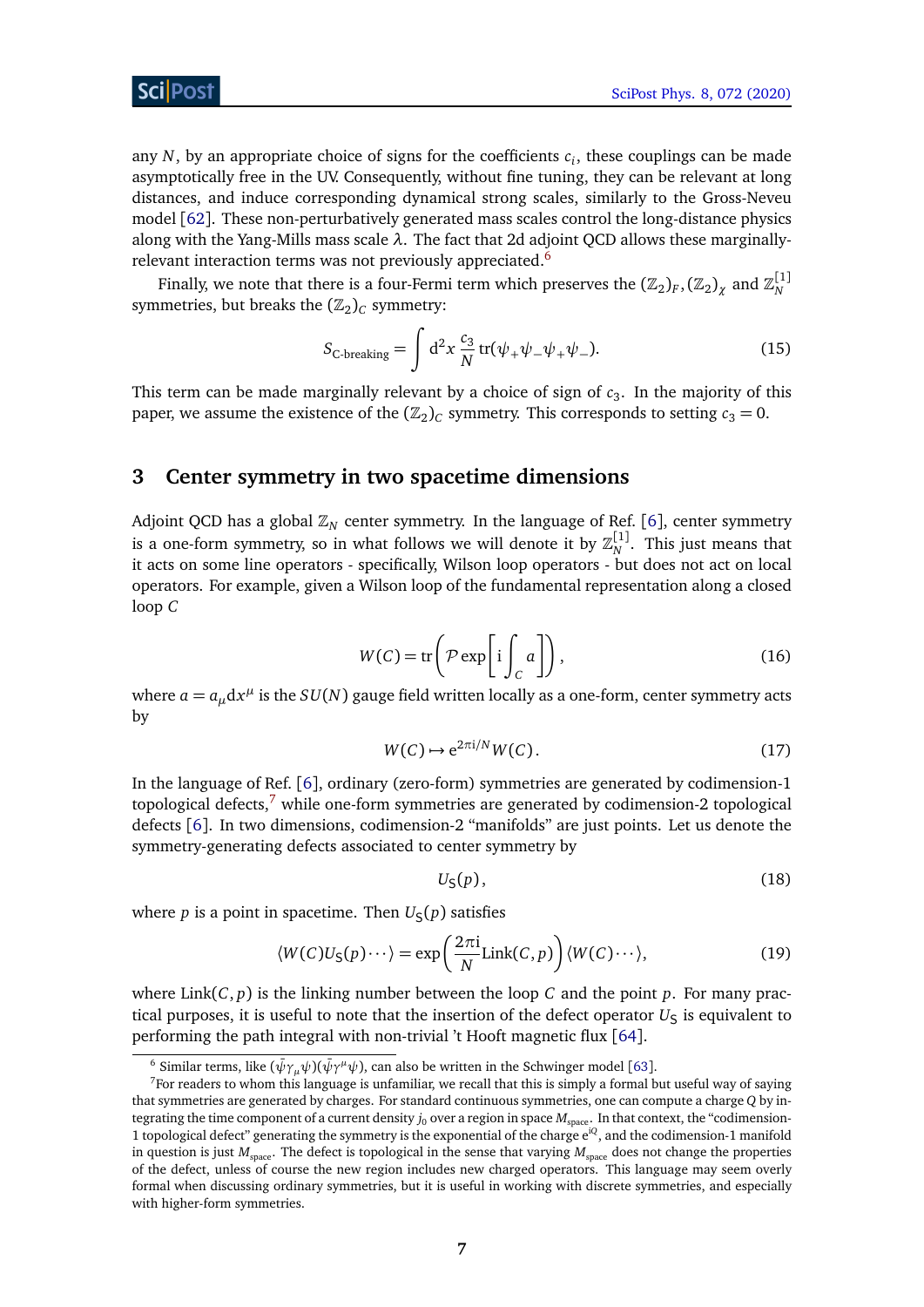The realization of center symmetry is a diagnostic for quark confinement: an unbroken center symmetry is associated to an area law for the expectation values of large Wilson fundamental-representation loops. $8$  The realization of center symmetry can also be related to the expectation values of topologically non-trivial Wilson loops where *C* goes around a large non-contractible circle  $S^1$  in spacetimes like  $\mathbb{R}\times S^1.$  If we define the Polyakov loop  $P(x) = \mathcal{P} \exp\left[i \int_{S^1} a_0(x_0, x) dx_0\right]$ , then an unbroken center symmetry corresponds to

$$
\lim_{x \to \infty} \langle \text{tr}(P(x))^q \text{tr}(P^{\dagger}(0))^q \rangle = 0 \text{ for all } q \neq 0 \text{ mod } N. \tag{20}
$$

It is a standard fact that these probes of center symmetry are related. If the  $S^1$  direction  $\overline{x}_0$ has circumference *β*, one can relate the behavior of the correlation function

$$
\langle \text{tr}(P(x))^{q} \text{tr}(P^{\dagger}(0))^{q} \rangle = e^{-F_q(x)} \tag{21}
$$

to the expectation value of a rectangular  $N$ -ality  $q$  Wilson loop extending along the  $x_1$  by a distance *x* and along the *x*<sup>0</sup> direction by a distance *β*. With unbroken center symmetry, the function  $F_q(x)$  scales for large *x* and  $\beta$  as  $F(x) \sim x \beta \sigma_q$ , where  $\sigma_q$  is the *q*-string tension, verifying the desired link between the two order parameters.

Gauging center symmetry means summing over all possible choices of 't Hooft flux boundary conditions in the path integral, or, equivalently, summing over all possible insertions of  $U_{\mathsf{S}}(p).^\mathsf{9}$  $U_{\mathsf{S}}(p).^\mathsf{9}$  $U_{\mathsf{S}}(p).^\mathsf{9}$  This reduces the gauge group to  $SU(N)/\mathbb{Z}_N$ . This was not widely appreciated in the 1990s, and much of the literature on adjoint QCD from that period asserted that the gauge group is necessarily  $SU(N)/\mathbb{Z}_N$ . From the modern perspective, this is not mandatory. One can define adjoint QCD as an *SU*(*N*) gauge theories without violating unitarity and locality. Therefore one can choose whether center symmetry is a gauge symmetry, in which case the gauge group is  $SU(N)/\mathbb{Z}_N$ , or a global symmetry, in which case the gauge group is  $SU(N)$ . Importantly, Wilson loops are not genuine gauge-invariant line operators in  $SU(N)/\mathbb{Z}_N$  theories [[65](#page-53-6)]. [10](#page-7-2)

Reference [[6](#page-50-4)] observed that discrete one-form symmetries are always unbroken in 2d. The argument for this result has some assumptions that were not spelled out in Ref. [[6](#page-50-4)], and we will discuss them below. However, to the extent that the argument of Gaiotto et. al. can be applied to 2d adjoint QCD, it would imply that center symmetry cannot be spontaneously broken, so that 2d adjoint QCD is in a confining phase on  $\mathbb{R}^2$ , with an area law for large fundamental-representation Wilson loops. We will see that this conclusion is almost correct. The only exception is that when *N* is even, representations with *N*-ality *N/*2 are not confined.

Let us review the argument for the absence of spontaneous symmetry breaking of discrete one-form symmetries in two spacetime dimensions. The key observation is that the behavior of the order parameter  $\langle W[S^1] \rangle$  is determined by an effective field theory (EFT) formulated in the *d* − 1 spacetime dimensions transverse to the Wilson loop. From the point of view of this lower-dimensional EFT,  $W[S^1]$  is just a local operator, so the one-form center symmetry acting

<span id="page-7-0"></span><sup>&</sup>lt;sup>8</sup>To make this precise, let *V* be the spatial volume and let  $\ell$  be the radius of the Wilson loop  $W(C)$ . Then, the large Wilson loop order parameter can be defined as  $\lim_{t\to\infty} \lim_{V\to\infty} \langle W(C) \rangle$ , and one can discuss area law by taking limits in this specific order.

<span id="page-7-1"></span> $^9$ In a lattice description, gauging the center symmetry corresponds to multiplying plaquettes by  $\mathbb{Z}_N$  phases, and summing over all possible ways of doing so. In a continuum description [[7](#page-50-12)], center symmetry can be gauged by introducing a  $U(1)$  two-form gauge field *B*, which obeys the constraint  $\frac{N}{2\pi}\int_{M_2} B \in \mathbb{Z}$ . To gauge the symmetry, the *SU*(*N*) gauge field *a* should be embedded into a  $U(N)$  gauge field  $\tilde{a}$ , and then one should demand that the (minimally-coupled) Lagrangian be invariant under the one-form gauge transformations,  $B \rightarrow B + d\lambda$  and  $\tilde{a} \rightarrow \tilde{a} + \lambda$ .

<span id="page-7-2"></span><sup>&</sup>lt;sup>10</sup>Two-dimensional *SU*(*N*)/ $\mathbb{Z}_N$  gauge theory has an additional parameter, called a discrete *θ* angle, see Refs. [[7,](#page-50-12) [65](#page-53-6)] for related 4d discussions. In 2d, the number of insertions of U<sub>S</sub> can be viewed as a topological invariant modulo *N*, so we can attach the  $\mathbb{Z}_N$  phase to the path integral in gauging  $\mathbb{Z}_N^{[1]}$ .  $\mathcal{Z}_{SU(N)/\mathbb{Z}_N,p}/\mathcal{Z}_{SU(N)} = \sum_k e^{2\pi i p k/N} \langle U_s(x)^k \rangle_{SU(N)}$ . This label  $p \in \mathbb{Z}_N$  corresponds to the discrete theta angle discussed in Ref. [[29](#page-51-7)].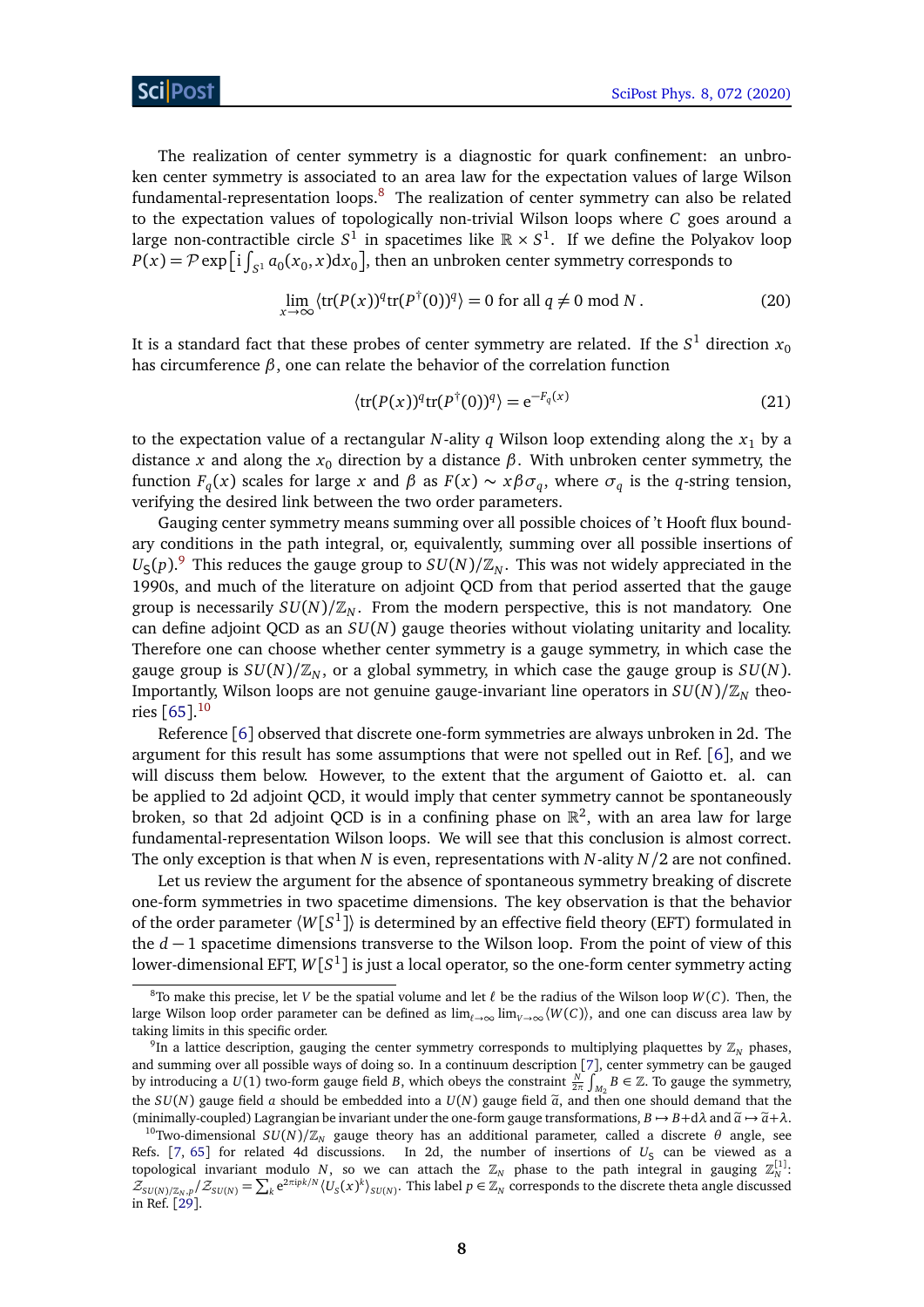on  $W[S^1]$  is just a conventional zero-form symmetry in the EFT. But it is a standard fact that zero-form symmetries cannot break spontaneously in one spacetime dimension (up to some caveats we explain next): there is no spontaneous symmetry breaking in quantum mechanics. As long as these remarks apply, the lowest spacetime dimension in which a discrete one-form center symmetry can break spontaneously is  $d = 3$ . In particular, center symmetry cannot be spontaneously broken in a two-dimensional quantum field theory like 2d adjoint QCD.

The reason that symmetries generally cannot break in quantum mechanics is the existence of quantum tunneling. Generically, the would-be ground states charged under discrete global symmetries can be connected by tunneling events with non-zero amplitudes. These tunneling processes, which are associated to finite-action instantons in the path integral formalism, restore global symmetries. The only way to evade symmetry restoration by instantons is to ensure that all the tunneling amplitudes sum to exactly zero.

This is hard to do. We have been able to think of only four options:

- (a) If the action is not purely real, tunneling amplitudes might have non-trivial phase factors, and then one might hope that they cancel exactly. The only known way to achieve this without fine tuning is to have an appropriate mixed 't Hooft anomaly which forces this conclusion. For an example of such a system in quantum mechanics, see Ref. [[8](#page-50-5)].
- (b) If a theory has dimensionless parameters, one can imagine that perhaps they can be fine tuned to make string tensions vanish.
- (c) If one considers a limit where the number of degrees of freedom per point diverges, such as a large *N* limit, then the actions of instantons associated with tunneling between wouldbe ground states might scale with a positive power of *N*. Then a discrete 1-form symmetry can break at  $N = \infty$  even with less than 3 non-compact directions. This phenomenon has been seen in studies of  $SU(N)$  gauge theories compactified on  $S^3 \times S^1$  [[66](#page-53-7)[–68](#page-54-0)].
- (d) It could be that all tunneling events connecting candidate ground states carry exact fermion zero modes. This requires an appropriate index theorem, which in turn requires an appropriate mixed 't Hooft anomaly. Instantons that carry robust fermionic zero modes cannot connect bosonic states. Then tunneling is forbidden, the candidate ground states become separated into distinct selection sectors, and the discrete symmetry is spontaneously bro- $ken.<sup>11</sup>$  $ken.<sup>11</sup>$  $ken.<sup>11</sup>$

Option (a) is irrelevant to 2d adjoint QCD, except possibly in the limited form we discuss in option (b) below. The basic issue is that two-dimensional *SU*(*N*) adjoint QCD has no topological *θ* term, because

$$
\theta \int tr(G) = 0 \tag{22}
$$

due to the color trace. So there is no 'topological' way to attach phases to tunneling amplitudes.

Option (b) naively requires a theory to have ∼ *N/*2 dimensionless parameters which affect the string tension. To see this, note that an  $SU(N)$  gauge theory generally has  $N/2$  independent string tensions if charge conjugation symmetry is not spontaneously broken, because charge conjugation relates string tensions for charges of *N*-ality *q* and *N* −*q*. But as we explain in Sec. [2,](#page-4-0) massless adjoint QCD with charge conjugation symmetry has only two dimensionless parameters when *N >* 2. While we know of no reason for it to happen, one might imagine that by tuning these two independent parameters one can make two independent string tensions vanish. It is possible that the process by which the tunneling amplitudes would vanish in this

<span id="page-8-0"></span> $11$ This discussion is formulated for a bosonic discrete symmetry, so that all candidate ground states are bosonic.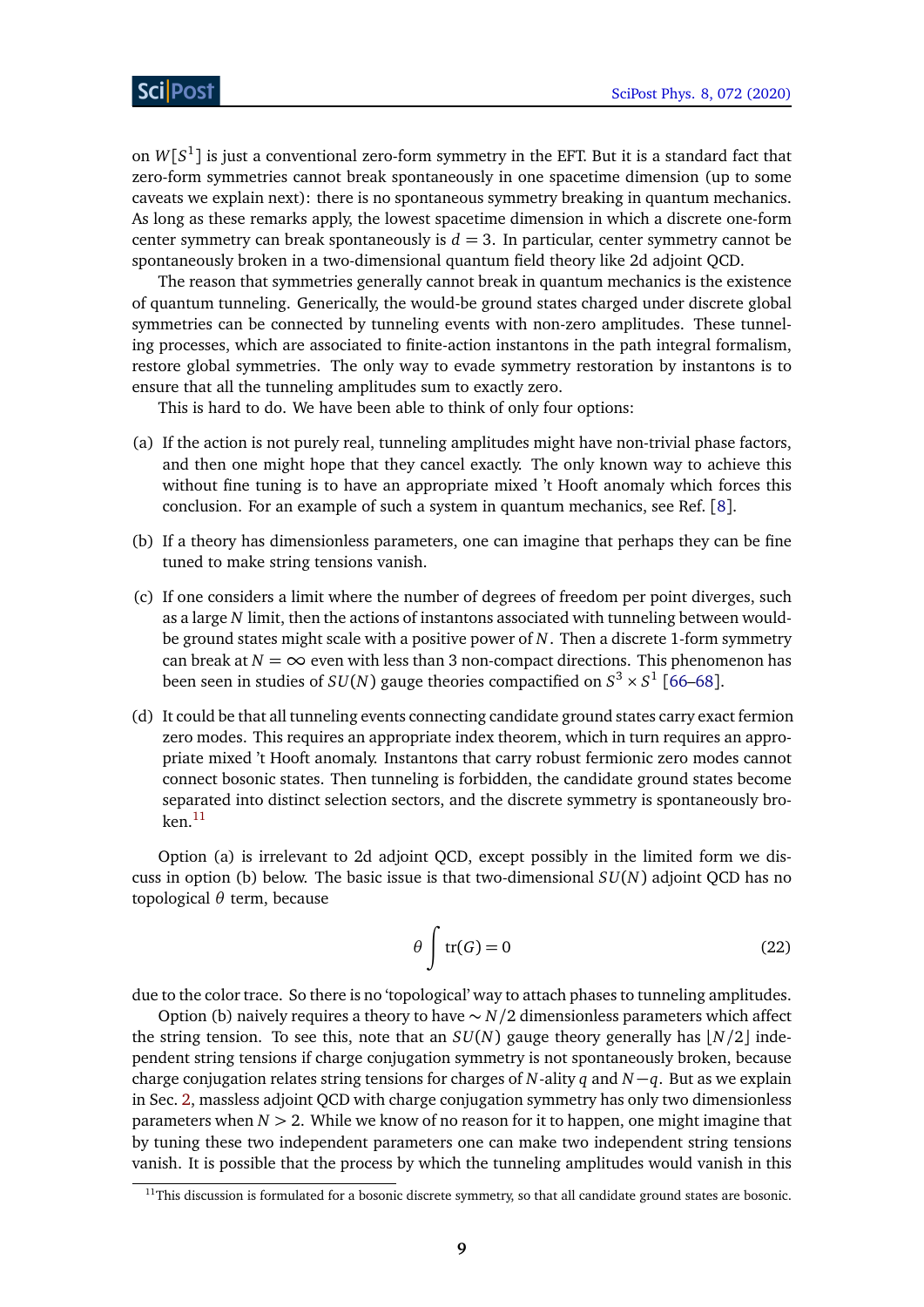scenario would involve the fermion effective action, which is not always manifestly positive in the presence of Hubbard-Stratonovich auxiliary fields associated to the four-Fermi terms, see Appendix [A.](#page-46-0) But once  $N \geq 7$ , there are more independent string tensions than independent parameters. Any such  $\mathbb{Z}_N^{[1]}$ -breaking-by-fine-tuning mechanism (which seems far-fetched in the first place) should stop working once  $N \ge 7$ .

Option (c) implies that the large *N* limit and the large  $N_f$  limit (where  $N_f$  is the number of adjoint fermions) require special consideration. We discuss the large *N* limit in Section [8.1.](#page-35-0) In this paper we focus on  $N_f = 1$ , and leave a discussion of what happens at  $N_f > 1$  to a separate paper.

Option (d) is the most interesting one for our purposes. For example, consider the charge *q* Schwinger model — 2d electrodynamics coupled to charge *q* fermions — which has some superficial similarities to 2d adjoint QCD. It has a  $\mathbb{Z}_q^{[1]}$  one-form center symmetry, and also a  $\mathbb{Z}_{2q}$  chiral symmetry. It is known that it is in a screening phase on  $\mathbb{R}^2$  [[69–](#page-54-1)[71](#page-54-2)], in the sense that center symmetry is spontaneously broken to  $\mathbb{Z}_1$ .<sup>[12](#page-9-1)</sup> The reason this classic result is consistent with our discussion is that there is a mixed 't Hooft anomaly involving  $\mathbb{Z}_q^{[1]}$  and  $\mathbb{Z}_{2q}.$ This mixed anomaly gives rise to an index theorem, forcing the instantons which could have naively restored the  $\mathbb{Z}_q^{[1]}$  symmetry to carry exact fermion zero modes. Therefore tunneling is forbidden, and center symmetry is spontaneously broken in the charge-*q* Schwinger model without conflicting with our refinement of the theorem of Ref. [[6](#page-50-4)].

This means that to understand whether 2d adjoint QCD confines, it is essential to understand the 't Hooft anomalies for its global symmetries, and then work out what they imply for tunneling amplitudes connecting candidate center-breaking vacua. This will be our goal in the following sections.

### <span id="page-9-0"></span>**4 't Hooft anomalies and the mod** 2 **index**

In this section we explore mixed 't Hooft anomalies between  $(\mathbb{Z}_2)_\chi$  and the other discrete symmetries of 2d adjoint QCD. We will see that for certain choices of background gauge fields for  $(\Bbb Z_2)_F,(\Bbb Z_2)_C$  and  $\Bbb Z_N^{[1]},$  the Euclidean partition function of 2d adjoint QCD transforms as

<span id="page-9-2"></span>
$$
(\mathbb{Z}_2)_{\chi} : \mathcal{Z} \mapsto e^{\pi i \zeta} \mathcal{Z} = -\mathcal{Z}, \qquad \text{heuristically} \tag{23}
$$

under  $(\mathbb{Z}_2)_\chi$  transformations. More precisely, the 't Hooft anomaly is tied to the presence of fermionic zero modes, and the fermion path-integral measure gets this phase in appropriate background gauge fields for  $(\mathbb{Z}_2)_F, (\mathbb{Z}_2)_C$  and  $\mathbb{Z}_N^{[1]},$  as we shall see in Sec. [4.2.](#page-11-0) When present, these fermionic zero modes make the partition function vanish. This is what makes the expression in Eq. [\(23\)](#page-9-2) heuristic. Quantities like the non-normalized "expectation value" 〈*ψ<sup>T</sup> γψ*〉 become non-zero on compact spacetimes, and ratios of partition functions with positive and negative fermion masses differ by a sign, see Sec. [5.1.](#page-18-0) These features can be interpreted as evidence for the existence of mixed 't Hooft anomalies.

The quantity *ζ* is a mod 2 index for the Dirac operator for adjoint Majorana fermions. We define *ζ* to be the number of zero modes of the Dirac operator *D/* with positive chirality, and review the proof that *ζ* is a topological invariant mod 2. The argument for the topological invariance of *ζ* is implicit in Ref. [[78](#page-54-3)], is mentioned in passing in Ref. [[61](#page-53-2)], and discussed in detail in Ref. [[79](#page-54-4)]. This index was recently discussed in a variety of contexts in Refs. [[17,](#page-50-13)[80–](#page-54-5) [83](#page-54-6)]. Indeed, as we have already mentioned, given the connection between 't Hooft anomalies

<span id="page-9-1"></span><sup>&</sup>lt;sup>12</sup>Screening behavior in the charge-1 Schwinger model was understood much earlier, see e.g. [[1,](#page-50-0)[72](#page-54-7)[–74](#page-54-8)], where the test charge was taken to be any real number. Also, we should note that supersymmetric versions of 2d charge-*q* Abelian gauge theories were discussed in Refs. [[75](#page-54-9)[–77](#page-54-10)] in a string theory context.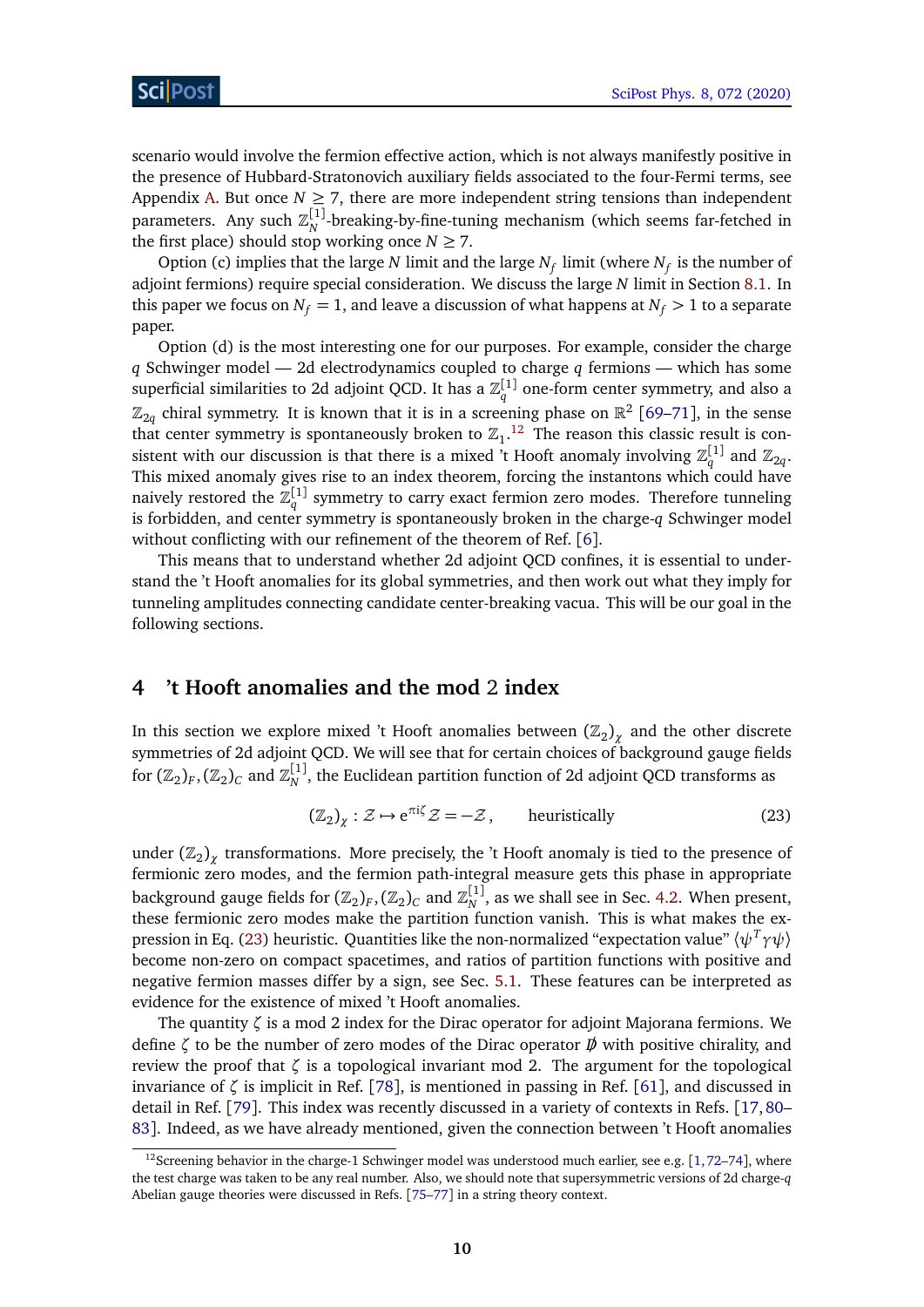and SPT phases, one can interpret much of the literature on fermionic SPT phases in one spatial dimension as discussions of 't Hooft anomalies of 2d Majorana fermions.

#### <span id="page-10-0"></span>**4.1 The mod** 2 **index theorem and symmetries of the Dirac spectrum**

Let us review the proof of the mod 2 index theorem for the Dirac operator  $\vec{p}$  associated to a Majorana fermion in two spacetime dimensions [[61,](#page-53-2)[78,](#page-54-3)[79](#page-54-4)]. In this section, we will work on an arbitrary orientable closed spacetime manifold  $M_2$ . In two dimensions, orientable manifolds are also spin manifolds. The restriction to orientable manifolds allows us to use the fact that chirality as computed from

$$
\gamma \equiv i\gamma^1 \gamma^2 \tag{24}
$$

is globally well-defined. In the conventions explained in Appendix [A,](#page-46-0)  $\gamma = \sigma_2$ .

First, note that  $(\psi)^{\dagger} = -\psi$ , meaning that the Dirac spectrum is purely imaginary. The eigenvalue equation is

<span id="page-10-1"></span>
$$
\psi u = i\lambda u,\tag{25}
$$

with  $\lambda \in \mathbb{R}$  and  $u : M_2 \to \mathbb{C}^2 \otimes \mathfrak{su}(N)$ , where  $M_2$  is an orientable spacetime manifold. Since  $D\!\!\!\!/$ is a real anti-symmetric matrix, we can complex conjugate Eq. [\(25\)](#page-10-1) to get

$$
\mathbf{D}u^* = -\mathbf{i}\lambda u^*.\tag{26}
$$

Here,  $u^*$  should be understood as  $(u^a)^*T^a$ , meaning that we do not complex conjugate the basis of  $\mathfrak{su}(N)$ . This shows that, for  $\lambda \neq 0$ , we have a pair of eigenstates *u* and  $u^*$  with the eigenvalues ±i*λ*.

Using  $\{ \gamma, \vec{\psi} \} = 0$  one can check that

$$
\mathbf{D}(\gamma u^*) = \mathbf{i}\lambda(\gamma u^*),\tag{27}
$$

so that *u* and *γu* <sup>∗</sup> have the same eigenvalue. Moreover, the eigenvectors *u* and *γu* ∗ are linearly independent. If they were not, we could obtain  $u = \gamma u^*$  by an appropriate phase rotation. But then  $u = \gamma (\gamma u^*)^* = -u$ , due to the identities  $\gamma^2 = 1$  and  $\gamma^* = -\gamma$ . That would mean that  $u = 0$ , which would be a contradiction. We therefore find degenerate pairs of eigenstates associated to the eigenvalues ±i*λ*:

$$
\frac{+i\lambda \parallel u \mid \gamma u^*}{-i\lambda \parallel u^* \mid \gamma u}
$$
 (28)

Out of these four states, we can construct two positive-chirality states and two negativechirality, while they are not eigenstates of *D/*:

$$
u_{\pm} = u \pm \gamma u, \ u_{\pm}^* = u^* \pm \gamma u^*.
$$
 (29)

This double degeneracy of eigenstates on orientable manifolds is analogous to Kramers doubling, and ensures that the path-integral measure for the non-zero Dirac spectrum is invariant under discrete chiral transformations [[61](#page-53-2)]. Thanks to this feature, the Pfaffian for the nonzero spectrum can be defined to be a positive semi-definite function of gauge fields, Pf<sup>0</sup> (i*D/*−*mγ*) ≥ 0, for any gauge fields *a* and real mass  $m \in \mathbb{R}$ , including  $m = 0$ . This positivity result can also be shown using the idea of Majorana positivity [[84–](#page-54-11)[86](#page-55-0)], as discussed in Appendix [A.](#page-46-0)

Next, let us consider the zero modes, which satisfy  $\bar{\psi}u_0 = 0$ . Since  $\bar{\psi}$  vanishes, we can say trivially that  $[\gamma, \vec{p}] = 0$  on that subspace, and  $\gamma$  and  $\vec{p}$  are simultaneously diagonalizable. Therefore, let us say that we have a zero-mode with positive chirality,

$$
\psi u_{0,+} = 0, \ \gamma u_{0,+} = u_{0,+}.\tag{30}
$$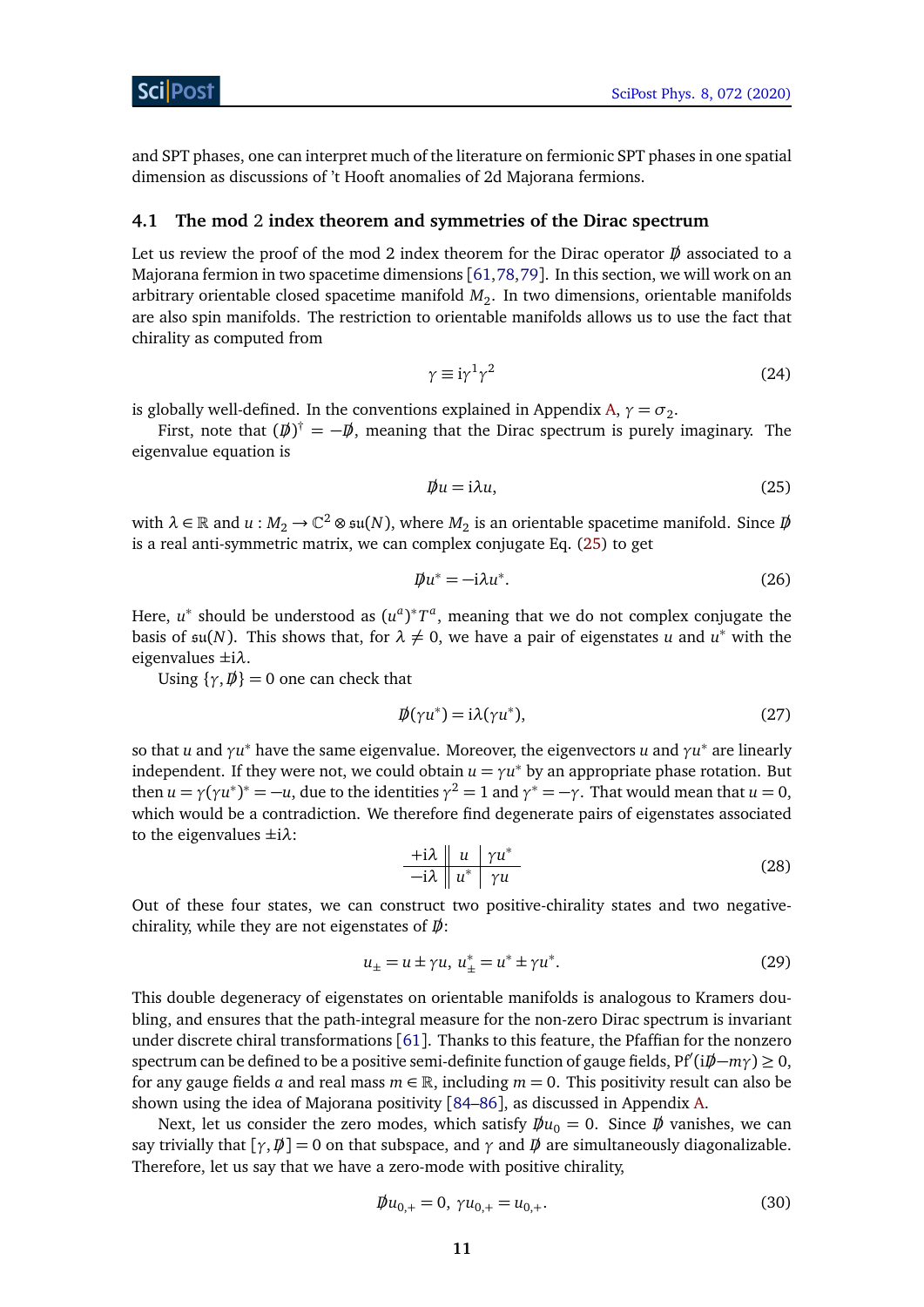<span id="page-11-1"></span>

Figure 1: Sketch of the flow of eigenvalues of the massless Dirac operator as a function of the bosonic field *a<sup>µ</sup>* on an orientable manifold. The non-zero eigenvalues come in quartets, with two modes with eigenvalue +i*λ* and another two with eigenvalue −i*λ*. We also sketch a pair of Dirac zero modes with opposite chirality. Since quartets of non-zero modes must go through zero together, the number of e.g. righthanded zero modes mod 2 is a topological invariant, which we call *ζ*. For clarity of presentation, all degenerate eigenvalues are shown slightly offset from each other.

Taking the complex conjugate of these expressions, we find that

$$
\psi u_{0,+}^{*} = 0, \ \gamma u_{0,+}^{*} = -u_{0,+}^{*}, \tag{31}
$$

so we find a zero-mode with negative chirality  $u_{0,-} = u_0^*$  $_{0,+}^*$ . Therefore, on orientable manifolds, we always have the same number of zero modes for positive and negative chiralities. This implies that the usual index, in the sense of Atiyah and Singer, vanishes:

$$
index(\psi) = dim ker(\psi) - dim coker(\psi) = 0.
$$
\n(32)

Of course, this is consistent with the standard Atiyah-Singer index theorem because 1  $\frac{1}{2\pi} \int tr(G) = 0$  when the gauge group is  $SU(N)$ .

Still, it is possible to define a non-trivial mod 2 index on 2d orientable manifolds. Consider an arbitrary continuous change of gauge fields, the metric, and so on. Then, in general, the number of zero modes will change, because non-zero modes can become zero modes, and vice versa. The total number of zero modes mod 2 is always 0. However, the number of zero-modes with positive chirality cannot change mod 2, because the non-zero spectrum always consists of two positive and two negative chiralities, as we have seen above. We sketch the flow of the eigenvalues of the Dirac operator as a function of bosonic fields *a<sup>µ</sup>* in Fig. [1.](#page-11-1) This discussion completes our review of the mod 2 index theorem relevant to our discussion. The theorem can be summarized as follows [[61,](#page-53-2)[78,](#page-54-3)[79](#page-54-4)]:

**Theorem 1** *The number ζ of zero modes of the Dirac operator with positive chirality mod 2,*

$$
\zeta = \dim(\ker \mathcal{D} \cap \{\gamma = +1\}) \mod 2 \tag{33}
$$

*is a topological invariant on two-dimensional closed orientable manifolds.*

We will refer to *ζ* as the mod 2 index of the Dirac operator.

### <span id="page-11-0"></span>**4.2 The mod** 2 **index and mixed 't Hooft anomalies with discrete chiral symmetry**

An 't Hooft anomaly is an obstruction to gauging a global symmetry. If one can resolve the obstruction by coupling the theory to a topological action in one dimension higher, then the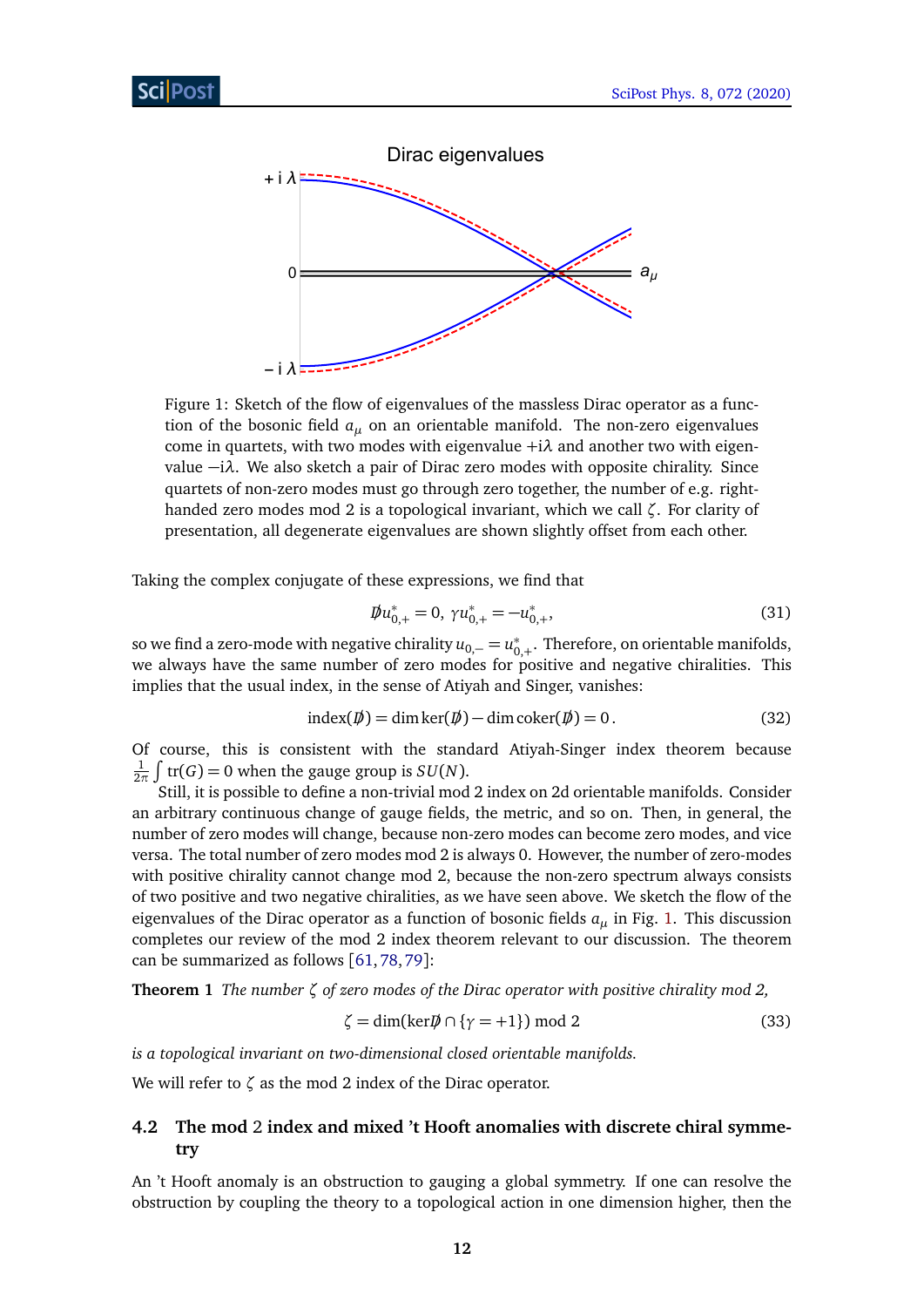obstruction is invariant under RG flow. This important theorem, called 't Hooft anomaly matching [[87–](#page-55-1)[89](#page-55-2)], was first established for continuous chiral symmetries in even dimensions, and the recent development of topological phases shows that anomaly matching arguments can be generalized to a much broader class of symmetries (see, e.g., Refs. [[8,](#page-50-5)[69–](#page-54-1)[71,](#page-54-2)[90–](#page-55-3)[117](#page-57-0)]).

In order to compute the 't Hooft anomaly of 2d massless adj QCD, the mod 2 index *ζ* defined in the previous subsection is of great importance. To see this explicitly, let us write a mode decomposition of the fermion field  $\psi(x)$  as

$$
\psi(x) = \sum_{i_0=1}^{\zeta} (\tilde{\psi}_{i_0,+} u_{0(i_0),+}(x) + \tilde{\psi}_{i_0,-} u_{0(i_0),-}(x)) \n+ \sum_{\lambda \neq 0} (\tilde{\psi}_{\lambda,1} u_{\lambda}(x) + \tilde{\psi}_{-\lambda,1} u_{\lambda}^*(x) + \tilde{\psi}_{\lambda,2} \gamma u_{\lambda}^*(x) + \tilde{\psi}_{-\lambda,2} \gamma u_{\lambda}(x)), \quad (34)
$$

where  $\tilde{\psi}$ 's are Grassmannian variables, and *u*'s are the eigenfunctions of the Dirac operators. We can formally define the gauge-invariant fermion measure as

$$
\mathcal{D}\psi = \prod_{i_0=1}^{\zeta} d\widetilde{\psi}_{i_0,+} d\widetilde{\psi}_{i_0,-} \prod_{\lambda \neq 0} d\widetilde{\psi}_{\lambda,1} d\widetilde{\psi}_{-\lambda,1} d\widetilde{\psi}_{\lambda,2} d\widetilde{\psi}_{-\lambda,2}.
$$
\n(35)

Then a schematic expression for the path integral is given by

$$
\mathcal{Z} = \int \mathcal{D}a \, \mathrm{e}^{-\frac{1}{2g^2} \mathrm{tr}|G|^2} \int \mathcal{D}\psi \, \mathrm{e}^{-\int \left( \mathrm{tr}[\psi^T(i\mathbf{j}\mathbf{k} - m\gamma)\psi] + O(\psi^4) \right)}.
$$
 (36)

When we put  $m = 0$ , the Lagrangian is invariant under the discrete chiral symmetry  $(\mathbb{Z}_2)_{\chi}$ . Let us discuss whether the fermion path-integral measure is invariant under  $(\mathbb{Z}_2)_\chi$ , following Refs. [[118,](#page-57-1)[119](#page-57-2)].

Let us first show that the non-zero spectrum,  $\lambda \neq 0$ , is manifestly invariant under the chiral transformation. Indeed, the discrete chiral transformation acts on the Grassmannian coefficient  $\tilde{\psi}$  as

$$
\widetilde{\psi}_{\lambda,1} \longleftrightarrow \widetilde{\psi}_{-\lambda,2}, \widetilde{\psi}_{\lambda,2} \longleftrightarrow \widetilde{\psi}_{-\lambda,1}. \tag{37}
$$

We therefore find that, under the discrete chiral transformation,

$$
d\widetilde{\psi}_{\lambda,1}d\widetilde{\psi}_{-\lambda,1}d\widetilde{\psi}_{\lambda,2}d\widetilde{\psi}_{-\lambda,2} \to d\widetilde{\psi}_{-\lambda,2}d\widetilde{\psi}_{\lambda,2}d\widetilde{\psi}_{-\lambda,1}d\widetilde{\psi}_{\lambda,1} = d\widetilde{\psi}_{\lambda,1}d\widetilde{\psi}_{-\lambda,1}d\widetilde{\psi}_{\lambda,2}d\widetilde{\psi}_{-\lambda,2}, \quad (38)
$$

so that the non-zero Dirac spectrum does not produce an anomaly. This is due to the Kramersdoubling feature of the non-zero Dirac spectrum. We assume in this formal discussion that we can take a UV regularization that does not violate this feature.

Next, we discuss the Dirac zero modes,  $\psi_{i_0,\pm}$ . The discrete chiral transformation acts on them as

$$
\widetilde{\psi}_{i_0,+} \mapsto \widetilde{\psi}_{i_0,+}, \ \widetilde{\psi}_{i_0,-} \mapsto -\widetilde{\psi}_{i_0,-}.\tag{39}
$$

Therefore, for each Dirac zero mode, the fermion measure gets a  $(-1)$  sign,

$$
d\widetilde{\psi}_{i_0,+}d\widetilde{\psi}_{i_0,-} \mapsto (-1)d\widetilde{\psi}_{i_0,+}d\widetilde{\psi}_{i_0,-},
$$
\n(40)

so that  $\mathcal{D}\psi \mapsto (-1)^{\zeta} \mathcal{D}\psi$ . Since  $\zeta$  does not depend on continuous changes of  $a_{\mu}$ , we find the 't Hooft anomaly of Eq. [\(23\)](#page-9-2). In the following subsections, we compute *ζ* under various twisted boundary conditions to find the explicit form of the 't Hooft anomalies of 2d adjoint QCD.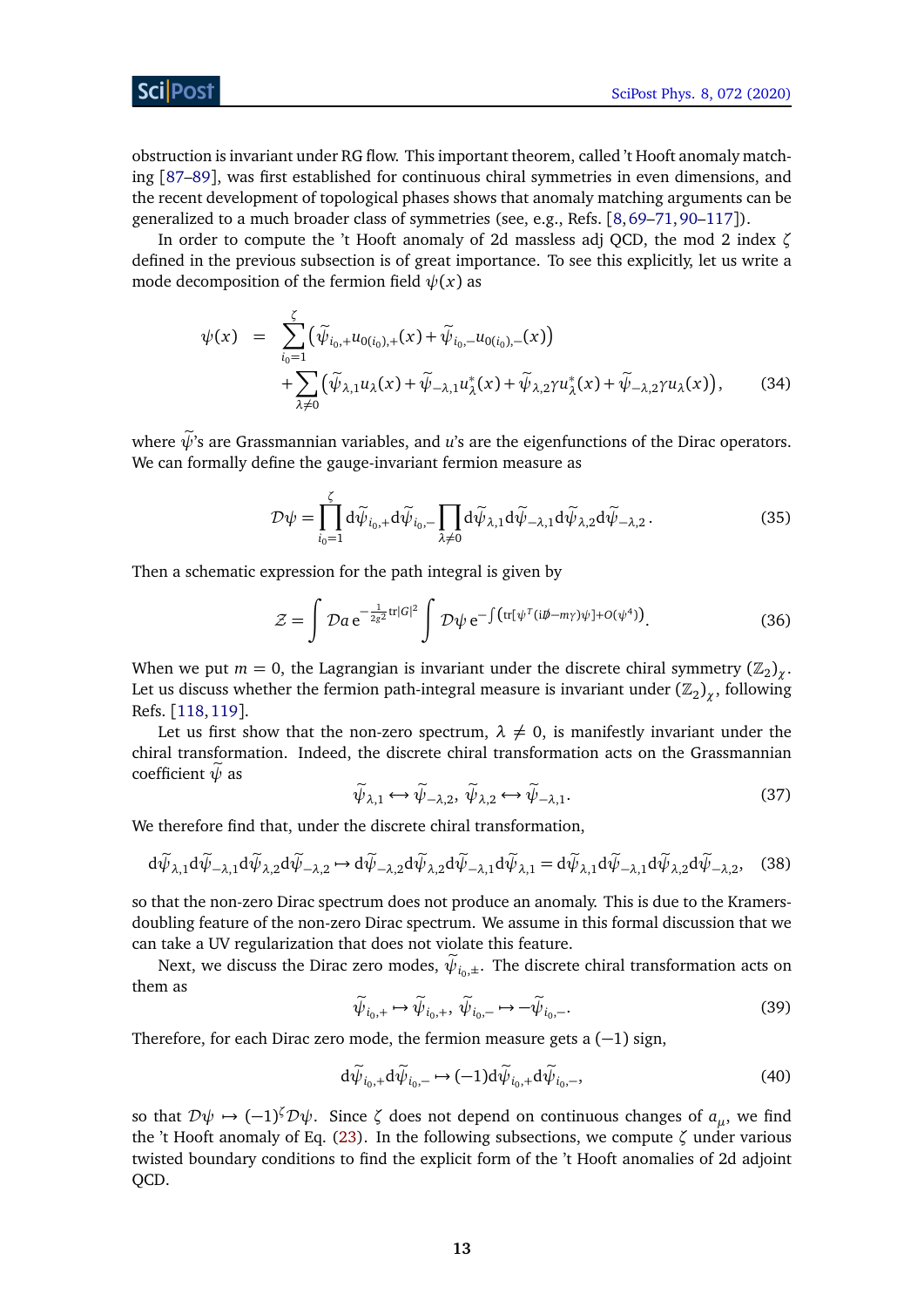# <span id="page-13-0"></span>**4.3**  $(\mathbb{Z}_2)_F \times (\mathbb{Z}_2)_{\chi}$  and  $\mathbb{Z}_N^{[1]} \times (\mathbb{Z}_2)_{\chi}$  anomalies

We now switch our focus to the computation of  $\zeta$  on the two-torus  $T^2$ . Our goal is to understand the Hilbert space of the theory, and one can give a Hilbert space interpretation of the path integral on  $T^2$  or  $\mathbb{R} \times S^1$ , but not on manifolds like  $S^2$ . Nevertheless, for completeness we present an evaluation of the mod 2 index on *S* 2 in Appendix [B.](#page-48-0)

We would like to know how the value of *ζ* depends on background gauge fields for  $(\mathbb{Z}_2)_F \times \mathbb{Z}_N^{[1]}$ . A choice of background gauge fields for  $(\mathbb{Z}_2)_F$  is just a choice of spin structure *s*, which on *T* 2 amounts to specifying whether the fermion is periodic (P) or anti-periodic (AP) around each cycle. The background gauge field associated to  $\mathbb{Z}_N^{[1]}$  is a two-form field *B*, whose integrals on  $M_2$  obey

<span id="page-13-1"></span>
$$
\frac{N}{2\pi} \int_{M_2} B = k \in \mathbb{Z},\tag{41}
$$

and *k* should be identified with  $k + N$ . The dependence of the mod 2 index  $\zeta$  on *s* and *B* can be summarized as

**Theorem 2** *For SU*(*N*) *adjoint QCD on the spacetime manifold is T*<sup>2</sup> *, the mod* 2 *index is*

$$
\zeta = \begin{cases} \zeta_{\text{free}}(s) + \frac{N}{2\pi} \int B, & (even \ N) \\ 0, & (odd \ N) \end{cases} \text{mod } 2, \tag{42}
$$

*where ζ*free(*s*) *is the mod* 2 *index of a single free Majorana fermion with the spin structure s.*

If we set  $\int B = 0$ , Eq. [\(42\)](#page-13-1) implies that there is a mixed 't Hooft anomaly between  $(\mathbb{Z}_2)_F$ and  $\left( \mathbb{Z}_2 \right)_{\chi}$  when  $N$  is even. In particular, if we choose a background gauge field for  $\left( \mathbb{Z}_2 \right)_{F}$ corresponding to periodic boundary conditions on both cycles of the torus, there is a robust fermion zero mode, and  $\zeta = 1$  mod 2.

• This mod 2 index theorem guarantees that the Euclidean partition function of 2d adjoint QCD on the torus with periodic boundary conditions on both cycles,  $\tilde{z}$ , has a robust fermion zero mode when *N* is even. This implies that  $\tilde{Z}$  vanishes when *N* is even. The Hilbert space interpretation of this fact is the presence of exact degeneracies between the energies of bosonic and fermionic states, which is discussed in detail in Sec. [8.](#page-34-0)

When *N* is even and  $\frac{N}{2\pi} \int B = 2p, p \in \mathbb{Z}$ , the value of  $\zeta$  does not depend on *B*. As a result, background gauge fields in the  $\mathbb{Z}_{\frac{N}{2}}^{[1]}$  $\frac{[1]}{N/2}$  subgroup of  $\mathbb{Z}_{N}^{[1]}$  do not contribute to the index.

• Physically, this means that the  $\mathbb{Z}_{N}^{[1]}$  $\frac{N}{10}$  subgroup of center symmetry does not suffer from any 't Hooft anomalies.

This will have important consequences for confinement later in this paper.

To compute the value given in Eq. [\(42\)](#page-13-1) for the mod 2 index, let the coordinates on the twotorus *T*<sup>2</sup> be (*x*<sub>1</sub>, *x*<sub>2</sub>) ∈ ℝ<sup>2</sup> with the identification (*x*<sub>1</sub>, *x*<sub>2</sub>) ∼ (*x*<sub>1</sub> + 1, *x*<sub>2</sub>) ∼ (*x*<sub>1</sub>, *x*<sub>2</sub> + 1). Then the fields need to be identified up to gauge transformations. Let us introduce the transition functions  $\Omega_1(x_2)$  for  $(x_1 + 1, x_2) \sim (x_1, x_2)$ , and  $\Omega_2(x_1)$  for  $(x_1, x_2 + 1) \sim (x_1, x_2)$ . For gauge fields, the connection formula is given by

$$
a_{\mu}(x_1 + 1, x_2) = -i\Omega_1^{\dagger}(x_2)D_{\mu}\Omega_1(x_2)
$$
  
\n
$$
= \Omega_1^{\dagger}(x_2)a_{\mu}(x_1, x_2)\Omega_1(x_2) - i\Omega_1^{\dagger}(x_2)\partial_{\mu}\Omega_1(x_2),
$$
  
\n
$$
a_{\mu}(x_1, x_2 + 1) = -i\Omega_2^{\dagger}(x_1)D_{\mu}\Omega_2(x_1)
$$
  
\n
$$
= \Omega_2^{\dagger}(x_1)a_{\mu}(x_1, x_2)\Omega_2(x_1) - i\Omega_2^{\dagger}(x_1)\partial_{\mu}\Omega_2(x_1).
$$
 (43)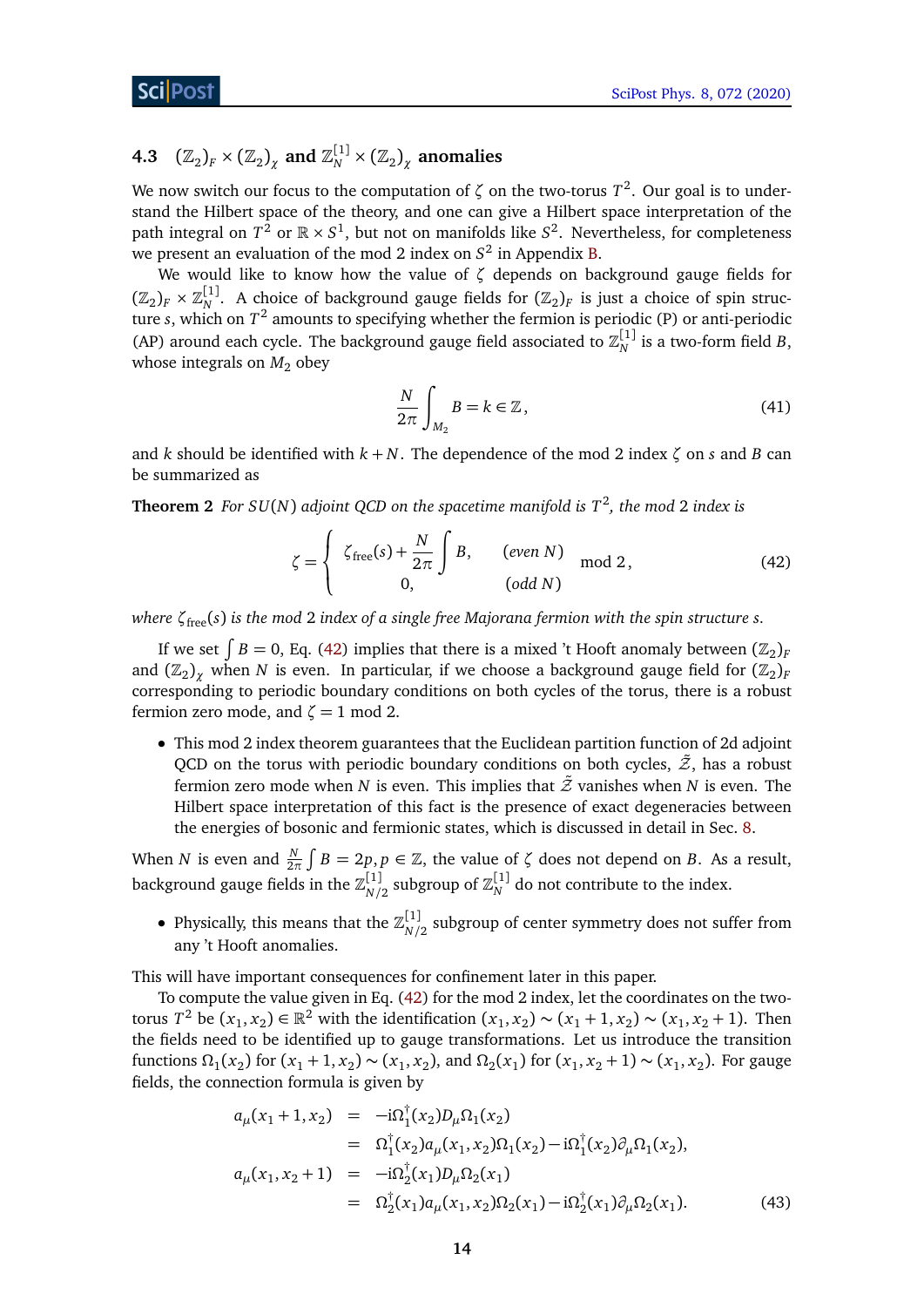For the Majorana fermions,

$$
\psi(x_1 + 1, x_2) = (-1)^{n_1} \Omega_1^{\dagger}(x_2) \psi(x_1, x_2) \Omega_1(x_2),
$$
  
\n
$$
\psi(x_1, x_2 + 1) = (-1)^{n_2} \Omega_2^{\dagger}(x_1) \psi(x_1, x_2) \Omega_2(x_1),
$$
\n(44)

where  $n_i$  are integers determining the spin structure *s* on  $T^2$ . As already mentioned, varying  $n_i$  corresponds to turning on background gauge fields for the  $(\mathbb{Z}_2)_F$  symmetry, and in a Hilbert space picture it corresponds to choices of grading by the fermion parity (−1) *<sup>F</sup>* within the partition function.

We can relate  $\psi(x_1 + 1, x_2 + 1)$  to  $\psi(x_1, x_2)$  in two ways, and demanding that they be consistent leads to the condition

<span id="page-14-0"></span>
$$
\Omega_1(x_2 + 1)\Omega_2(x_1) = \Omega_2(x_1 + 1)\Omega_1(x_2) \exp\left(-\frac{2\pi i}{N}k\right)
$$
\n(45)

for some *k* = 0, 1, . . . ,*N*−1. The integer *k* corresponds to the 't Hooft magnetic flux [[64](#page-53-4)]. When considering an  $SU(N)$  gauge theory, only field configurations with  $k = 0$  are allowed. This corresponds to making fundamental representation Wilson loops well-defined gauge-invariant operators. If one were to consider an  $SU(N)/\mathbb{Z}_N$  gauge theory, one would need to sum over all possible values of *k* in the path integral, and then the fundamental Wilson loop is no longer a genuine line operator [[6,](#page-50-4) [7,](#page-50-12) [65](#page-53-6)], because it is no longer gauge-invariant. Here we wish to consider *SU*(*N*) gauge theory, but we want to understand the effect of turning on a non-trivial background gauge field for the  $\mathbb{Z}_N^{[1]}$  one-form symmetry. This corresponds to computing the index *ζ* with some nonzero choice of *k*.

When  $k = 0$ , we can choose the trivial transition functions  $\Omega_1 = \Omega_2 = \mathbf{1}_N$ . Since  $\zeta$  is a topological invariant mod 2, we can take  $a<sub>μ</sub> = 0$  for the computation of  $ζ$ . Therefore the index must be the same as that of  $(N^2-1)$  free Majorana fermions:

$$
\zeta = (N^2 - 1)\zeta_{\text{free}}(s) = \begin{cases} \zeta_{\text{free}}(s), & \text{(even } N) \\ 0, & \text{(odd } N) \end{cases} \quad \text{mod } 2. \tag{46}
$$

Here,  $\zeta$ <sub>free</sub>(*s*) is the mod 2 index of a single Majorana fermion on the torus with spin structure *s* and  $\bar{p} = \hat{\phi}$ . This matches Eq. [\(42\)](#page-13-1) by setting  $\int B = \frac{2\pi k}{N} = 0$ . To be more explicit, let us enumerate the values of  $\zeta_{\text{free}}$  on  $T^2$ :

- (a) If  $n_1 = n_2 = 0$ , corresponding to periodic boundary condition in both directions, then the zero modes are constant spinors, and  $\zeta_{\text{free}} = 1$ .
- (b) If either  $n_1$  or  $n_2$  are 1, then constant spinors are no longer zero modes, and indeed, there are no zero modes at all. Then  $\zeta_{\text{free}} = 0$ .

Importantly, case (b) implies that  $\zeta = 0$  for certain spin structures, and that the discrete chiral symmetry in massless 2d adjoint QCD continues to be well-defined after quantization.

Next, we compute the index with nonzero 't Hooft flux *k >* 0. Then Eq. [\(45\)](#page-14-0) is satisfied by the coordinate-independent transition functions

$$
\Omega_1 = C, \ \Omega_2 = S^k,\tag{47}
$$

where *C* and *S* are clock and shift matrices,

$$
C = e^{(N+1)\pi i/N} \begin{pmatrix} 1 & 0 & \cdots & 0 \\ 0 & e^{2\pi i/N} & \cdots & 0 \\ \vdots & \vdots & \ddots & \vdots \\ 0 & 0 & \cdots & e^{2\pi i(N-1)/N} \end{pmatrix}, \quad S = e^{(N+1)\pi i/N} \begin{pmatrix} 0 & 1 & 0 & \cdots & 0 \\ 0 & 0 & 1 & \cdots & 0 \\ \vdots & \vdots & \vdots & \ddots & 0 \\ 0 & 0 & 0 & \cdots & 1 \\ 1 & 0 & 0 & \cdots & 0 \end{pmatrix}.
$$
\n(48)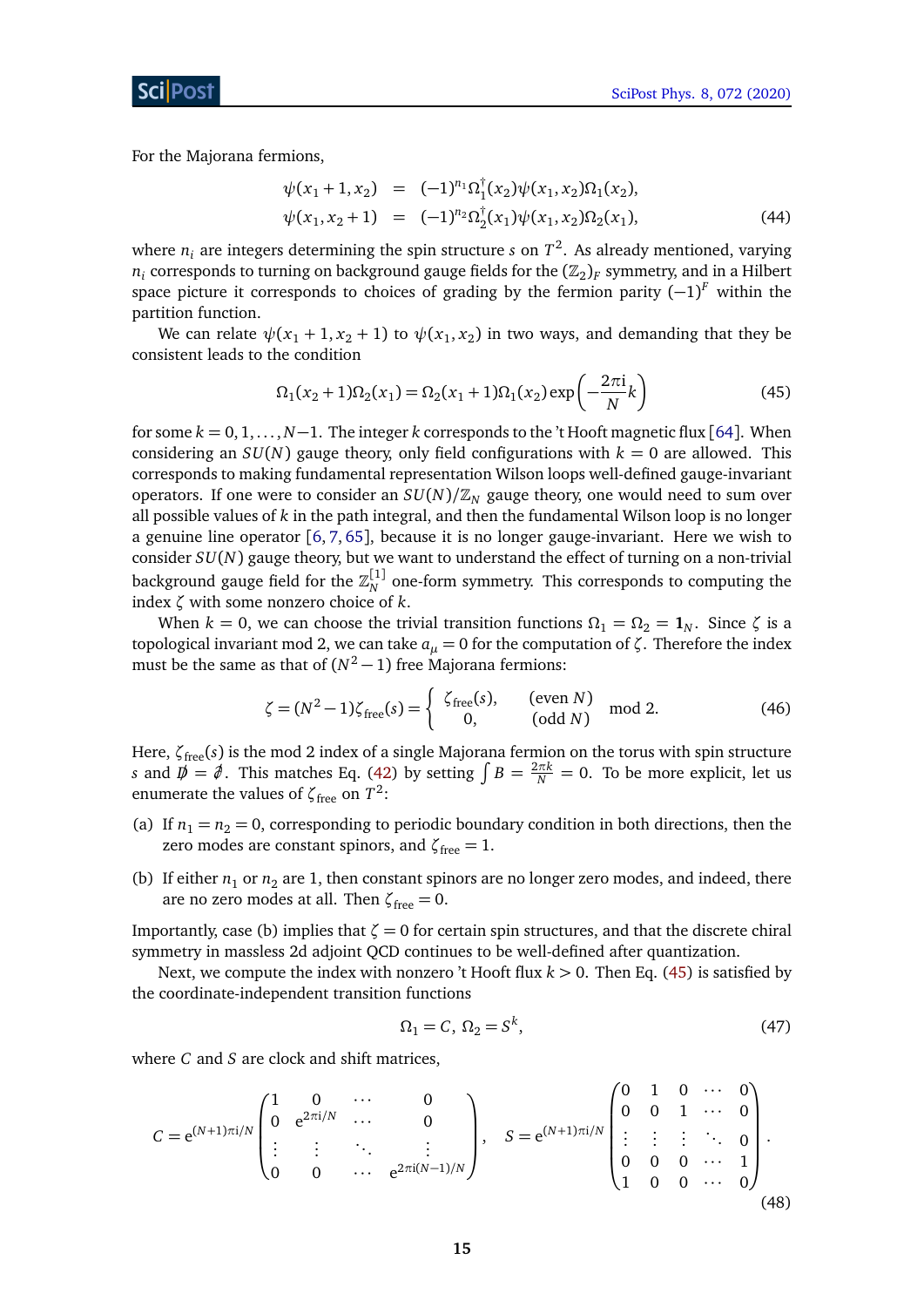### ScilPost

Since the index is a topological invariant, we can take the simplest setup for its computation: having satisfied the required commutation relation with coordinate-independent transition functions, we can again set  $a_{\mu} = 0$ . The Dirac operator again becomes  $\phi = \phi$ , and any Dirac zero modes must be constant spinors.

Since  $C^N = S^N = e^{(N+1)\pi i} \mathbf{1}_N$ , it follows that

$$
\psi(x_1 + N, x_2) = (-1)^{n_1 N} \psi(x_1, x_2), \ \psi(x_1, x_2 + N) = (-1)^{n_2 N} \psi(x_1, x_2). \tag{49}
$$

The only way the Dirac operator can have zero modes is when  $(-1)^{n_1N} = (-1)^{n_2N} = 1$ . When *N* is even, this is satisfied for any choice of spin structures, but when *N* is odd, we must take  $(-1)^{n_1} = (-1)^{n_2} = 1$  to have zero modes. If we decompose a candidate zero mode as  $\psi = T\eta$ , where  $T \in \mathfrak{su}(N)$  and  $\eta$  is a constant Majorana spinor with positive chirality, then *T* must obey  $CTC^{-1} = (-1)^{n_1}T$  and  $S^kTS^{-k} = (-1)^{n_2}T$ . So the number of such zero modes — namely,  $\zeta$ — is given by

 $\zeta(s,k) = \dim\{T \in \mathfrak{su}(N) | CTC^{-1} = (-1)^{n_1}T, S^k TS^{-k} = (-1)^{n_2}T\} \mod 2.$  (50)

Making color indices explicit,  $T = T_{ij}$  must satisfy

$$
(CTC^{-1})_{ij} = e^{\frac{2\pi i}{N}(i-j)}T_{ij} = (-1)^{n_1}T_{ij},
$$
\n(51)

<span id="page-15-1"></span><span id="page-15-0"></span>
$$
(S^{k}TS^{-k})_{ij} = T_{i+k,j+k} = (-1)^{n_2}T_{ij}.
$$
 (52)

We now work out *ζ*(*s*, *k*) separately for odd and even *N*.

When *N* is odd, zero modes can only exist with periodic boundary conditions on both cycles. When  $n_1 = 0, n_2 = 0$ , one can prove that the number of linearly independent  $\mathfrak{su}(N)$ matrices satisfying Eq. [\(51\)](#page-15-0) and Eq. [\(52\)](#page-15-1) is given by  $gcd(k, N) - 1$ . When *N* is odd  $gcd(k, N)$ is odd, so  $\zeta = \gcd(k, N) - 1 \mod 2 = 0$ . Hence, there are no robust zero modes for odd *N*.

As an example, consider the specific case  $N = 9$  and  $k = 3$ . Eq. [\(51\)](#page-15-0) implies that *T* is diagonal,

$$
T = diag(a_1, a_2, a_3, a_4, a_5, a_6, a_7, a_8, a_9),
$$
\n(53)

with  $a_i$  real so that *T* is Hermitian. Eq. [\(52\)](#page-15-1) equates  $a_1 = a_4 = a_7$ ,  $a_2 = a_5 = a_8$ , and  $a_3 = a_6 = a_9$ . Demanding that *T* be nonzero and traceless implies that it is specified by two real numbers. This matches the formula  $gcd(3, 9) - 1 = 2$ , so there are two zero modes with positive chirality. As expected based on the general formula,  $\zeta = 2 \text{ mod } 2 = 0$ .

When *N* is even, it is possible to have zero modes for more spin structures and the index *ζ* can be non-zero. We first enumerate the zero modes when  $k = 1$ .

- (a) When  $n_1 = 0$ ,  $n_2 = 0$ , one can verify that  $T_{ij} \propto \delta_{ij}$ , and thus tr(*T*)  $\neq 0$  unless *T* = 0. This means that there are no zero modes, so  $\zeta = 0$ .
- (b) When  $n_1 = 0$ ,  $n_2 = 1$ , we obtain  $T \propto diag(+1, -1, \ldots, +1, -1)$ , so  $\zeta = 1$ .
- (c) When  $n_1 = 1$ ,  $n_2 = 0$ , we have  $T_{ij} \propto \delta_{i,j+N/2} + \delta_{j,i+N/2}$ , so  $\zeta = 1$ .
- (d) Finally, if  $n_1 = n_2 = 1$ , we find  $T_{ij} \propto (-1)^i (\delta_{i,j+N/2} + \delta_{j,i+N/2})$  when  $N/2$  is even and  $T_{ij} \propto (-1)^i (i\delta_{i,j+N/2} - i\delta_{j,i+N/2})$  when *N*/2 is odd, and again  $\zeta = 1$ .

The calculation above generalizes to arbitrary *k*. To see how this works, we consider the specific case  $N = 6$  and  $k = 2$ .

(a) When  $n_1 = 0, n_2 = 0$ , Eq. [\(51\)](#page-15-0) implies that *T* is diagonal,  $T = diag(a_1, a_2, a_3, a_4, a_5, a_6)$ , where  $a_i$  are real so that *T* is Hermitian. Eq. [\(52\)](#page-15-1) equates  $a_{i+2} = a_i$ , so we find  $T = \text{diag}(a_1, a_2, a_1, a_2, a_1, a_2)$ . Finally, enforcing the traceless condition gives  $a_2 = -a_1$ . We therefore find one zero mode,  $T \propto diag(1, -1, 1, -1, 1, -1)$ .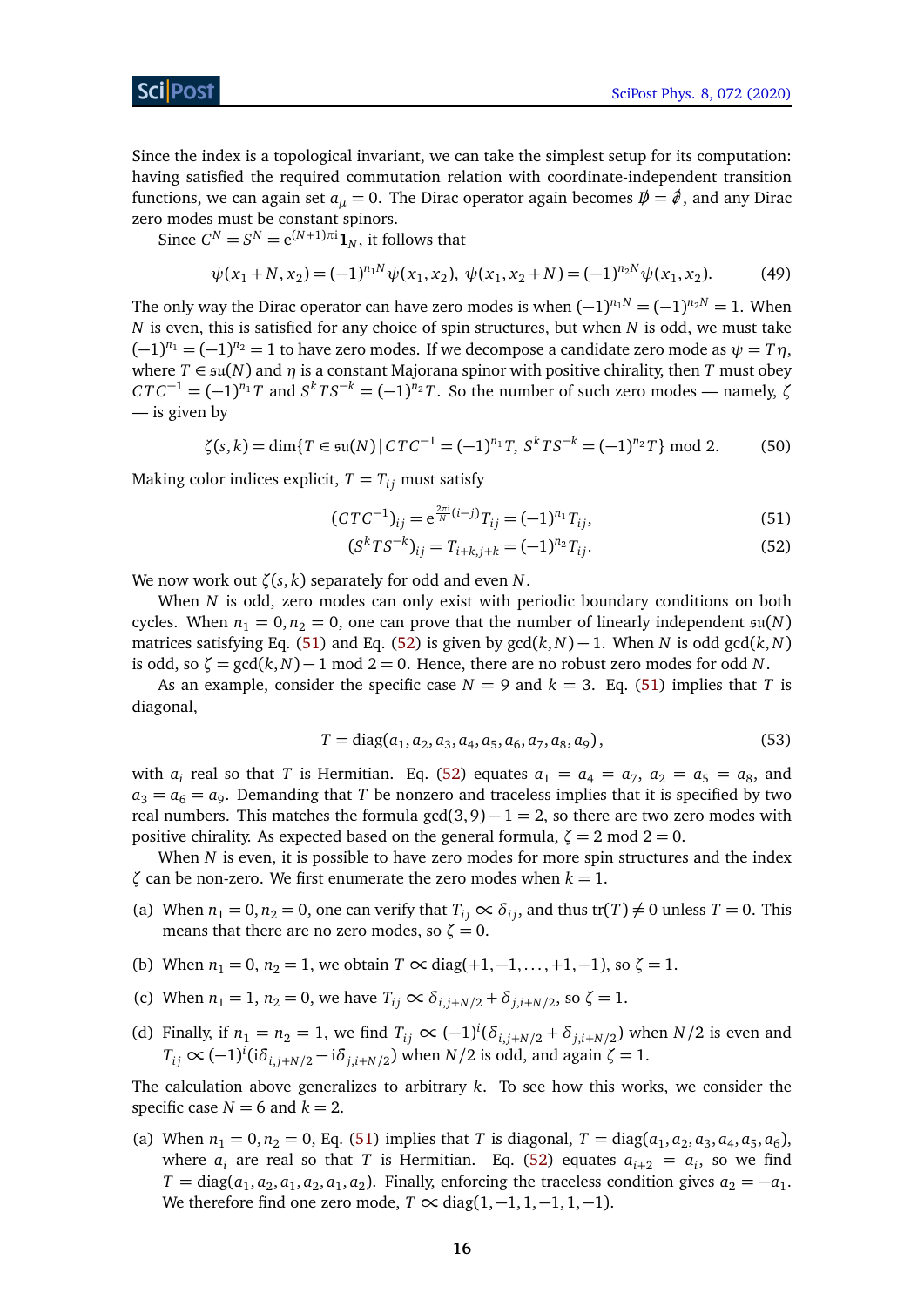### ScilPost

- (b) When  $n_1 = 0, n_2 = 1$ , Eq. [\(51\)](#page-15-0) and Hermiticity again imply  $T = diag(a_1, a_2, a_3, a_4, a_5, a_6)$ with  $a_i$  real. Eq. [\(52\)](#page-15-1) now gives  $a_{i+2} = -a_i$ . Here the indices are understood mod 6, so we find  $a_1 = -a_3 = a_5 = -a_1$  and  $a_2 = -a_4 = a_6 = -a_2$ . As a result  $a_i = 0$  and there are no zero modes.
- (c) Now we let  $n_1 = 1, n_2 = 0$ . Compared to the previous case we have simply relabeled the two cycles of the torus, and we should find a physically identical result. Enforcing Eq. [\(51\)](#page-15-0) and Hermiticity, we find that *T* has the form

<span id="page-16-1"></span>
$$
T = \begin{pmatrix} a_1 & 0 & 0 \\ 0 & a_2 & 0 \\ a_1^* & 0 & 0 & 0 \\ 0 & a_2^* & 0 & 0 \\ 0 & 0 & a_3^* \end{pmatrix}, \tag{54}
$$

with  $a_i \in \mathbb{C}$ . Eq. [\(52\)](#page-15-1) implies that  $a_1 = a_3 = a_2^*$  $a_2^*$  and  $a_2 = a_1^* = a_3^*$  $\frac{1}{3}$ . Thus, the zero modes are characterized by the single complex number  $a_1$ . We can define two linearly independent zero modes by letting  $a_1$  be purely real or purely imaginary, so there are two linearly-independent zero modes, and generic zero mode can be written as

$$
T = a \begin{pmatrix} 1 & 0 & 0 \\ 0 & 1 & 0 \\ 1 & 0 & 0 & 1 \\ 0 & 1 & 0 & 0 \\ 0 & 0 & 1 & 0 \end{pmatrix} + b \begin{pmatrix} i & 0 & 0 \\ 0 & -i & 0 \\ -i & 0 & 0 & i \\ 0 & i & 0 & 0 \\ 0 & 0 & -i & 0 \end{pmatrix},
$$
(55)

where  $a, b$  are real. Of course,  $P/AP$  and  $AP/P$  boundary conditions must be physically equivalent. But this implies that two zero modes (corresponding to AP/P boundary conditions) must be equivalent to none (corresponding to P/AP boundary conditions). So from this explicit computation we see that the number of zero modes of a given chirality is only well-defined mod 2, even without knowing the mod 2 index theorem.

(d) When  $n_1 = 1$ ,  $n_2 = 1$ , Eq. [\(51\)](#page-15-0) and Hermiticity again imply that *T* has the form of Eq. [\(54\)](#page-16-1). Eq. [\(52\)](#page-15-1) gives  $a_1 = -a_3 = a_2^* = -a_1$  and  $a_2 = -a_1^* = a_3^* = -a_2$ . As a result  $a_i = 0$  and there are no zero modes.

The above calculations demonstrate a pattern which holds for arbitrary values of *k* and *N*. To summarize, we find  $\zeta = 0$  for odd *N*, while for even *N* the result can be expressed as

$$
\zeta(s,k) = \zeta_{\text{free}}(s) + k \text{ mod } 2. \tag{56}
$$

This confirms Eq. [\(42\)](#page-13-1) upon identifying  $\frac{N}{2\pi} \int B = k$ .

# <span id="page-16-0"></span>**4.4**  $(\mathbb{Z}_2)_F \times (\mathbb{Z}_2)_C \times (\mathbb{Z}_2)_\chi$  anomaly

In this section we derive a mixed 't Hooft anomaly for  $(\mathbb{Z}_2)_F\times(\mathbb{Z}_2)_C\times(\mathbb{Z}_2)_\chi$  by computing the mod 2 index  $\zeta$  with background gauge fields for  $(\mathbb{Z}_2)_F \times (\mathbb{Z}_2)_C$ .

To compute the index, let us again set the  $SU(N)$  gauge field  $a = 0$ , so that the zero modes of  $\not{\!\! D} = \partial / \partial$  become constant in spacetime. We work on  $T^2$  with the following boundary conditions

$$
\psi(x_1 + 1, x_2) = \psi(x_1, x_2), \n\psi(x_1, x_2 + 1) = -U_C \psi(x_1, x_2).
$$
\n(57)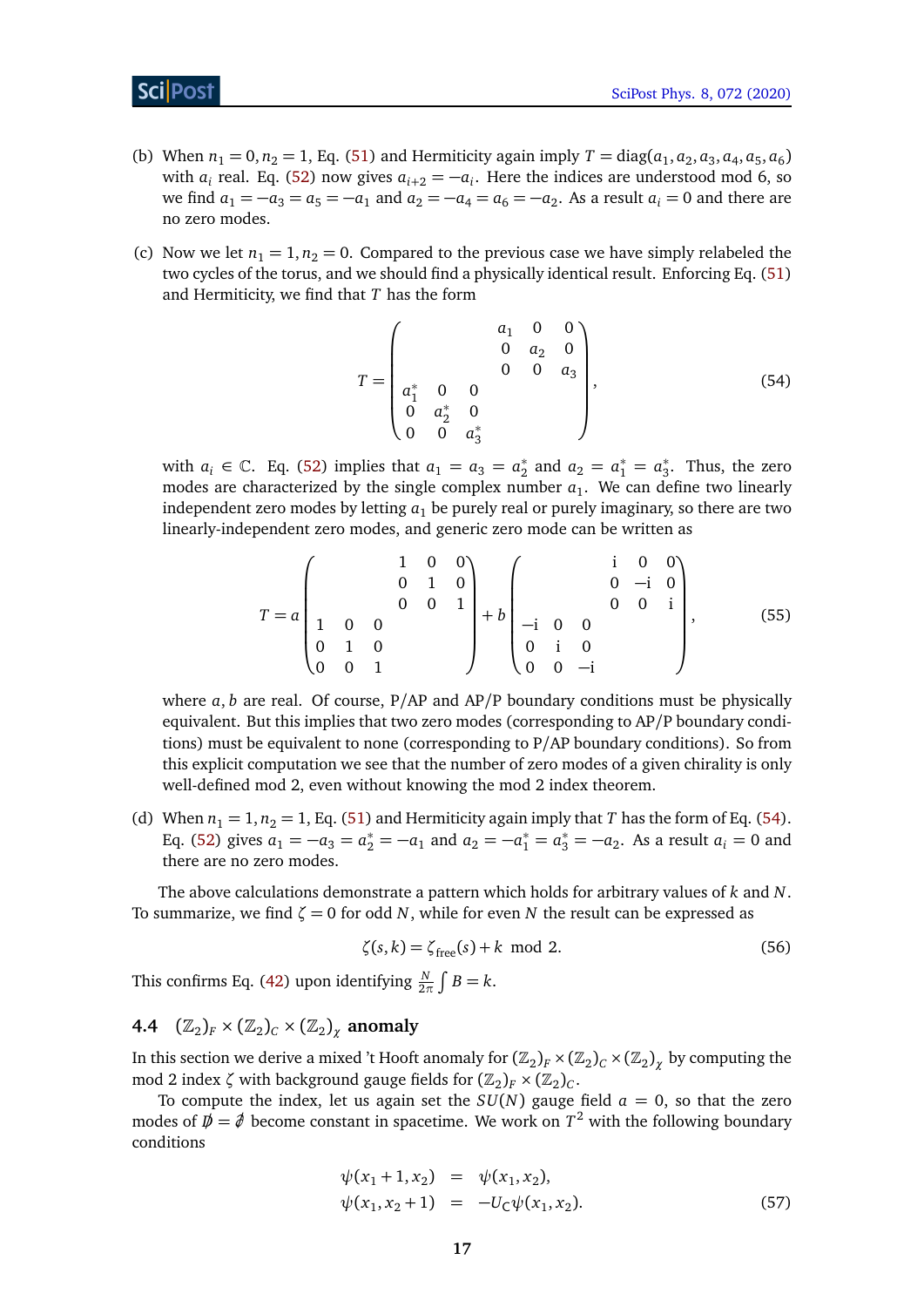Turning on  $U_{\mathsf{C}}$  in the boundary conditions corresponds to turning on a background gauge field for charge conjugation. If the  $x_2$  direction is interpreted as Euclidean time, then the associated path integral computes a partition function with a grading by charge conjugation. Satisfying these boundary conditions with constant configurations requires that the color components of *ψ* obey

<span id="page-17-1"></span>
$$
\psi_{ij} = -\psi_{ji}.
$$
\n(58)

This condition is satisfied by the  $N(N-1)/2$  purely imaginary generators of  $\mathfrak{su}(N)$ . As a result, the mod 2 index takes the values

$$
\zeta = \frac{N(N-1)}{2} \text{ mod } 2 = \begin{cases} 0, & N = 4n, \\ 0, & N = 4n+1, \\ 1, & N = 4n+2, \\ 1, & N = 4n+3. \end{cases} \tag{59}
$$

Before connecting this result to 't Hooft anomalies, let us consider the alternative choice of boundary conditions

<span id="page-17-2"></span>
$$
\psi(x_1 + 1, x_2) = \psi(x_1, x_2), \n\psi(x_1, x_2 + 1) = U_C \psi(x_1, x_2).
$$
\n(60)

Compared to the previous set-up, this amounts to changing the background gauge field for the  $(\mathbb{Z}_2)_F$  symmetry. The associated path integral can be viewed as calculating a partition function graded by  $(-1)^F$  along with charge conjugation. Then one can show that

$$
\zeta = \frac{(N+2)(N-1)}{2} \text{ mod } 2 = \begin{cases} 1, & N = 4n, \\ 0, & N = 4n+1, \\ 0, & N = 4n+2, \\ 1, & N = 4n+3. \end{cases}
$$
(61)

For even *N*, comparing Eq. [\(59\)](#page-17-1) and Eq. [\(61\)](#page-17-2) shows that we can define a non-anomalous charge conjugation symmetry by working with  $U_C$  for  $N = 4n$  and  $U_{C} = U_F U_C$  for  $N = 4n + 2$ . So there is no distinct 't Hooft anomaly involving charge conjugation when *N* is even, and the only anomalies for the internal global symmetries were the ones we already discussed in the preceding subsection.

However, when *N* is odd, such re-definitions of the charge-conjugation generator do not do anything. This means that when  $N = 4n + 3$ , there is a mixed 't Hooft anomaly for  $(\mathbb{Z}_2)_F \times (\mathbb{Z}_2)_C \times (\mathbb{Z}_2)_\chi.$ 

We have not found any 't Hooft anomalies for  $N = 4n + 1$ . In particular, we have checked that there are no new anomalies involving all four discrete internal symmetries  $\mathbb{Z}_{N}^{\llbracket 1 \rrbracket},(\mathbb{Z}_{2})_{C},(\mathbb{Z}_{2})_{F},(\mathbb{Z}_{2})_{\chi}.$ 

### <span id="page-17-0"></span>**5 Anomaly matching and low-energy behavior**

In this section, we discuss the 't Hooft anomaly matching conditions for the anomalies we have uncovered. The idea of 't Hooft anomaly matching is by now textbook material: it says that an 't Hooft anomaly computed with UV degrees of freedom must be reproduced with the low-energy effective degrees of freedom. Anomaly matching implies that systems with 't Hooft anomalies cannot be trivially gapped, with a unique gapped ground state on any closed spatial manifold.

Since the low-energy description for a system with 't Hooft anomalies cannot be trivially gapped, the low-energy theory must involve some combination of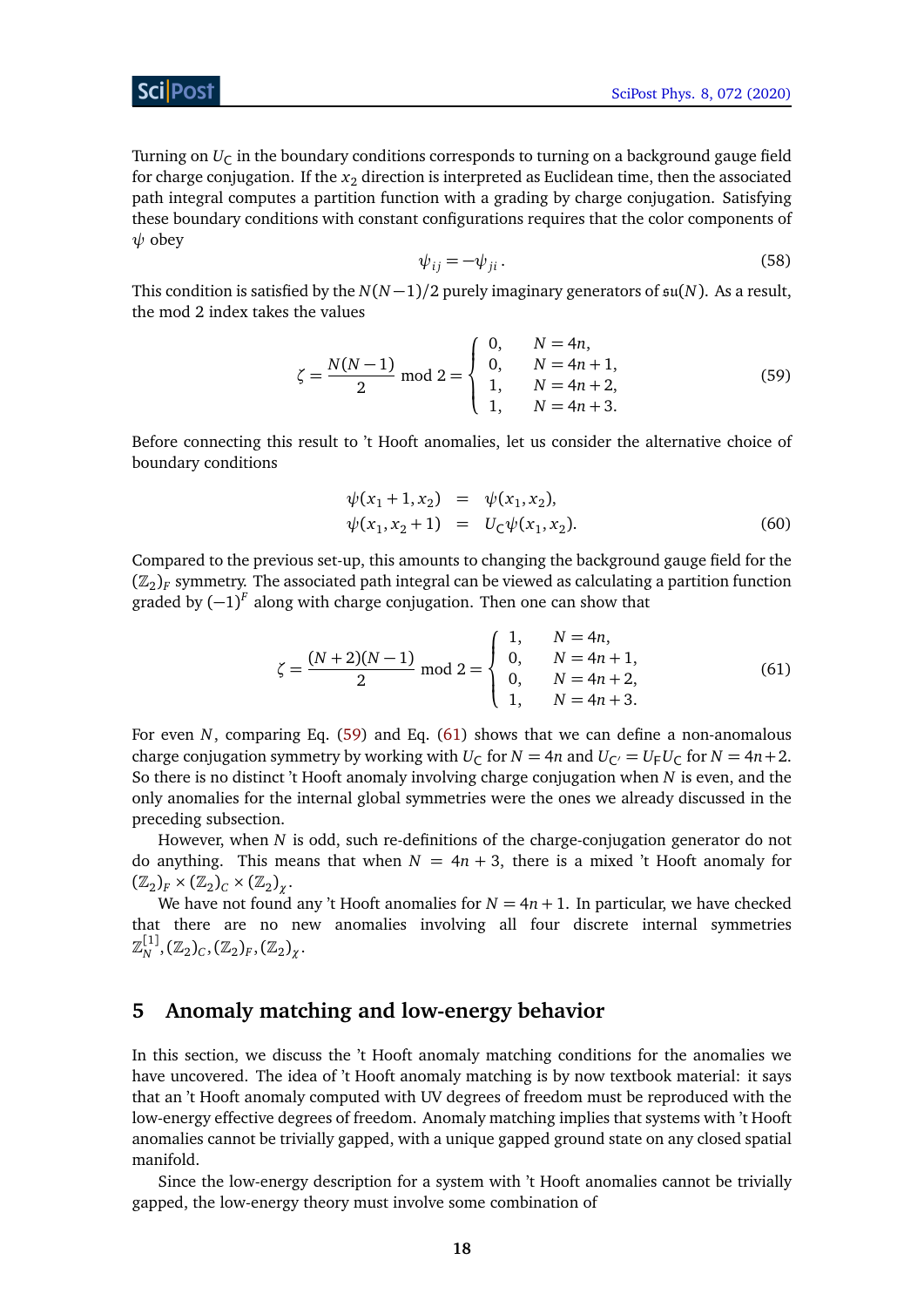- (a) intrinsic topological order,
- (b) gapless excitations,
- (c) spontaneous symmetry breaking.

We will now argue that in 2d adjoint QCD the 't Hooft anomalies must be matched by option (c), spontaneous symmetry breaking.

To rule out option (a), we note that in two dimensions, it is known that intrinsic topological order does not appear [[16](#page-50-11)].

Option (b) is harder to exclude. Ref. [[4](#page-50-14)] proposed a nice argument for ruling out a conformal fixed point, which we review below. The argument implicitly assumes that the four-fermi terms in Eq. [\(14\)](#page-5-2) are fine-tuned to be irrelevant. Provided that this is done, the mass of p any massive excitations must be set by  $g\sqrt{N} = \lambda^{1/2}$ , where  $\lambda$  is the 't Hooft coupling, and one can take  $\lambda \to \infty$  to focus on the massless states. The gauge kinetic term can be ignored when  $\lambda \to \infty$ , and then the gauge field  $a_\mu$  becomes a pure Lagrange multiplier. Using non-Abelian bosonization [[120](#page-57-3)], one obtains a Wess-Zumino-Witten model on the coset space *O*(*N*<sup>2</sup> − 1)/Ad(*SU*(*N*)). The central charge *c* of the coset model is given by the formula [[121](#page-57-4)]

$$
c = c_{UV} - c_{gauge},\tag{62}
$$

where  $c_{UV} = (N^2 - 1)/2$  is the central charge of the free Majorana fermion before gauging *SU*(*N*),  $c_{\text{gauge}} = k(N^2 - 1)/(k + N)$  describes how many degrees of freedom are removed by gauging  $SU(N)$ , and *k* is the level of the current algebra. For the adjoint representation,  $k = N$ . This gives

$$
c = \frac{N^2 - 1}{2} - \frac{N(N^2 - 1)}{N + N} = 0.
$$
\n(63)

So the would-be CFT contains no gapless degrees of freedom. This conclusion is consistent with numerical results from discretized light-cone quantization of the theory [[5,](#page-50-3)[45](#page-52-1)]. For the theory with four-fermion interaction terms, however, this argument is not sufficient. Nevertheless, in this paper we will assume that gapless excitations do not exist. We believe that if a gapless phase is possible at all in 2d adjoint QCD, it could only appear as a result of fine-tuning *c*<sup>1</sup> and *c*2 , and would not be generic.

Given this discussion, any 't Hooft anomalies must be matched by spontaneous symmetry breaking, which is option (c) above. In our discussion below, we will assume the minimal scenario that the anomalies are matched by spontaneous symmetry breaking for all values of  $N \geq 2$ . Our explicit semi-classical analysis in Sec. [7](#page-23-0) gives evidence that this minimal scenario is indeed realized, but it would be very interesting to study 2d adjoint QCD directly by e.g. numerical Monte Carlo lattice calculations.

#### <span id="page-18-0"></span>**5.1 Even** *N*

For even *N*, Eq. [\(42\)](#page-13-1) states that the theory has a mixed anomaly between  $(\mathbb{Z}_2)_\chi$  and  $(\mathbb{Z}_2)_F$ , and also between  $(\mathbb{Z}_2)_\chi$  and  $\mathbb{Z}_N^{[1]}$ . Fermion parity  $(\mathbb{Z}_2)_F$  cannot be spontaneously broken if we assume a Lorentz-invariant vacuum, which is natural for 2d adjoint QCD. Assuming that the 't Hooft anomaly of  $(\mathbb{Z}_2)_F \times (\mathbb{Z}_2)_\chi$  is matched through symmetry breaking then implies that

• discrete chiral symmetry  $(\mathbb{Z}_2)_{\chi}$  is spontaneously broken,  $(\mathbb{Z}_2)_{\chi} \to 1$ , for even *N*.

This means that there are two degenerate vacua related by the discrete chiral symmetry. They are distinguished by the value of the order parameter

$$
\langle \text{tr}[\psi^T \text{i}\gamma \psi] \rangle \sim \pm \Lambda, \tag{64}
$$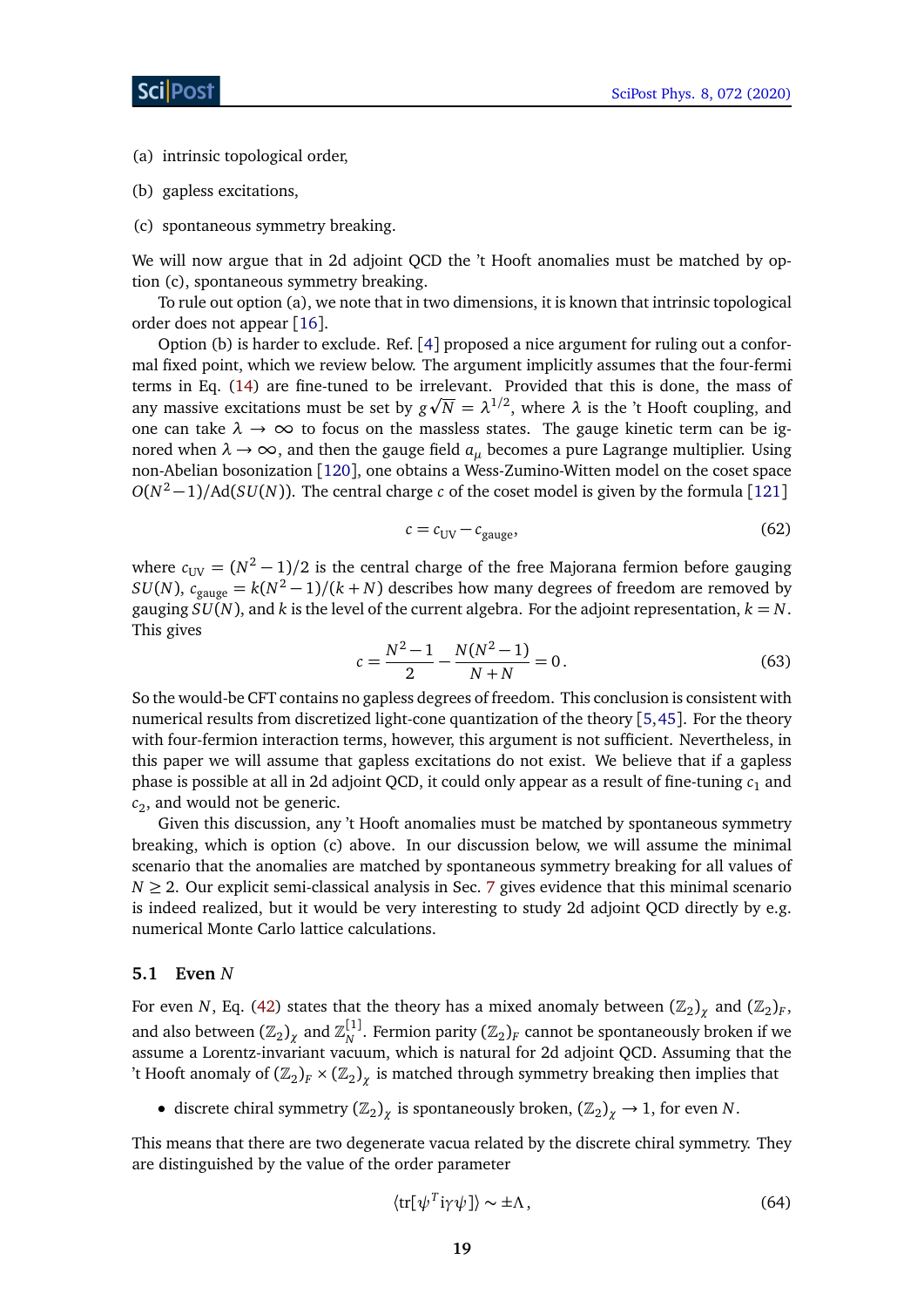ScilPos<sup>.</sup>

where *Λ* is a mass scale built from combinations of *λ* and the non-perturbative strong scales associated to the  $c_1$  and  $c_2$  couplings when they are asymptotically free.

However, this is not the whole story. Discrete anomaly matching requires gapless excitations localized on the domain wall between these two vacua, see e.g. [[8,](#page-50-5)[99,](#page-55-4)[122](#page-57-5)[–124](#page-57-6)]. In order to explain this, let us turn on a small mass term  $m \ll \lambda$ , and compare the partition function with positive mass  $m = +M$ ,  $\mathcal{Z}_{m} = +M$ , with the partition function with negative mass  $m = -M$ ,  $\mathcal{Z}_{m=-M}$ . Since a chiral transformation flips the sign of the mass, these two partition functions are related by  $(\mathbb{Z}_2)_{\chi}$ . As we discussed in Sec. [4.2,](#page-11-0) under a chiral transformation the fermion measure D*ψ* picks up a phase (−1) *ζ* , where *ζ* is the mod 2 index. Hence,

<span id="page-19-0"></span>
$$
\frac{\mathcal{Z}_{m=-M}}{\mathcal{Z}_{m=+M}} = (-1)^{\zeta}.
$$
\n(65)

Let us define the system with positive *m* to be a trivially gapped phase. Then, this result and Eq. [\(42\)](#page-13-1) imply the following:

• For even *N*, 2d adjoint QCD with  $m = -M$  is a nontrivial SPT phase (a "topological superconductor"), protected both by the fermion parity  $(-1)^F$  and by the one-form center symmetry  $\mathbb{Z}_N^{[1]}.$ 

Suppose that *m* is positive for  $x < 0$ , and becomes negative for  $x > 0$ . Since the bulk is gapped, we expect the partition function to (approximately) factorize as

$$
\mathcal{Z}[A] = \mathcal{Z}_{x<0,m=M}[A]\mathcal{Z}_{x=0}[A]\mathcal{Z}_{x>0,m=-M}[A],\tag{66}
$$

where *A* formally represents the background gauge fields for  $[\mathbb{Z}_N^{[1]}\rtimes(\mathbb{Z}_2)_C]\times(\mathbb{Z}_2)_F$ . Taking the normalization  $\mathcal{Z}_{m=M} = 1$ , Eq. [\(65\)](#page-19-0) implies that

$$
\mathcal{Z}[A] = \mathcal{Z}_{x=0}[A](-1)^{\zeta[A]|_{x>0}}.
$$
\n(67)

The quantity *ζ* was a mod 2 topological invariant on closed oriented manifolds, but now it is no longer a topological invariant because of the boundary. The anomaly inflow mechanism [[125](#page-57-7)] implies that there should be a gapless mode localized at  $x = 0$ . Eq. [\(42\)](#page-13-1) for the mod 2 index tells us that this gapless excitation must actually be a  $(0 + 1)d$  Majorana fermion (that is, a real one-component Grassmann field) in a representation of *N*-ality  $N/2$  under the  $\mathbb{Z}_N^{[1]}$  center symmetry.

Let us demonstrate this explicitly by turning on a background gauge field for center symmetry. Using the two-form field *B*, we can write  $(-1)^{\zeta|_{x>0}} = \exp(i\frac{N}{2})$  $\frac{N}{2} \int_{x>0}^{x} B$ ) using Eq. [\(42\)](#page-13-1). Under a 1-form gauge transformation  $B \mapsto B + d\lambda$ , the bulk partition function for  $x > 0$  changes by  $\exp(\mathrm{i}\frac{N}{2})$  $\frac{N}{2}\int_{x>0} d\lambda$ ) = exp(i $\frac{N}{2}$  $\frac{N}{2} \int_{x=0}^{\infty} \lambda$ ) using Stokes' theorem. This gauge variation cannot be eliminated by any 1d local counterterm, so it must be compensated by a boundary excitation. The coefficient  $N/2$  in the exponent means that the boundary excitation should have charge *N/*2. The fact that the boundary excitation must be a fermion can be understood using the Jackiw-Rebbi mechanism [[126](#page-57-8)].

If we take the limit  $M \to 0$ , we can interpret the boundary of the SPT phase at  $x = 0$  as a domain wall connecting the two chiral symmetry-breaking vacua. If we consider a long spatial region, it might have a large number  $\mathcal N$  of such chiral symmetry-breaking domains. The fact that the domain walls host Majorana fermion modes implies that the number of approximate ground states  $\mathcal{N}_{\rm g.s.}$  in such a region scales exponentially in  $\mathcal{N},\, \mathcal{N}_{\rm g.s.}\sim 2^{\mathcal{N}-1}.$ 

We now note that to make this story consistent, the string tension for charges of *N*-ality  $N/2$  must vanish!<sup>[13](#page-19-1)</sup> If it did not, the ground-state energy density of a topologically nontrivial region would be larger than that of the topologically trivial region, due to the energetic

<span id="page-19-1"></span><sup>&</sup>lt;sup>13</sup>Let us make some comments on this point from a more formal perspective. Usually, when a theory has a mixed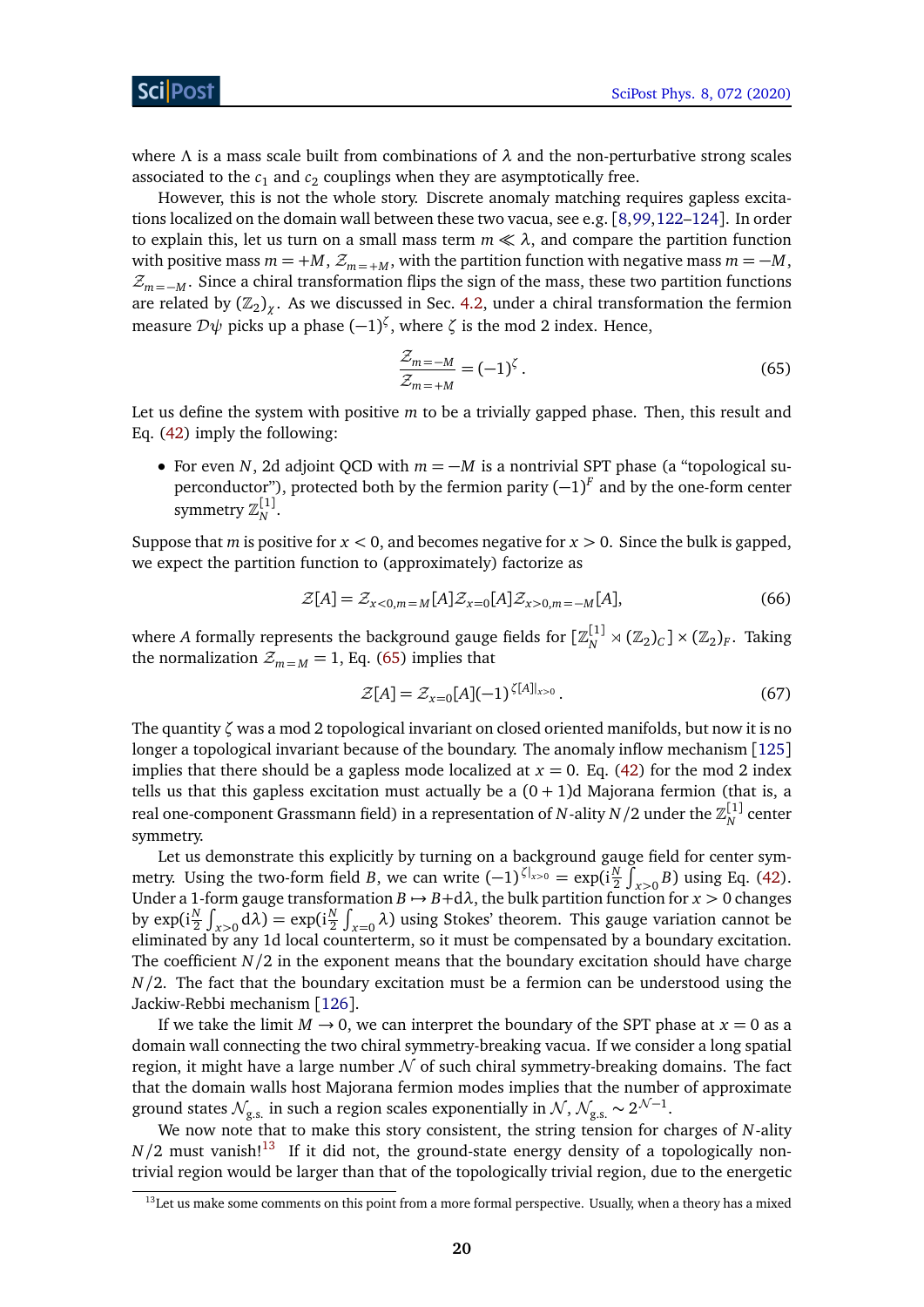cost of separating the charges localized on the walls of the topologically non-trivial region. This would contradict the fact that chiral symmetry-breaking vacua must be degenerate. As a consequence, 't Hooft anomaly matching by discrete chiral symmetry breaking simultaneously requires

• spontaneous breaking of  $\mathbb{Z}_N^{[1]}$  to  $\mathbb{Z}_{N/2}^{[1]}$  $N/2$  for even *N*.

This amounts to the statement that test charges with *N*-ality *N/*2 are screened. It also has implications for the relations between the non-vanishing string tensions. Given a test charge with  $N$ -ality  $q_1$  and another one with  $N$ -ality  $q_2$ , we can make a test charge of  $N$ -ality  $q_1\!+\!q_2$  mod  $N$ by bringing the associated charges close together. The string tensions for test charges of *N*-ality *q* and *N* −*q* are related by charge conjugation, so they must be the same if charge conjugation is unbroken. The vanishing of the string tension for test charges of *N*-ality *N/*2 implies a string tension degeneracy:<sup>[14](#page-20-1)</sup>

$$
\sigma_{\frac{N}{2}} = 0 \Longrightarrow \sigma_q = \sigma_{N-q} = \sigma_{q+\frac{N}{2}} = \sigma_{-q+\frac{N}{2}}.
$$
\n(68)

Such sets can have either four or two distinct elements. More specifically:

- When  $N = 4n + 2$ , the string tensions fall into *n* degenerate groups of 4 tensions.
- When  $N = 4n$ , the string tensions fall into  $n 1$  degenerate groups of 4 non-vanishing tensions, and one further group of 2 degenerate non-vanishing tensions.

We show a sketch of the dependence of the string tension on the *N*-ality that follows from this discussion in Fig. [2.](#page-21-0) It would be interesting to verify this behavior through lattice calculations.

We should emphasize that 't Hooft anomaly matching by discrete chiral symmetry breaking only requires screening for test charges with *N*-ality *N/*2. The general arguments of Sec. [3](#page-6-0) concerning the impossibility of the spontaneous breaking of discrete one-form symmetries in 2d apply to the subgroup  $\mathbb{Z}_{N}^{[1]}$  $N/2$ , which does not participate in the 't Hooft anomaly. This is an important difference with scenarios proposed in earlier literature [[34,](#page-52-2)[35](#page-52-0)].

### <span id="page-20-0"></span>**5.2 Odd** *N*

When *N* is odd and satisfies  $N = 4n + 3$ , there is a  $(\mathbb{Z}_2)_F \times (\mathbb{Z}_2)_C \times (\mathbb{Z}_2)_\chi$  't Hooft anomaly. Since the 't Hooft anomaly does not involve center symmetry, and we are considering a twodimensional theory, center symmetry cannot be spontaneously broken for the reasons explained in Sec. [3.](#page-6-0) Consequently, the fundamental string tension must be non-vanishing at any odd *N*, and we expect that the 't Hooft anomaly must be matched by spontaneous symmetry

anomaly between two symmetries *G*<sup>1</sup> and *G*<sup>2</sup> , it is sufficient to break one of the symmetries down to the subgroup which does not produce the mixed anomaly. Therefore, our claim about partial deconfinement may seem to require unnecessary dynamics. But this is not the case. In  $(1 + 1)$ -dimensional spacetimes, putting a test particle at some point *x* divides space into two disconnected regions. The vacua in those regions must satisfy different boundary conditions at *x* due to the presence of the test particle. When those boundary conditions can be related by the broken 0-form symmetry, such a test particle is deconfined. This means that the mixed anomaly between 0-form and 1-form symmetries in  $(1 + 1)$ -dimensions is very special, as the 0-form symmetry generator is charged under the 1-form symmetry. The argument can be generalized to the mixed anomaly between 0-form and (*d* − 1)-form symmetries in *d*-dimensional spacetime manifolds (see Ref. [[127](#page-57-9)] for more details).

When spacetime is a torus  $T^2$ , there is another subtlety about the deconfinement of non-contractible loops (Polyakov-type loops) because of the mixed anomaly between the chiral and fermion parity symmetries. This shall be discussed in Sec. [7.](#page-23-0)

<span id="page-20-1"></span> $14$ This unconventional predicted behavior for the string tension can be tested in numerical lattice simulations. It is difficult to implement exactly massless fermions on the lattice. However, for sufficiently light fermions, our results imply that  $\sigma_{\frac{N}{2}}$  should be parametrically smaller than other tensions,  $\sigma_{\frac{N}{2}} \sim m\Lambda$ , where  $\Lambda$  is a strong scale built out of some combination of  $\lambda$  and strong scales associated to  $c_1, c_2$ .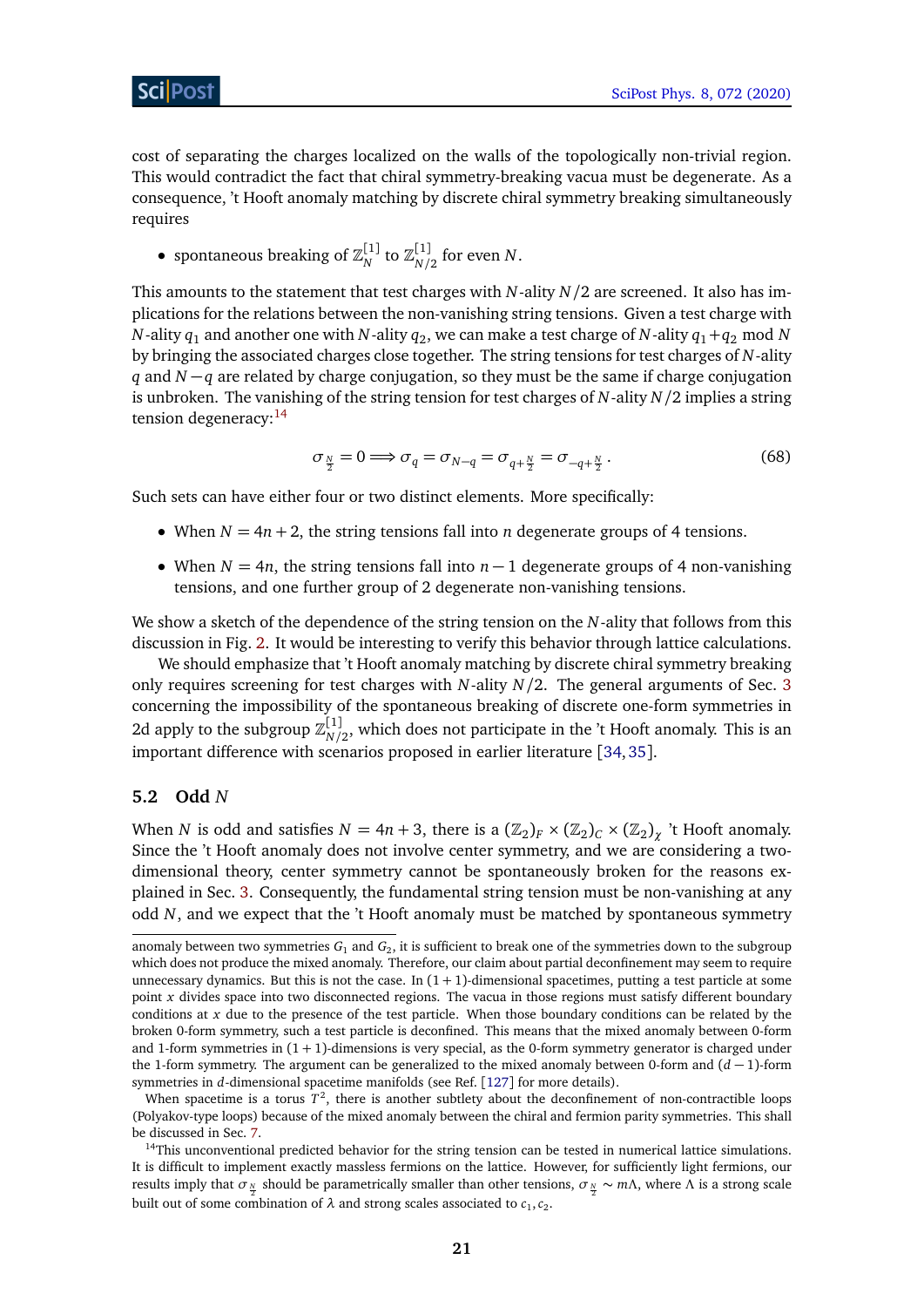<span id="page-21-0"></span>

Figure 2: A sketch of the string tension in 2d *SU*(*N*) adjoint QCD for even *N* as a function of *N*-ality *k*. We draw a smooth curve, but of course for finite *N* the spectrum of string tensions is discrete. The string tension must vanish at  $k = N/2$  to satisfy 't Hooft anomaly matching. The sketch also shows the (generically) four-fold degeneracy of the string tension predicted by our discussion. Note that this double bump structure is required only for even *N*. It is not required for odd *N*.

breaking. If we assume that Lorentz invariance is unbroken, then  $(\mathbb{Z}_2)_F$  cannot be spontaneously broken. So at least one of the  $(\mathbb{Z}_2)_C$  and  $(\mathbb{Z}_2)_\chi$  symmetries must be spontaneously broken. Semiclassical analysis on  $\mathbb{R} \times S^1$ , which we describe in the following section, is consistent with spontaneous breaking of  $(\mathbb{Z}_2)_\chi$ , and we will assume that this remains true on  $\mathbb{R}^2$ in what follows.<sup>[15](#page-21-1)</sup> This discussion can be summarized as

• 2d adjoint QCD with  $N = 4n + 3$  confines test charges of all non-trivial N-alities, and spontaneously breaks chiral symmetry.

Arguments which are identical to those in Sec. [5.1](#page-18-0) imply that domain walls separating chiral symmetry-breaking vacua must host gapless Majorana modes. In contrast to the story with even *N*, these domain-wall Majorana fermions are neutral under the *SU*(*N*) gauge group. If we turn on a small fermion mass *m* and let it vary in space, then

• 2d adjoint QCD with  $N = 4n + 3$  and  $m < 0$  is a nontrivial SPT phase, protected by the combination of fermion parity and charge conjugation symmetries.

Finally, let us consider the case  $N = 4n + 1$ , where there are no 't Hooft anomalies. In this case we may utilize the results of Fidkowski and Kitaev, who showed that systems of  $8k, k \in \mathbb{N}$ Majorana fermions can be connected to a trivially gapped phase by symmetry-preserving in-teractions [[15](#page-50-10)]. Adjoint QCD with  $N = 4n + 1$  describes an interacting system of  $8n(2n + 1)$ Majorana fermions. As a result, such a system must generically have a trivial gapped ground state. Of course, given that 2d adjoint QCD has some dimensionless parameters, it is possible that somewhere in its parameter space chiral symmetry is spontaneously broken, because it is a zero-form symmetry, and hence can in principle break in two spacetime dimensions. But such spontaneous chiral symmetry breaking should not be a generic property of the theory with  $N = 4n + 1$ . Center symmetry, meanwhile, is a one-form symmetry, and cannot break in two

<span id="page-21-1"></span><sup>&</sup>lt;sup>15</sup>It may be tempting to try to use an argument due to Vafa and Witten [[128](#page-57-10)] concerning the possibility of spontaneous parity breaking in 4d gauge theory to rule out ( $\mathbb{Z}_2)_C$  breaking in our 2d gauge theory context. We can indeed prove the corresponding diamagnetic inequality. Unfortunately, Ref. [[128](#page-57-10)] had some gaps [[129–](#page-57-11)[131](#page-57-12)] that have been repaired in the context of 4d gauge theory [[132](#page-57-13)], but they have not yet been addressed in the present context.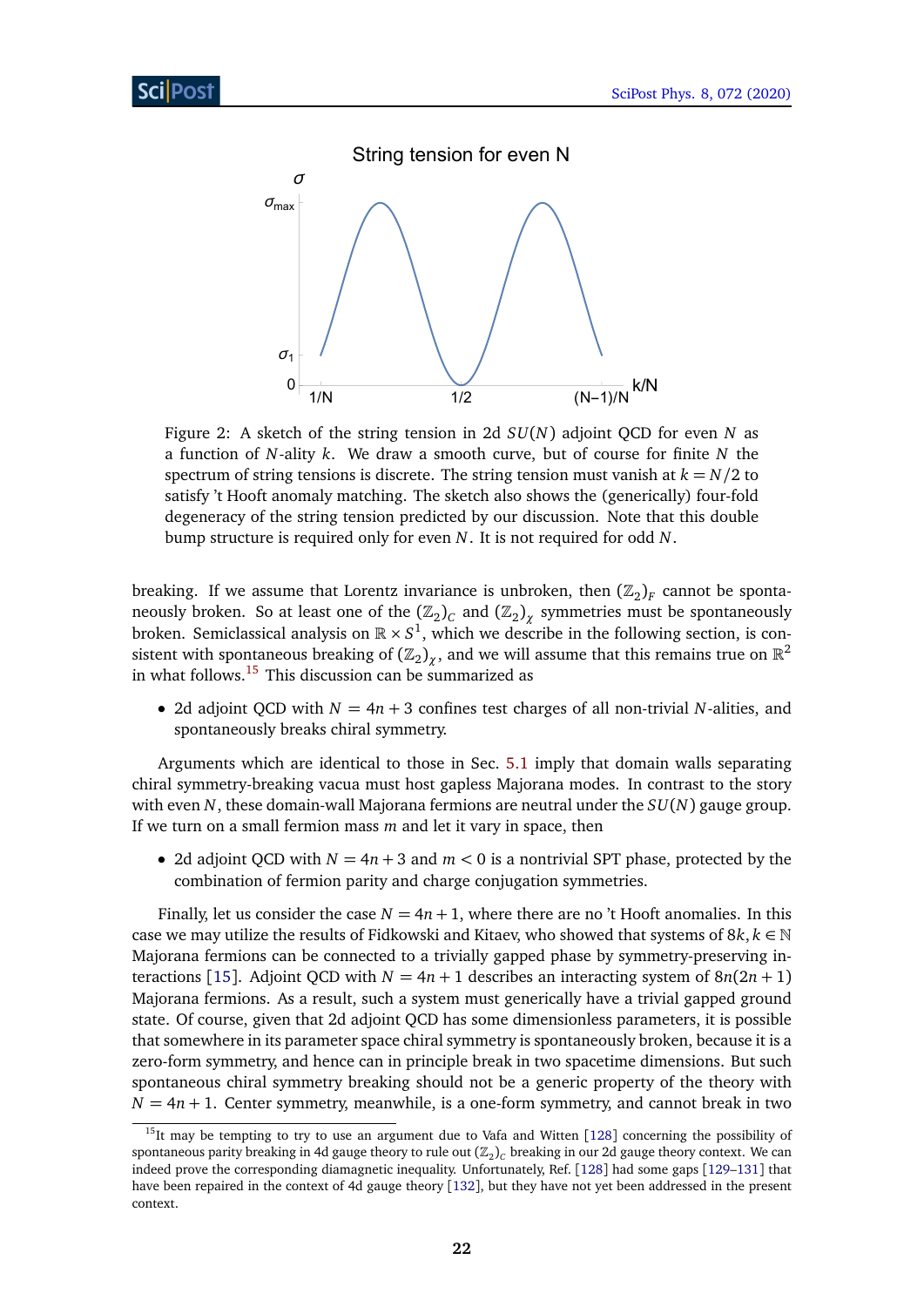spacetime dimensions without being forced to do so by an appropriate 't Hooft anomaly. So center symmetry cannot be be spontaneously broken on  $\mathbb{R}^2$  when  $N = 4n + 1$ . This discussion can be summarized as

• 2d adjoint QCD with  $N = 4n + 1$  confines test charges in all representations. There are no anomalies forcing chiral symmetry to break spontaneously. So whether or not chiral symmetry is spontaneously broken can depend on the region in parameter space that one considers.

### <span id="page-22-0"></span>**6 Classification of fermionic SPT phases in one spatial dimension**

As we mentioned earlier, Fidkowski and Kitaev pointed out that interactions change the  $\mathbb Z$ classification of free-fermion SPT phases of matter in one spatial dimension into a  $\mathbb{Z}_8$  classifi-cation [[14,](#page-50-9)[15](#page-50-10)]. In the continuum language of this paper, they showed that systems of 8 $k, k \in \mathbb{N}$ Majorana fermions with interactions that preserve  $(\mathbb{Z}_2)_F$  and  $(\mathbb{Z}_2)_\chi$  symmetries can lie in a trivial gapped phase. For more on the classification of SPT phases realizable in fermionic systems in one spatial dimension, see e.g.  $[11-18]$  $[11-18]$  $[11-18]$ . In Refs.  $[17, 133, 134]$  $[17, 133, 134]$  $[17, 133, 134]$  $[17, 133, 134]$  $[17, 133, 134]$  $[17, 133, 134]$  $[17, 133, 134]$  it was suggested that the mathematical classification of SPT phases should be in terms of certain cobordism groups. This proposal was proved in Refs. [[135,](#page-58-0)[136](#page-58-1)] in the context of relativistic topological field theories.

Our results imply that 2d adjoint QCD with  $m < 0$  is an SPT state when  $N = 4n, 4n+2, 4n+3$ . In this section, we would like to discuss how this conclusion fits into the current knowledge of SPT phases. One can think of 2d *SU*(*N*) adjoint QCD as a system of *N* <sup>2</sup> − 1 interacting Majorana fermions. When  $N$  is even, the number of Majorana fermions is odd, so the  $\mathbb{Z}_8$  clas-sification by Fidkowski and Kitaev [[14,](#page-50-9) [15](#page-50-10)] already tells us that it should realize a nontrivial SPT state. However, the quantity characterizing the relevant mixed 't Hooft anomaly, as given by *ζ* in Eq. [\(42\)](#page-13-1), contains an extra contribution compared to a generic system of an odd number of Majorana fermions: the  $\frac{N}{2}\int B$  term. This extra term is due to the fact that the system we consider has some extra symmetries compared to the generic case, and one of them, the one-form Z*<sup>N</sup>* center symmetry, is involved in the 't Hooft anomaly at even *N*. This leads to a number of important consequences related to confinement/deconfinement, as discussed in Sec. [5.1.](#page-18-0)

One might find the  $N = 4n + 3$  case more mysterious, because in this case the number of Majorana fermions is a multiple of 8;  $N^2 - 1 = 8(n + 1)(2n + 1)$ . A triple mixed 't Hooft anomaly involving  $(\mathbb{Z}_2)_F \times (\mathbb{Z}_2)_{\chi} \times (\mathbb{Z}_2)_C$  at  $m = 0$  indicates that 2d  $SU(4n + 3)$  adjoint QCD with  $m < 0$  is a nontrivial SPT state, although it contains multiples of 8 Majorana fermions. How is this result consistent with Refs. [[14,](#page-50-9) [15](#page-50-10)]? The point is that we have more symmetries than Refs. [[14,](#page-50-9)[15](#page-50-10)], and now it is the charge conjugation symmetry which plays the important role. Therefore, our results are not in conflict with Ref. [[14,](#page-50-9)[15](#page-50-10)], which considered interactions that broke  $(\mathbb{Z}_2)_C$ .

Indeed, in 2d adjoint QCD we could turn on the four-Fermi operator in Eq. [\(15\)](#page-6-3), repeated here for convenience

$$
S_{\text{C-breaking}} = \int \mathrm{d}^2 x \frac{c_3}{N} \operatorname{tr}(\psi_+ \psi_- \psi_+ \psi_-). \tag{69}
$$

This breaks  $(\mathbb{Z}_2)_C$ , and eliminates all 't Hooft anomalies for odd N. If the sign of  $c_3$  is chosen appropriately, this operator will be marginally relevant, and the theory should have a trivial gapped phase for all odd *N*, including  $N = 4n + 3$ , consistent with the results of Fidkowski and Kitaev [[15](#page-50-10)]. This can be seen explicitly in a semiclassical analysis on small  $\mathbb{R} \times S^1$  in the next section.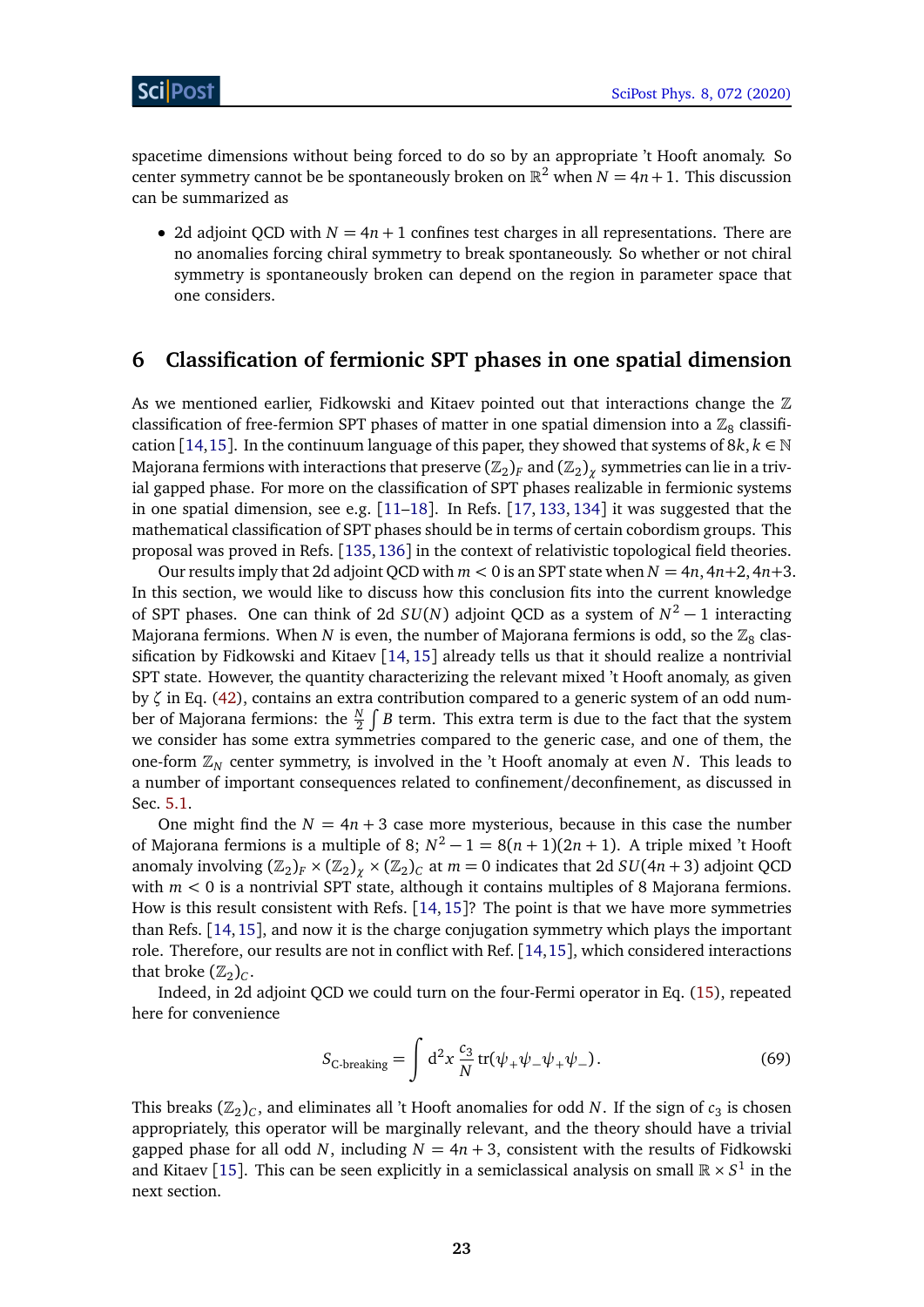From the perspective of Refs. [[17,](#page-50-13)[133–](#page-57-14)[136](#page-58-1)], the Fidkowski-Kitaev  $\mathbb{Z}_8$  classification of SPT phases without any symmetries other than time reversal and fermion parity corresponds to a classification of SPT phases by the 2d pin<sup>−</sup> cobordism Ω<sub>2</sub><sup>pin<sup>−</sup></sup>  $2<sup>pm</sup>$  . Here, we are looking at theories with more global symmetries. Following Refs.  $[17, 133-136]$  $[17, 133-136]$  $[17, 133-136]$  $[17, 133-136]$  $[17, 133-136]$ , we can see that the SPT phases realized by 2d adjoint QCD with *m <* 0 should correspond to nontrivial elements of  $\Omega_2^{\text{pin}^-}$  $2\sum_{n=2}^{\text{pin}^-}$  ( $\mathcal{B}^2 \mathbb{Z}_N$ ) for  $N = 2n$ , and  $\Omega_2^{\text{pin}^-}$  $2\int_2^{\text{pin}^-} (\mathcal{B}^1 \mathbb{Z}_2)$  for  $N = 4n + 3$ . Here  $\mathcal{B}^k \mathbb{Z}_\ell$  represents an Eilenberg-MacLane space,  $\ell$  is the order of the relevant cyclic symmetry group, which is either  $\mathbb{Z}_2$  or  $\mathbb{Z}_N$ for us, and *k* represents the degree of background gauge fields associated with each symmetry. Zero-form symmetries are associated with one-form gauge fields, while one-form symmetries are associated with two-form gauge fields.

Our results can be generalized. In our gauge theory context with  $N > 2$ ,  $(\mathbb{Z}_2)_C$  is the only symmetry we can impose on the fermions other than  $(\mathbb{Z}_2)_F$  and  $(\mathbb{Z}_2)_\chi$ , because the  $\mathfrak{su}(N)$ algebra only has one outer automorphism, namely charge conjugation. But suppose instead we were to consider a system of 8 Majorana fermions  $\psi_a$ ,  $a=1,2,\ldots,8.$  (The construction we will now describe generalizes in a simple way to 8*k* Majorana fermions.) Suppose that the interactions preserve  $(\mathbb{Z}_2)_F$ ,  $(\mathbb{Z}_2)_\chi$ , and also a symmetry  $(\mathbb{Z}_2)_O$  which acts by flipping the sign of one of fermions, say  $\psi_1 \rightarrow -\tilde{\psi_1}$ . This transformation is related to one of the generators of the group *O*(8) under which the fermions transform in the vector representation, but we do not assume that  $O(8)$  is a symmetry, except for its  $(\mathbb{Z}_2)_O$  part. The results of this paper imply that there is a mixed 't Hooft anomaly involving  $(\mathbb{Z}_2)_F \times (\mathbb{Z}_2)_\chi \times (\mathbb{Z}_2)_O$ . Consequently, systems of 8*k* interacting Majorana fermions can realize non-trivial SPT phases of matter if they enjoy symmetries like  $(\mathbb{Z}_2)_O$ .

# <span id="page-23-0"></span>**7 Dynamics of adjoint QCD on**  $\mathbb{R} \times S^1$

We now explore how the general constraints discussed in the previous section are satisfied in a calculable region of the parameter space of 2d adjoint QCD. This calculable domain appears if the theory is formulated on  $\mathbb{R}\times S^1.$  Let us regard  $\mathbb R$  as the Euclidean time direction, and take  $L$  to be the circumference of  $S^1.$  Then if  $\lambda L^2\ll 1$  the theory becomes weakly coupled, and can be described by a 1d effective field theory — quantum mechanics. Our goal is to understand how the global symmetries are realized in this calculable regime.

From the point of view of the 1d effective field theory, the one-form symmetry  $\mathbb{Z}_N^{[1]}$  acts like an ordinary  $\mathbb{Z}_N$  symmetry: it acts on Polyakov loops by  $\mathbb{Z}_N$  phase rotations. We will denote the operator generating center symmetry as  $\hat{U}_{\mathsf{S}}$ , which obeys  $\hat{U}_{\mathsf{S}}^N = 1$ . The other global symmetries, fermion parity  $(\mathbb{Z}_2)_F$ , charge conjugation  $(\mathbb{Z}_2)_C$ , and the discrete chiral symmetry  $(\mathbb{Z}_2)_\chi$ , are generated by operators  $\widehat{U}_\mathsf{F}, \widehat{U}_\mathsf{C}$ , and  $\widehat{U}_\chi$ , respectively, which obey  $\widehat{U}_\mathsf{F}^2 = \widehat{U}_\mathsf{C}^2 = \widehat{U}_\chi^2 = 1$ . The symmetry group of the 1d effective field theory is

$$
G_{QM} = \begin{cases} \mathbb{Z}_N \times (\mathbb{Z}_2)_F \times (\mathbb{Z}_2)_\chi & N = 2\\ [\mathbb{Z}_N \times (\mathbb{Z}_2)_C] \times (\mathbb{Z}_2)_F \times (\mathbb{Z}_2)_\chi & N > 2. \end{cases}
$$
(70)

The classical commutation relations are

$$
\widehat{U}_{\mathsf{S}}\widehat{U}_{\mathsf{C}} = \widehat{U}_{\mathsf{C}}\widehat{U}_{\mathsf{S}}^{-1}, \quad \widehat{U}_{\mathsf{S}}\widehat{U}_{\mathsf{F}} = \widehat{U}_{\mathsf{F}}\widehat{U}_{\mathsf{S}}, \quad \widehat{U}_{\mathsf{F}}\widehat{U}_{\mathsf{C}} = \widehat{U}_{\mathsf{C}}\widehat{U}_{\mathsf{F}},\tag{71}
$$

<span id="page-23-1"></span>for the vector-like symmetries, while the commutation relations involving chiral symmetry are

$$
\text{(classical)} \qquad \begin{cases} \begin{array}{c} \widehat{U}_{\mathsf{S}} \widehat{U}_{\chi} = \widehat{U}_{\chi} \widehat{U}_{\mathsf{S}}, \\ \widehat{U}_{\mathsf{F}} \widehat{U}_{\chi} = \widehat{U}_{\chi} \widehat{U}_{\mathsf{F}}, \\ \widehat{U}_{\mathsf{C}} \widehat{U}_{\chi} = \widehat{U}_{\chi} \widehat{U}_{\mathsf{C}}. \end{array} \end{cases} \tag{72}
$$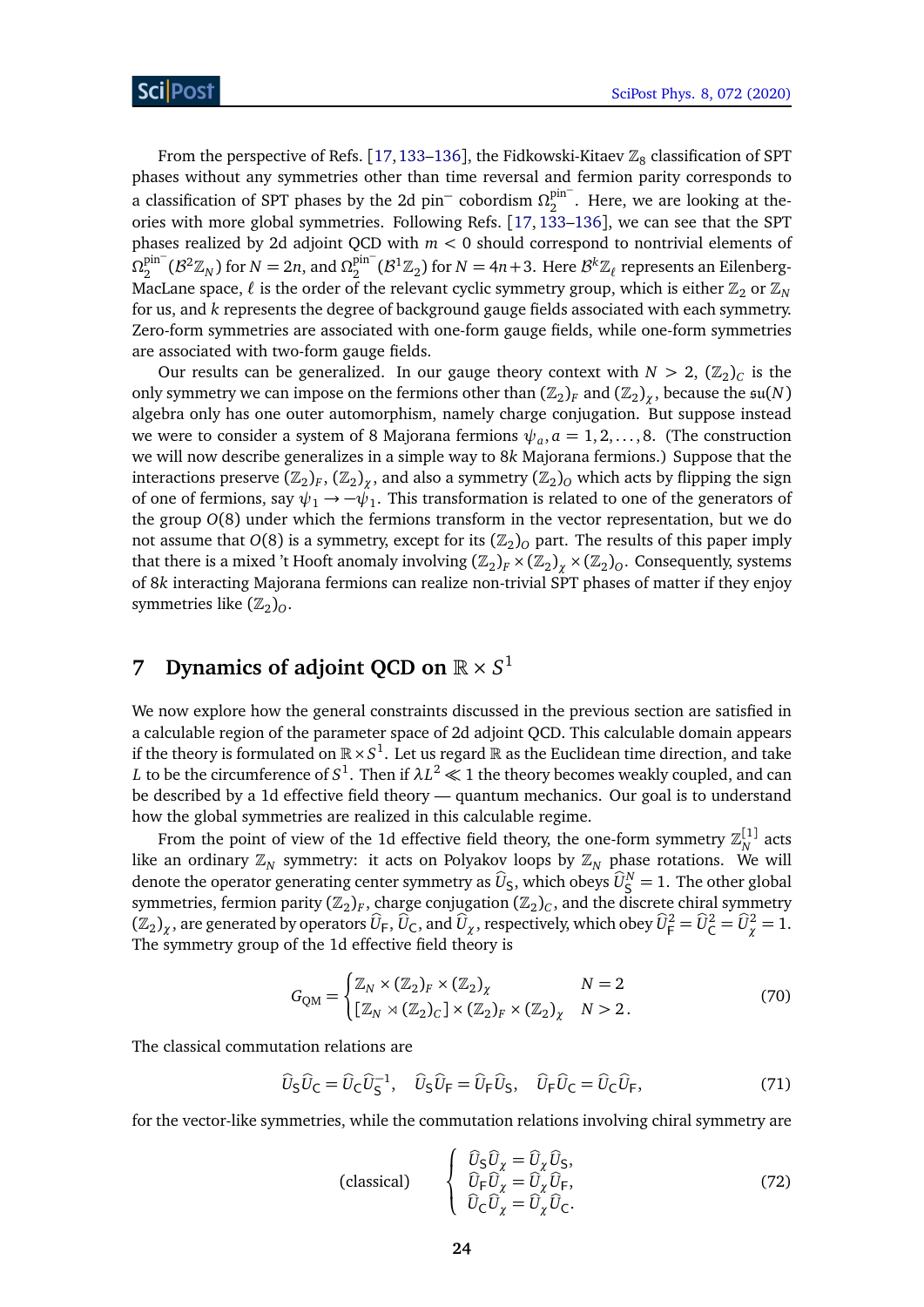The existence of the 't Hooft anomaly [\(42\)](#page-13-1) means that the symmetry group acts projectively on the Hilbert space. Since the vector-like symmetries do not participate in the anomalies by themselves, the 't Hooft anomaly can only modify the part of the algebra in Eq. [\(72\)](#page-23-1) which involves the discrete chiral symmetry.

The form of the modification of the operator commutation relations depends on *N* as well as the choice of fermion boundary condition on  $S^1$ . To explain why boundary conditions enter the story, we recall that anomalies involving one-form symmetries always persist under compactification in the sense that an anomaly in a *d*-dimensional theory descends to an anomaly in a *d* − 1 dimensional theory obtained by dimensional reduction on a circle [[8](#page-50-5)]. But whether anomalies for zero-form symmetries persist under dimensional reduction in general depends on the choice of boundary conditions, see e.g. [[103–](#page-56-0)[105](#page-56-1)]. Here we will consider periodic and anti-periodic boundary conditions for the fermions. Let us summarize our results before explaining their derivation.

For anti-periodic (AP) boundary conditions, we find that Eq. [\(72\)](#page-23-1) is modified to

<span id="page-24-1"></span>
$$
\text{(quantum, AP)} \qquad \begin{cases} \begin{array}{c} \widehat{U}_{\mathsf{S}} \widehat{U}_{\chi} = (-1)^{N-1} \widehat{U}_{\chi} \widehat{U}_{\mathsf{S}}, \\ \widehat{U}_{\mathsf{F}} \widehat{U}_{\chi} = \widehat{U}_{\chi} \widehat{U}_{\mathsf{F}}, \\ \widehat{U}_{\mathsf{C}} \widehat{U}_{\chi} = \widehat{U}_{\chi} \widehat{U}_{\mathsf{C}}. \end{array} \end{cases} \tag{73}
$$

This means that the  $\left( \mathbb{Z}_2 \right)_{\chi} \times \mathbb{Z}_N^{[1]}$  anomaly for even  $N$  survives dimensional reduction with these boundary conditions, but the  $(\Bbb Z_2)_F\times(\Bbb Z_2)_\chi$  anomaly and  $(\Bbb Z_2)_F\times(\Bbb Z_2)_\chi\times(\Bbb Z_2)_C$  anomalies do not. This means that the energy eigenstates must be doubly degenerate for even *N*, but for all odd *N* there can be no robust spectral degeneracies. Some aspects of the projective nature of symmetry group for this  $S^1$ -compactified theory with anti-periodic boundary condition were studied for  $N = 2$  and  $N = 3$  in the limit  $gL \ll 1$  by Lenz, Shifman, and Thies in Ref. [[31](#page-51-8)]. Our work explains the 2-dimensional origin of their results from a discrete 't Hooft anomaly in the 2d theory on  $\mathbb{R}^2$ , and generalizes the story to general N.

For periodic (P) boundary conditions, we find that all of the 't Hooft anomalies survive the reduction to quantum mechanics, and Eq. [\(72\)](#page-23-1) is modified to

<span id="page-24-2"></span>
$$
\text{(quantum, P)} \qquad \begin{cases} \n\widehat{U}_{\mathsf{S}} \widehat{U}_{\chi} = (-1)^{N-1} \widehat{U}_{\chi} \widehat{U}_{\mathsf{S}},\\ \n\widehat{U}_{\mathsf{F}} \widehat{U}_{\chi} = (-1)^{N-1} \widehat{U}_{\chi} \widehat{U}_{\mathsf{F}},\\ \n\widehat{U}_{\mathsf{C}} \widehat{U}_{\chi} = (-1)^{\frac{(N-2)(N-1)}{2}} \widehat{U}_{\chi} \widehat{U}_{\mathsf{C}}.\n\end{cases} \tag{74}
$$

So if  $N = 4n$ ,  $4n + 2$ ,  $4n + 3$ , the eigenstates must be at least doubly-degenerate, and these degeneracies can be interpreted as a signal of the spontaneous breaking of the appropriate global symmetries. On the other hand, when  $N = 4n + 1$  there can be no robust spectral degeneracies, and the global symmetries are not spontaneously broken.

The fact that all of the constraints due to the 't Hooft anomalies persist on  $\mathbb{R} \times S^1$  with periodic boundary conditions means that compactification on small circles with these boundary conditions provides a particularly clean way to study the physics of 2d adjoint QCD in a controlled semi-classical setting.

#### <span id="page-24-0"></span>**7.1 Anti-periodic boundary conditions**

In this section we take the fermions to have anti-periodic boundary conditions. The first step in our analysis is to determine the realization of center symmetry. This can be done by computing a Gross-Pisarski-Yaffe (GPY) effective potential for  $\langle \text{tr} P \rangle$  [[137](#page-58-2)]. There is no tree level potential for the holonomy. Assuming that  $L\sqrt{\lambda} \ll 1$ , the physics at the scale of the circle is weakly coupled, and then a one-loop treatment of the effective potential is valid. At one loop, the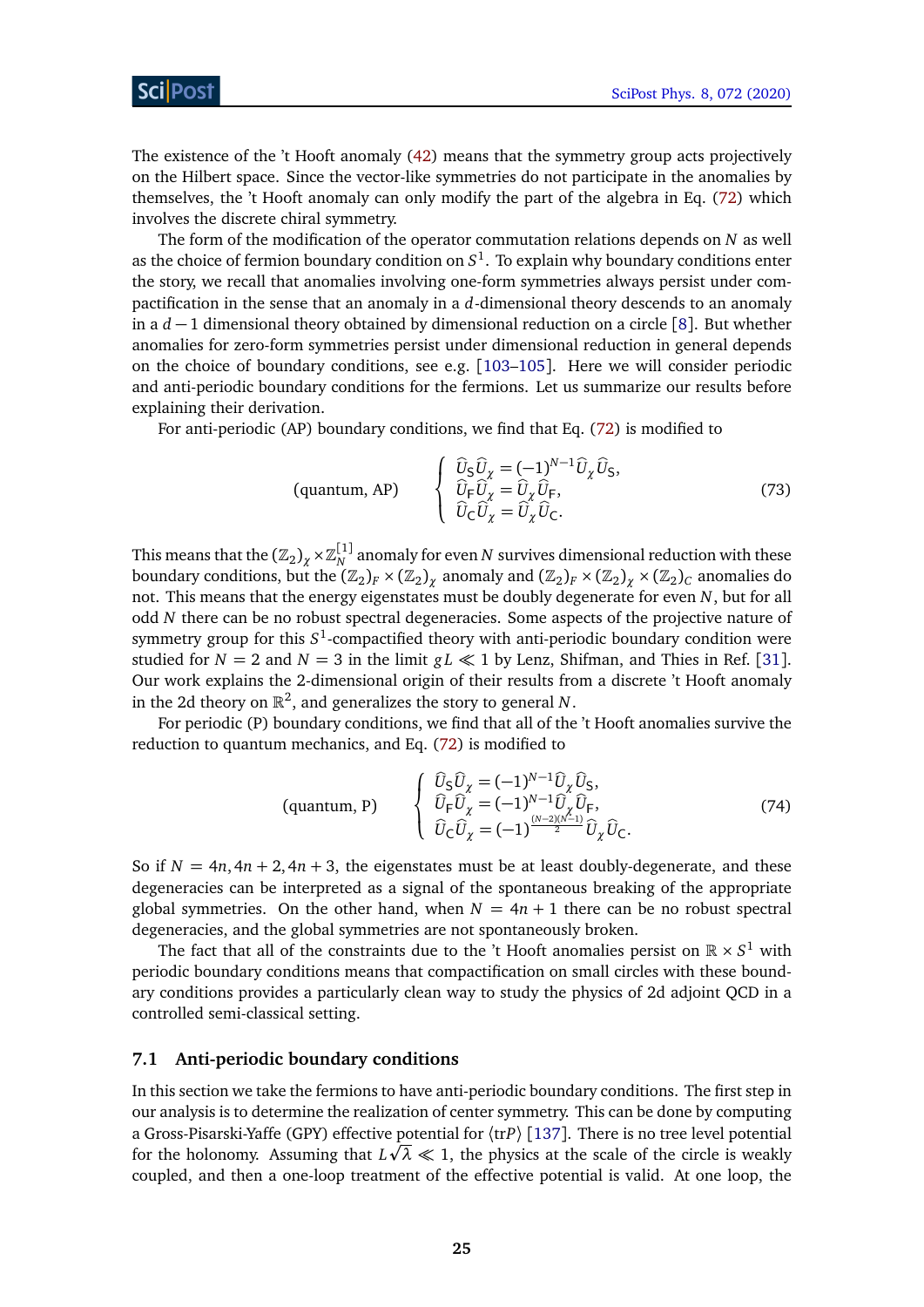effective potential on  $\mathbb{R} \times S^1$  is

<span id="page-25-1"></span>
$$
V_{\text{eff,AP}}(P) = -\frac{1}{2LV} \ln \det(-D_{\text{adj}}^2) = \frac{1}{\pi L^2} \sum_{n=1}^{\infty} \frac{(-1)^n}{n^2} |\text{tr}(P^n)|^2.
$$
 (75)

Note that in 2d gauge theory gluons do not propagate any physical degrees of freedom, and so do not contribute to  $V_{\text{eff}}(P)$ . For example, in a gauge where P is diagonal, their contribution is completely canceled by Faddeev-Popov ghosts.

To get a feeling for the minima of this potential, consider the case  $N = 2$ , and pick a gauge where  $P = \text{diag}(e^{i\alpha}, e^{-i\alpha})$ . Then

$$
V_{\text{eff,AP}}(P) = \frac{1}{2\pi L^2} \sum_{n=1}^{\infty} \frac{(-1)^n}{n^2} (1 + \cos 2n\alpha) = \frac{1}{2\pi L^2} \min_{k \in \mathbb{Z}} \left[ (\alpha + \pi k)^2 - \frac{\pi^2}{6} \right].
$$
 (76)

There are two minima corresponding to  $\alpha = 0$ ,  $\pi$  within the unit cell  $[0, \pi]$  (The unit cell is determined by the action of the Weyl group on *α*). These center-breaking minima correspond to  $P = \pm 1$ .

For generic *N*, the potential has *N* distinct minima  $P = e^{2\pi i k/N}$  **1**. These minima are related by center symmetry. If the vacuum were to be frozen into one of these minima, center symmetry would be spontaneously broken. However, there are finite-action tunneling events connecting the center-breaking minima.<sup>[16](#page-25-0)</sup> Let us study these tunneling events from two perspectives:

(1) Tunneling from the perspective of the 2d gauge theory.

#### (2) Tunneling from the perspective of the 1d EFT,

Let us start with the first approach. Call the states associated with the *N* minima  $|0\rangle,|1\rangle,...,|N-1\rangle$ . They are characterized by the phase of Polyakov loop as

$$
\frac{1}{N}\text{tr}[P]|\ell\rangle = \omega^{\ell}|\ell\rangle,\tag{77}
$$

where  $\omega = \mathrm{e}^{2\pi \mathrm{i}/N}.$  The matrix element associated with the tunneling process  $\ell \to \ell+1$  can be written as

$$
\langle \ell + 1 | \exp(-\beta \widehat{H}_{\rm eff}) | \ell \rangle \simeq \frac{1}{N} \text{tr} \left[ \exp(-\beta \widehat{H}_{\rm eff}) \widehat{U}_{\rm S} \right]. \tag{78}
$$

The right-hand-side is nothing but the path integral with anti-periodic boundary condition for fermions and the minimal non-trivial 't Hooft flux  $\int B = 2\pi/N$ . This means that we must consider the implications of our mod 2 index theorem. The index theorem discussed in Sec. [4.3](#page-13-0) says that  $\zeta = 1$  mod 2 for even *N* and  $\zeta = 0$  mod 2 for odd *N*, so that

$$
\zeta = N - 1 \text{ mod } 2. \tag{79}
$$

We note that previous works [[31,](#page-51-8) [34](#page-52-2)] have studied the fermionic zero modes associated with such instantons within an Abelian ansatz, and found 2(*N* −1) fermionic zero modes, half with positive chirality and half with negative chirality. But since the index theorem associated to 2d adjoint QCD is defined mod 2, most of these putative zero modes can be — and hence will be — lifted in generic gauge field backgrounds. We note that the explicit computation of *ζ* in Sec. [4.3](#page-13-0) gives an example of such a background: it is given by the gauge configuration with

<span id="page-25-0"></span><sup>&</sup>lt;sup>16</sup>The GPY potential for 2d adjoint QCD with anti-periodic boundary conditions was calculated in Ref.  $[4]$  $[4]$  $[4]$ , but the role of non-perturbative tunneling events in the restoration of center symmetry in 2d gauge theory was not discussed there. Tunneling events between center-breaking vacua were later considered in Ref. [[31](#page-51-8)] for *N* = 2 and  $N = 3$ .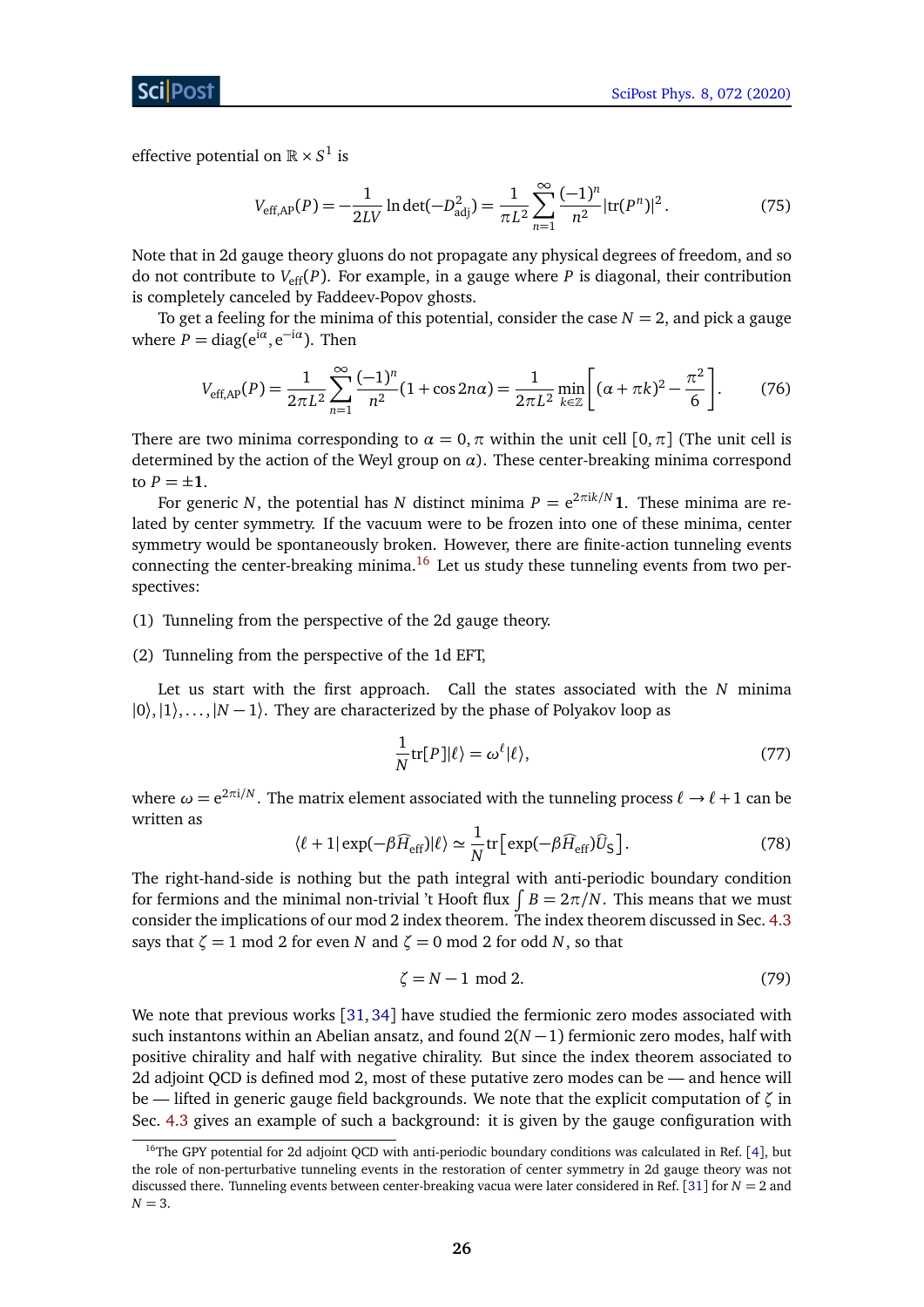minimal 't Hooft flux. The discussion in Sec. [4.3](#page-13-0) shows that this background is associated with precisely one pair of zero modes for any even *N*, and no zero modes for any odd *N*.

The existence of  $(N-1)$  zero modes in the Abelian ansatz implies that the  $(\mathbb{Z}_2)_\chi$  charges of  $| \ell \rangle$  and  $| \ell + 1 \rangle$  are different by  $(-1)^{\zeta} = (-1)^{N-1}$ . We therefore find

$$
\widehat{U}_{\mathsf{S}}|\ell\rangle = |\ell+1\rangle, \ \widehat{U}_{\chi}|\ell\rangle = (-1)^{(N-1)\ell}|\ell\rangle,\tag{80}
$$

while  $\hat{U}_F = 1$  on these states. These rules are consistent with the commutation relations,

$$
\widehat{U}_{\mathsf{S}}\widehat{U}_{\chi} = \begin{cases}\n\widehat{U}_{\chi}\widehat{U}_{\mathsf{S}}, & \text{odd } N, \\
(-1)\widehat{U}_{\chi}\widehat{U}_{\mathsf{S}}, & \text{even } N,\n\end{cases}
$$
\n(81)

which matches the requirements of the 't Hooft anomaly [\(42\)](#page-13-1). Since  $\widehat{U}_{\mathsf{C}}\widehat{U}_{\mathsf{S}}\widehat{U}_{\mathsf{C}}^{-1} = \widehat{U}_{\mathsf{S}}^{-1}$  implies that  $\hat{U}_C|\ell\rangle = |-\ell\rangle$ , we find that the algebra for  $\hat{U}_C$  is unmodified from the classical one. This confirms [\(73\)](#page-24-1).

We can now see the implications for the restoration of center symmetry by tunneling. Tunneling between  $|\ell\rangle$  and  $|\ell+1\rangle$  is forbidden when *N* is even because the associated instantons carry robust fermion zero modes due to the mod 2 index theorem. But when *N* is odd, these instantons do not have robust fermion zero modes, so tunneling from  $| \ell \rangle$  to  $| \ell + 1 \rangle$  is not forbidden. On the other hand, tunneling from  $|\ell\rangle$  to  $|\ell + 2\rangle$  is associated with  $\zeta = 0$ , and so the relevant instantons do not have robust fermionic zero modes for both even and odd *N*. Therefore tunneling from  $|\ell\rangle \rightarrow |\ell + 2\rangle$  is not forbidden for any *N*. The minimal allowed (and disallowed) tunneling events are depicted in Fig. [3](#page-27-1) for  $N = 5, 6$ .

Let us write the tunneling amplitudes more explicitly within the quantum-mechanical effective field theory. If one writes the eigenvalues of the Polyakov loop as  $e^{i\theta_a}, a=1,\ldots N,$  one can show that the fundamental domain of vectors  $\theta_a$  obtained by considering the action of the Weyl group  $S_N$  on  $\theta_a$  is an  $(N-1)$ -simplex.<sup>[17](#page-26-0)</sup> The *N* corners of the fundamental domain are the *N* center-breaking minima of the potential. It can be shown that the minimal-action tunneling events occur within the edges of the fundamental domain. To make things concrete, let us take an ansatz where  $\theta_i = \alpha(t)$  for  $i = 1, \dots, N-1$  and  $\theta_N = -(N-1)\alpha(t)$ . The effective action for the quantum mechanics on  $\mathbb{R} \times S^1_L$  becomes

$$
S_{1D} = \int dt \left[ \frac{1}{2g^2 L} \sum_{i=1}^{N} \dot{\theta}_i^2 + \frac{1}{\pi L} \sum_{n=1}^{\infty} \frac{(-1)^n}{n^2} \left( 2(N-1) \cos N \alpha n + (N-1)^2 + 1 \right) \right]
$$
  
= 
$$
\int dt \left[ \frac{N(N-1)}{2g^2 L} \dot{\alpha}^2 + \frac{N^2 (N-1)}{2\pi L} \min_{k \in \mathbb{Z}} \left( \alpha + \frac{2\pi k}{N} \right)^2 - \frac{\pi^2}{12\pi} \frac{N^2}{L} \right].
$$
 (83)

Note that the potential has a cusp at  $\alpha = \pi/2$ . The equation of motion for  $\alpha$  is

<span id="page-26-2"></span>
$$
\ddot{\alpha} = \frac{\omega^2}{2} \frac{d}{d\alpha} \left\{ \min_{k \in \mathbb{Z}} \left( \alpha + \frac{2\pi k}{N} \right)^2 \right\},\tag{84}
$$

where  $ω^2 = \lambda / π$ . Suppose that the Euclidean time extent is finite and has extent *β*. Then the field configuration associated to the basic instanton is

$$
\alpha(t) = \begin{cases} \frac{\pi}{N} \frac{\sinh(\omega t)}{\sinh(\omega \beta/2)} & (0 \le t < \beta/2), \\ \frac{2\pi}{N} + \frac{\pi}{N} \frac{\sinh(\omega(t - \beta))}{\sinh(\omega \beta/2)} & (\beta/2 \le t \le \beta). \end{cases}
$$
(85)

<span id="page-26-1"></span>
$$
\theta_i \mapsto \theta_{\sigma(i)}, \, \psi_{ij} \mapsto \psi_{\sigma(i)\sigma(j)}.\tag{82}
$$

where  $\sigma \in S_N$ . Of course, physical states have to be invariant under this remnant gauge transformation.

<span id="page-26-0"></span><sup>&</sup>lt;sup>17</sup>If one takes a diagonal (Polyakov) gauge for the holonomy, the Weyl group  $S_N$  is a remnant discrete gauge transformation. It acts on the fields by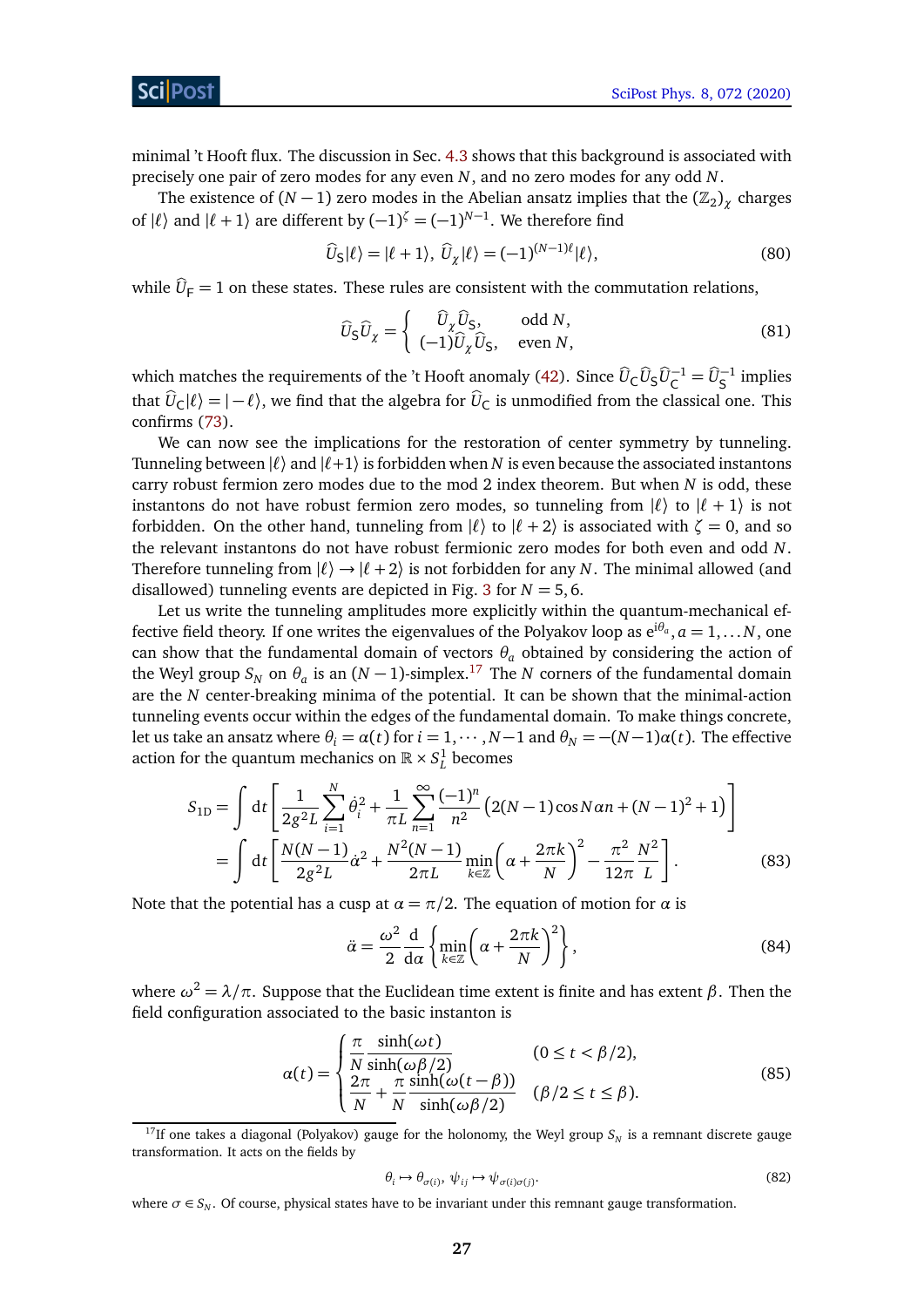<span id="page-27-1"></span>

Figure 3: Examples of tunneling events between center-breaking minima on  $\mathbb{R} \times S^1$ with anti-periodic boundary conditions. The blue lines depict the minimal action tunneling events without fermion zero modes. The red lines (marked with crosses) represent tunneling events with robust fermion zero modes. When  $N = 5$ , the  $5 - 1 = 4$ zero modes found in the Abelian ansatz are all lifted in generic field configurations because  $\zeta = 4 \mod 2 = 0$ . As a result, the  $\mathbb{Z}_5$  center symmetry is completely unbroken. When  $N = 6$ , instantons associated with tunneling between neighboring minima carry  $\zeta = 6 - 1$  mod  $2 = 1$  robust fermion zero modes, and are forbidden. However, instantons associated with tunneling between next-to-nearest neighbors carry  $\zeta = 2(6-1)$  mod 2 = 0 robust zero modes, and are not forbidden. As a result, the  $\mathbb{Z}_3$  subgroup of center symmetry remains unbroken.

In the large *β* limit, the action of the instanton is

<span id="page-27-2"></span>
$$
S_I = (N-1)\sqrt{\frac{\pi^3}{L^2\lambda}}.\tag{86}
$$

We pause to again emphasize the necessity to count only robust fermion zero modes, while clarifying a potential point of confusion. As noted above, the minimal-action tunneling configuration can be described within an Abelian ansatz. Working within such an ansatz, it is known that there are  $N - 1$  pairs of positive and negative chirality fermionic zero modes [[31,](#page-51-8) [34](#page-52-2)]. But this does not mean that all of these fermionic zero modes are robust enough to block tunneling processes. In the full path integral one has to sum over *all* configurations with the appropriate boundary conditions, and in particular it is not enough to take into account only the specific configuration in Eq. [\(85\)](#page-26-1). The key point is that one must count fermionic zero modes in generic field configurations with appropriate boundary conditions, because that is what matters for understanding whether a given tunneling process between bosonic vacua is allowed or not. This can be done using the mod 2 index theorem reviewed in Section [4.1.](#page-10-0) The fact that this index theorem works in mod 2 shows that most of the would-be fermionic zero modes are lifted by non-Abelian interactions.

#### <span id="page-27-0"></span>**7.1.1 Hilbert space structure**

It is interesting to work out the Hilbert space structure of adjoint QCD on  $\mathbb{R}\times S^1_L$  with antiperiodic boundary conditions. Suppose that we write the Hamiltonian as

$$
\widehat{H}_{\rm eff} = \widehat{H}_0 + \Delta \widehat{H},\tag{87}
$$

where  $H_0$  corresponds to the Hamiltonian associated to the leading-order Lagrangian [\(83\)](#page-26-2), while  $\Delta \widehat{H}$  comes from higher-order corrections. What are the constraints on  $\langle \ell_1 | \Delta \widehat{H} | \ell_2 \rangle$ , for  $\ell_1 \neq \ell_2$ ? These off-diagonal terms induces a splitting of the energies of the degenerate eigenstates of  $\hat{H}_0$  by an amount  $\sim \Delta E$ .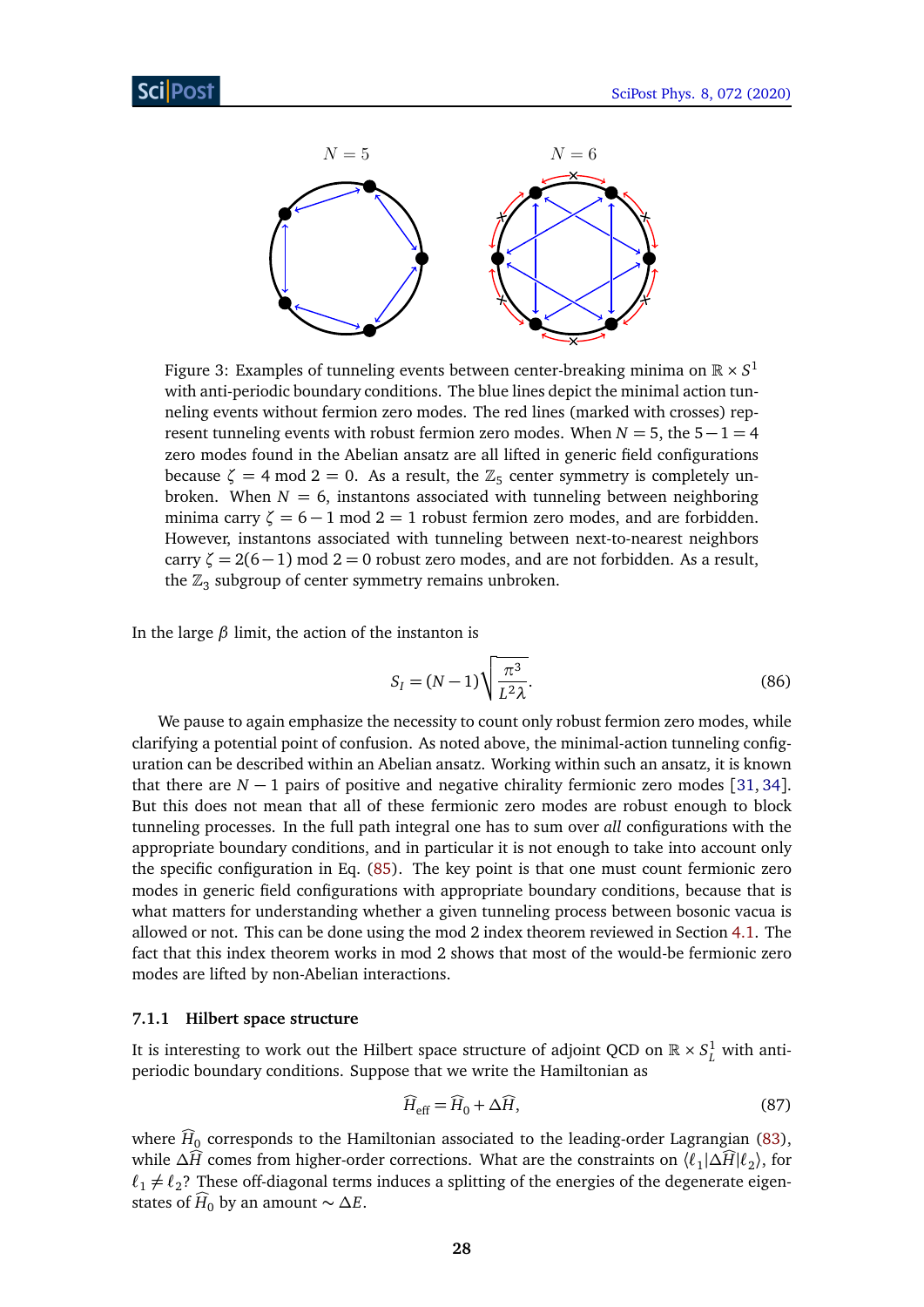The instanton calculation described above already shows that *∆E* is very small in the semiclassical regime,  $\Delta E \sim e^{-(N-1)\pi^{3/2}/(L\lambda^{1/2})}$ . So we can approximate

$$
\exp(-\beta \widehat{H}_{\rm eff}) \simeq 1 - \beta \Delta \widehat{H},\tag{88}
$$

if  $(g^2L)^{-1} \ll \beta \ll \Delta E^{-1}$ . In that range of  $\beta$ ,

$$
\langle \ell_1 | \Delta \widehat{H} | \ell_2 \rangle \simeq -\frac{1}{N\beta} \text{tr} \Big[ \exp(-\beta \Delta \widehat{H}) \widehat{U}_{\mathsf{S}}^{(\ell_1 - \ell_2)} \Big]. \tag{89}
$$

The mod 2 index theorem, or equivalently the symmetry algebra, implies that if  $\zeta = (N - 1)(\ell_1 - \ell_2) = 1 \text{ mod } 2$ , then

$$
\langle \ell_1 | \Delta \widehat{H} | \ell_2 \rangle = 0. \tag{90}
$$

In general, the evaluation of the non-vanishing matrix elements of *∆H* beyond leading order requires some non-trivial calculations. For example, in general one would need to work out the details of how the  $2(N-1)(\ell_1-\ell_2)$  apparent fermionic zero modes seen in an Abelian ansatz are lifted modulo 4 by e.g. four-fermion couplings in  $\Delta \widehat{H}$ . To illustrate our point, we will instead just write down a simple model  $N \times N$  Hamiltonian satisfying the symmetry constraints:

$$
\langle \ell_1 | \Delta \widehat{H} | \ell_2 \rangle = \begin{cases} -\Delta E(\delta_{\ell_1, \ell_2+1} + \delta_{\ell_1+1, \ell_2}), & \text{odd } N, \\ -\Delta E(\delta_{\ell_1, \ell_2+2} + \delta_{\ell_1+2, \ell_2}), & \text{even } N, \end{cases}
$$
(91)

with some *∆E >* 0. Essentially, this makes *∆H* a tridiagonal Toeplitz matrix, and such matrices are easy to diagonalize.

#### **Odd** *N*

For odd *N*, the energy eigenstates,  $|E, n\rangle$ , with  $n = 0, 1, \ldots, N-1$ , are given by

$$
|E,n\rangle = \sum_{\ell=0}^{N-1} \omega^{n\ell} |\ell\rangle, \tag{92}
$$

with the eigenenergy

$$
E_n = -2\Delta E \cos\left(\frac{2\pi n}{N}\right). \tag{93}
$$

The ground state  $|E, 0\rangle$  is unique, while the other energy eigenstates are the excited states. Given that the vacuum is unique, we find that the chiral condensate vanishes for odd *N* with anti-periodic boundary conditions

$$
\frac{\langle E, 0 | (\psi_+^a \psi_-^a) | E, 0 \rangle}{\langle E, 0 | E, 0 \rangle} = 0.
$$
\n(94)

The Polyakov loop acts on these quasi-ground states as

$$
\frac{1}{N}\text{tr}[P]|E,n\rangle = \sum_{\ell} \omega^{n\ell}(\omega^{\ell}|\ell\rangle) = |E,n+1\rangle.
$$
\n(95)

We therefore find, for  $\tau \rightarrow \infty$ , that

$$
\frac{\langle E, 0 | \frac{1}{N^k} \text{tr}[P^{\dagger}]^k \exp(-\tau \Delta(\widehat{H} - E_0)) \frac{1}{N^k} \text{tr}[P]^k | E, 0 \rangle}{\langle E, 0 | E, 0 \rangle} = \exp(-\tau (E_k - E_0) + O(1)).
$$
 (96)

This allows us to relate  $E_k - E_0$  to a *k*-string tension  $\sigma_k$  as

$$
\sigma_k = \frac{1}{L}(E_k - E_0) = \frac{2\Delta E}{L} \left( 1 - \cos \frac{2\pi k}{N} \right).
$$
 (97)

The lesson we draw from this is that the string tensions do not vanish for any  $k = 1, \ldots N - 1$ . The detailed *k* dependence in this expression comes from our choice of model Hamiltonian and is not expected to be accurate.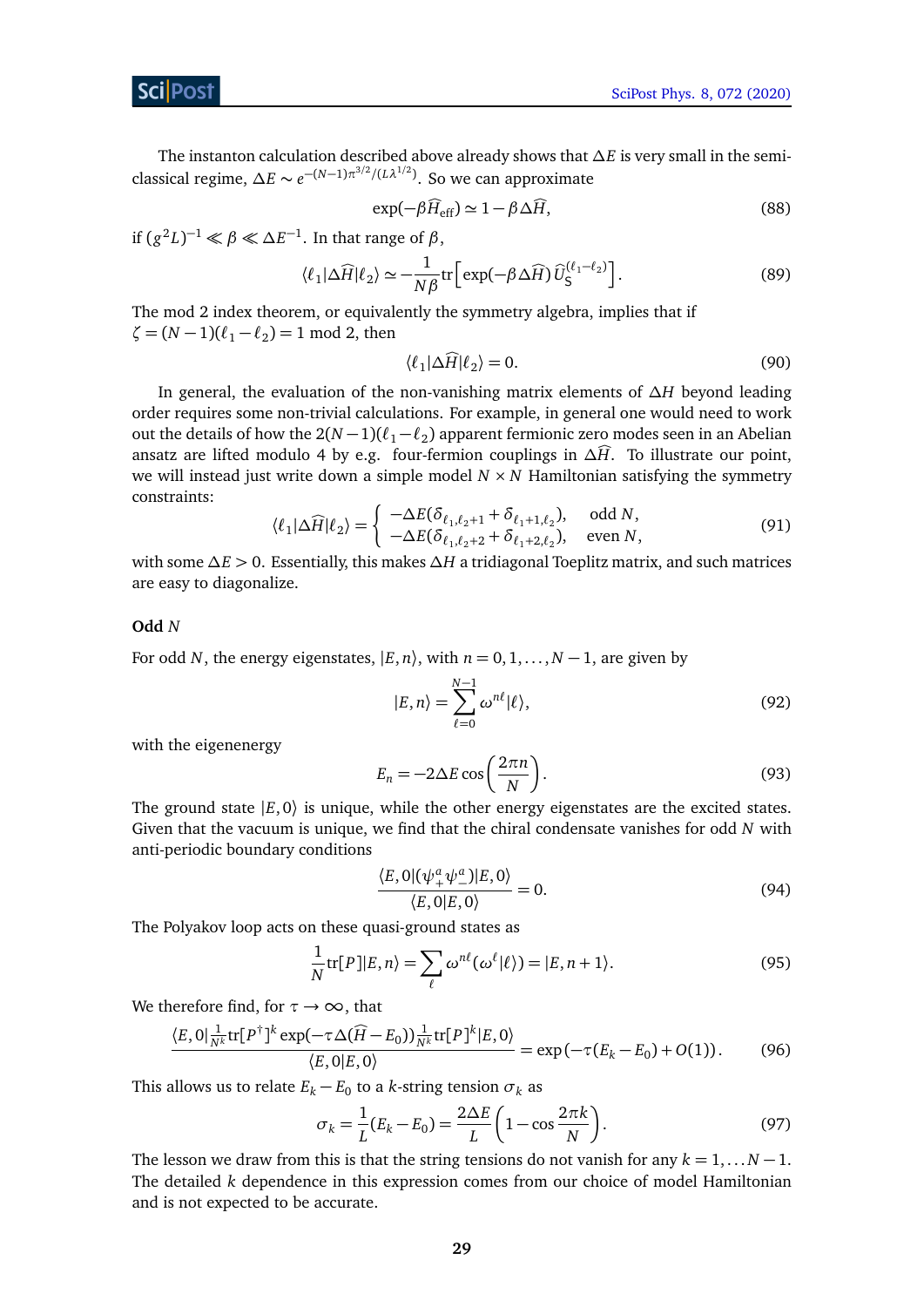#### **Even** *N*

For even *N*, the energy eigenstates can be labeled as  $|E, n, \pm\rangle$ , with  $n = 0, 1, \ldots, N/2 - 1$ . In terms of the original basis  $|\ell_a\rangle$  they are given by

$$
|E,n,\pm\rangle = \sum_{\ell=0}^{N/2-1} \omega^{2n\ell} (|2\ell\rangle \pm |2\ell+1\rangle).
$$
 (98)

The eigenenergies depend on *n* but not on the label  $\pm$ :

$$
E_n = -2\Delta E \cos\left(\frac{2\pi n}{N/2}\right). \tag{99}
$$

We therefore find the doubly-degenerate ground states  $|E, 0, \pm\rangle$  when *N* is even. They are related by a discrete chiral transformation:

$$
\widehat{U}_{\chi}|E,0,\pm\rangle = |E,0,\mp\rangle. \tag{100}
$$

The chiral condensate is given by

$$
\frac{\langle E, 0, \pm | (\psi_+^a \psi_-^a) | E, 0, \pm \rangle}{\langle E, 0, \pm | E, 0, \pm \rangle} = \pm \langle 1 | (\psi_+^a \psi_-^a) | 0 \rangle \sim e^{-(N-1) \frac{\pi^{3/2}}{L\lambda^{1/2}}}.
$$
\n(101)

We can find a formula for the string tensions by the same process we followed for odd *N*, so that

$$
\frac{1}{N^k} \text{tr}[P]^k | E, n, \pm \rangle = \sum_{\ell=0}^{N/2-1} \omega^{2n\ell} \left( \omega^{k(2\ell)} | 2\ell \rangle \pm \omega^{k(2\ell+1)} | 2\ell + 1 \rangle \right)
$$
\n
$$
= e^{\frac{2\pi i k}{2N}} \left( \cos \frac{2\pi k}{2N} | E, n + k, \pm \rangle - i \sin \frac{2\pi k}{2N} | E, n + k, \mp \rangle \right). \quad (102)
$$

Therefore, the *k*-string tension is given by

$$
\sigma_k = \frac{1}{L}(E_k - E_0) = \frac{2\Delta E}{L} \left( 1 - \cos\frac{4\pi k}{N} \right).
$$
 (103)

The main point of this expression is to illustrate that the string tensions for  $k = N/2$  disappears, but the other string tensions remain finite. This is exactly what is demonstrated in Fig. [2.](#page-21-0) The detailed *k* dependence in the expression is again not expected to be accurate.

Overall, these results are consistent with the our claim that for even *N*, chiral symmetry is spontaneously broken and center symmetry breaks as  $\mathbb{Z}_N \to \mathbb{Z}_{N/2}$ , as the mixed 't Hooft anomaly minimally requires.

#### <span id="page-29-0"></span>**7.2 Periodic boundary conditions**

With periodic boundary conditions for the fermions, the GPY effective potential becomes

<span id="page-29-1"></span>
$$
V_{\text{eff},P}(P) = -\frac{1}{2LV} \ln \det(-D_{\text{adj}}^2) = \frac{1}{\pi L^2} \sum_{n=1}^{\infty} \frac{1}{n^2} (|\text{tr}(P^n)|^2 - 1).
$$
 (104)

In this presentation of the GPY potential, we have included an *L*-dependent but holonomyindependent contribution (the  $-1$  term) coming from the fact that we are working with an *SU*(*N*) gauge theory. This is done so that when it is evaluated on the minimizing value of the holonomy, its value corresponds to the value of log  $\mathcal{Z}_{\text{PBC}}$ , where  $\mathcal{Z}_{\text{PBC}}$  is the partition function of the theory on  $\mathbb{R} \times S^1$  with periodic boundary conditions.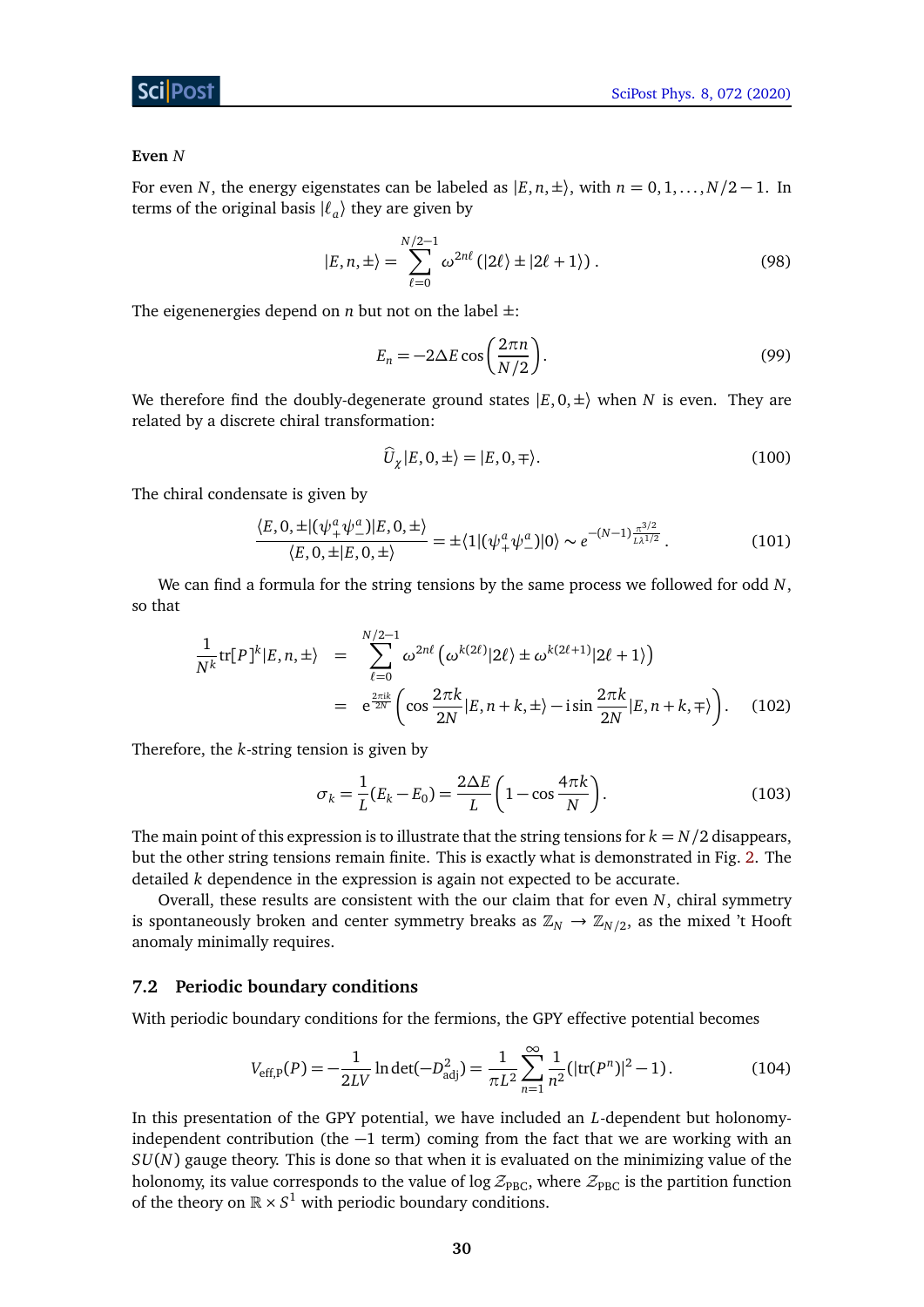The minimum of the GPY potential with periodic boundary conditions is unique up to the action of the Weyl group  $S_N$ . It is characterized by having  $tr[P^n] = 0$  for  $n = 1, ..., N - 1$ . It is very tempting to interpret the fact that  $\langle \text{tr}[P^n] \rangle = 0$  as implying an unbroken  $\mathbb{Z}_N$  center symmetry. This is indeed true for odd *N*. We will see that the story is a little bit more subtle for even *N* due to the mixed anomaly of center and chiral symmetry.

In Polyakov gauge, the phases of the holonomy, which are defined mod  $2\pi$ , are

<span id="page-30-0"></span>
$$
\theta_a = \frac{2\pi}{N}a,\tag{105}
$$

up to its permutations. These permutations can be thought of as discrete Weyl gauge transformation, and we can fix the gauge completely by requiring  $\theta_a$  to have the form of Eq. [\(105\)](#page-30-0). But then center symmetry transformations generated by the operator  $\widehat{U}_S$  shift  $\theta_a$  by  $\frac{2\pi}{N}$ , which is not consistent with our gauge fixing condition. To avoid this problem, we can redefine center transformations by including appropriate elements of the Weyl group to make  $\theta_a = 2\pi a/N$ invariant under a new version of  $\hat{U}_\mathsf{S}$ . With this done, the 0-form center symmetry acts nontrivially only on the fermion fields of the effective theory:

$$
\widehat{U}_{\mathsf{S}} : \psi_{ij} \mapsto \psi_{i+1,j+1}.\tag{106}
$$

We will discuss the actions of the operators of the other symmetries,  $U_F$ ,  $U_\chi$ ,  $U_C$  shortly.

In contrast to the situation with anti-periodic boundary conditions, in this center-symmetric vacuum there is an adjoint Higgs mechanism at work. It renders all of the non-Cartan components of the Majorana adjoint fermions massive, but the diagonal (Cartan) Kaluza-Klein zero mode components remain massless at tree level. The massive modes can be integrated out. This gives an effective Lagrangian written in terms of the Cartan Kaluza-Klein zero modes. At tree level, this effective Lagrangian is

$$
\mathcal{L}_{0,\text{eff}} = -\sum_{a=1}^{N} (\psi_{+,a} \partial_{\tau} \psi_{+,a} + \psi_{-,a} \partial_{\tau} \psi_{-,a}), \tag{107}
$$

where the  $\pm$  labels label the chirality, there is a constraint  $\psi_1 + \cdots + \psi_N = 0$ , and we write as  $\psi_a = \psi_{aa}$ . In what follows, we will refer to the Cartan Kaluza-Klein zero modes as KK zero modes.

Canonical quantization implies that the operators associated to the Grassmann fields in the Lagrangian obey the anti-commutation relations

$$
\{\widehat{\psi}_{+,a}, \widehat{\psi}_{+,b}\} = \{\widehat{\psi}_{-,a}, \widehat{\psi}_{-,b}\} = \frac{1}{2} \left( \delta_{ab} - \frac{1}{N} \right), \quad \{\widehat{\psi}_{+,a}, \widehat{\psi}_{-,b}\} = 0.
$$
 (108)

To work with this algebra, it is convenient to introduce some creation and annihilation operators

$$
\widehat{C}_k = \frac{1}{\sqrt{N}} \sum_a \omega^{-ka} (\widehat{\psi}_{+a} - i \widehat{\psi}_{-a}), \ \widehat{C}_k^{\dagger} = \frac{1}{\sqrt{N}} \sum_a \omega^{ka} (\widehat{\psi}_{+a} + i \widehat{\psi}_{-a}). \tag{109}
$$

They satisfy the simpler anti-commutation relation

$$
\{\widehat{C}_k^{\dagger}, \widehat{C}_\ell\} = \delta_{k\ell} - \delta_{k0} \delta_{\ell0},\tag{110}
$$

and all other anti-commutators vanish. Note that the constraint  $\psi_1 + \cdots + \psi_N = 0$  maps to the statement that  $\widehat{C}_0$  and  $\widehat{C}_0^{\dagger}$  $\frac{1}{0}$  anti-commute with everything. That means that we can consistently set  $\hat{C}_0 = \hat{C}_0^{\dagger} = 0$  when acting on the physical Hilbert space. Some physical insight into the  $\widehat{C}_k$ ,  $\widehat{C}_k^{\dagger}$  $\frac{1}{k}$  operators can be obtained by noticing that one can write gauge-invariant interpolating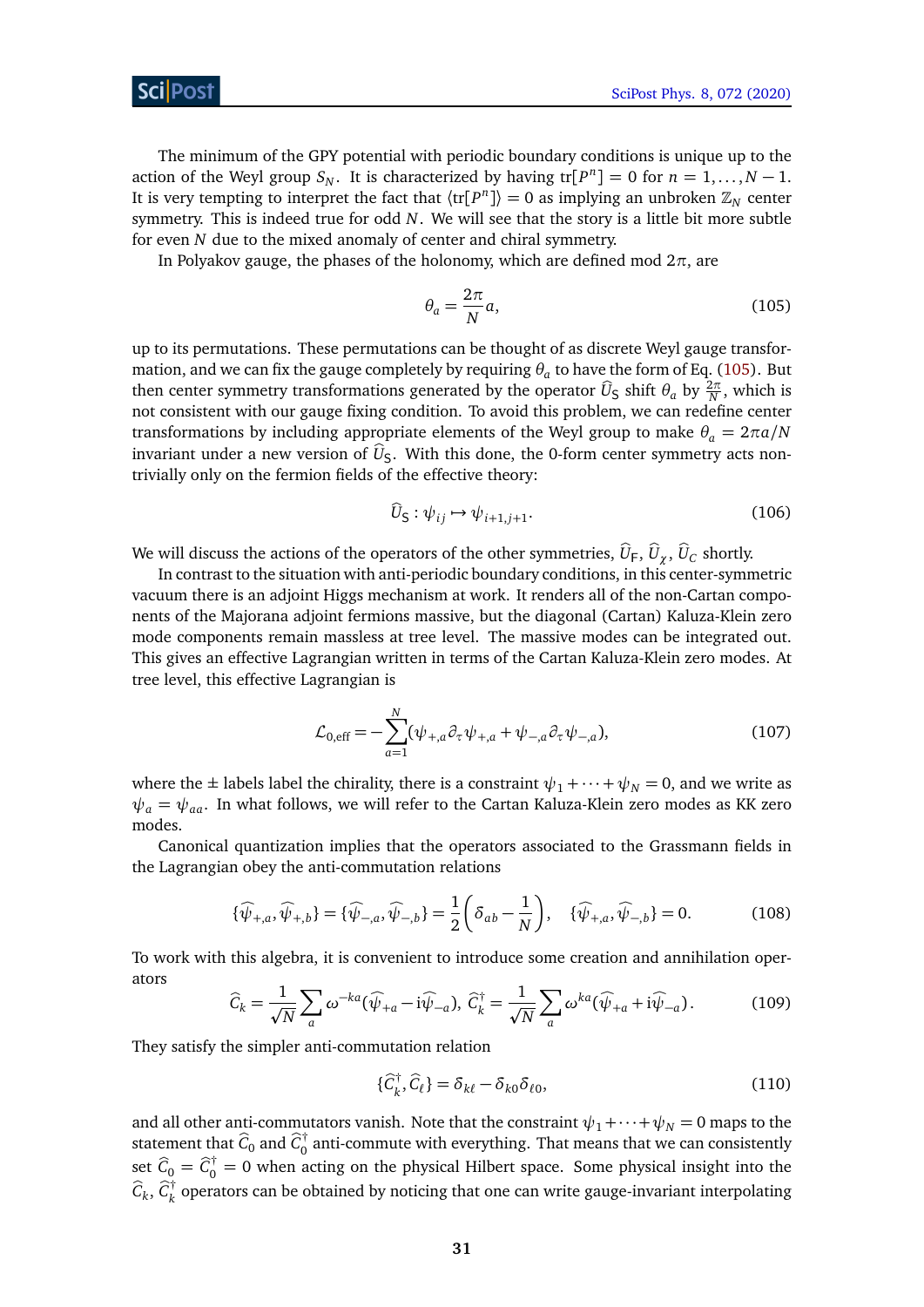operators for  $\widehat{C}_k$  and  $\widehat{C}_k^{\dagger}$  $\mathbf{k}_k^{\mathsf{H}}$ , along the lines used in Ref. [[138,](#page-58-3) [139](#page-58-4)]. These expressions take the form

$$
\widehat{C}_k \sim \text{tr}[P^{-k}(\psi_+ - i\psi_-)],
$$
\n
$$
\widehat{C}_k^{\dagger} \sim \text{tr}[P^{+k}(\psi_+ + i\psi_-)].
$$
\n(111)

The indices are cyclic of order *N*. With all this out of the way, one can write down the action of the symmetries on the creation and annihilation operators:

<span id="page-31-1"></span>
$$
\begin{array}{ll}\n\widehat{U}_{S}\widehat{C}_{k}\widehat{U}_{S}^{-1} = \omega^{-k}\widehat{C}_{k}, & \widehat{U}_{S}\widehat{C}_{k}^{\dagger}\widehat{U}_{S}^{-1} = \omega^{k}\widehat{C}_{k}^{\dagger}, \\
\widehat{U}_{F}\widehat{C}_{k}\widehat{U}_{F}^{-1} = -\widehat{C}_{k}, & \widehat{U}_{F}\widehat{C}_{k}^{\dagger}\widehat{U}_{F}^{-1} = -\widehat{C}_{k}^{\dagger}, \\
\widehat{U}_{C}\widehat{C}_{k}\widehat{U}_{C}^{-1} = \widehat{C}_{-k}, & \widehat{U}_{C}\widehat{C}_{k}^{\dagger}\widehat{U}_{C}^{-1} = \widehat{C}_{-k}^{\dagger}, \\
\widehat{U}_{\chi}\widehat{C}_{k}\widehat{U}_{\chi}^{-1} = \widehat{C}_{-k}^{\dagger}, & \widehat{U}_{\chi}\widehat{C}_{k}^{\dagger}\widehat{U}_{\chi}^{-1} = \widehat{C}_{-k}^{\dagger}.\n\end{array} \tag{112}
$$

For the discussion that follows, it is especially helpful to consider the action of the symmetries on number operators built from  $\widehat{C}_k$ ,  $\widehat{C}_k^{\dagger}$ *k* ,

$$
O_i = \widehat{C}_i^{\dagger} \widehat{C}_i - \frac{1}{2},\tag{113}
$$

where the index *i* takes the values  $i = 1, 2, ..., N/2$  for even *N* and  $i = 1, 2, ..., (N - 1)/2$  for odd  $N.$  The operators  $O_i$  transform as

$$
\widehat{U}_{\mathsf{S}}: O_i \to +O_i,\tag{114}
$$

$$
\widehat{U}_{\mathsf{C}}: O_i \to +O_{-i},\tag{115}
$$

$$
\widehat{U}_{\chi}: O_i \to -O_{-i},\tag{116}
$$

where for even *N* we interpret *O*−*N/*<sup>2</sup> as *ON/*<sup>2</sup> .

It is also useful to define the operator

$$
\widetilde{O} = \widehat{C}_1^{\dagger} \widehat{C}_2^{\dagger} \cdots \widehat{C}_{(N-1)/2}^{\dagger} \widehat{C}_{-1}^{\dagger} \widehat{C}_{-2}^{\dagger} \cdots \widehat{C}_{-(N-1)/2}^{\dagger} + \text{h.c.},\tag{117}
$$

when *N* is odd. The operator  $\widetilde{O}$  is neutral under  $(\mathbb{Z}_2)$ <sub>*F*</sub>,  $(\mathbb{Z}_2)$ <sub>*X*</sub> and center symmetry, but it is odd under  $(\mathbb{Z}_2)_C$  when  $N = 4n + 3$ . It is neutral under  $(\mathbb{Z}_2)_C$  when  $N = 4n + 1$ .

#### <span id="page-31-0"></span>**7.2.1 Hilbert space structure**

The QM effective field theory is built from a finite number of fermion fields, and so it has a finite-dimensional Hilbert space. We can generate the states in this Hilbert space by starting from the completely unoccupied state |0〉 defined by

$$
\widehat{C}_k|0\rangle = 0 \quad \text{for all } k = 0, 1, \dots, N-1,
$$
\n(118)

and then acting on this unoccupied state with creation operators  $\widehat{C}_k^{\dagger}$ *k* . The resulting Hilbert space has dimension  $2^{N-1}$ . Using Eq. [\(112\)](#page-31-1), we find that  $|0\rangle$  is an eigenstate of  $\widehat{U}_S$ ,  $\widehat{U}_F$  and  $\widehat{U}_C$ . Therefore, we can consistently choose to assign it charge +1 under all three symmetries:

$$
\widehat{U}_{\mathsf{S}}|0\rangle = \widehat{U}_{\mathsf{F}}|0\rangle = \widehat{U}_{\mathsf{C}}|0\rangle = |0\rangle. \tag{119}
$$

One can also check that

$$
\widehat{C}_k^{\dagger} \widehat{U}_\chi |0\rangle = 0 \tag{120}
$$

for any *k*, and thus

$$
\widehat{U}_{\chi}|0\rangle = \widehat{C}_{1}^{\dagger}\widehat{C}_{2}^{\dagger}\cdots\widehat{C}_{N-1}^{\dagger}|0\rangle. \tag{121}
$$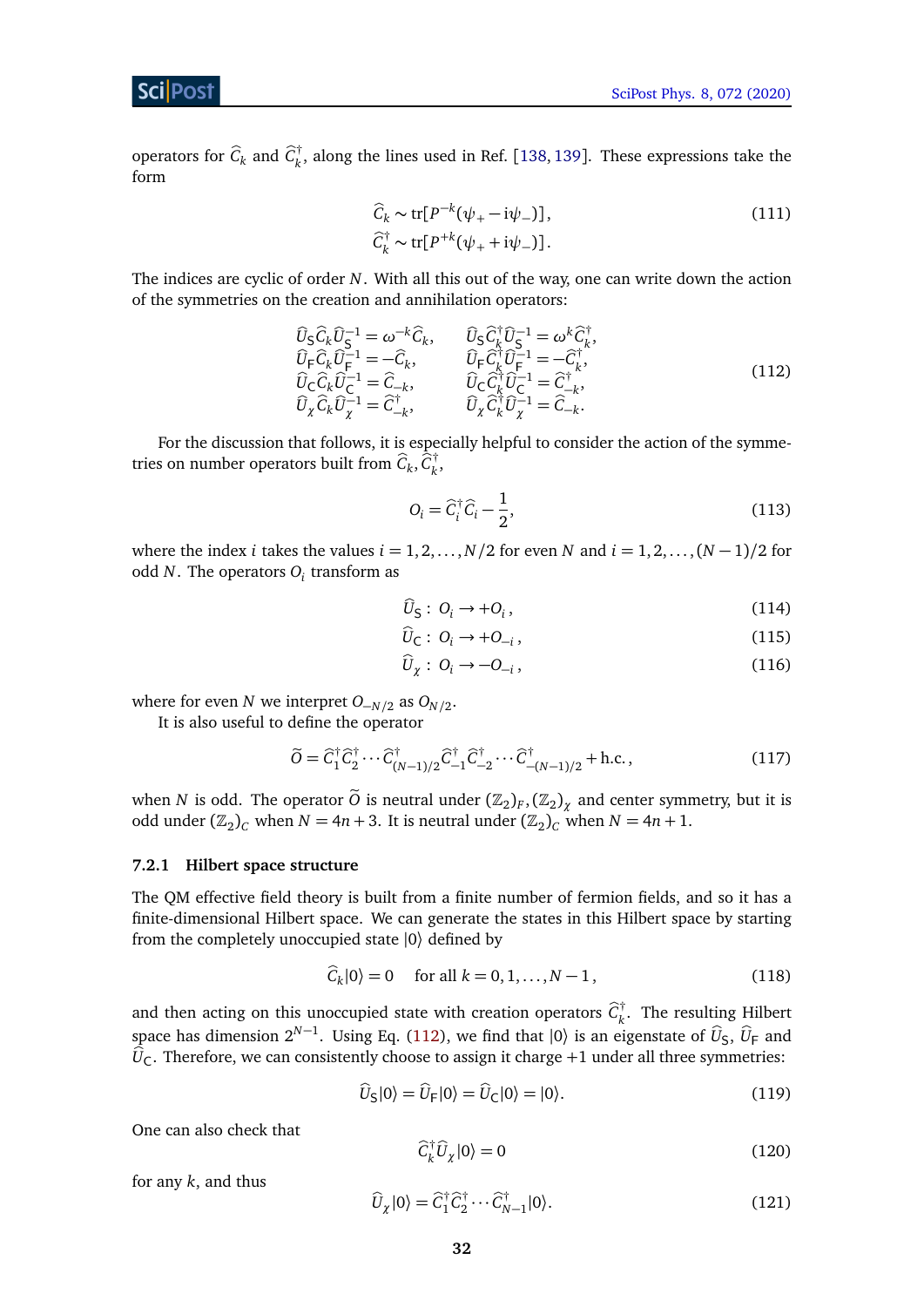Using this expression, one can verify that

$$
\widehat{U}_{\mathsf{S}}\widehat{U}_{\chi} = (-1)^{N-1}\widehat{U}_{\chi}\widehat{U}_{\mathsf{S}}, \ \widehat{U}_{\mathsf{F}}\widehat{U}_{\chi} = (-1)^{N-1}\widehat{U}_{\chi}\widehat{U}_{\mathsf{F}}, \ \widehat{U}_{\mathsf{C}}\widehat{U}_{\chi} = (-1)^{\frac{(N-2)(N-1)}{2}}\widehat{U}_{\chi}\widehat{U}_{\mathsf{C}},\tag{122}
$$

which is consistent with Eq. [\(42\)](#page-13-1), the 't Hooft anomaly equation. This algebra says that the energy eigenstates must be doubly degenerate for  $N = 4n$ ,  $4n + 2$ , and  $4n + 3$ . Singlet energy levels are only possible for  $N = 4n + 1$ .

$$
N\hspace{-0.1cm}=2
$$

For  $N = 2$ , we have just two states

$$
|0\rangle, \widehat{C}_1^{\dagger} |0\rangle. \tag{123}
$$

No Hamiltonian *H* acting on the KK zero modes (except for a constant) is invariant under the whole symmetry group. Nothing can split these two states, so they can be interpreted as degenerate ground states.

If we let  $|1\rangle \equiv \widehat{C}_1^{\dagger}$  $\prod_{1}^{+}|0\rangle$ , then  $\widehat{U}_{\chi}|0\rangle = |1\rangle$ . Also,  $|0\rangle$  and  $|1\rangle$  are eigenstates of center symmetry with eigenvalue +1 and -1. They are also eigenstates with eigenvalues  $\pm 1$  under fermion parity and charge conjugation.

To interpret these results in terms of spontaneous symmetry breaking is a little subtle. On  $\mathbb{R} \times S^1$  with periodic boundary conditions, chiral symmetry and center symmetry do not commute due to the 't Hooft anomaly. So we are not allowed to ask whether *both* are spontaneously broken, because that would imply that we could measure charges under both of them simultaneously, which would be a contradiction.

If we pick one of these symmetries, then we can choose a basis in which the symmetry permutes the degenerate ground states. For example, the states  $|0\rangle$  and  $|1\rangle$  go into each other under the action of chiral symmetry. This makes it tempting (and indeed correct) to say that chiral symmetry is spontaneously broken. But one could have instead worked with the states  $|\pm\rangle = |0\rangle \pm |1\rangle$ , and then center symmetry would permute  $|\pm\rangle$ . Then it would be tempting (and equally correct) to say that center symmetry is spontaneously broken.

We should emphasize that the deconfined non-contractible line operator is not the usual Polyakov loop,  $tr(P)$ . Instead, the deconfined objects are given by  $C_1$  and  $C_1^{\dagger}$  $n_1'$ , which is a composite object of the Polyakov loop and the fermionic zero mode,  $tr(P\psi_{\pm})$ . This happens due to the fact that not only the center symmetry but also the fermion parity has a mixed anomaly with the discrete chiral symmetry. In order to construct the kink configuration that connects two chiral-broken vacua, we need an operator that is charged under both 0-form center symmetry and fermion parity.

Finally, note that the fact that the degenerate ground states have opposite fermion parity means that a (−1) *F* graded partition function of this system must *vanish*.

 $N = 3$ 

For  $N = 3$ , there are 4 states:  $|0\rangle$ ,  $\hat{C}_1^{\dagger}$  $\hat{C}_{-1}^{\dagger}|0\rangle, \hat{C}_{-1}^{\dagger}|0\rangle, \hat{C}_{1}^{\dagger}$  $\int_1^{\dagger} \hat{C}_{-1}^{\dagger} |0\rangle$ . The Hamiltonian that acts on the KK zero mode sector is constrained by symmetries to have only one parameter *ε*:

<span id="page-32-0"></span>
$$
H = 4\epsilon O_1 O_{-1} \,. \tag{124}
$$

The value of the coefficient *ε* could be fixed by matching to the 2d theory, but we do not so explicitly. Using this Hamiltonian, the energy and eigenstates are given by

Energy States  
\n
$$
\frac{E = \epsilon \qquad |0\rangle, \ \hat{C}_1^{\dagger} \hat{C}_{-1}^{\dagger} |0\rangle}{E = -\epsilon \quad \hat{C}_1^{\dagger} |0\rangle, \ \hat{C}_{-1}^{\dagger} |0\rangle}
$$
\n(125)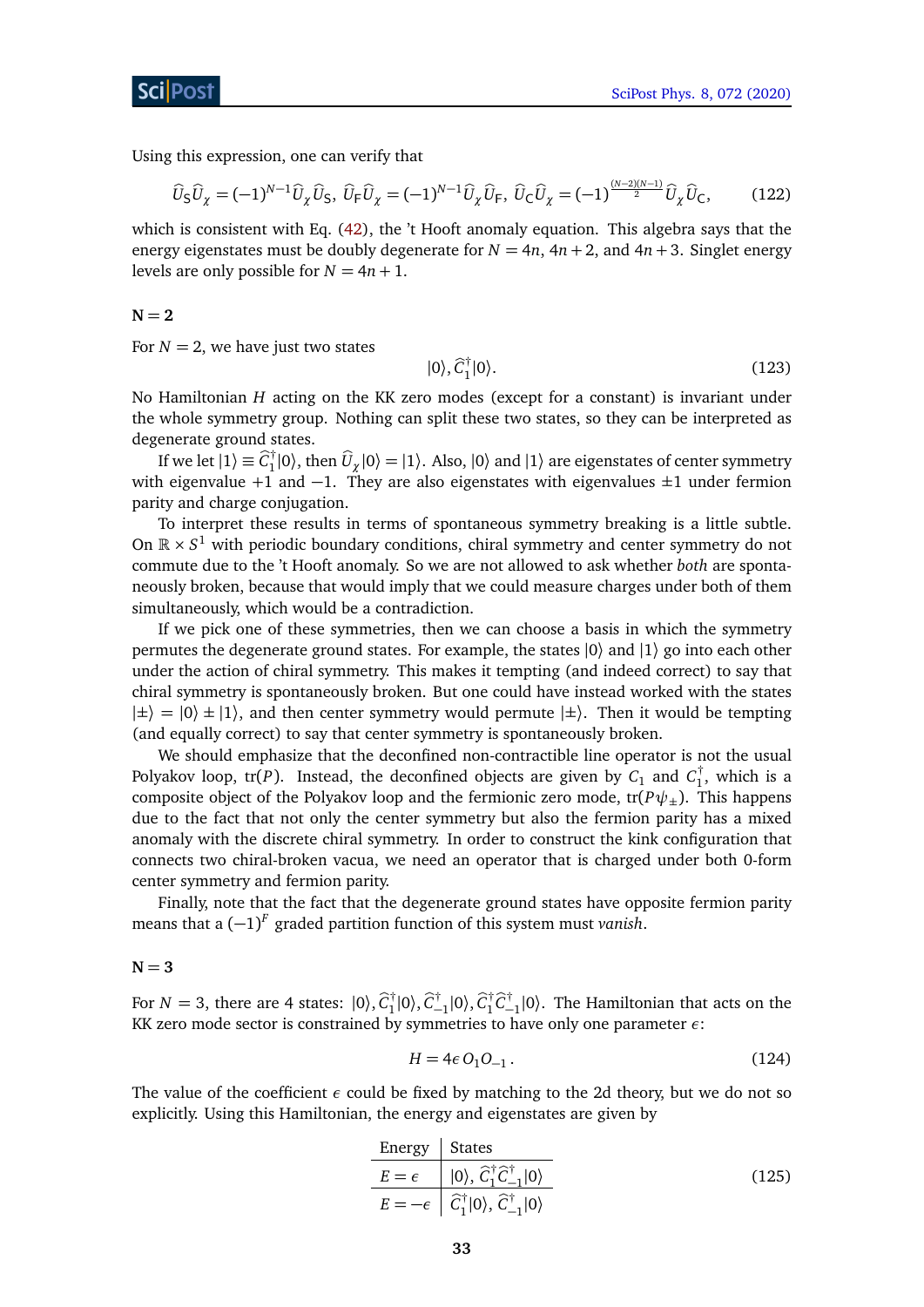We find that the states are two-fold degenerate. This can be interpreted as a signal of the breaking of charge conjugation symmetry. Charge conjugation does not commute with chiral symmetry, so we could do a change of basis and instead interpret the two-fold degeneracy as a signal of chiral symmetry breaking. This is the same subtlety encountered in our discussion of chiral symmetry and center symmetry at even *N*.

Here *N* is odd, so center symmetry commutes with chiral symmetry. This makes it meaningful to ask about its realization. One can see that center symmetry is not spontaneously broken from the fact that states with different center charge have different energies. We also note that when  $N = 3$  the states are not Bose-Fermi paired. So the  $(-1)^F$  graded partition function does not vanish at  $N = 3$ .

If a  $(\mathbb{Z}_2)_C$ -breaking four-Fermi term of Eq. [\(15\)](#page-6-3) were to be turned on in the action, then we would be allowed to add  $\tilde{O}$  to the Hamiltonian of our KK zero mode effective field theory. This would split the states in [\(125\)](#page-32-0) and lead to a singlet ground state, consistently with the Fidkowski-Kitaev result that interacting systems of 8 Majorana fermions in one spatial dimen-sion have a trivially-gapped phase of matter [[15](#page-50-10)] if the interactions only preserve the  $(\mathbb{Z}_2)_F$ and  $(\mathbb{Z}_2)_{\chi}$  symmetries.

#### $N = 4$

For  $N = 4$ , there are 8 states. The symmetries imply that the Hamiltonian that acts on the Kaluza-Klein zero modes has two free parameters:

$$
H = 2\epsilon_1 (O_1 + O_{-1}) O_2 + 4\epsilon_2 O_1 O_{-1}.
$$
\n(126)

The values of  $\epsilon_1$ ,  $\epsilon_2$  are in principle determined within the underlying 2d theory, but again, we will not do the matching explicitly. The energy and eigenstates are given by

| Energy                        | States                                                                                                                                                                  |       |
|-------------------------------|-------------------------------------------------------------------------------------------------------------------------------------------------------------------------|-------|
| $E = \epsilon_1 + \epsilon_2$ | $ $ $ 0\rangle$ , $\widehat{C}_{1}^{\dagger}\widehat{C}_{2}^{\dagger}\widehat{C}_{-1}^{\dagger} 0\rangle$                                                               |       |
|                               | $E=-\epsilon_1+\epsilon_2 \mid \hat{C}_2^{\dagger} 0\rangle, \hat{C}_1^{\dagger} \hat{C}_{-1}^{\dagger} 0\rangle$                                                       | (127) |
| $E=-\epsilon_2$               | $ \hat{C}_1^{\dagger} 0\rangle, \hat{C}_{-1}^{\dagger} 0\rangle, \hat{C}_1^{\dagger} \hat{C}_2^{\dagger} 0\rangle, \hat{C}_2^{\dagger} \hat{C}_{-1}^{\dagger} 0\rangle$ |       |

We see that the states are at least two-fold degenerate. States with different center charges are now degenerate, so center symmetry is spontaneously broken. One can verify that the pattern of center-breaking is  $\mathbb{Z}_4 \to \mathbb{Z}_2$ . Chiral symmetry is also spontaneously broken, as can be seen from the degeneracies between states with different chiral charges.

We again observe that all states are Bose-Fermi paired, so the (−1) *F* -graded partition function of  $SU(N = 4)$  adjoint QCD vanishes.

#### $N = 5$

For  $N = 5$ , we have 16 states in the KK zero mode sector. The Hamiltonian acting on these states has four parameters:

$$
H = \epsilon_1 (O_1 + O_{-1}) (O_2 + O_{-2}) + \epsilon_2 (O_1 - O_{-1}) (O_2 - O_{-2}) + \epsilon_3 O_1 O_{-1} O_2 O_{-2} + \epsilon_4 \tilde{O}.
$$
 (128)

Since  $5 = 4 \times 1 + 1$ , the operator  $\tilde{O}$  can appear in the Hamiltonian without breaking any symmetries. Its appearance leads to the emergence of a singlet ground state. To illustrate this point, consider setting  $\epsilon_1 = \epsilon_2 = \epsilon_3 = 0$ , and keep  $\epsilon_4 \neq 0$ . Then we find the following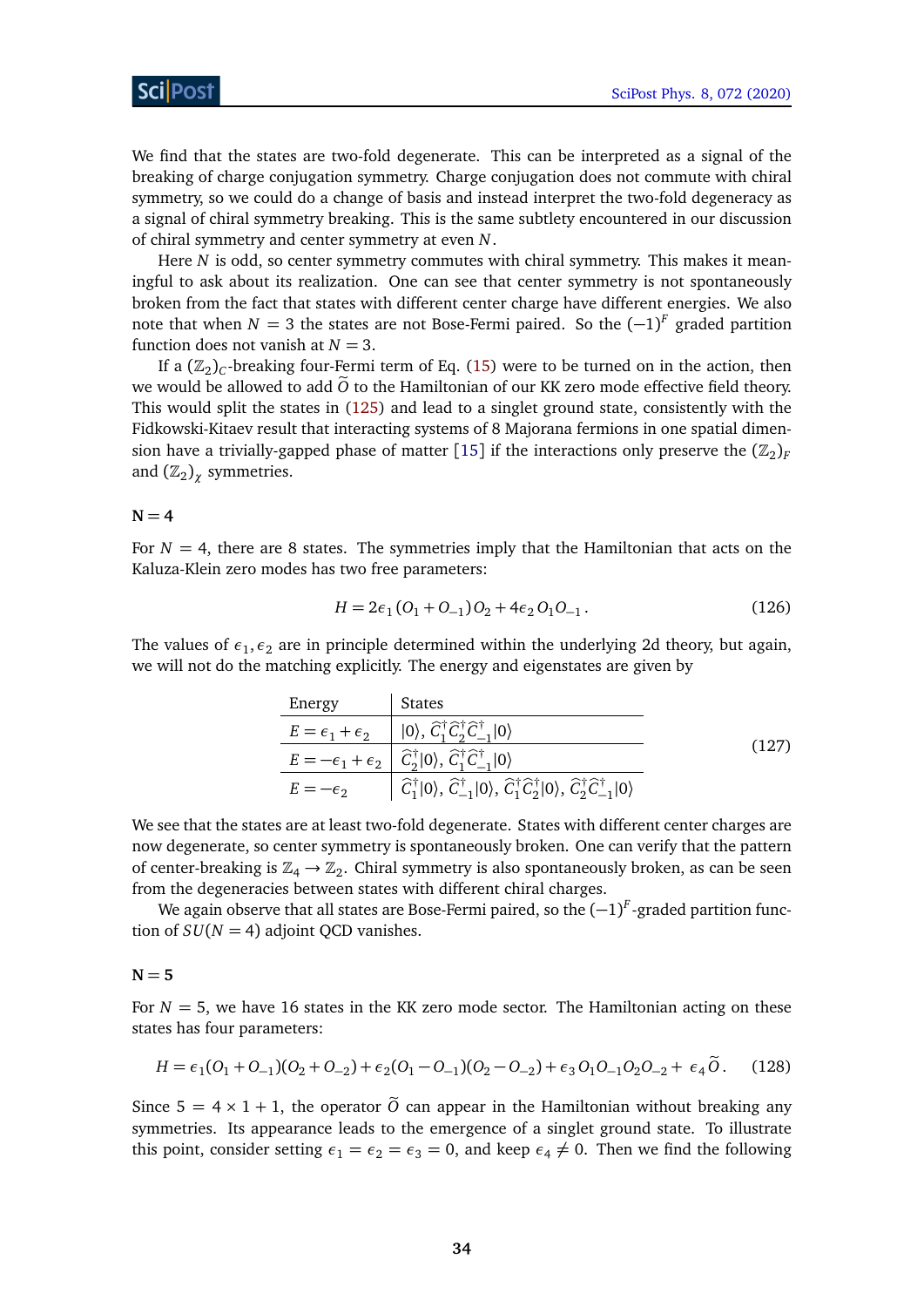spectrum:

| Energy   States |                                                                                                                                                      |       |
|-----------------|------------------------------------------------------------------------------------------------------------------------------------------------------|-------|
|                 | $E = \epsilon_4$ $ 0\rangle + \hat{C}_1^{\dagger} \hat{C}_2^{\dagger} \hat{C}_{-2}^{\dagger} \hat{C}_{-1}^{\dagger}  0\rangle$                       |       |
|                 | $E=-\epsilon_4\parallel  0\rangle - \widehat{C}_1^{\dagger} \widehat{C}_2^{\dagger} \widehat{C}_{-2}^{\dagger} \widehat{C}_{-1}^{\dagger}  0\rangle$ | (129) |
|                 | $E = 0$   Other 14 states                                                                                                                            |       |

This confirms that including the operator  $\tilde{O}$  in the effective Hamiltonian — which is allowed by symmetries and hence will generically be forced by the dynamics — can leads to a singlet ground state for  $N = 5$ . Therefore,  $SU(5)$  2d adjoint QCD can be in a trivial gapped phase, as predicted by general constraints on the pattern of breaking of 1-form global symmetries along with constraints from 't Hooft anomalies.

Bosonic and fermionic states are not paired when *N* = 5.

### <span id="page-34-0"></span>**8 Bose-Fermi pairing and the large** *N* **limit**

In this section, we discuss the pattern of Bose-Fermi degeneracies in 2d adjoint QCD. The fact that there are any such degeneracies to discuss is surprising and interesting because 2d adjoint QCD is a manifestly non-supersymmetric theory. Its microscopic matter content is not consistent with the minimal non-chiral 2d supersymmetry algebra  $\mathcal{N} = (1, 1).^{18}$  $\mathcal{N} = (1, 1).^{18}$  $\mathcal{N} = (1, 1).^{18}$  Nevertheless, in Sec. [4](#page-9-0) we pointed out that when *N* is even, the mod 2 index theorem guarantees the existence of fermionic zero modes on the torus with periodic boundary conditions. From the path integral point of view, the torus partition function  $\mathcal Z$  must vanish whenever there are fermion zero modes in the functional integral measure. If we take periodic boundary conditions on both cycles of the torus, and compute the corresponding  $(-1)^F$ -graded partition function  $\tilde{\mathcal{Z}},$ the mod 2 index theorem implies that  $\tilde{\mathcal{Z}} = 0$ . From a Hilbert space perspective, the vanishing of  $\tilde{Z}$  at even  $N$  implies exact Bose-Fermi degeneracies.

Let us discuss the details of how the pairing between bosonic and fermionic states takes place in massless 2d adjoint QCD with even *N*. The ground states are necessarily in the KK zero mode sector discussed in Sec. [7.2.](#page-29-0) We have seen that when *N* is even, there is a bosonic ground state  $|0\rangle_B$  and also a degenerate fermionic ground state  $|0\rangle_F$ . This fermionic ground state owes its existence to the presence of fermion zero modes. Evaluating the GPY potential in Eq. [\(104\)](#page-29-1) on a center-symmetric holonomy gives the *L*-dependent part of the vacuum energy associated to the bosonic vacuum,

$$
E_{\text{gs,bosonic}}(L) = V_{\text{eff,P}}(P)_{P_{\text{min}}} + V_{\text{two-loop}}
$$
  
= 
$$
\frac{-1}{\pi L^2} \zeta(2) + \sum_{n=1}^{\infty} \frac{1}{(Nn)^2} N^2 + V_{\text{two-loop}}
$$
  
= 0 + V<sub>two-loop</sub>. (130)

The one-loop contribution works out to be zero, though we do not see why the same should remain true at two loops and above.<sup>[19](#page-34-2)</sup> In any case, to get the complete contribution to the (-1)<sup>F</sup>-graded partition function we should subtract the contribution from the fermionic vacuum. For even *N*, the bosonic and fermionic vacua are paired, so the contributions of the ground state energies cancel in  $\tilde{Z}$ . At odd *N* there is no Bose-Fermi pairing of vacua, and hence no reason for such a cancellation to occur.

<span id="page-34-1"></span><sup>&</sup>lt;sup>18</sup>Two-dimensional Yang-Mills theories with manifest  $\mathcal{N} = (1, 1)$  supersymmetry were studied in Refs. [[140,](#page-58-5)[141](#page-58-6)]. These models differ from 2d adjoint QCD in having adjoint scalar fields.

<span id="page-34-2"></span> $19$ It would be interesting to generalize the discussion in Ref. [[22](#page-51-2)] to two spacetime dimensions and look at this more explicitly.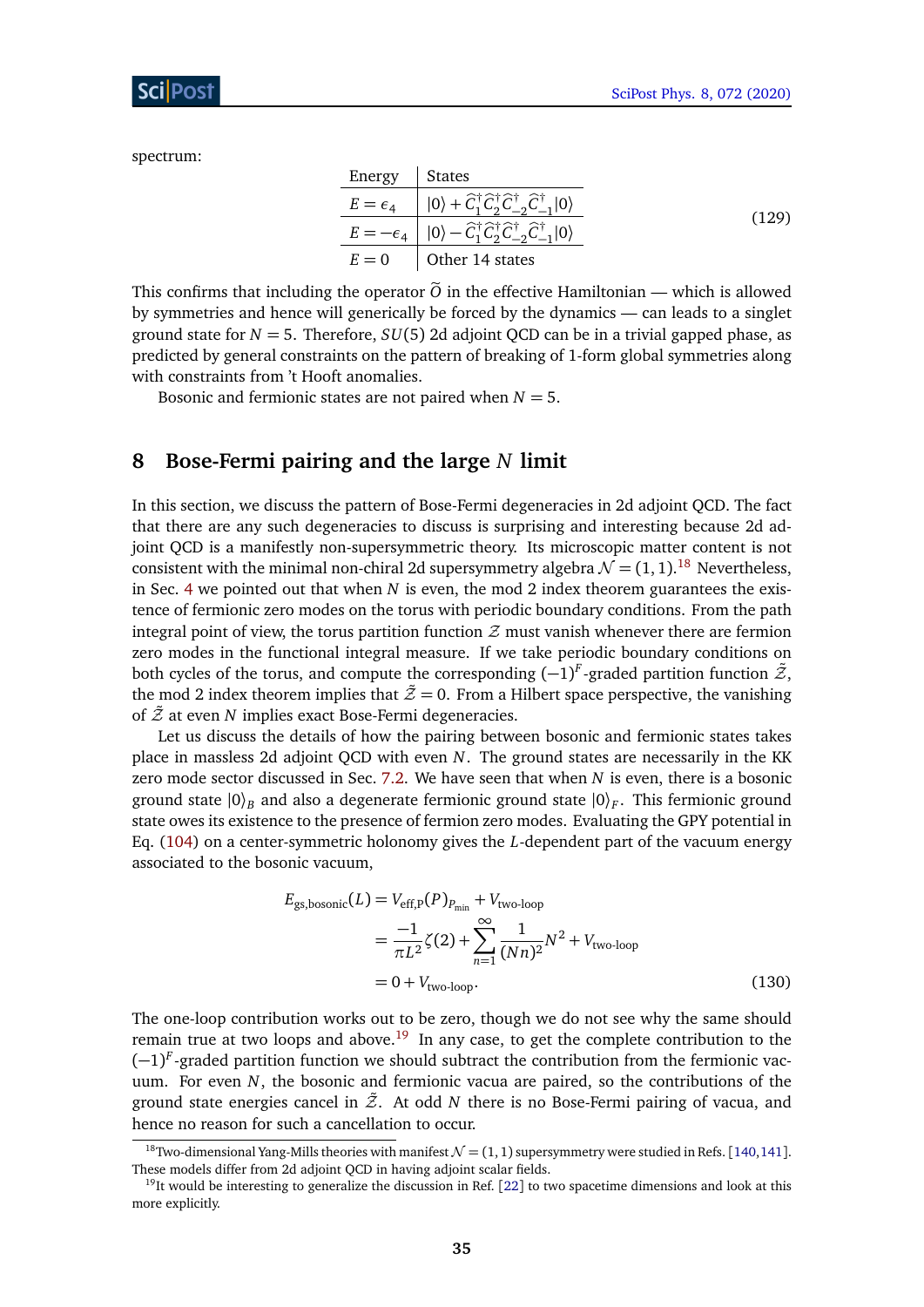Now we turn to the non-zero modes. Consider an arbitrary bosonic creation operator  $a_{\rm r}^\dagger$ *B* built out of KK non-zero modes, and also an arbitrary fermionic creation operator  $a_{\rm {\rm \scriptscriptstyle F}}^{\dag}$ *F* built out of KK non-zero modes. Focusing on even *N* and acting on the ground states  $|0\rangle_B$  and  $|0\rangle_F$ , we find that

$$
a_B^{\dagger}|0\rangle_B, \qquad a_B^{\dagger}|0\rangle_F \tag{131}
$$

are degenerate finite-energy states of opposite statistics, and the same is true for

$$
a_F^{\dagger}|0\rangle_B, \qquad a_F^{\dagger}|0\rangle_F. \qquad (132)
$$

Therefore the complete spectrum of 2d adjoint QCD is exactly Bose-Fermi paired when *N* is even. In particular, this means that the excited states also cancel in the (−1) *F* -graded partition function  $\tilde{\mathcal{Z}}$ . Now we understand the Hilbert space interpretation of the vanishing of the even *N* torus partition function with periodic boundary conditions on both cycles. As a corollary, we also see that the  $\tilde{z}$  does not vanish when *N* is odd — and moreover  $\tilde{z}$  is a non-trivial function of the geometry — because there is no Bose-Fermi pairing of vacua for odd *N*.

The above discussion shows that the two chiral-symmetry-broken vacua have opposite fermionic parity, (−1) *F* . If we turn on a fermion mass in the theory on a circle of size *L*, the p energy of the fermion zero mode gets lifted to  $E \sim m\sqrt{\lambda}L$ . The large *L* and small *m* limits do not commute, which is not surprising because chiral symmetry is spontaneously broken. But here this standard phenomenon has the curious implication that if the theory is defined on a finite  $T^2$  and  $m = 0$ , then the partition function vanishes due to Bose-Fermi pairing. But if instead we take  $L \to \infty$  before taking  $m \to 0$ , then the theory gets frozen into one chiral vacuum, and the fermionic 'vacuum' is invisible.

This explains why studies of 2d adjoint QCD based on numerical light-cone quantization did not observe any Bose-Fermi pairing at  $m = 0$ , see e.g. [[5](#page-50-3)]: when working on  $\mathbb{R}^2$  at  $m = 0$ , if one only considers states created by acting with local operators on a single vacuum, it is not possible to detect the Bose-Fermi degeneracy shown in this paper.

#### <span id="page-35-0"></span>**8.1 Large** *N* **limit**

We now turn to the large *N* limit of 2d adjoint QCD. In the previous sections we have seen that the theory is in a confining phase on  $\mathbb{R}^2$  for  $N > 2$ , with center symmetry either completely unbroken (odd *N*) or broken to  $\mathbb{Z}_{N/2}$  (even *N*). What happens to the physics if we fix  $\lambda = g^2 N$ and the coupling constants  $c_1, c_2$  in Eq. [\(14\)](#page-5-2) and take *N* to infinity?

In the large *N* limit, the differences between even *N* and odd *N* become essentially irrelevant: in either case test charges of *n*-ality  $n \ll N$  are confined, and it is natural to expect the theory to have a finite fundamental string tension at  $N = \infty$ . A finite string tension is associated with an exponentially growing Hagedorn density of states, of the form

$$
\rho(E) \sim m^{\alpha} e^{\beta_H E}, \qquad N = \infty,
$$
\n(133)

where  $\beta_H \thicksim \lambda^{1/2}$ , and  $\alpha$  is a presently unknown numerical parameter [[4](#page-50-14)]. This exponential growth was numerically confirmed in Ref. [[5](#page-50-3)]. Heuristically, Hagedorn scaling appears because at large *N* the single-particle states are created by single-trace operators, and the number of single-trace operators grows exponentially with their engineering dimension [[68,](#page-54-0) [142,](#page-58-7) [143](#page-58-8)]. The overlap between single-trace and multi-trace operators vanishes as  $N \to \infty$ , corresponding to the statement that hadronic decays are suppressed at large *N*. To see why the number of single-trace operators, and hence of single-particle states, grows exponentially, note that a typical single-trace operator can be written as

<span id="page-35-1"></span>
$$
tr(\psi_+\psi_-\psi_+\psi_+\psi_-\cdots\psi_-),\tag{134}
$$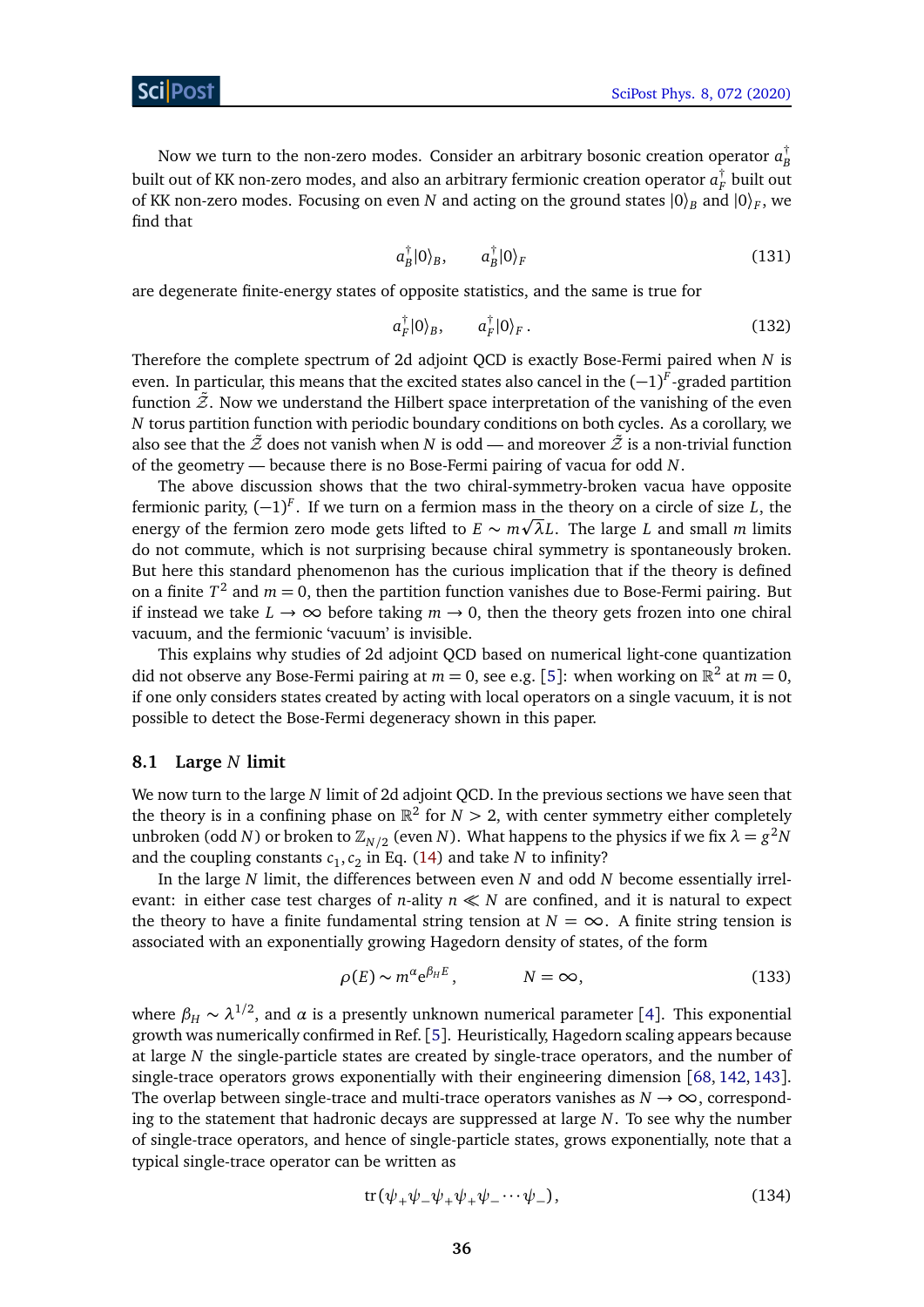and if *K* is the number of  $\psi_{\pm}$  insertions then the number of such operators grows exponentially, very roughly as 2*<sup>K</sup>* . Hagedorn scaling of the density of states is generally viewed as a signature of an underlying string theory description of the system. It can only ever appear at infinite *N*, because at finite *N* highly-excited states can decay. In fact, at finite *N*, the system's high-energy density of states must approach that of a local 2d conformal field theory

$$
\rho(E) \sim e^{\sqrt{E}}, \qquad \text{finite } N. \tag{135}
$$

Hagedorn behavior has an important implication: the theory cannot remain in the confined phase for all values of the temperature  $T = 1/\beta$  in the large *N* limit. When  $\beta \rightarrow \beta_H$ , the confined-phase thermal partition function

$$
\mathcal{Z}(\beta) = \text{tr}[e^{-\beta \hat{H}}] = \int_0^\infty dE \,\rho(E) e^{-\beta E} \tag{136}
$$

becomes singular. Note that the large *N* limit is crucial for this argument, because Hagedorn behavior appears only at large *N*. So, at large *N*, there must be a phase transition at some  $\beta_c \geq \beta_H$  to some phase without Hagedorn scaling. This phase is expected to be deconfined, characterized by a spontaneously-broken center symmetry.

This result is consistent with our analysis. As we discussed in Sec. [3,](#page-6-0) in 2d theories center symmetry cannot break at finite *N* for any  $\beta$ , unless forced to do so by an anomaly. In Sec. [4,](#page-9-0) we showed that such an anomaly is only present at even *N*, and even then it only allows center symmetry to break to  $\mathbb{Z}_{N/2}$ . For large but finite  $N$ , this is very similar to no breaking at all. And indeed, in Sec. [7](#page-23-0) we have seen that tunneling restores the naively-broken center symmetry at finite *N*.

At  $N = \infty$ , more careful analysis is required and the situation is different. The tunneling amplitude  $A$  connecting nearest-neighbor center-breaking field configurations is set by the instanton action in Eq. [\(86\)](#page-27-2), and scales as

$$
\mathcal{A} \sim e^{-N \frac{\pi^{3/2}}{\beta \lambda^{1/2}}}.
$$
\n(137)

When  $N \to \infty$ , the tunneling amplitude vanishes. As a result, the  $\mathbb{Z}_N$  center symmetry of 2d adjoint QCD is completely broken at high temperature in the large *N* limit.

The situation is completely different if the fermion boundary conditions are periodic. We will call the circumference of the circle *L* in this case rather than *β*. The holonomy effective potential relevant to these boundary conditions, Eq. [\(104\)](#page-29-1), indicates that center symmetry is not spontaneously broken at small *L* for any *N*. The potential has a unique minimum, so tunneling considerations are irrelevant, and there is no deconfinement at large *N* either. This is consistent with the absence of any phase transitions as a function of circle size with periodic boundary conditions.

To understand this result more deeply, we observe that the Euclidean path integral on R × *S* 1 *L* calculates the (−1) *F* graded partition function

$$
\tilde{Z}(L) = \text{tr}[(-1)^F e^{-L\hat{H}_{\mathbb{R}}}] = \int_0^\infty dE \left[ \rho_B(E) - \rho_F(E) \right] e^{-LE},\tag{138}
$$

where  $\rho_B$  and  $\rho_F$  are the bosonic and fermionic densities of states, and the subscript R on  $\hat{H}$  is a reminder that the Hamiltonian measures energies of states on R. At the beginning of Sec. [8](#page-34-0) we made two key observations.

One is that for even *N* all bosonic and fermionic states — including the vacuum states come in degenerate pairs. For finite odd *N*, there is no exact Bose-Fermi pairing. The origin of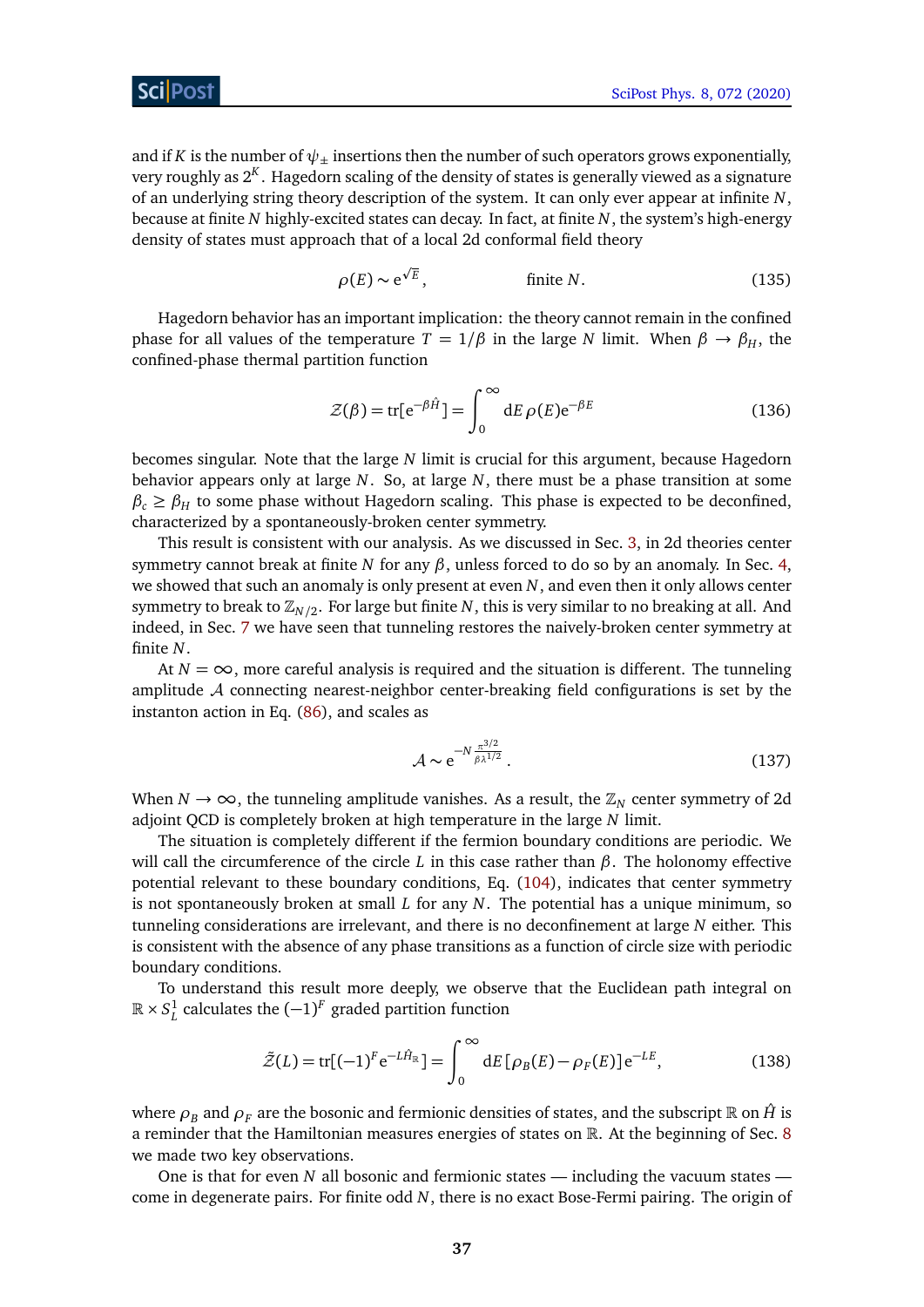<span id="page-37-0"></span>

Figure 4: Sketch of the spectrum of 2d massless adjoint QCD with even *N* on  $\mathbb{R} \times S^1$ . The theory has two vacua with opposite fermion parity. These vacua remain degenerate even at finite volume due to the 't Hooft anomaly involving  $(\mathbb{Z}_2)_F\times(\mathbb{Z}_2)_\chi$  . The Hilbert spaces built using either one of these vacua exhibit a very powerful conspiracy involving the masses of bosonic and fermionic states. They are not paired energylevel by energy-level, but their overall distribution is such that there is no Hagedorn scaling in the  $(-1)^F$ -graded density of states.

the exact Bose-Fermi pairing at even N is the presence of fermionic zero modes in the Euclidean path integral with periodic boundary conditions. These zero modes are a consequence of the mod 2 index theorem. This means that the torus partition function with periodic boundary conditions on both cycles *vanishes* for even *N*. The exact vanishing of the torus partition function is due to the fact that the theory contains two superselection sectors. There is no tunneling between them even in finite volume due to the anomaly.

The second key observation is that center symmetry is not spontaneously broken at small *L*. Combining this with our comments on Hagedorn behavior, as well as with the existence of two completely decoupled superselection sectors implies that all Hagedorn growth in the graded density of states calculated in *either* of the two superselection sectors sectors must cancel. This implies a remarkable Bose-Fermi conspiracy in the spectrum at large *N*. We illustrate the spectrum of massless adjoint QCD with even *N* in Fig. [4.](#page-37-0) This phenomenon parallels the Bose-Fermi conspiracies in 4d adjoint QCD discussed in Refs. [[19,](#page-51-1)[20,](#page-51-9)[22](#page-51-2)].

We expect the large *N* limit with fixed  $\lambda = g^2N$  and fixed  $c_1, c_2$  to be smooth. Then the difference between even and odd *N* must disappear at large *N* in the observable  $\tilde{Z}$ . For this to be the case, the torus partition function with periodic boundary conditions on both cycles must vanish in the large *N* limit up to 1*/N* corrections. If the two cycles of the torus have circumferences *β* and *L*, the torus partition function can be thought of as

$$
\tilde{Z}(L,\beta) = \text{tr}[(-1)^F e^{-\beta \hat{H}_L}] = \int_0^\infty dE_L [\rho_B(E_L) - \rho_F(E_L)] e^{-\beta E_L}, \quad (139)
$$

where  $\hat{H}_L$  is the Hamiltonian of the theory on a spatial circle of size  $L$  with periodic boundary conditions.  $\hat{H}_L$  has a discrete spectrum  $E_L$ , with the subscript serving as a reminder that the energies depend on *L*. Putting all the arguments together, we find

<span id="page-37-1"></span>
$$
\rho_B(E_L) = \rho_F(E_L) \qquad \qquad N = \infty \,.
$$
\n(140)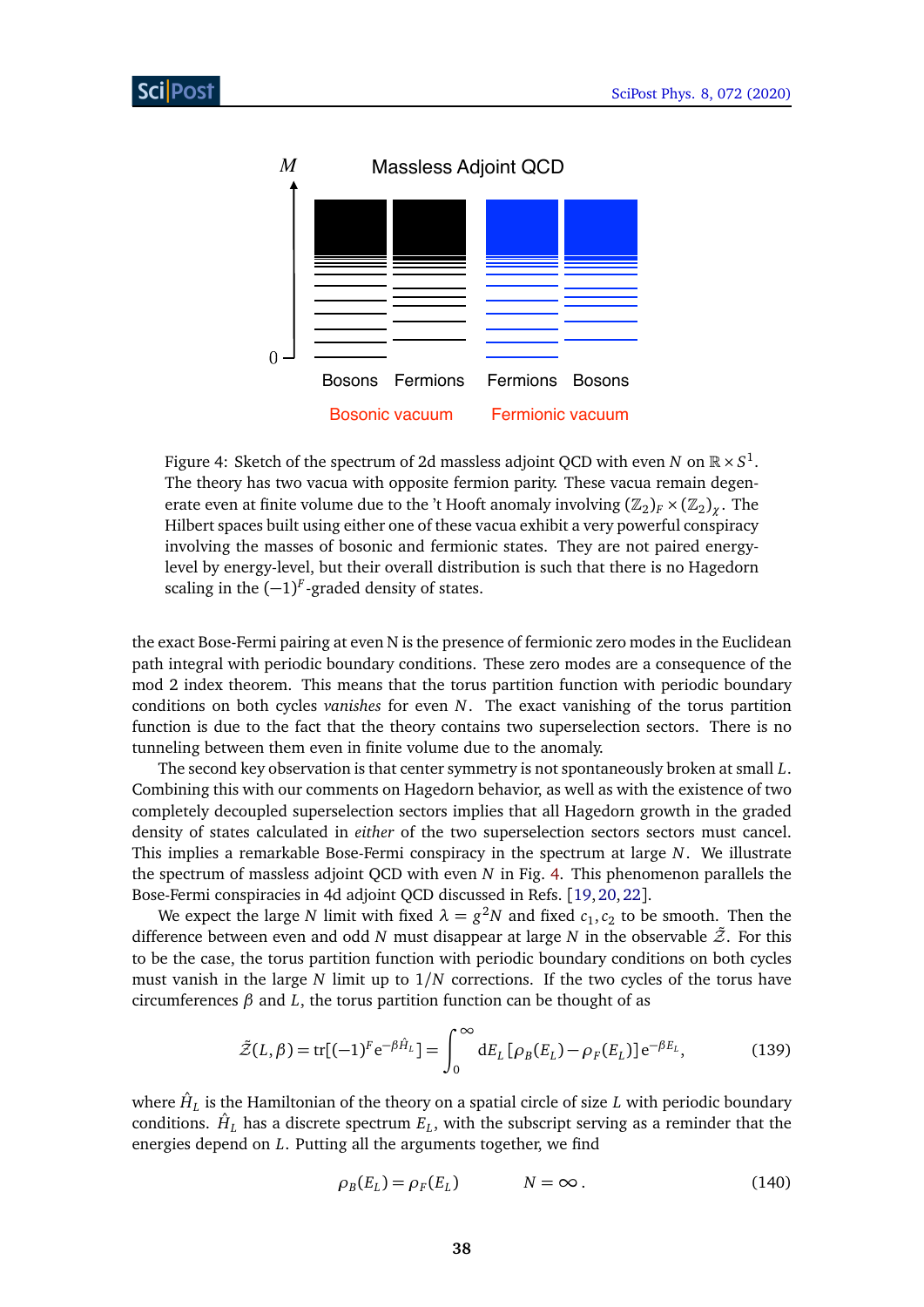Even though we started with a theory which is manifestly not supersymmetric at the Lagrangian level, at large *N* we end up with a supersymmetric-looking result [\(140\)](#page-37-1).

It is also amusing to note the following. At  $N = 4n+3$ , we have seen that there is a mixed 't Hooft anomaly involving  $(\Bbb Z_2)_F \times (\Bbb Z_2)_C \times (\Bbb Z_2)_\chi$  . In particular, the partition function on  $T^2$  has a fermionic zero mode if one takes periodic boundary conditions on one circle, say  $x_1$ , while taking anti-periodic boundary conditions supplemented by a twist by charge conjugation in the other direction  $x_2$ . This means that when  $N = 4n + 3$ ,

$$
\mathcal{Z}_C(L,\beta) = \text{tr}[(-1)^C e^{-\beta \hat{H}_L}] = 0.
$$
 (141)

Physically, this means that charge conjugation even and odd states contribute identically to the partition function. But at large *N*, the difference between  $N = 4n$ ,  $4n + 1$ ,  $4n + 2$  and  $4n + 3$ becomes negligible. This implies that  $\mathcal{Z}_C(L,\beta)$  vanishes up to  $1/N$  corrections for any large *N*!

### <span id="page-38-0"></span>**8.2 Bose-Fermi degeneracy without supersymmetry**

In this section we explore whether a spectrum like Eq. [\(140\)](#page-37-1) means that a theory is supersymmetric. We will see that this is not the case in general. Seeing why that is so gives extra insight into the cancellations discussed above.

Could it be that, despite the fact that 2d massless adjoint QCD with even *N* does not enjoy any obvious supersymmetry at the Lagrangian level, nevertheless the theory has an exact hidden supersymmetry, which is spontaneously broken? Such a hypothesis would be consistent with the vanishing of the  $(-1)^F$ -graded partition function on  $T^2$ , since in a supersymmetric theory this would mean that the Witten index vanishes, so that spontaneous supersymmetry breaking is allowed. But as we have already discussed in Sec. [5,](#page-17-0) at least at the point in the parameter space of the massless theory where the parameters  $c_1, c_2, c_3, d_1$  are tuned to zero, there must be a mass gap in the theory on  $\mathbb{R}^2$  (at least at any finite N). This means that the theory cannot have a Goldstino mode. Therefore, 2d massless adjoint QCD with even *N* cannot be a supersymmetric theory with a spontaneously broken supersymmetry.

One could also ask whether, despite the manifest absence of supersymmetry at short distance scales, there might nevertheless be an approximate (emergent) supersymmetry at long distances. The answer is no: if that were so, then there would not be *exact* Bose-Fermi pairing for *all* states in Hilbert space. And yet, precisely such exact Bose-Fermi pairings are observed for all states in the full Hilbert space of the theory.

All of this leads us to conclude that 2d massless adjoint QCD with even *N* is a rather unusual theory: in some ways, it acts as if it was a supersymmetric quantum field theory with a spontaneously broken supersymmetry. However, we believe that it is *not* a supersymmetric theory, at least at finite *N*, because in general its spectrum does not include a massless Goldstino mode.

It would be interesting to better understand the class of non-supersymmetric theories with exact Bose-Fermi relations. For example, any system of free or interacting 2*k* + 1 Majorana fermions with  $(\mathbb{Z}_2)_F$  and  $(\mathbb{Z}_2)_\chi$  symmetries along with a mixed  $(\mathbb{Z}_2)_F \times (\mathbb{Z}_2)_\chi$  't Hooft anomaly has this property, without the need to make the interactions supersymmetric. Adjoint QCD with even *N* is, of course, precisely a system of this type. It would be nice to understand whether there are examples with similar properties outside of this class.

Next, we should note that the 1990s literature on 2d adjoint QCD contained some results on Bose-Fermi degeneracies, but these results were different from what we have described above. Using light-cone quantization, Kutasov and collaborators showed that 2d adjoint QCD has a hidden  $\mathcal{N} = (1, 1)$  supersymmetry at  $m^2 = g^2 N / \pi$  in the large  $N$  limit when the classically marginal couplings  $c_1, c_2, c_3, d_1, d_2$  are tuned to zero [[4,](#page-50-14) [30](#page-51-10)], where  $c_i$  are the four-fermion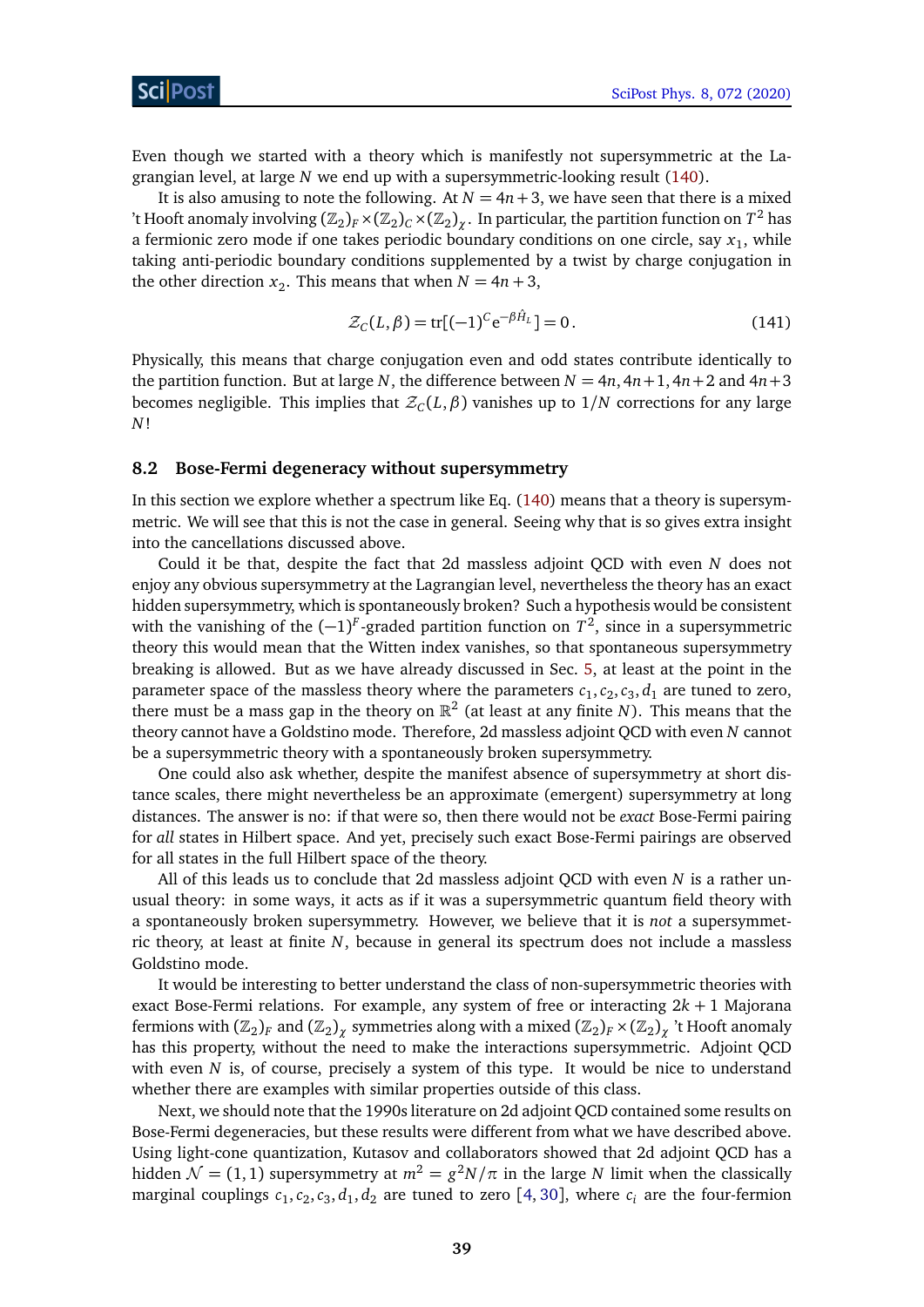couplings and  $d_i$  are couplings of the Pauli-like terms. Kutasov showed that at large  $N$ , tr $(-1)^F$ must vanish at the supersymmetric point  $m^2=g^2N/\pi$ , meaning that all of the states, including the vacuum states, are Bose-Fermi paired.<sup>[20](#page-39-0)</sup>

While the punchline of Refs. [[4,](#page-50-14) [30](#page-51-10)] sounds very similar to our results, the details are quite different. In our analysis, we saw that the torus partition function vanishes at the chiral point  $m = 0$ . It is entertaining to examine what happens when a finite quark mass is turned using our formalism. Generically, all Bose-Fermi pairings are lifted. This happens because turning on  $m \neq 0$  removes the 't Hooft anomalies, all the fermion zero modes get lifted, and the large *N* torus partition function  $\tilde{\mathcal{Z}}$  becomes a non-trivial function of the torus geometry. It is instructive to see this via an explicit calculation. The one-loop GPY holonomy effective potential with massive adjoint fermions with periodic boundary conditions is

<span id="page-39-4"></span>
$$
V(P) = \frac{m^2}{\pi} \sum_{n=1}^{\infty} \frac{K_1(nmL)}{nmL} (|\text{tr}(P^n)|^2 - 1),
$$
 (142)

where  $K_1$  is a modified Bessel function of the second kind. This expression is valid so long as  $\lambda L^2 \ll 1$ , and so long as the  $c_1$  and  $c_2$  couplings are either asymptotically free or tuned to zero, so that working on a small circle results in a weakly-coupled theory. Evaluating the holonomy effective potential on the minimizing value of  $P$  — which is center-symmetric gives the ground state energy as a function of *L*,

$$
E_{gs}(L,m) = -\frac{m^2}{\pi} \sum_{n=1}^{\infty} \frac{K_1(nmL)}{nmL} + \frac{Nm^2}{\pi} \sum_{n=1}^{\infty} \frac{K_1(nNmL)}{nmL}
$$

$$
\rightarrow -\frac{m^2}{\pi} \sum_{n=1}^{\infty} \frac{K_1(nmL)}{nmL}, \qquad \text{large } N. \tag{143}
$$

In the lower line we took the large *N* limit, where the second term in the top line becomes exponentially suppressed. One can think of  $E_{gs}(L, m)$  as the Casimir energy, and Eq. [\(143\)](#page-39-1) shows that it depends on *L* for any finite *m* both at finite *N* and at large *N*, including the point *m* = p *λ/π*. For a generic fermion mass, it costs an extra energy ∼ |*m*| to create a fermionic state. Consider a regime where  $\tilde{Z}$  is dominated by the Casimir energy, namely  $\beta \Delta(L) \gg 1$ , where *∆*(*L*) is the mass gap. Then for generic non-zero *m*

<span id="page-39-2"></span><span id="page-39-1"></span>
$$
\tilde{Z} \sim e^{-\beta E_{\rm gs}(L,m)}, \qquad \text{finite } m. \tag{144}
$$

Note that the quantity  $E_{gs}(L, m)$  is scheme-independent, because the *L*-dependence of  $E_{gs}(L)$ cannot be changed by adjusting local counter terms. So the *L*- and *β*-dependence of Eq. [\(144\)](#page-39-2) is physical, and for general values of *m* there cannot be any exact Bose-Fermi pairing. However, Refs. [[4,](#page-50-14)[30](#page-51-10)] observed that supersymmetry emerges at a very special value of  $m^2 = \lambda/\pi$ , at least in the large *N* limit with  $c_1$ ,  $c_2$ ,  $c_3$ ,  $d_1$ ,  $d_2 = 0$ . Consistency with the discussion we gave above implies that there must be an interesting fermionic state. This state has zero energy at  $m = 0$ , but when  $m > 0$  is turned on its energy moves away from zero, comes back to zero energy at the special point  $m^2 = \lambda/\pi$ , then moves away from zero energy again for  $m^2 > \lambda/\pi$ .<sup>[21](#page-39-3)</sup> Otherwise, the Witten index could not be a constant in *L* and  $\beta$  at  $m^2 = \lambda/\pi$ . This suggests

$$
\{\psi_{ij}(x^-),\psi_{k\ell}(y^-)\}=\frac{1}{2}\delta(x^- - y^-)\bigg[\delta_{i\ell}\delta_{jk} - \frac{1}{N}\delta_{ij}\delta_{k\ell}\bigg],
$$

<span id="page-39-0"></span> $^{20}$  The adjoint fermion canonical anti-commutation relations at equal light-cone time  $x^{+}$  are

where  $i, j, k, \ell = 1, \ldots N$  are color indices. The  $1/N$  term was set to zero in Eq. 3.5 of Ref. [[4](#page-50-14)], which is an approximation that is valid at large *N*.

<span id="page-39-3"></span><sup>&</sup>lt;sup>21</sup>Reference [[5](#page-50-3)] verified numerically that the bosonic and fermionic ground states are degenerate at  $m^2 = \lambda/\pi$ using discrete light-cone quantization at large *N*.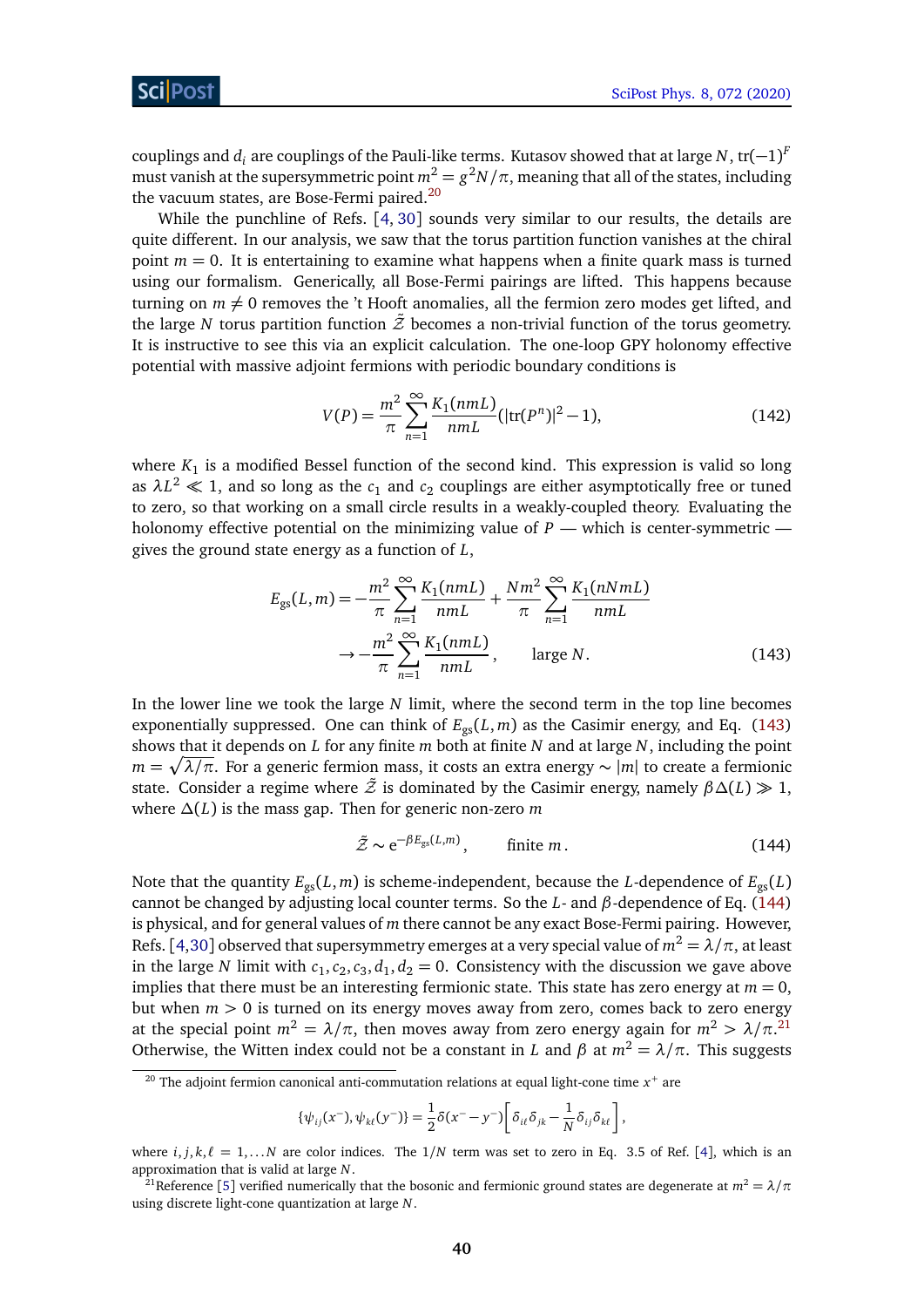that the Witten index of the theory at  $m^2/\lambda = 1/\pi$  must vanish, in agreement with other arguments for this conclusion given by Kutasov [[4](#page-50-14)].

This means that 2d adjoint QCD is a rare example of a field theory with a partition function which vanishes at two loci in its parameter space. One of these vanishing loci — the one at  $m = 0$  — is robust against the variation of four of the five dimensionless continuous parameters  $c_1, c_2, c_3, d_1$  of the theory which do not violate chiral symmetry, and is present for any even *N*, as well as at large *N*. The other vanishing locus is point-like, appearing at  $(m^2/\lambda, 1/N, c_1, c_2, c_3, d_1, d_2) = (1/\pi, 0, 0, 0, 0, 0)$ . The emergence of supersymmetry at this latter point implies, a posteriori, that setting  $c_1 = c_2 = c_3 = d_1 = d_2 = 0$  is self-consistent at  $m^2/\lambda = \pi$ : these terms will not be generated by loop corrections due to the supersymmetry in the large *N* limit. If *m* deviates from the supersymmetric point, however, the five continuous parameters will be induced radiatively, so they should be included in the Lagrangian.

#### <span id="page-40-0"></span>**8.3 Large** *N* **Bose-Fermi cancellations at finite** *m*

The last thing we want to discuss is the way Bose-Fermi cancellations take place at finite *m*, which if anything is even more interesting than at  $m = 0$ . At finite  $m$ , the behavior of the theory is quite reminiscent of asymptotic/misaligned supersymmetry [[144–](#page-58-9)[146](#page-58-10)]. $^\mathrm{22}$  $^\mathrm{22}$  $^\mathrm{22}$  In particular, one can show that the miraculous spectral cancellations we saw at  $m = 0$  continue to hold — in a modified way — for any finite *m*!

To see this, first note that turning on  $m \neq 0$  lifts the degeneracy between bosonic and fermionic vacua. There are no longer two superselection sectors in Hilbert space, so any Bose-Fermi cancellations must take place in the *same* vacuum. Next, note that the theory with  $m \neq 0$ is confining on  $\mathbb{R}^2$ , because it is in the same universality class as pure 2d YM theory, which confines with a string tension ∼ *λ*, see *e.g*. [[147–](#page-58-11)[152](#page-58-12)]. On the other hand, one can see from Eq. [\(142\)](#page-39-4) that putting massive adjoint QCD on a circle with periodic boundary conditions does not lead to deconfinement no matter how small we make the circle. But this means that there cannot be Hagedorn growth in the  $(-1)^F$  graded partition function for massive 2d adjoint QCD, despite the fact that bosonic and fermionic states are no longer exactly degenerate. Somehow the distributions of the bosonic and fermion states are still very tightly related in just the right way to cancel all exponential growth in the graded partition function. To appreciate the strength of the cancellations, note that we are dealing with a non-trivial confining theory with an infinite number of Regge trajectories. Such theories are expected to have densities of states with large-energy expansions of the form *e.g.*

$$
\rho_B(E) = e^{\beta_{H,b}^{(1)}E} b_1(E) + e^{\beta_{H,b}^{(2)}E} b_2(E) + \cdots
$$
\n(145)

$$
\rho_F(E) = e^{\beta_{H,f}^{(1)}} E_{f_1}(E) + e^{\beta_{H,f}^{(2)}} E_{f_2}(E) + \cdots, \qquad (146)
$$

where  $\beta_{H,b}^1 > \beta_{H,b}^2 > ... > 0$  and  $\beta_{H,f}^1 > \beta_{H,f}^2 > ... > 0$  are infinite sequences of Hagedorn 'temperatures', and  $b_i(E)$ ,  $f_i(E)$ ,  $i \in \mathbb{N}$  are an infinite set of functions with sub-exponential growth. (In general such transseries expansions also contain terms that are oscillatory in *E*, as well as terms that are exponentially small with *E*, but they are not relevant to us here.) To avoid deconfinement for all circle sizes, it is necessary that

$$
\beta_{H,b}^{(i)} = \beta_{H,b}^{(i)}
$$
\n
$$
b_i(E) = f_i(E)
$$
\n(147)

for all  $i \in \mathbb{N}$ . This is a remarkable requirement for a non-supersymmetric theory. The same requirement arises in 4d adjoint QCD [[19–](#page-51-1)[22](#page-51-2)] and in misaligned supersymmetry [[144–](#page-58-9)[146](#page-58-10)]. It

<span id="page-40-1"></span> $22$ This was already noticed in Ref. [[4](#page-50-14)].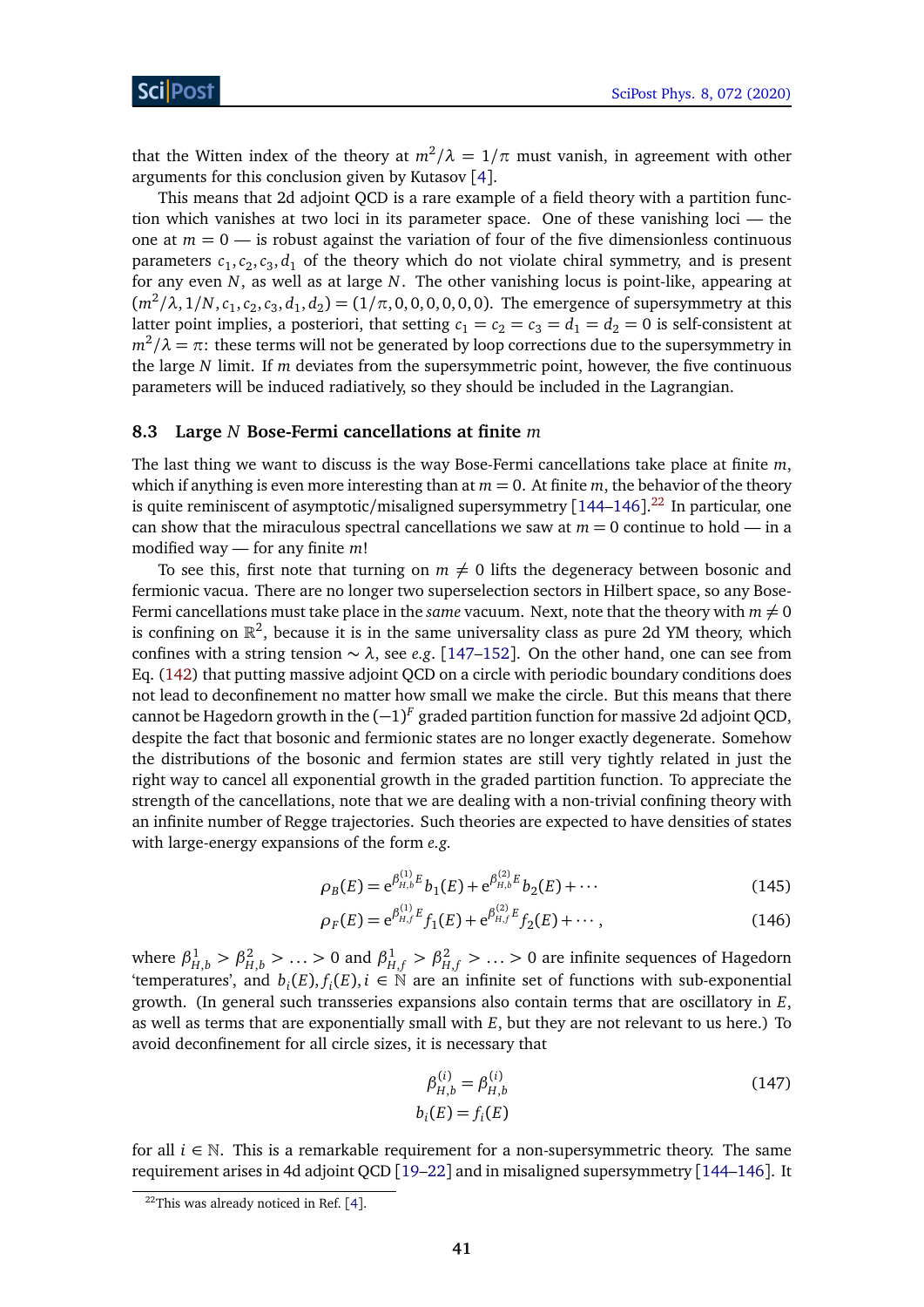is illuminating to see this requirement appear — and be satisfied — in the tractable 2d context of 2d adjoint QCD.

### <span id="page-41-0"></span>**9 Relations to previous literature**

Our results do not fully agree with some previous studies of 2d adjoint QCD. Given the severity of the clash in the main physical conclusions, we feel obliged to explain the origins of the disagreements. We will mostly focus on a comparison of our results with the highly influential work of Gross, Klebanov, Matytsin, and Smilga [[35](#page-52-0)]. At the end, we will also briefly comment on the numerical results of Refs. [[5,](#page-50-3)[36,](#page-52-3)[46,](#page-52-4)[49](#page-52-5)].

The basic claim of Ref. [[35](#page-52-0)] is that the physics of 2d adjoint QCD is largely the same as that of the Schwinger model. More specifically, Ref. [[35](#page-52-0)] argued that 2d adjoint QCD does not confine test charges of any *N*-ality, and also argued that chiral symmetry is spontaneously broken for any *N* (see also the important work [[34](#page-52-2)]). We now review some of the arguments of Ref. [[35](#page-52-0)] (which were widely used in much of the subsequent literature) to explain the differences from our results.

**Chiral symmetry realization:** First, let us discuss chiral symmetry breaking. The papers [[34,](#page-52-2)[35](#page-52-0)] proposed that discrete chiral symmetry is spontaneously broken by a fermion bilinear condensate,

$$
\langle \text{tr}[\psi^T \text{i}\gamma \psi] \rangle \neq 0,\tag{148}
$$

on  $\mathbb{R}^2$  for *any N*. On the other hand, we found evidence that chiral symmetry is broken for even *N* and  $N = 4n + 3$ , but saw no evidence from anomalies or systematic semiclassical calculations that chiral symmetry breaks for  $N = 4n + 1$ .

Refs. [[34,](#page-52-2)[35](#page-52-0)] ran into an apparent paradox in calculating the chiral condensate in the weak coupling semi-classical regime for  $N \geq 3$  for theory compactified on  $\mathbb{R} \times S^1$ . The difficulty is that they found 2(*N* −1) fermion zero modes (*N* −1 zero modes of positive chirality and *N* −1 zero modes of negative chirality) associated with the tunnelings among the adjacent minima of the holonomy potential [\(75\)](#page-25-1). References [[34,](#page-52-2) [35](#page-52-0)] argued that this number is far too large to generate a fermion bilinear condensate in the semi-classical regime.

However, in this work, we have seen that most of these zero modes are not robust due to the mod 2 index theorem. All theories with even *N* only have *one* robust pair of zero modes (of opposite chirality), and there is no difficulty in generating a chiral condensate, resolving the paradox in the semi-classical regime. For odd *N* and anti-periodic boundary conditions, generically all zero modes are lifted and there is no chiral condensate. For example, the explicit calculations of  $\zeta$  in Sec. [4.3](#page-13-0) give an example of field configurations in which the zero modes satisfy the pattern described above. The gauge configuration described in that section (with 't Hooft flux  $k = 1$ ) has  $\zeta = 1$  for any even *N*, but  $\zeta = 0$  for any odd *N*, even without doing any counting in mod 2.

This is in accordance with the presence of a persistent mixed anomaly for even  $N$  on  $\mathbb{R}\times S^1,$ as well as its absence for odd *N* in the same setting, as summarized in our Eq. [\(73\)](#page-24-1). For the odd *N* case, the anomaly persists upon compactification if and only if a  $(-1)^F$  background gauge field is turned on, and also  $N = 4n + 3$ . Indeed, we have shown the existence of two vacua in this case in Sec. [7.2](#page-29-0) by using weak coupling semi-classical analysis. This is also nicely consistent with the triple mixed anomaly [\(74\)](#page-24-2). However, for  $N = 4n + 1$ , there is no mixed anomaly and the ground state is unique in the semi-classical regime. In fact, without an 't Hooft anomaly to force symmetry breaking, the fact that the theory has two dimensionless parameters suggests that the fate of chiral symmetry may be non-universal — that is, parameter-dependent — when  $N = 4n + 1.$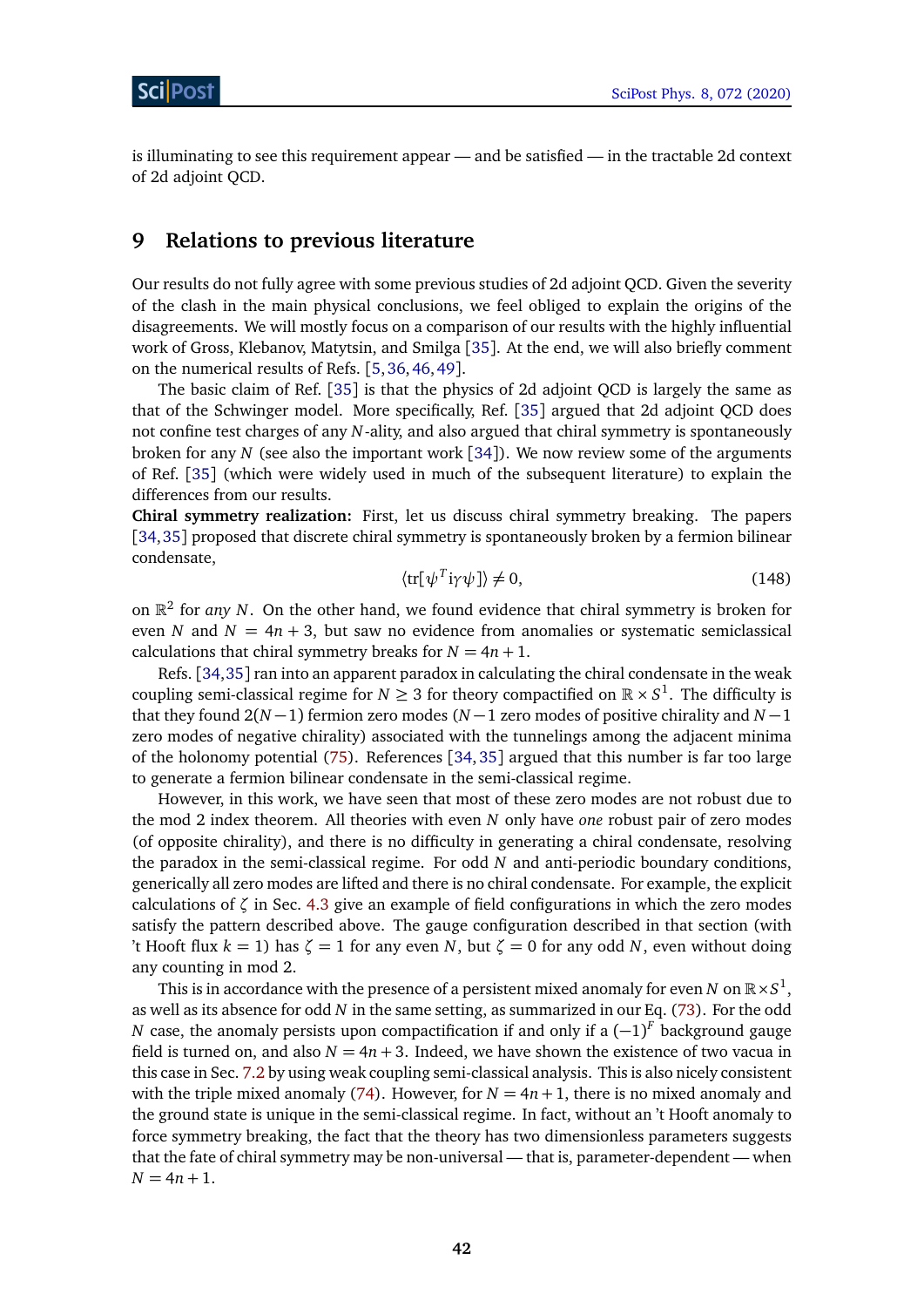The argument of [[34,](#page-52-2) [35](#page-52-0)] for chiral symmetry breaking for all *N* is based on bosonization. Applying non-Abelian bosonization [[120](#page-57-3)] to *N* <sup>2</sup> − 1 Majorana fermions, one obtains an *O*(*N* <sup>2</sup> − 1) level-1 Wess-Zumino-Witten model. Then one gauges an appropriate *SU*(*N*) subgroup. The bosonic variable  $O \in O(N^2 - 1)$  is related to the fermionic variables by  $\psi^a_+\psi^b_-=\mu O^{ab}$ , and  $\mu$  is a renormalization scale. Setting  $\mu \sim g$ , Refs. [[34,](#page-52-2) [35](#page-52-0)] observed that

$$
\langle O^{ab} \rangle = \pm \delta^{ab},\tag{149}
$$

<span id="page-42-0"></span>are degenerate minima of the classical action which are invariant under *SU*(*N*) gauge transformations, *O* → Ad(*g*)*O*Ad(*g*)<sup>†</sup>, where we view Ad(*g*) ∈ Ad(*SU*(*N*)) ⊂ *O*(*N*<sup>2</sup> − 1). Configurations of the form of [\(149\)](#page-42-0) are the only ones that satisfy this condition.

This argument is completely classical, while the theory is strongly interacting. To prove that chiral symmetry is spontaneously broken, one would have to prove that the configurations in Eq. [\(149\)](#page-42-0) remain degenerate once all quantum effects are taken into account. We do not know how to do this without numerical lattice calculations. It is certainly possible that chiral symmetry may be spontaneously broken even when not required by any 't Hooft anomaly, and chiral symmetry is spontaneously broken for all *N*. It is also entirely possible that the result is *N* dependent, as suggested by minimal 't Hooft anomaly matching.

**Screening vs. Confinement:** Let us now turn to the question of confinement, where the clash between our results and those of Ref. [[35](#page-52-0)] is much more severe. To support their claim that the theory does not confine, Ref. [[35](#page-52-0)] gave the following arguments:

- (a) Using the Kutasov-Schwimmer universality result [[153](#page-59-0)], Ref. [[35](#page-52-0)] related the question of confinement in 2d adjoint QCD to confinement in 2d  $SU(N)$  gauge theory with  $N_f = N$ fundamental fermions. Generically theories with  $N_f = N$  fundamental fermions have zero string tension, and Ref. [[35](#page-52-0)] took this to imply that the same is true for 2d massless adjoint QCD.
- (b) An explicit argument for the absence of confinement in 2d adjoint QCD with  $N = 2$ , where the physics looks very similar to that of the charge 2 Schwinger model.
- (c) A relation between the Wilson loop expectation value and the chiral condensate.
- (d) An argument based on considering the Schwinger-Dyson equations for Wilson loops.

Let us briefly discuss these one by one. Argument (a) is based on Ref. [[153](#page-59-0)], whose idea can be summarized as follows. Consider three different theories: theory F, theory Adj, and theory F-Adj. Theory F is an  $SU(N)$  gauge theory with  $N_f = N$  massless fundamental Dirac fermions. Theory Adj is an *SU*(*N*) gauge theory with one massless Majorana adjoint fermion that is, 2d adjoint QCD. Theory F-Adj is a chiral gauge theory with  $N_f = N$  left-moving Weyl fermions, and one Majorana-Weyl right-moving adjoint fermion. The chiral gauge theory is consistent because the possible gauge anomaly is controlled by the difference of left and right Kac-Moody levels, and here this difference is constructed to vanish. In light cone coordinates, the part of the Lagrangians containing the gauge fields and their couplings to fermions can be schematically written as

$$
\mathcal{L}_{\rm F} = \frac{1}{2g} \text{tr}(G^2) + A_+ J_{\rm F,+} + A_- J_{\rm F,-}
$$
\n(150)

$$
\mathcal{L}_{\text{Adj}} = \frac{1}{2g} \text{tr}(G^2) + A_+ J_{\text{Adj},+} + A_- J_{\text{Adj},-}
$$
\n(151)

$$
\mathcal{L}_{\text{F-Adj}} = \frac{1}{2g} \text{tr}(G^2) + A_+ J_{\text{F},+} + A_- J_{\text{Adj},-} \,. \tag{152}
$$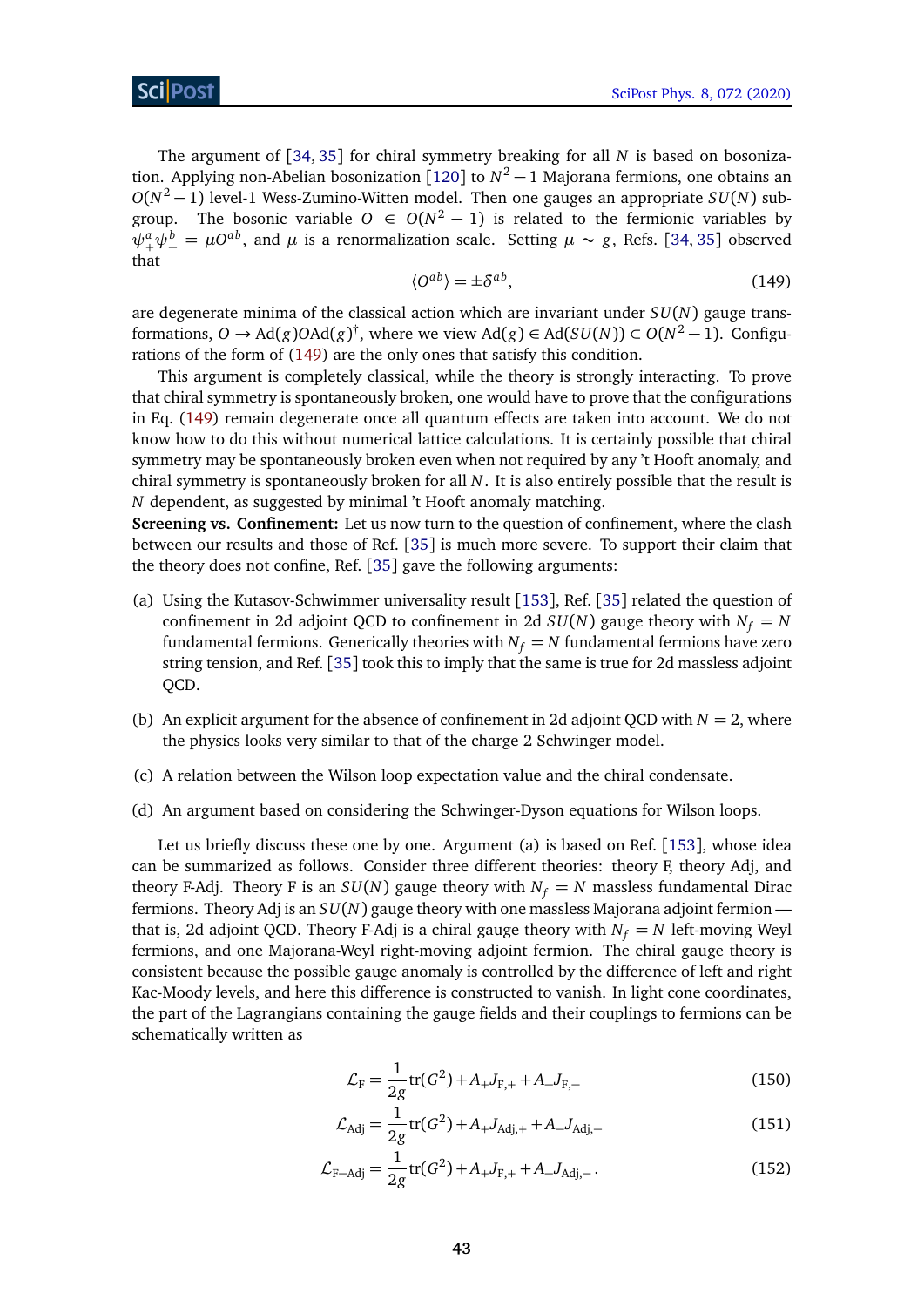Then Ref. [[153](#page-59-0)] points out that if one takes e.g.  $A_+ = 0$  gauge, the fundamentals decouple in  $\mathcal{L}_{F-\text{Adj}}$  and the result looks the same as  $\mathcal{L}_{\text{Adj}}$  in  $A_{+} = 0$  gauge. But if instead one takes the  $A_$  = 0 gauge in  $\mathcal{L}_{F-Adi}$ , then the adjoint fermions decouple, and  $\mathcal{L}_{F-Adi}$  looks the same as  $\mathcal{L}_F$ in *A*<sup>−</sup> = 0 gauge. The idea is then that for some appropriate observables, these three seemingly very different theories should have the same behavior. Generically, one expects theories with  $N_f = N$  to have unsuppressed string breaking and a vanishing string tension. Putting these observations together lead Ref. [[35](#page-52-0)] to conclude that the string tension should vanish also in the Adj theory, namely 2d massless adjoint QCD.

In our view, this conclusion does not follow from Ref. [[153](#page-59-0)], due to several important issues.

- 1. The universality between the theories is argued to involve only the flavor-singlet massive mesons in Ref. [[153](#page-59-0)]. String-breaking effects in the F theory, however, necessarily involve the flavor *non-singlet* sector: The heavy-light mesons which are pair created during string breaking carry charges in the fundamental representation under *SU*(*N<sup>f</sup>* ). Therefore, string breaking physics, which is what is believed to give perimeter-law behavior for large Wilson loops in theories with fundamental fermions, is outside of the scope of the universality result.
- 2. Reference [[153](#page-59-0)] argues that the flavored states of the F theory must lie in the massless sector, and they must be decoupled from the massive flavor-singlet states. Accepting this claim actually leads one to conclude that massive flavor-singlet mesons in the F theory cannot decay at large *N*. To see this, recall that the reason meson decays are possible in the Veneziano large *N* limit (which is the large *N* limit relevant to the F theory) is precisely the possibility of decays of flavor singlets to flavored states. If the singlets and non-singlets are decoupled, then the singlets cannot decay at large *N*. This means that the arguments of  $[153]$  $[153]$  $[153]$  actually imply that the F theory must have a massive spectrum consisting of an infinite tower of zero-width states. Using the color currents  $J^{ij}_\pm=\sum_{a=1}^{N_f}\psi^{ia}_\pm\psi^{ja}_\pm,$  we can build a list of flavor-singlet operators with increasing scaling dimension

<span id="page-43-0"></span>
$$
\text{tr}(J_+J_-J_- \cdots J_+),\tag{153}
$$

which are expected to couple to states of increasing non-zero masses. If these massive flavor-singlet states are decoupled from massless flavored states, then they must all be stable at large *N*, and given the similarity of Eq. [\(153\)](#page-43-0) to Eq. [\(134\)](#page-35-1) one would expect a Hagedorn density of states in theory F.

3. In the universality argument of Ref. [[153](#page-59-0)] one ignores the gauge-field zero modes. For some questions this is fine, but it is a dangerous feature for questions about e.g. Polyakov loops, whose physics is intimately related precisely to gauge field zero modes.

Argument (b) is correct for  $N = 2$ , which is where the explicit calculation was performed in Ref. [[35](#page-52-0)], but the statement does not generalize to  $N > 2$ . This can be seen thanks to the recently-improved understanding of both the charge-*q* Schwinger model in Refs. [[69](#page-54-1)[–71](#page-54-2)] and of 2d adjoint QCD, discussed here. The basic issue is that, in the charge-*q* Schwinger model, there is a  $\mathbb{Z}_{2q}$  chiral symmetry and a  $\mathbb{Z}_q$  center symmetry. The  $\mathbb{Z}_2$  subgroup of  $\mathbb{Z}_{2q}$  is just fermion number. The match between the size of the internal zero-form symmetry group  $\mathbb{Z}_{2a}/\mathbb{Z}_2 \simeq \mathbb{Z}_a$ and center symmetry group gives enough freedom to use chiral rotations to neutralize probe charges of any *q*-ality. In 2d adjoint QCD, however, the chiral symmetry is  $\mathbb{Z}_2$  for any *N*, while the center symmetry is a  $\mathbb{Z}_N$  symmetry. Thus, the complete neutralization of external probe charge via chiral rotations only works for  $N = 2$ . For generic even  $N$ , however, chiral rotations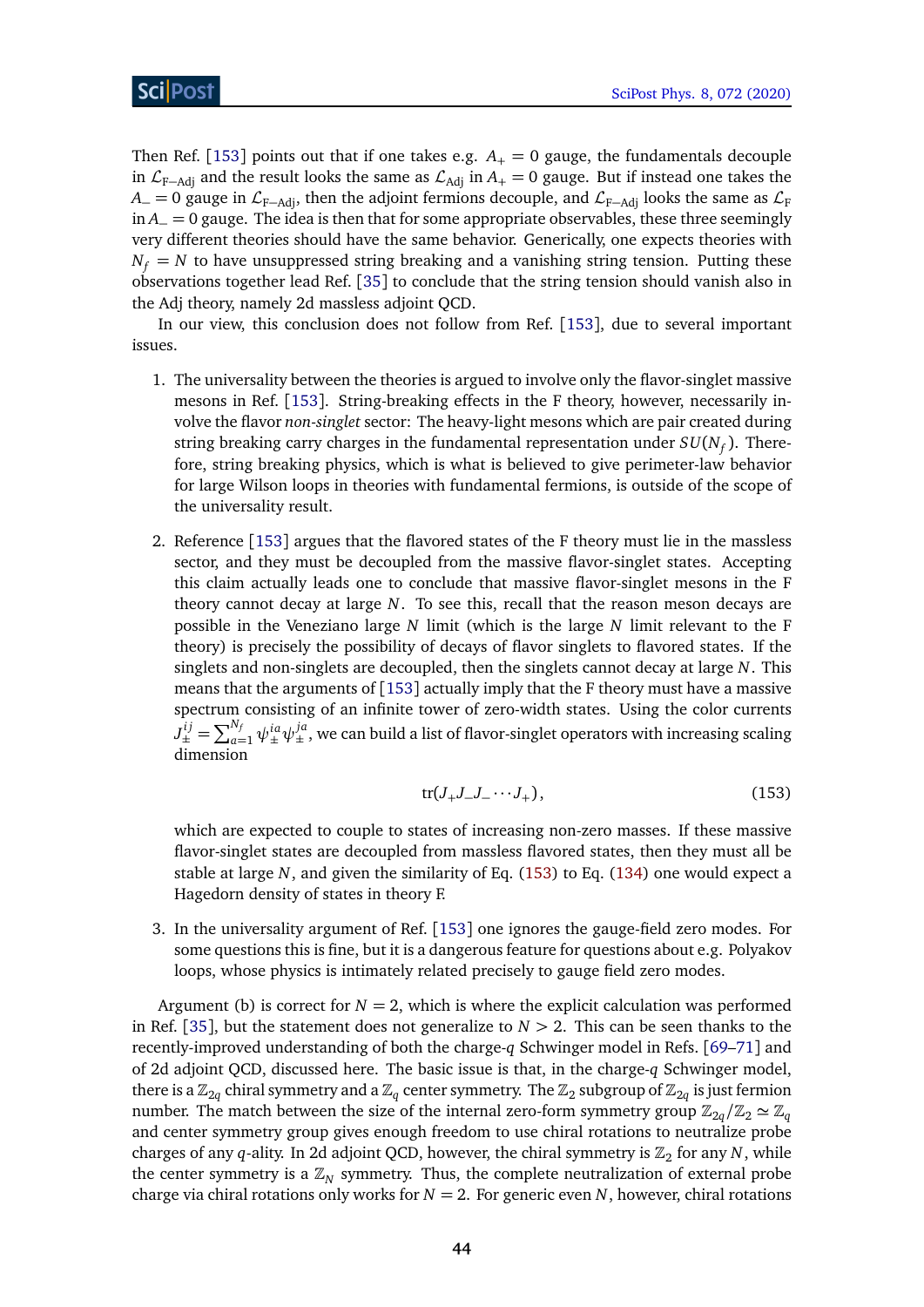can only neutralize external probes with *N*-ality *N/*2. For odd *N*, chiral rotations cannot be used to screen any probe charges at all.

Argument (c) is explicitly worked out for  $N = 2$ , and there the conclusion is correct. However, the generalization to higher *N* is not valid, because it relies on an incorrect counting of fermion zero modes for generic *N*. To do so correctly requires the mod 2 index theorem proved in this paper.

Argument (d) in Ref. [[35](#page-52-0)] is based on analyzing equations of motion for correlation functions of Wilson loops. As with any equation of motion, such Makeenko-Migdal type loop equations are derived by considering a small but otherwise completely generic variation of the appropriate quantity, which in this case is the shape of the Wilson loop [[154,](#page-59-1)[155](#page-59-2)]. $^{23}$  $^{23}$  $^{23}$  This, however, is not the approach followed in Ref. [[35](#page-52-0)], which instead considered a very special form for the field variations, specified in Eqs. 5.31, 5.32 in Ref. [[35](#page-52-0)]. Since the variation considered in Ref. [[35](#page-52-0)] is not generic, we see no reason to believe that it gives the correct equations of motion. Moreover, even if one restricts to such special variations, Ref. [[35](#page-52-0)] assumes that the fermion-measure contribution is given by an anomaly equation. But there are other contributions which arise in computing the variation of the fermion measure, for example terms which involve tr[ $\chi D_\mu a^\mu$ ], where  $\chi$  parametrizes the variation. The important roles of these terms in anomaly calculations and in 2d bosonization are discussed in e.g. Chapter 8 of Ref. [[157](#page-59-3)]. These terms can be ignored in the context of anomaly calculations because in that setting they are cancelled by local counter terms. But as discussed in Chapter 8 of Ref. [[157](#page-59-3)], they cannot simply be discarded in other cases, and we see no reason why they would not affect the would-be "equations of motion" obtained in a calculation along the lines of Ref. [[35](#page-52-0)].

**Comments on numerical studies:** Lastly, let us comment briefly on the relation between our work and some numerical studies of 2d adjoint QCD, Refs. [[5,](#page-50-3)[36,](#page-52-3)[46,](#page-52-4)[49](#page-52-5)]. Reference [[5](#page-50-3)] found numerical evidence from discretized light-cone quantization for confinement and Hagedorn behavior in massless 2d adjoint QCD, which is consistent with our results. But Ref. [[5](#page-50-3)] did not see Bose-Fermi degeneracies at  $m = 0$ . This happened because Ref. [[5](#page-50-3)] took the infinitevolume limit before the chiral limit  $m \rightarrow 0$ , and worked out the spectrum produced by local operators acting on a single chiral vacuum. With such a setup the Bose-Fermi pairing discussed in this paper are not visible.

References [[36,](#page-52-3)[49](#page-52-5)] examined 2d adjoint QCD using non-Abelian bosonization. They also did not see any sign of Bose-Fermi pairing at  $m = 0$ , for the same reason as Ref. [[5](#page-50-3)]. Refer-ences [[36,](#page-52-3)[49](#page-52-5)] also argued that there is no confinement at  $m = 0$ , on the basis of calculations that they interpreted as showing that the string tension vanishes at  $m = 0$ . These calculations assumed that parton-number changing processes are negligible, but, as the authors of Refs. [[36,](#page-52-3) [49](#page-52-5)] mentioned themselves, there is no known rigorous justification for this simplifying assumption. Consequently, we do not find their results concerning the string tension persuasive.

Reference [[46](#page-52-4)] also looked at the spectrum of single-trace states at large *N* using discretized light-cone quantization. It gave numerical evidence that a few of the higher-energy states could be interpreted as combinations of weakly-interacting lower-mass states, and interpreted this as evidence for deconfinement. Reference [[46](#page-52-4)] claimed that the many Regge trajectories seen in Ref. [[5](#page-50-3)] should not be counted as fundamental, and there is only a single genuine Regge trajectory. But no evidence was given that multi-trace states have non-vanishing overlaps with single trace states at large *N*. Physically, such non-vanishing overlaps are required for a singletrace state to decay to a multi-trace state.

To summarize this section, it is our view that, with the benefit of hindsight, the 1990s studies of 2d large *N* massless adjoint QCD which concluded that the theory is in a deconfined

<span id="page-44-0"></span><sup>&</sup>lt;sup>23</sup>For a general discussion of such loop equations in gauge theories with adjoint matter, see, e.g., Ref. [[156](#page-59-4)], while a discussion specifically in two spacetime dimensions was given in Ref. [[140](#page-58-5)].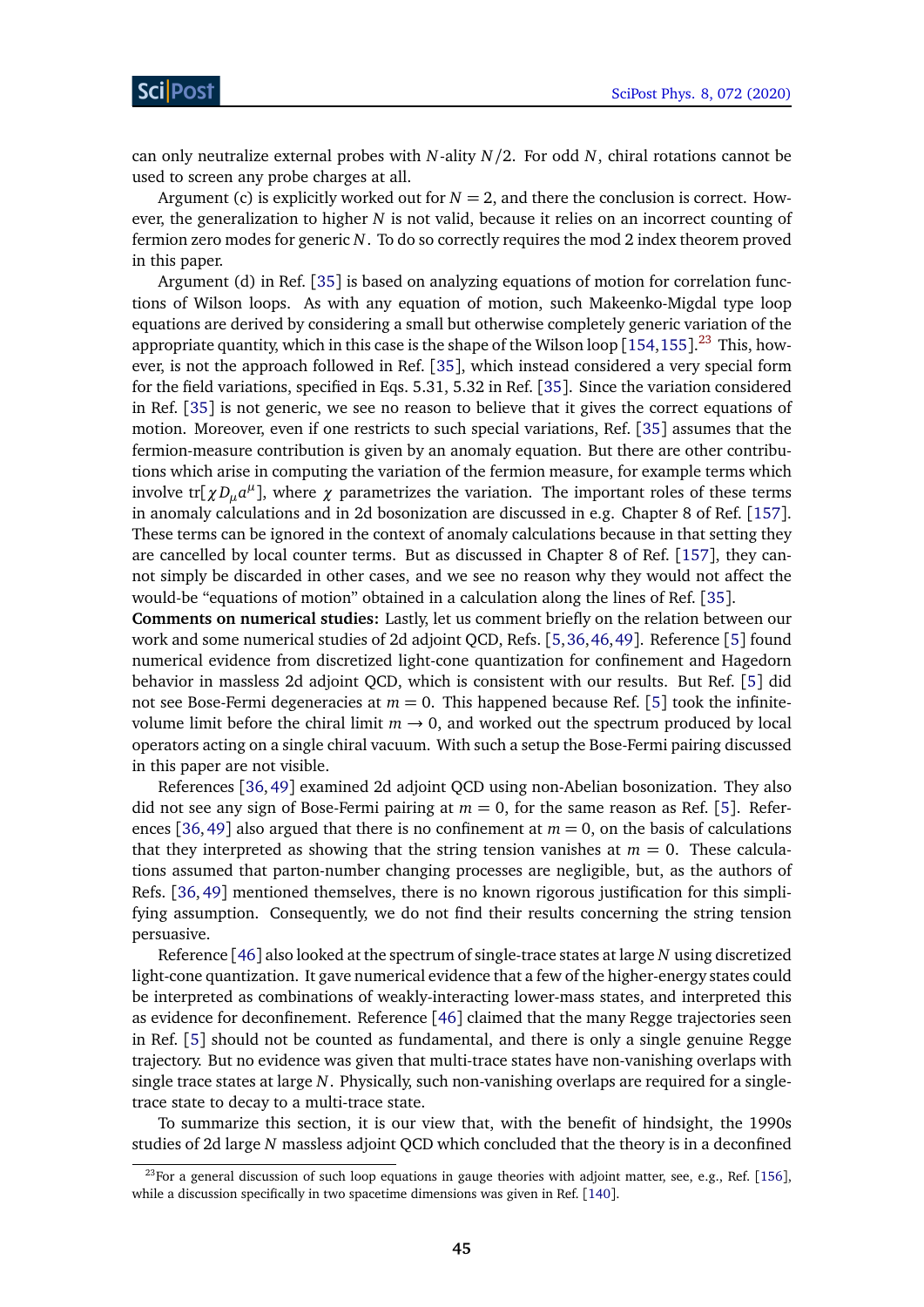phase did not persuasively establish these claims.

# <span id="page-45-0"></span>**10 Conclusions**

Let us summarize our new results concerning the physics of 2d adjoint QCD.

- The massless version of the theory has two continuous dimensionless parameters when  $N > 2$ . If a mass is turned on, then its Lagrangian contains five continuous dimensionless parameters.
- At  $m = 0$ , the theory has a variety of 't Hooft anomalies when  $N = 4n, 4n + 2, 4n + 3$ . These anomalies are, of course, robust against variations of symmetry-preserving perturbations, such as e.g. the four-Fermi terms in Eq. [\(14\)](#page-5-2).
- Minimal 't Hooft anomaly matching as well as controlled semi-classical calculations on small  $\mathbb{R}\times S^1$  suggest that, in the  $\mathbb{R}^2$  limit, the massless theory confines test charges of all non-trivial *N*-alities, unless *N* is even, in which case test charges of *N*-ality *N/*2 are deconfined.
- The  $\mathbb{Z}_2$  chiral symmetry of the massless theory is spontaneously broken for  $N = 4n$ ,  $4n + 2$ ,  $4n + 3$ . This conclusion is supported by minimal 't Hooft anomaly matching as well as controlled semi-classical calculations. We find no evidence that chiral symmetry is spontaneously broken when  $N = 4n + 1$ . If chiral symmetry breaks on  $\mathbb{R}^2$ when  $N = 4n+1$ , this would be a non-universal consequence of strong interactions, and its fate may depend on the values of the dimensionless parameters.

To prove the existence of the 't Hooft anomalies, we used a recent mod 2 index theorem. Our results have a number of interesting corollaries and lessons.

- One general lesson is that semi-classics does not lie when done correctly: there is a complete match between the predictions of 't Hooft anomaly matching and our semiclassical calculations. This highlights the value of the modern semi-classical approach to confining gauge theory developed in Refs. [[9,](#page-50-6)[10](#page-50-7)].
- Adjoint QCD describes an interacting system of  $K = N^2 1$  Majorana fermions in one spatial dimension. When adjoint QCD has 't Hooft anomalies, turning on a negative mass gives rise to associated systems of interacting Majorana fermions which describe SPT phases of matter. A notable case is when  $N = 4n + 3$ , where we have an 't Hooft anomaly and *K* is divisible by 8. This implies that 2d massive adjoint  $SU(4n + 3)$  QCD describes non-trivial SPT phases of matter built from  $K = 8, 48, 120, 224, \ldots$  interacting Majorana fermions, protected by charge conjugation symmetry as defined in the gauge theory.
- Massless 2d adjoint QCD is not supersymmetric. But for even *N*, its spectrum on a circle features exact Bose-Fermi degeneracies, which can be traced to existence of degenerate bosonic and fermionic vacua. For odd *N*, there is in general no Bose-Fermi degeneracy, but it should emerge at large *N* if we assume smoothness of the large *N* limit.
- Our work highlights the point that exact Bose-Fermi degeneracies in a two-dimensional quantum field theory need not be synonymous with supersymmetry, if the latter term is taken to refer to invariance under one of the standard supersymmetry algebras in two spacetime dimensions.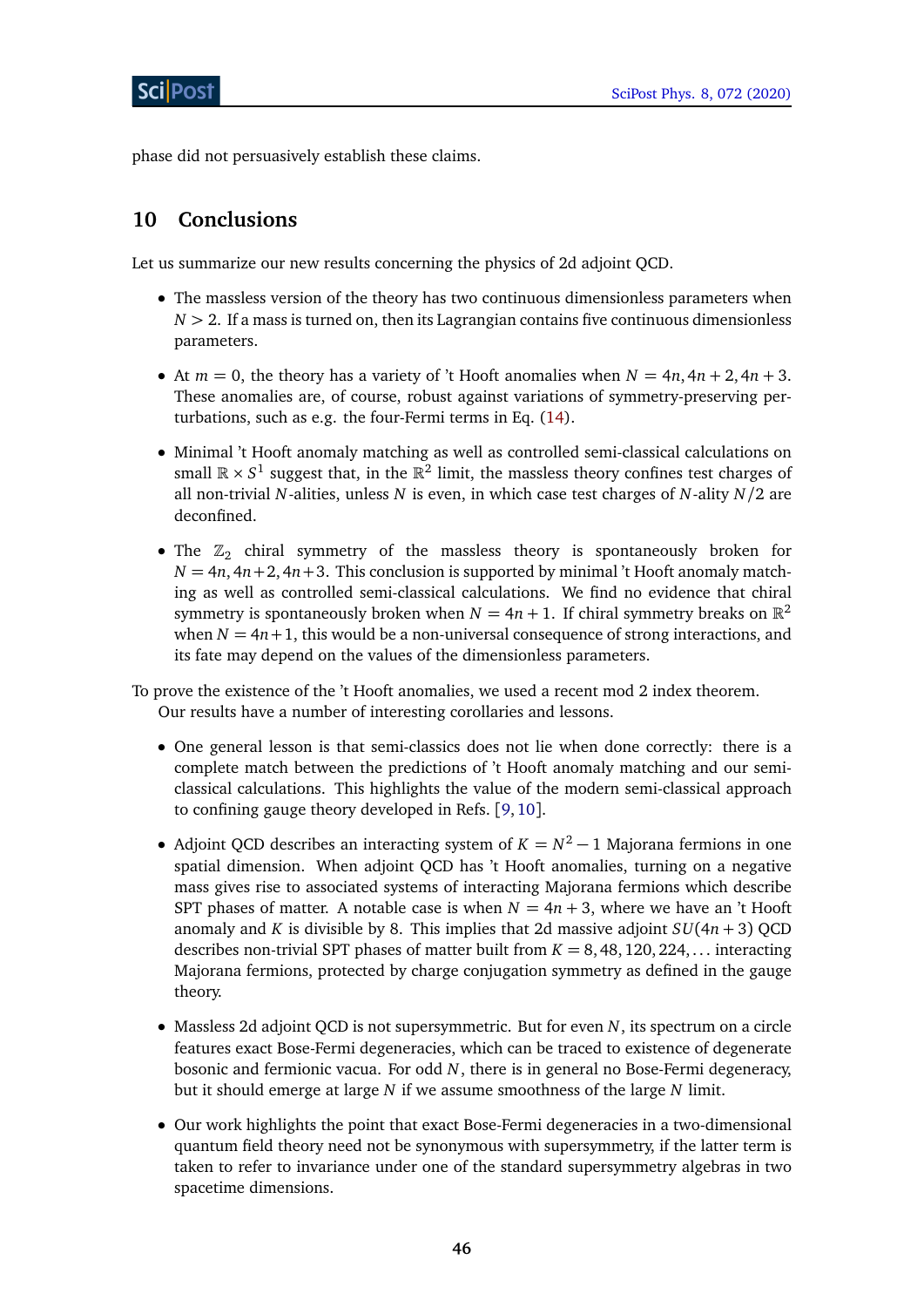- For generic  $m \neq 0$ , the fermionic vacuum gets lifted, and the exact Bose-Fermi degeneracies disappear. But their large *N* consequences remain and become even more interesting. All Hagedorn growth in the bosonic and fermionic densities of states remains identical, and the (−1) *F* -graded partition function continues to enjoy dramatic Bose-Fermi cancellations, which at  $m \neq 0$  take place within the same super-selection sector of Hilbert space, rather than than between super-selection sectors, as is the case at  $m = 0$ .
- Many of the basic features of 2d massless adjoint QCD, such as confinement and chiral symmetry breaking, are also expected in 4d massless adjoint QCD. From the perspective of drawing lessons for 4d physics from studies of 2d toy models, it is encouraging that the 2d theory indeed confines and breaks chiral symmetry, at least for most values of *N*.
- Recent studies of 4d adjoint QCD at large *N* have suggested that it has remarkable spectral properties [[19–](#page-51-1)[22](#page-51-2)], in addition to its attractive tractability under compactification [[9](#page-50-6)]. It is interesting — and hopefully useful — that the same is true for 2d adjoint QCD, given the more constrained nature of physics in two spacetime dimensions.

We suspect that so far we have seen only a small part of the beauty of adjoint QCD in various dimensions.

### **Acknowledgments**

We are very grateful to A. Armoni, D. Dorigoni, S. Dubovsky, L. Fidkowski, I. Klebanov, D. Kutasov, E. Poppitz, S. Sen, M. Shifman, A. Smilga, and R. Thorngren for comments and discussions. We also thank an anonymous referee for some comments that significantly improved our exposition. Part of this work was done during the conference "Topological Solitons, Nonperturbative Gauge Dynamics and Confinement 2" at the University of Pisa, and A. C. and Y. T. are grateful for the kind hospitality of the organizers. A. C. is supported by startup funds from UMN, T. J. is supported by a UMN CSE Fellowship, Y. T. is supported by JSPS Overseas Research Fellowships, and M. Ü. is supported by the U.S. Department of Energy via the grant DE-FG02-03ER41260.

### <span id="page-46-0"></span>**A Conventions for two-dimensional Majorana fermions**

Here, we summarize our conventions for two-dimensional Majorana fermions in Euclidean signature. The two-dimensional Clifford algebra with positive-definite signature is

$$
\{\gamma_{\mu}, \gamma_{\nu}\} = 2\delta_{\mu\nu}.\tag{154}
$$

We can realize these gamma matrices as  $2 \times 2$  real symmetric matrices. Concretely, we take

$$
\gamma^1 = \sigma_1 = \begin{pmatrix} 0 & 1 \\ 1 & 0 \end{pmatrix}, \ \gamma^2 = \sigma_3 = \begin{pmatrix} 1 & 0 \\ 0 & -1 \end{pmatrix}.
$$
 (155)

Euclidean *SO*(2) rotations should be lifted to the double cover Spin(2) when acting on spinors. The Spin(2) group is generated by

$$
\Sigma_{12} = -\Sigma_{21} = \frac{1}{4} [\gamma^1, \gamma^2] = \frac{-i}{2} \sigma_2.
$$
 (156)

We can define chirality using

$$
\gamma = i\gamma^1 \gamma^2 = \sigma_2. \tag{157}
$$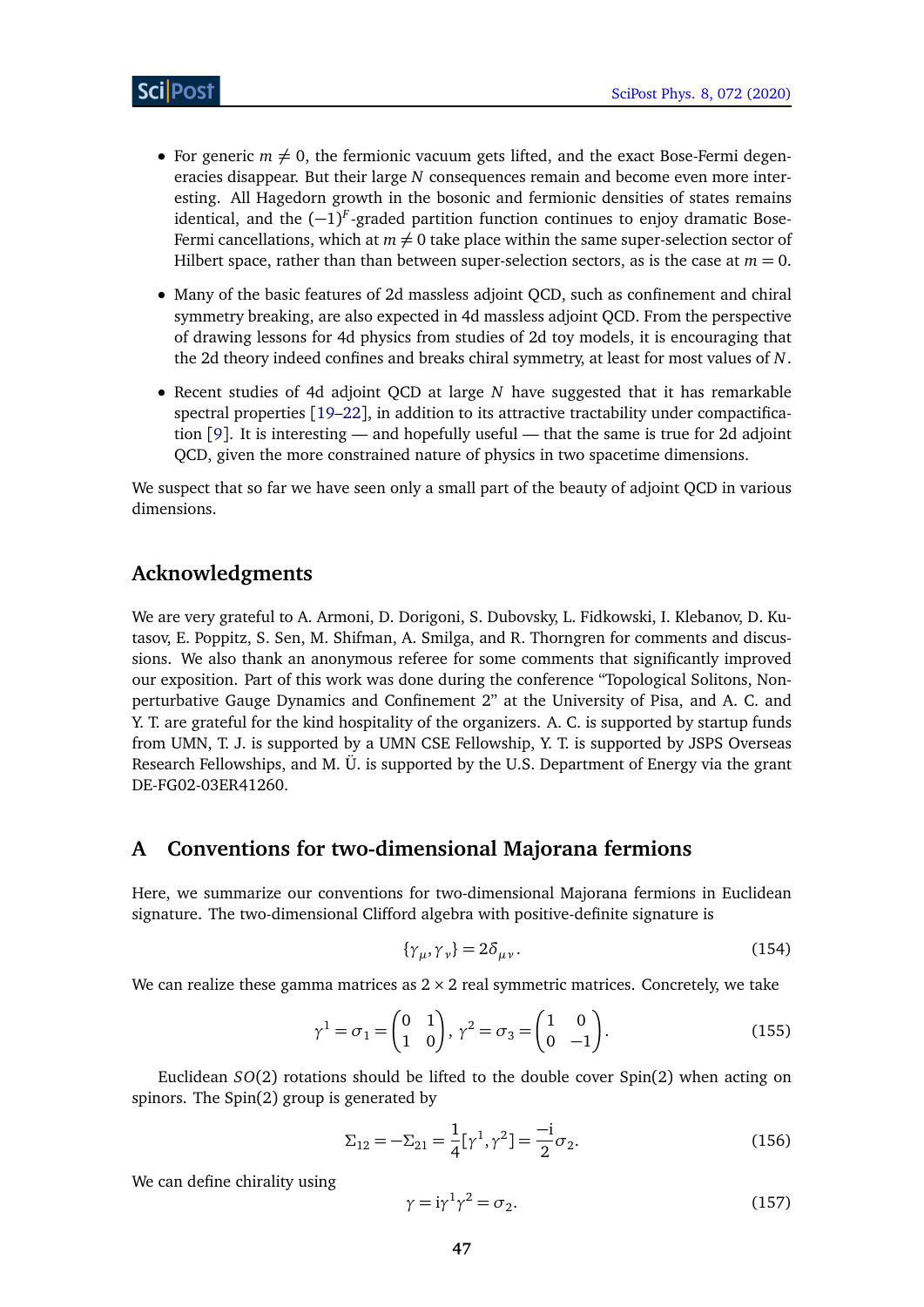Since *γ* commutes with *Σ*, the two-dimensional irreducible representation of the Clifford algebra decomposes into the positive and negative chirality states as representations of Spin(2).

With our conventions, the Dirac operator,

$$
\vec{\psi} = \gamma^{\mu} D_{\mu},\tag{158}
$$

can be regarded as a real and anti-symmetric operator. Suppose that  $\psi$  is a real two-component spinor. Then the associated free action is

$$
S = \int \psi^T (i\rlap{\,/}D - m\gamma)\psi. \tag{159}
$$

This is the Euclidean action of a free two-dimensional Majorana fermion. The partition function can be viewed as the Pfaffian,

$$
Z_{\psi} = \int \mathcal{D}\psi \exp(-S) = \text{Pf}(i\rlap{\,/}D - m\gamma). \tag{160}
$$

The system has reflection symmetries if  $m=0.$  For example, reflection along  $x_1$  coordinate act as

$$
R_1: \psi(x_1, x_2) \mapsto \gamma^2 \psi(-x_1, x_2). \tag{161}
$$

Similarly,

$$
R_2: \psi(x_1, x_2) \mapsto \gamma^1 \psi(x_1, -x_2). \tag{162}
$$

These reflections satisfy  $R_i^2 = 1$  and commute with the Dirac operator  $D\!\!\!\!/$ . This means that they can be used to define a  $pin<sup>+</sup>$  structure on unorientable manifolds. These reflections anticommute with the mass term, so they are symmetries only if  $m = 0$ .

The Majorana fermion *ψ* can be rewritten in terms of two one-component Majorana-Weyl fermions  $\psi_+$ :

$$
\psi = \frac{1}{\sqrt{2}} \left( \psi_+ \begin{pmatrix} 1 \\ i \end{pmatrix} + \psi_- \begin{pmatrix} i \\ 1 \end{pmatrix} \right).
$$
 (163)

Then the action becomes

$$
S = \int (\psi_+ \quad \psi_-) \begin{pmatrix} -D_1 + iD_2 & +im \\ -im & -(D_1 + iD_2) \end{pmatrix} \begin{pmatrix} \psi_+ \\ \psi_- \end{pmatrix} . \tag{164}
$$

This expression makes it easy to see the emergence of the discrete chiral symmetry at  $m = 0$ . But this basis is not convenient for the proof of the mod 2 index theorem in Sec. [4.](#page-9-0)

let us prove that the Pfaffian of the non-zero-mode part of the Dirac operator, Pf'(i $D\rightarrow m\gamma$ ) can be consistently defined to be positive semi-definite for real *m*. This can be done using the notion of Majorana positivity [[84](#page-54-11)[–86](#page-55-0)]. Let us use the result of Ref. [[86](#page-55-0)]: Given an antisymmetric  $4n \times 4n$  matrix *P* of the form

$$
P = \begin{pmatrix} P_1 & \mathbf{i}P_2 \\ -\mathbf{i}P_2^T & P_3 \end{pmatrix},\tag{165}
$$

with  $2n \times 2n$  complex matrices  $P_i$ ,  $Pf(P) \ge 0$  if  $P_2$  is semi-positive,  $P_2 = P_2^{\dagger}$  $P_2^{\dagger}$ , and  $P_3 = -P_1^{\dagger}$  $\frac{1}{1}$ . In our case,  $P_1 = -D_1 + iD_2$ ,  $P_3 = -(D_1 + iD_2) = -P_1^{\dagger}$  $P_1$ <sup>'</sup>, and  $P_2 = m$ , so the necessary conditions are satisfied if these matrices are even-dimensional. The fact that they are indeed even dimensional can be established by consulting the discussion of the non-zero Dirac spectrum in Sec. [4.](#page-9-0) So we find that  $Pf'(i\psi - m\gamma) \ge 0$ .

More generally, recall that the action of 2d adjoint QCD includes four-Fermi interactions. For lattice calculations, it is convenient to make the fermion action quadratic in the Grassmann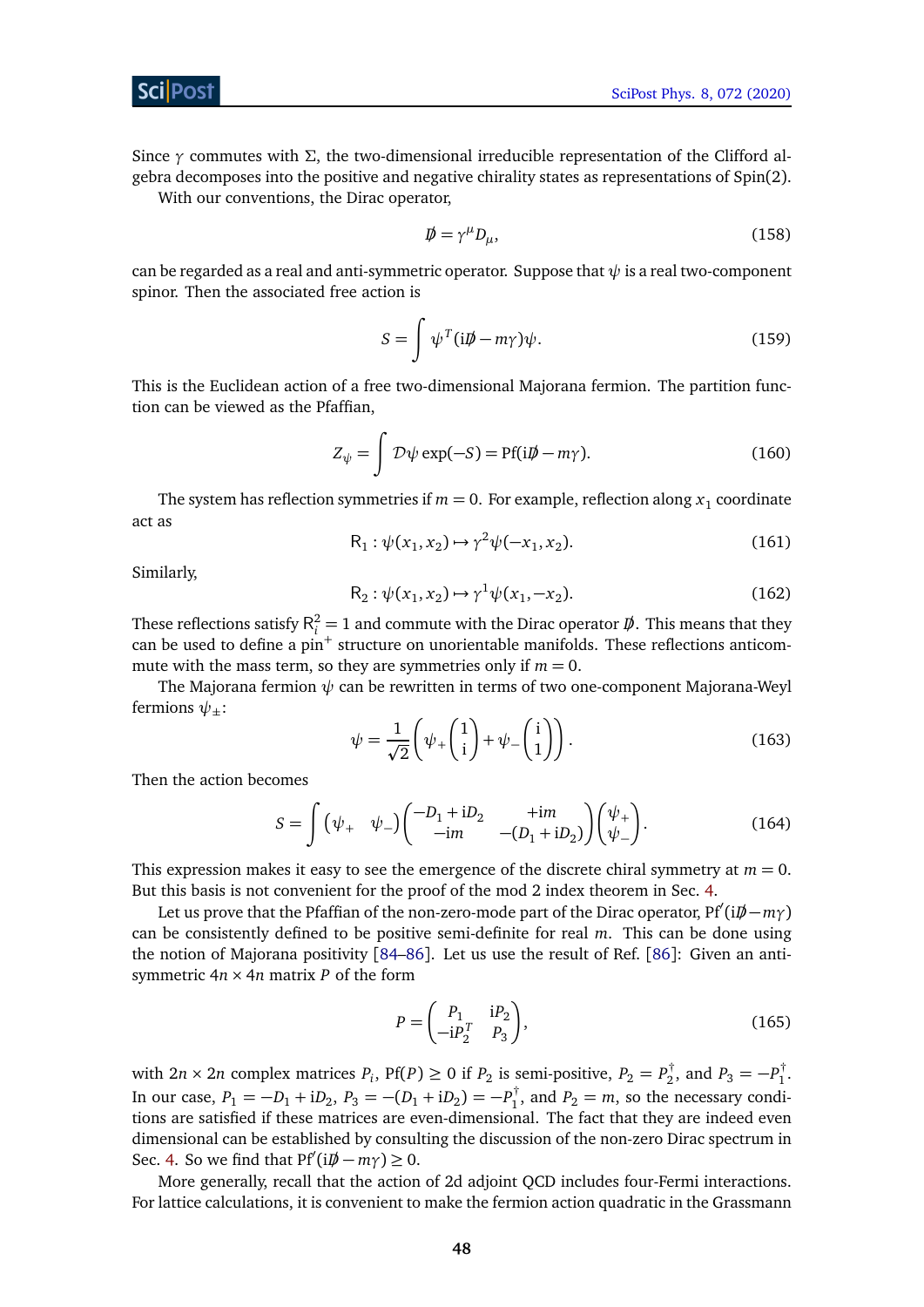fields by introducing bosonic auxiliary fields using a Hubbard-Stratanovich transformation. Then one can do the Grassmann path integral, obtaining a Pfaffian that depends on the auxiliary fields. For lattice calculations it will be important to understand the positivity properties of such Pfaffians. We suspect that depending on sign of the four-fermion terms, the auxiliary fields may induce sign problems, and the Majorana positivity discussed in Refs. [[84](#page-54-11)[–86](#page-55-0)] would again play an important role.

# <span id="page-48-0"></span>**B Mod** 2 **index on a two-sphere** *S* <sup>2</sup> **with 't Hooft flux**

In this Appendix, we show that the formula [\(42\)](#page-13-1) holds on the two-sphere *S* 2 . Since the sphere has a nonzero curvature, let us compute the Dirac operator of the free Majorana spinor explicitly first. Taking the usual spherical coordinates  $(\theta, \varphi)$ , the metric is

$$
ds^{2} = d\theta \otimes d\theta + \sin^{2} \theta d\varphi \otimes d\varphi.
$$
 (166)

We introduce the vielbein  $e^a = e^a_\mu \mathrm{d}x^\mu$  with  $e^a_\mu e^b_\nu g^{\mu\nu} = \delta^{ab}$ :

$$
e^{1} = d\theta, e^{2} = \sin \theta d\varphi,
$$
 (167)

and define the curved-space gamma matrices as  $\gamma^{\mu} = e^{\mu}_{a}\gamma^{a}$ :

$$
\gamma^{\theta} = \gamma^1 = \sigma_1, \ \gamma^{\varphi} = (\sin \theta)^{-1} \gamma^2 = (\sin \theta)^{-1} \sigma_3. \tag{168}
$$

The Levi-Civita spin connection  $\omega^{ab}$  is defined by the torsion-free condition,  $de^a + \omega^a_{\ b}e^b = 0$ , and  $\omega^{ab} + \omega^{ba} = 0$ . This gives

$$
\omega_b^1 \wedge e^b = 0, \cos \theta \, d\theta \wedge d\varphi + \omega_a^2 \wedge e^a = 0. \tag{169}
$$

The first condition requires  $\omega^{12} \propto d\varphi$ , and the second condition determines the coefficient as

$$
\omega^{12} = -\omega^{21} = -\cos\theta \, d\varphi,\tag{170}
$$

while the other components vanish. The covariant derivative on spinors is defined as

$$
D_i \psi = \left(\partial_i + \frac{1}{2} \omega_i^{ab} \Sigma_{ab}\right) \psi,\tag{171}
$$

and

$$
D_{\theta} = \partial_{\theta}, \ D_{\varphi} = \partial_{\varphi} + \frac{1}{2} (-\cos \theta)(-i\sigma_2). \tag{172}
$$

The Dirac operator  $D \!\!\!\!/ = \gamma^i D_i$  is

$$
\begin{split} \n\vec{p} &= \gamma^{\theta} D_{\theta} + \gamma^{\varphi} D_{\varphi} = \sigma_{1} \partial_{\theta} + \sigma_{3} \left( \frac{\partial_{\varphi}}{\sin \theta} + \frac{\mathrm{i}}{2} \cot \theta \sigma_{2} \right) \\ \n&= \sigma_{1} \left( \partial_{\theta} + \frac{1}{2} \cot \theta \right) + \sigma_{3} \frac{\partial_{\varphi}}{\sin \theta} . \n\end{split} \tag{173}
$$

Let us set  $x = \cos \theta \in [-1, 1]$ . Then  $\partial_x = (-\sin \theta)^{-1} \partial_\theta$  so that

$$
\sigma_1 \not{D} = -\sqrt{1 - x^2} \bigg[ \partial_x + \frac{1}{1 - x^2} \bigg( -\frac{1}{2} x + i \gamma \partial_\varphi \bigg) \bigg]. \tag{174}
$$

Because  $\psi$  is a spinor and has half-integer spin,  $i\partial_{\varphi} = (m + 1/2)$  with some integer *m*. This means that that there are no square-integrable zero modes with zero 't Hooft flux, i.e.  $\zeta$ <sub>free</sub> = 0.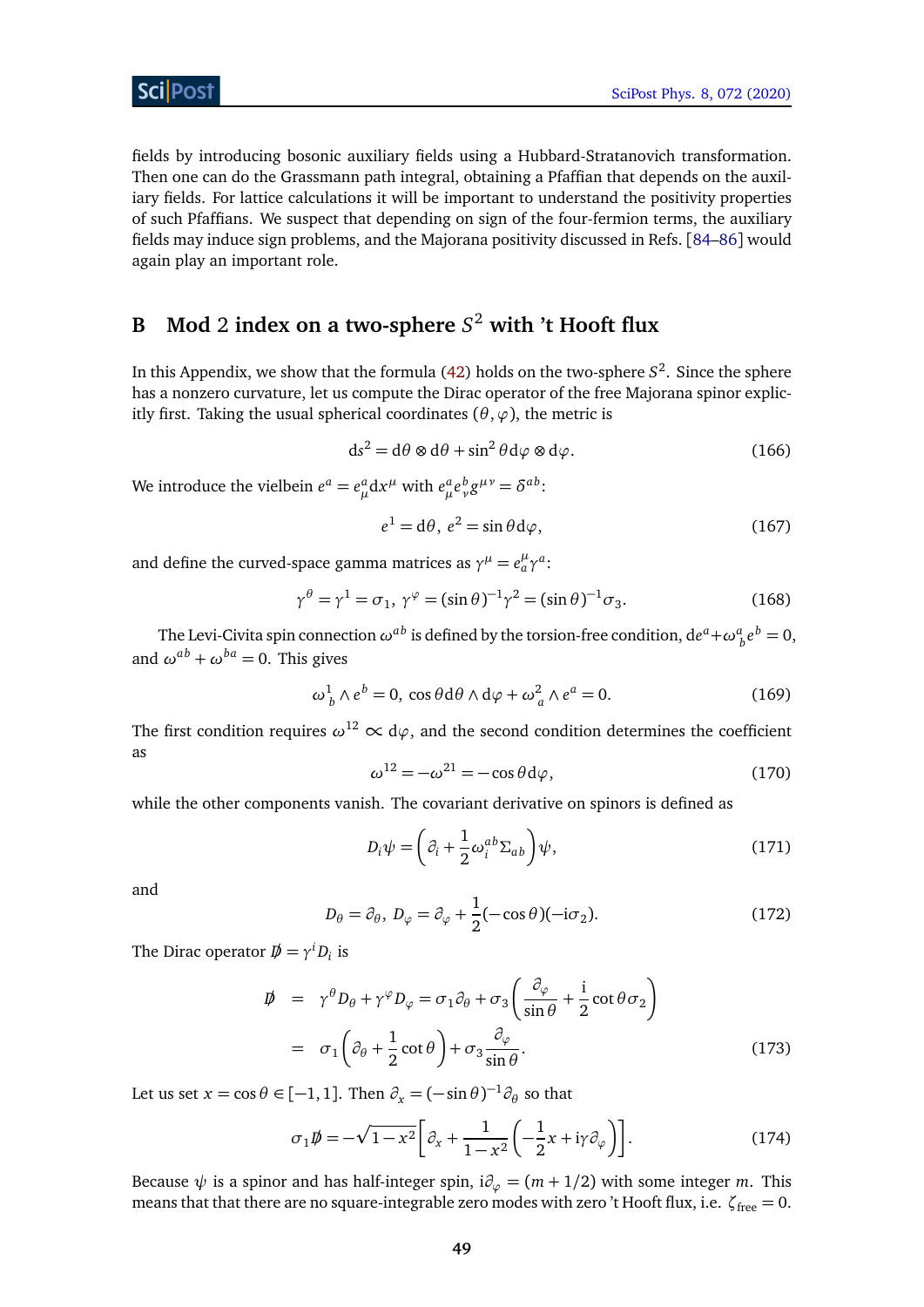Now, we introduce *SU*(*N*) gauge fields with 't Hooft flux. We separate *S* 2 into northern  $(x \ge 0)$  and southern  $(x \le 0)$  half-spheres. The connection formula relating the fields in the two hemispheres is

$$
\psi_{\geq 0}(0,\varphi) = \Omega^{\dagger}(\varphi)\psi_{\leq 0}(0,\varphi)\Omega(\varphi). \tag{175}
$$

The cocycle condition gives

$$
\Omega(\varphi + 2\pi) = \Omega(\varphi) \exp\left(\frac{2\pi i}{N}k\right),\tag{176}
$$

and the label *k* is the 't Hooft magnetic flux. For computation of mod 2 index, we can pick the simplest non-trivial example

$$
\Omega(\varphi) = \exp\left(\frac{\mathrm{i}k\varphi}{N}T\right),\tag{177}
$$

where  $T = diag(1, \ldots, 1, -(N-1)).$ 

On the gauge fields, this coordinate-dependent transition function requires that

$$
a_{\theta,\geq 0}(x,\varphi) = \Omega^{\dagger} a_{\theta,\leq 0}(x,\varphi)\Omega, \ a_{\varphi,\geq 0}(0,\varphi) = \Omega^{\dagger} a_{\varphi,\leq 0}(0,\varphi)\Omega + \frac{k}{N}T. \tag{178}
$$

An example of such  $SU(N)$  gauge field that satisfies this condition is one where  $a_{\theta} = 0$  on the whole sphere, and

$$
a_{\varphi}(x,\varphi) = \begin{cases} \frac{1-x}{2} \frac{k}{N} T & (x \ge 0), \\ -\frac{1+x}{2} \frac{k}{N} T & (x < 0). \end{cases}
$$
(179)

By formally extending the above gauge field configurations  $a_{\geq}$  and  $a_{\leq}$  to the whole sphere, these configurations are related by the *x*-independent gauge transformations,  $a_\geq=\Omega^\dagger a_\leq \Omega-{\rm i}\Omega^\dagger{\rm d}\Omega.$  By gauge covariance, the problem of finding the normalizable zero modes is reduced to finding the square-integrable functions *f* : [−1, 1] → su(*N*) satisfying

$$
\partial_x f + \frac{1}{1 - x^2} \left( -\frac{1}{2} x + m + \frac{1}{2} - \frac{1 - x}{2} \frac{k}{N} \operatorname{ad}(T) \right) f = 0 \tag{180}
$$

for some integer *m*. The adjoint representation of *T*, ad(*T*), has eigenvalues +*N* with degeneracy (*N* −1), −*N* with degeneracy (*N* −1), and 0 with degeneracy (*N* −1) 2 . On the subspace  $ad(T) = 0$ , the twist has no effect and there are no square-integrable zero modes.

When  $ad(T) = N$ , then we get

$$
\partial \ln f = \frac{1}{1 - x^2} \left( \frac{1 - k}{2} x + \frac{k - 2m - 1}{2} \right),\tag{181}
$$

and we can solve this as

$$
f^2 \propto (1-x)^m (1+x)^{k-1-m}.\tag{182}
$$

*f* is square integrable if and only if

$$
0 \le m \le k - 1. \tag{183}
$$

When  $k > 0$ , then there are  $k(N - 1)$  zero modes with positive chirality.

When  $ad(T) = -N$ , we just need to flip the sign of *k* in the above analysis, and we find no zero modes with positive chirality for  $k > 0$ . As a consequence, we obtain

<span id="page-49-0"></span>
$$
\zeta = k(N-1). \tag{184}
$$

This agrees with Eq. [\(42\)](#page-13-1) for the mod 2 index.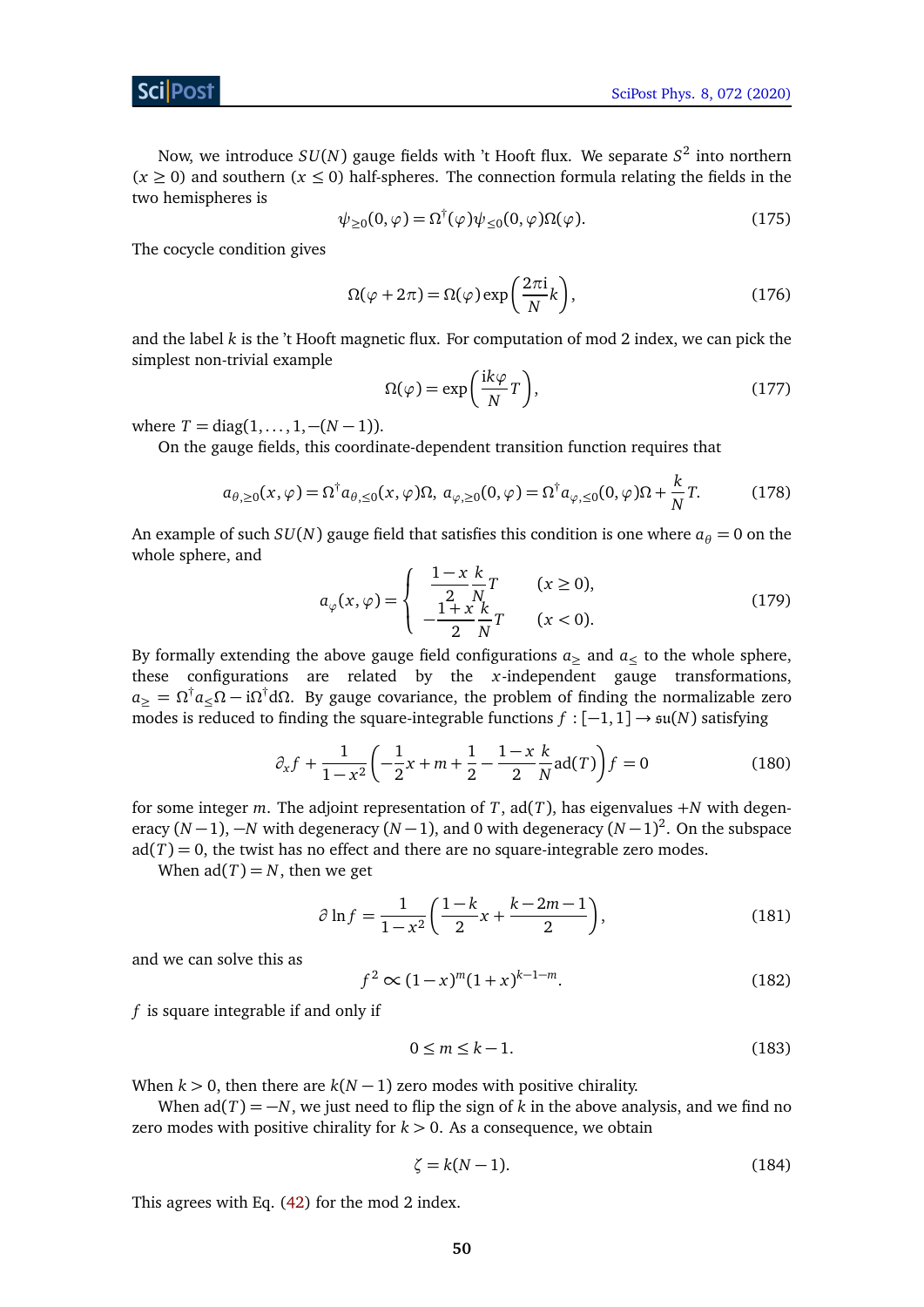### **References**

- <span id="page-50-0"></span>[1] J. Schwinger, *Gauge invariance and mass. II*, Phys. Rev. **128**, 2425 (1962), doi:10.1103/[PhysRev.128.2425.](http://dx.doi.org/10.1103/PhysRev.128.2425)
- <span id="page-50-1"></span>[2] G. 't Hooft, *A two-dimensional model for mesons*, Nucl. Phys. B **75**, 461 (1974), doi:10.1016/[0550-3213\(74\)90088-1.](http://dx.doi.org/10.1016/0550-3213(74)90088-1)
- <span id="page-50-2"></span>[3] S. Dalley and I. R. Klebanov, *String spectrum of (1 + 1)-dimensional large-N QCD with adjoint matter*, Phys. Rev. D **47**, 2517 (1993), doi:10.1103/[PhysRevD.47.2517.](http://dx.doi.org/10.1103/PhysRevD.47.2517)
- <span id="page-50-14"></span>[4] D. Kutasov, *Two-dimensional QCD coupled to adjoint matter and string theory*, Nucl. Phys. B **414**, 33 (1994), doi:10.1016/[0550-3213\(94\)90420-0.](http://dx.doi.org/10.1016/0550-3213(94)90420-0)
- <span id="page-50-3"></span>[5] G. Bhanot, K. Demeterfi and I. R. Klebanov, *(1+1)-dimensional large-N QCD coupled to adjoint fermions*, Phys. Rev. D **48**, 4980 (1993), doi:10.1103/[PhysRevD.48.4980.](http://dx.doi.org/10.1103/PhysRevD.48.4980)
- <span id="page-50-4"></span>[6] D. Gaiotto, A. Kapustin, N. Seiberg and B. Willett, *Generalized global symmetries*, J. High Energ. Phys. **02**, 172 (2015), doi:10.1007/[JHEP02\(2015\)172.](http://dx.doi.org/10.1007/JHEP02(2015)172)
- <span id="page-50-12"></span>[7] A. Kapustin and N. Seiberg, *Coupling a QFT to a TQFT and duality*, J. High Energ. Phys. **04**, 001 (2014), doi:10.1007/[JHEP04\(2014\)001.](http://dx.doi.org/10.1007/JHEP04(2014)001)
- <span id="page-50-5"></span>[8] D. Gaiotto, A. Kapustin, Z. Komargodski and N. Seiberg, *Theta, time reversal and temperature*, J. High Energ. Phys. **05**, 091 (2017), doi:10.1007/[JHEP05\(2017\)091.](http://dx.doi.org/10.1007/JHEP05(2017)091)
- <span id="page-50-6"></span>[9] M. Ünsal, *Magnetic bion condensation: A new mechanism of confinement and mass gap in four dimensions*, Phys. Rev. D **80**, 065001 (2009), doi:10.1103/[PhysRevD.80.065001.](http://dx.doi.org/10.1103/PhysRevD.80.065001)
- <span id="page-50-7"></span>[10] M. Ünsal and L. G. Yaffe, *Center-stabilized Yang-Mills theory: Confinement and large N volume independence*, Phys. Rev. D **78**, 065035 (2008), doi:10.1103/[PhysRevD.78.065035.](http://dx.doi.org/10.1103/PhysRevD.78.065035)
- <span id="page-50-8"></span>[11] A. Yu Kitaev, *Unpaired Majorana fermions in quantum wires*, Phys.-Usp. **44**, 131 (2001), doi:10.1070/[1063-7869](http://dx.doi.org/10.1070/1063-7869/44/10S/S29)/44/10S/S29.
- [12] A. Kitaev, *Periodic table for topological insulators and superconductors*, AIP Conf. Proc. **1134**, 22 (2009), doi:10.1063/[1.3149495.](http://dx.doi.org/10.1063/1.3149495)
- [13] S. Ryu, A. P. Schnyder, A. Furusaki and A. W. W. Ludwig, *Topological insulators and superconductors: tenfold way and dimensional hierarchy*, New J. Phys. **12**, 065010 (2010), doi:10.1088/[1367-2630](http://dx.doi.org/10.1088/1367-2630/12/6/065010)/12/6/065010.
- <span id="page-50-9"></span>[14] L. Fidkowski and A. Kitaev, *Topological phases of fermions in one dimension*, Phys. Rev. B **83**, 075103 (2011), doi:10.1103/[PhysRevB.83.075103.](http://dx.doi.org/10.1103/PhysRevB.83.075103)
- <span id="page-50-10"></span>[15] L. Fidkowski and A. Kitaev, *Effects of interactions on the topological classification of free fermion systems*, Phys. Rev. B **81**, 134509 (2010), doi:10.1103/[PhysRevB.81.134509.](http://dx.doi.org/10.1103/PhysRevB.81.134509)
- <span id="page-50-11"></span>[16] X. Chen, Z.-C. Gu and X.-G. Wen, *Classification of gapped symmetric phases in one-dimensional spin systems*, Phys. Rev. B **83**, 035107 (2011), doi:10.1103/[PhysRevB.83.035107.](http://dx.doi.org/10.1103/PhysRevB.83.035107)
- <span id="page-50-13"></span>[17] A. Kapustin, R. Thorngren, A. Turzillo and Z. Wang, *Fermionic symmetry protected topological phases and cobordisms*, J. High Energ. Phys. **12**, 001 (2015), doi:10.1007/[JHEP12\(2015\)052.](http://dx.doi.org/10.1007/JHEP12(2015)052)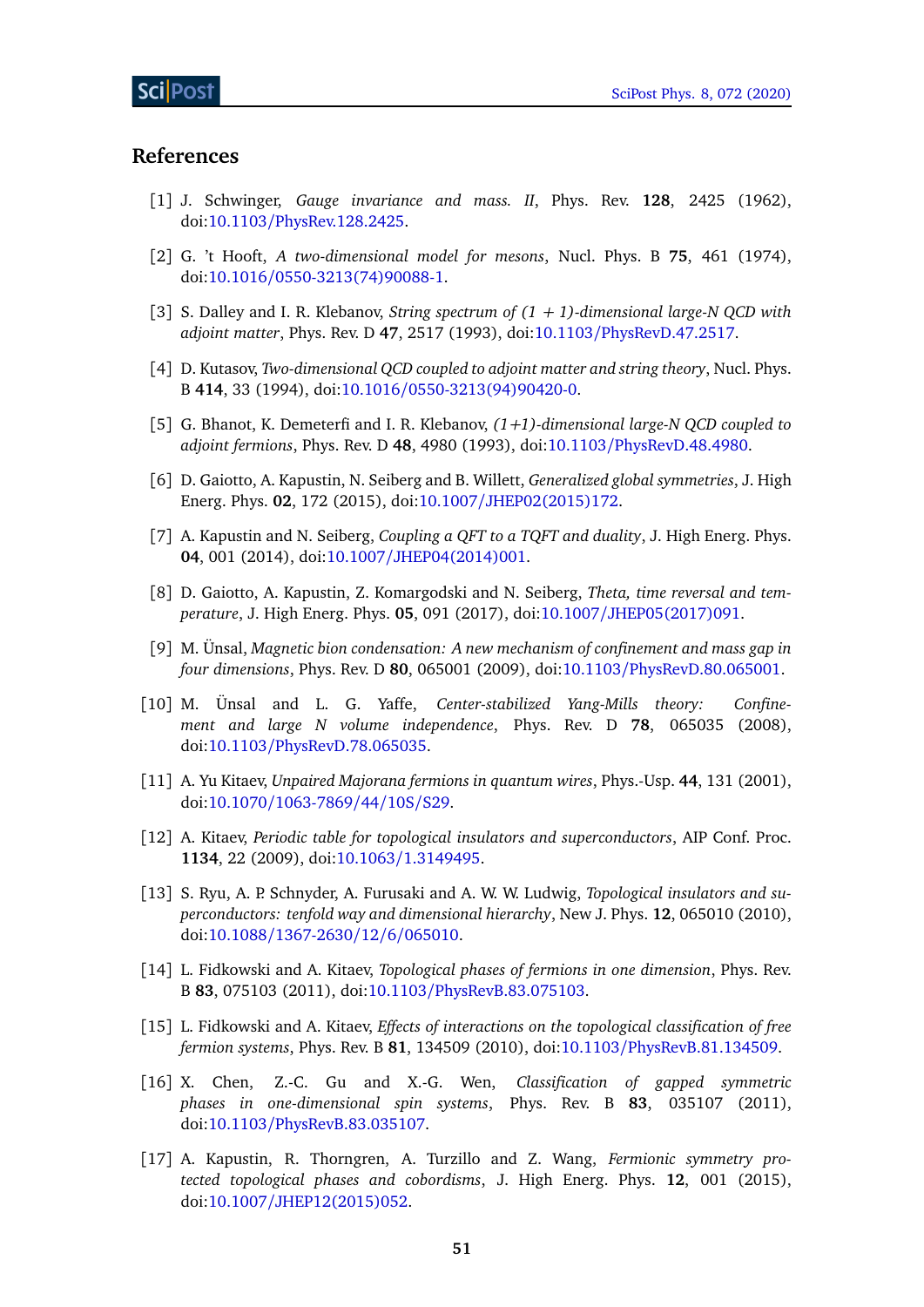- <span id="page-51-0"></span>[18] Y.-A. Chen, A. Kapustin, A. Turzillo and M. You, *Free and interacting short-range entangled phases of fermions: Beyond the tenfold way*, Phys. Rev. B **100**, 195128 (2019), doi:10.1103/[PhysRevB.100.195128.](http://dx.doi.org/10.1103/PhysRevB.100.195128)
- <span id="page-51-1"></span>[19] G. Ba¸sar, A. Cherman, D. Dorigoni and M. Ünsal, *Volume independence in the large N limit and an emergent fermionic symmetry*, Phys. Rev. Lett. **111**, 121601 (2013), doi:10.1103/[PhysRevLett.111.121601.](http://dx.doi.org/10.1103/PhysRevLett.111.121601)
- <span id="page-51-9"></span>[20] G. Basar, A. Cherman and D. McGady, *Bose-Fermi degeneracies in large N adjoint QCD*, J. High Energ. Phys. **07**, 016 (2015), doi:10.1007/[JHEP07\(2015\)016.](http://dx.doi.org/10.1007/JHEP07(2015)016)
- [21] G. Basar, A. Cherman, K. R. Dienes and D. A. McGady, *Modularity and 4D-2D spectral equivalences for large-N gauge theories with adjoint matter*, J. High Energ. Phys. **06**, 148 (2016), doi:10.1007/[JHEP06\(2016\)148.](http://dx.doi.org/10.1007/JHEP06(2016)148)
- <span id="page-51-2"></span>[22] A. Cherman, M. Shifman and M. Ünsal, *Bose-Fermi cancellations without supersymmetry*, Phys. Rev. D **99**, 105001 (2019), doi:10.1103/[PhysRevD.99.105001.](http://dx.doi.org/10.1103/PhysRevD.99.105001)
- <span id="page-51-3"></span>[23] X. Chen, Z.-C. Gu, Z.-X. Liu and X.-G. Wen, *Symmetry protected topological orders and the group cohomology of their symmetry group*, Phys. Rev. B **87**, 155114 (2013), doi:10.1103/[PhysRevB.87.155114.](http://dx.doi.org/10.1103/PhysRevB.87.155114)
- <span id="page-51-4"></span>[24] A. Vishwanath and T. Senthil, *Physics of three-dimensional bosonic topological insulators: Surface-deconfined criticality and quantized magnetoelectric effect*, Phys. Rev. X **3**, 011016 (2013), doi:10.1103/[PhysRevX.3.011016.](http://dx.doi.org/10.1103/PhysRevX.3.011016)
- <span id="page-51-5"></span>[25] F. D. M. Haldane, *Continuum dynamics of the 1-D Heisenberg antiferromagnet: Identification with the O(3) nonlinear sigma model*, Phys. Lett. A **93**, 464 (1983), doi:10.1016/[0375-9601\(83\)90631-X.](http://dx.doi.org/10.1016/0375-9601(83)90631-X)
- [26] F. D. M. Haldane, *Nonlinear field theory of large-spin heisenberg antiferromagnets: Semiclassically quantized solitons of the one-dimensional easy-axis Néel state*, Phys. Rev. Lett. **50**, 1153 (1983), doi:10.1103/[PhysRevLett.50.1153.](http://dx.doi.org/10.1103/PhysRevLett.50.1153)
- [27] I. Affleck, T. Kennedy, E. H. Lieb and H. Tasaki, *Rigorous results on valencebond ground states in antiferromagnets*, Phys. Rev. Lett. **59**, 799 (1987), doi:10.1103/[PhysRevLett.59.799.](http://dx.doi.org/10.1103/PhysRevLett.59.799)
- <span id="page-51-6"></span>[28] F. Pollmann, E. Berg, A. M. Turner and M. Oshikawa, *Symmetry protection of topological phases in one-dimensional quantum spin systems*, Phys. Rev. B **85**, 075125 (2012), doi:10.1103/[PhysRevB.85.075125.](http://dx.doi.org/10.1103/PhysRevB.85.075125)
- <span id="page-51-7"></span>[29] E. Witten, *θ-vacua in two-dimensional quantum chromodynamics*, Nuov. Cim. A **51**, 325 (1979), doi:10.1007/[BF02776593.](http://dx.doi.org/10.1007/BF02776593)
- <span id="page-51-10"></span>[30] J. Boorstein and D. Kutasov, *Symmetries and mass splittings QCD<sub>2</sub> coupled to adjoint fermions*, Nucl. Phys. B **421**, 263 (1994), doi:10.1016/[0550-3213\(94\)90328-X.](http://dx.doi.org/10.1016/0550-3213(94)90328-X)
- <span id="page-51-8"></span>[31] F. Lenz, M. Shifman and M. Thies, *Quantum mechanics of the vacuum state in two-dimensional QCD with adjoint fermions*, Phys. Rev. D **51**, 7060 (1995), doi:10.1103/[PhysRevD.51.7060.](http://dx.doi.org/10.1103/PhysRevD.51.7060)
- [32] I. I. Kogan and A. R. Zhitnitsky, *Two-dimensional QCD with matter in the adjoint representation: What does it teach us?*, Nucl. Phys. B **465**, 99 (1996), doi[:10.1016](http://dx.doi.org/10.1016/0550-3213(96)00038-7)/0550- [3213\(96\)00038-7.](http://dx.doi.org/10.1016/0550-3213(96)00038-7)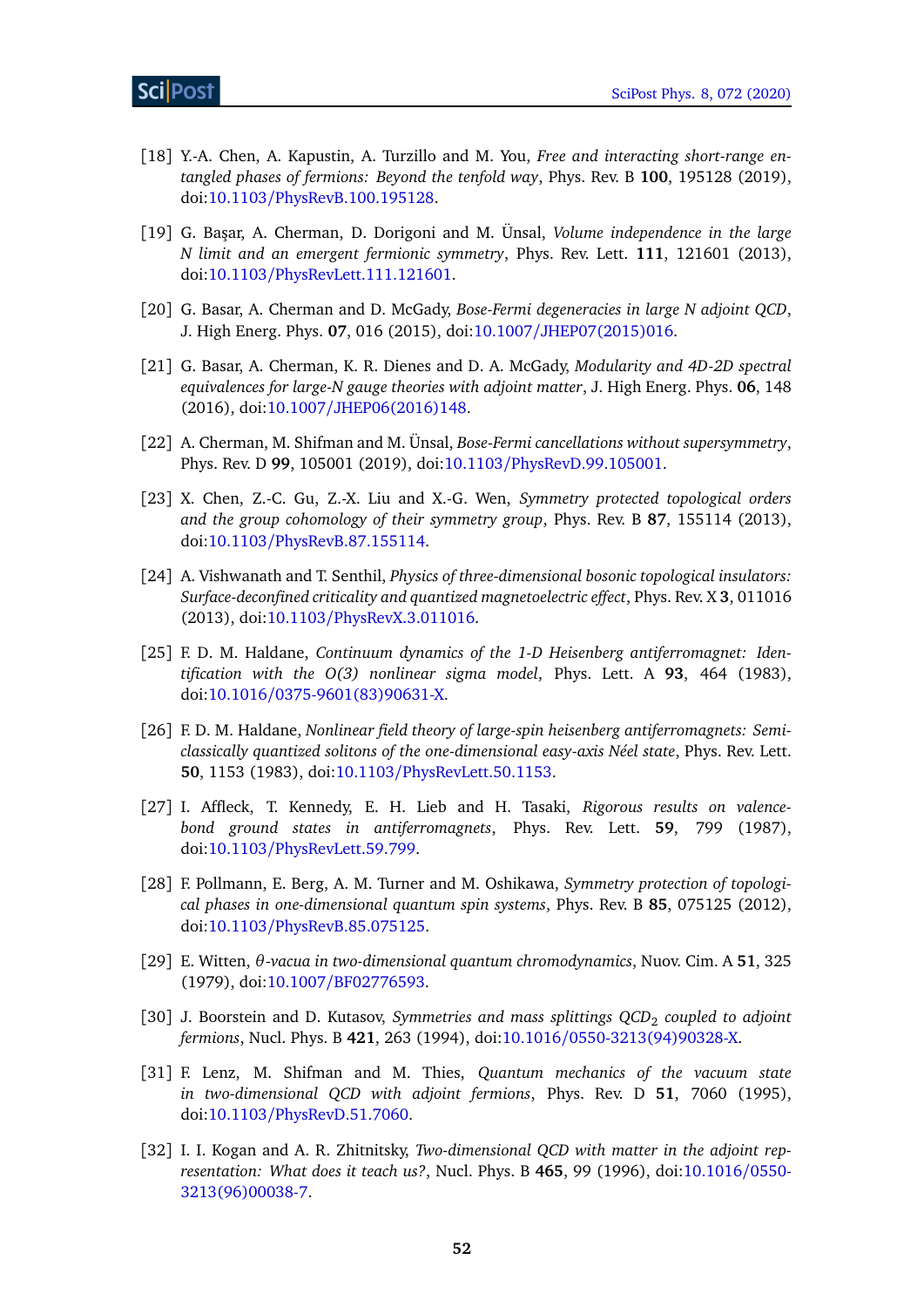- [33] A. R. Zhitnitsky, *Lessons from two-dimensional QCD*  $(N \rightarrow \infty)$ : *Vacuum structure, asymptotic series, instantons, and all that*, Phys. Rev. D **53**, 5821 (1996), doi:10.1103/[PhysRevD.53.5821.](http://dx.doi.org/10.1103/PhysRevD.53.5821)
- <span id="page-52-2"></span>[34] A. V. Smilga, *Instantons and fermion condensate in adjoint two-dimensional QCD*, Phys. Rev. D **49**, 6836 (1994), doi:10.1103/[PhysRevD.49.6836.](http://dx.doi.org/10.1103/PhysRevD.49.6836)
- <span id="page-52-0"></span>[35] D. J. Gross, I. R. Klebanov, A. V. Matytsin and A. V. Smilga, *Screening versus confinement in 1 + 1 dimensions*, Nucl. Phys. B **461**, 109 (1996), doi[:10.1016](http://dx.doi.org/10.1016/0550-3213(95)00655-9)/0550- [3213\(95\)00655-9.](http://dx.doi.org/10.1016/0550-3213(95)00655-9)
- <span id="page-52-3"></span>[36] A. Armoni and J. Sonnenschein, *Mesonic spectra of bosonized QCD<sub>2</sub> models*, Nucl. Phys. B **457**, 81 (1995), doi:10.1016/[0550-3213\(95\)00505-6.](http://dx.doi.org/10.1016/0550-3213(95)00505-6)
- [37] A. V. Smilga, *Two-dimensional instantons with bosonization and physics of adjoint twodimensional QCD*, Phys. Rev. D **54**, 7757 (1996), doi:10.1103/[PhysRevD.54.7757.](http://dx.doi.org/10.1103/PhysRevD.54.7757)
- [38] L. D. Paniak, G. W. Semenoff and A. R. Zhitnitsky, *Vacuum structure and θ states of adjoint QCD in two dimensions*, Nucl. Phys. B **487**, 191 (1997), doi[:10.1016](http://dx.doi.org/10.1016/S0550-3213(96)00684-0)/S0550- [3213\(96\)00684-0.](http://dx.doi.org/10.1016/S0550-3213(96)00684-0)
- [39] S. S. Pinsky, *(1+1)-dimensional Yang-Mills theory coupled to adjoint fermions on the light front*, Phys. Rev. D **56**, 5040 (1997), doi:10.1103/[PhysRevD.56.5040.](http://dx.doi.org/10.1103/PhysRevD.56.5040)
- [40] G. McCartor, D. G. Robertson and S. S. Pinsky, *Vacuum structure of twodimensional gauge theories on the light front*, Phys. Rev. D **56**, 1035 (1997), doi:10.1103/[PhysRevD.56.1035.](http://dx.doi.org/10.1103/PhysRevD.56.1035)
- [41] S. Dalley, *Adjoint QCD*<sub>2</sub> and the non-abelian Schwinger mechanism, Phys. Lett. B 418, 160 (1998), doi:10.1016/[S0370-2693\(97\)01474-3.](http://dx.doi.org/10.1016/S0370-2693(97)01474-3)
- [42] Y. Frishman and J. Sonnenschein, *QCD*<sup>2</sup> *screening, confinement and novel non-Abelian solutions*, Nucl. Phys. B **496**, 285 (1997), doi:10.1016/[S0550-3213\(97\)00254-X.](http://dx.doi.org/10.1016/S0550-3213(97)00254-X)
- [43] A. Armoni, Y. Frishman and J. Sonnenschein, *The string tension in massive QCD*<sub>2</sub>, Phys. Rev. Lett. **80**, 430 (1998), doi:10.1103/[PhysRevLett.80.430.](http://dx.doi.org/10.1103/PhysRevLett.80.430)
- [44] A. Armoni, Y. Frishman, J. Sonnenschein and U. Trittmann, *The spectrum of multiflavor QCD*<sup>2</sup> *and the non-abelian Schwinger equation*, Nucl. Phys. B **537**, 503 (1999), doi:10.1016/[S0550-3213\(98\)00664-6.](http://dx.doi.org/10.1016/S0550-3213(98)00664-6)
- <span id="page-52-1"></span>[45] F. Antonuccio and S. Pinsky, *On the transition from confinement to screening in QCD*1+<sup>1</sup> *coupled to adjoint fermions at finite N*, Phys. Lett. B **439**, 142 (1998), doi:10.1016/[S0370-2693\(98\)01023-5.](http://dx.doi.org/10.1016/S0370-2693(98)01023-5)
- <span id="page-52-4"></span>[46] D. J. Gross, A. Hashimoto and I. R. Klebanov, *Spectrum of a large N gauge theory near the transition from confinement to screening*, Phys. Rev. D **57**, 6420 (1998), doi:10.1103/[PhysRevD.57.6420.](http://dx.doi.org/10.1103/PhysRevD.57.6420)
- [47] T. Fugleberg, I. Halperin and A. Zhitnitsky, *Condensates and vacuum structure of adjoint QCD*<sup>2</sup> , Nucl. Phys. B **515**, 509 (1998), doi:10.1016/[S0550-3213\(97\)00776-1.](http://dx.doi.org/10.1016/S0550-3213(97)00776-1)
- [48] A. Armoni, J. Sonnenschein and Y. Frishman, *The string tension in two-dimensional gauge theories*, Int. J. Mod. Phys. A **14**, 2475 (1999), doi:10.1142/[S0217751X99001226.](http://dx.doi.org/10.1142/S0217751X99001226)
- <span id="page-52-5"></span>[49] A. Armoni, Y. Frishman and J. Sonnenschein, *Massless QCD<sub>2</sub> from current constituents*, Nucl. Phys. B **596**, 459 (2001), doi:10.1016/[S0550-3213\(00\)00719-7.](http://dx.doi.org/10.1016/S0550-3213(00)00719-7)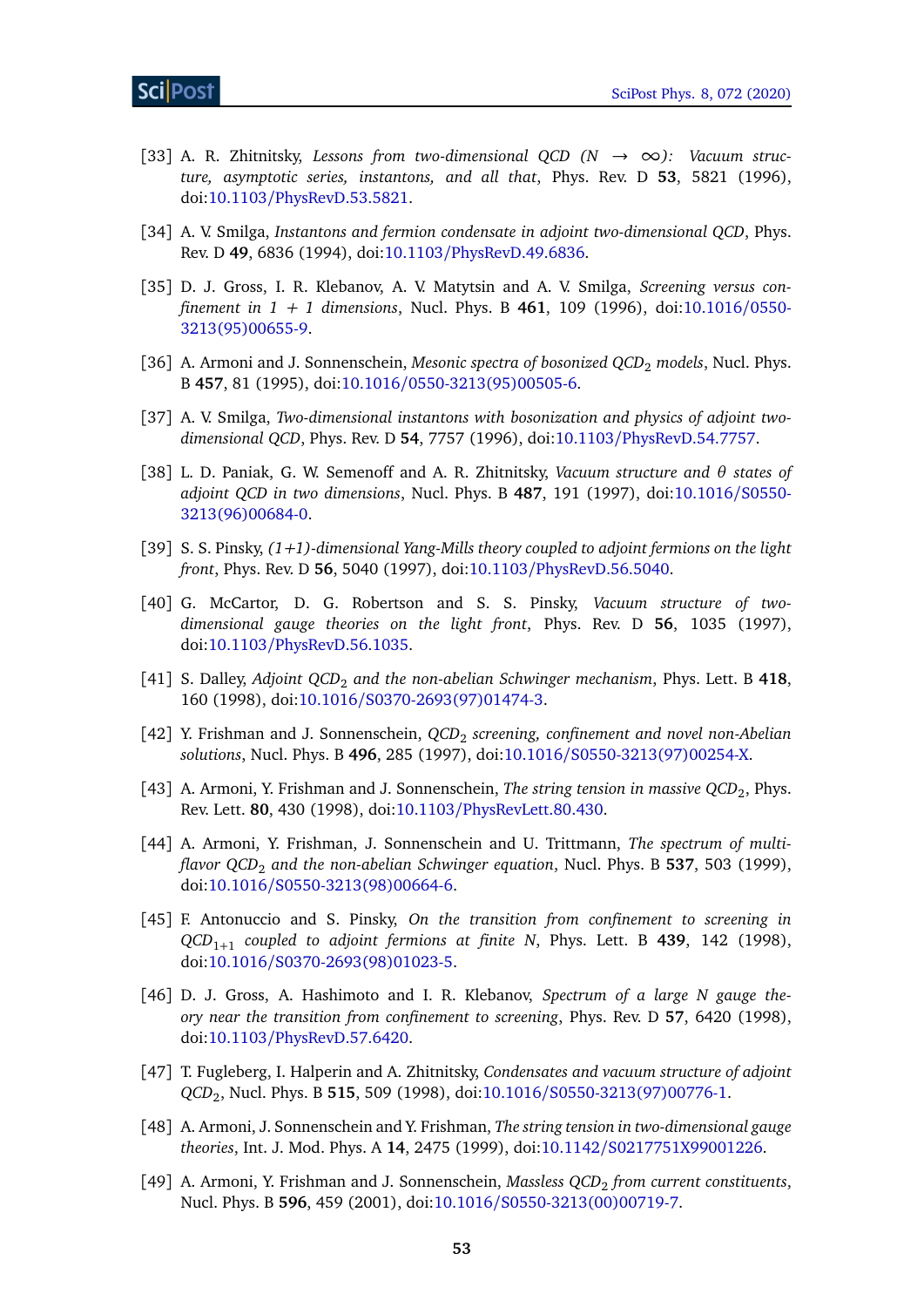- [50] U. Trittmann, *On the spectrum of( 1+1)-dimensional QCD with SU(N<sup>c</sup> ) currents*, Phys. Rev. D **66**, 025001 (2002), doi:10.1103/[PhysRevD.66.025001.](http://dx.doi.org/10.1103/PhysRevD.66.025001)
- [51] A. Abrashkin, Y. Frishman and J. Sonnenschein, *The spectrum of states with one current acting on the adjoint vacuum of massless QCD*<sup>2</sup> , Nucl. Phys. B **703**, 320 (2004), doi:10.1016/[j.nuclphysb.2004.10.019.](http://dx.doi.org/10.1016/j.nuclphysb.2004.10.019)
- [52] Y. Frishman and J. Sonnenschein, *Non-perturbative field theory*, Cambridge University Press (2009), doi:10.1017/[CBO9780511770838.](http://dx.doi.org/10.1017/CBO9780511770838)
- [53] P. Korcyl and M. Koren, *Preliminary study of two-dimensional SU(N) Yang-Mills theory with adjoint matter with hybrid Monte Carlo approach*, Proc. Sci. **139**, 071 (2012), doi:10.22323/[1.139.0071.](http://dx.doi.org/10.22323/1.139.0071)
- [54] E. Katz, G. Marques Tavares and Y. Xu, *Solving 2D QCD with an adjoint fermion analytically*, J. High Energ. Phys. **05**, 143 (2014), doi:10.1007/[JHEP05\(2014\)143.](http://dx.doi.org/10.1007/JHEP05(2014)143)
- [55] A. Armoni, T. D. Cohen and S. Sen, *Center symmetry and the Hagedorn spectrum*, Phys. Rev. D **91**, 085007 (2015), doi:10.1103/[PhysRevD.91.085007.](http://dx.doi.org/10.1103/PhysRevD.91.085007)
- [56] U. Trittmann, *Towards finding the single-particle content of two-dimensional adjoint QCD*, Phys. Rev. D **92**, 085021 (2015), doi:10.1103/[PhysRevD.92.085021.](http://dx.doi.org/10.1103/PhysRevD.92.085021)
- [57] U. Trittmann, *A harmonic solution for two-dimensional adjoint QCD*, Phys. Rev. D **98**, 045011 (2018), doi:10.1103/[PhysRevD.98.045011.](http://dx.doi.org/10.1103/PhysRevD.98.045011)
- [58] S. Dubovsky, *A simple worldsheet black hole*, J. High Energ. Phys. **07**, 011 (2018), doi:10.1007/[JHEP07\(2018\)011.](http://dx.doi.org/10.1007/JHEP07(2018)011)
- <span id="page-53-0"></span>[59] J. C. Donahue and S. Dubovsky, *Confining strings, infinite statistics and integrability* (2019) [arXiv:1907.07799.](https://arxiv.org/abs/1907.07799)
- <span id="page-53-1"></span>[60] K. Aitken, A. Cherman and M. Ünsal, *Dihedral symmetry in SU(N) Yang-Mills theory*, Phys. Rev. D **100**, 085004 (2019), doi:10.1103/[PhysRevD.100.085004.](http://dx.doi.org/10.1103/PhysRevD.100.085004)
- <span id="page-53-2"></span>[61] E. Witten, *Fermion path integrals and topological phases*, Rev. Mod. Phys. **88**, 035001 (2016), doi:10.1103/[RevModPhys.88.035001.](http://dx.doi.org/10.1103/RevModPhys.88.035001)
- <span id="page-53-3"></span>[62] D. J. Gross and A. Neveu, *Dynamical symmetry breaking in asymptotically free field theories*, Phys. Rev. D **10**, 3235 (1974), doi:10.1103/[PhysRevD.10.3235.](http://dx.doi.org/10.1103/PhysRevD.10.3235)
- <span id="page-53-5"></span>[63] P. F. Bedaque, A. Das and W.-J. Huang, *Generalized Schwinger model and a theory of interacting photons and Majorana fermions*, Phys. Rev. D **44**, 1818 (1991), doi:10.1103/[PhysRevD.44.1818.](http://dx.doi.org/10.1103/PhysRevD.44.1818)
- <span id="page-53-4"></span>[64] G. 't Hooft, *A property of electric and magnetic flux in non-Abelian gauge theories*, Nucl. Phys. B **153**, 141 (1979), doi:10.1016/[0550-3213\(79\)90595-9.](http://dx.doi.org/10.1016/0550-3213(79)90595-9)
- <span id="page-53-6"></span>[65] O. Aharony, N. Seiberg and Y. Tachikawa, *Reading between the lines of four-dimensional gauge theories*, J. High Energ. Phys. **08**, 115 (2013), doi:10.1007/[JHEP08\(2013\)115.](http://dx.doi.org/10.1007/JHEP08(2013)115)
- <span id="page-53-7"></span>[66] B. Sundborg, *The Hagedorn transition, deconfinement and N=4 SYM theory*, Nucl. Phys. B **573**, 349 (2000), doi:10.1016/[S0550-3213\(00\)00044-4.](http://dx.doi.org/10.1016/S0550-3213(00)00044-4)
- [67] A. M. Polyakov, *Gauge fields and space-time*, Int. J. Mod. Phys. A **17**, 119 (2002), doi:10.1142/[S0217751X02013071.](http://dx.doi.org/10.1142/S0217751X02013071)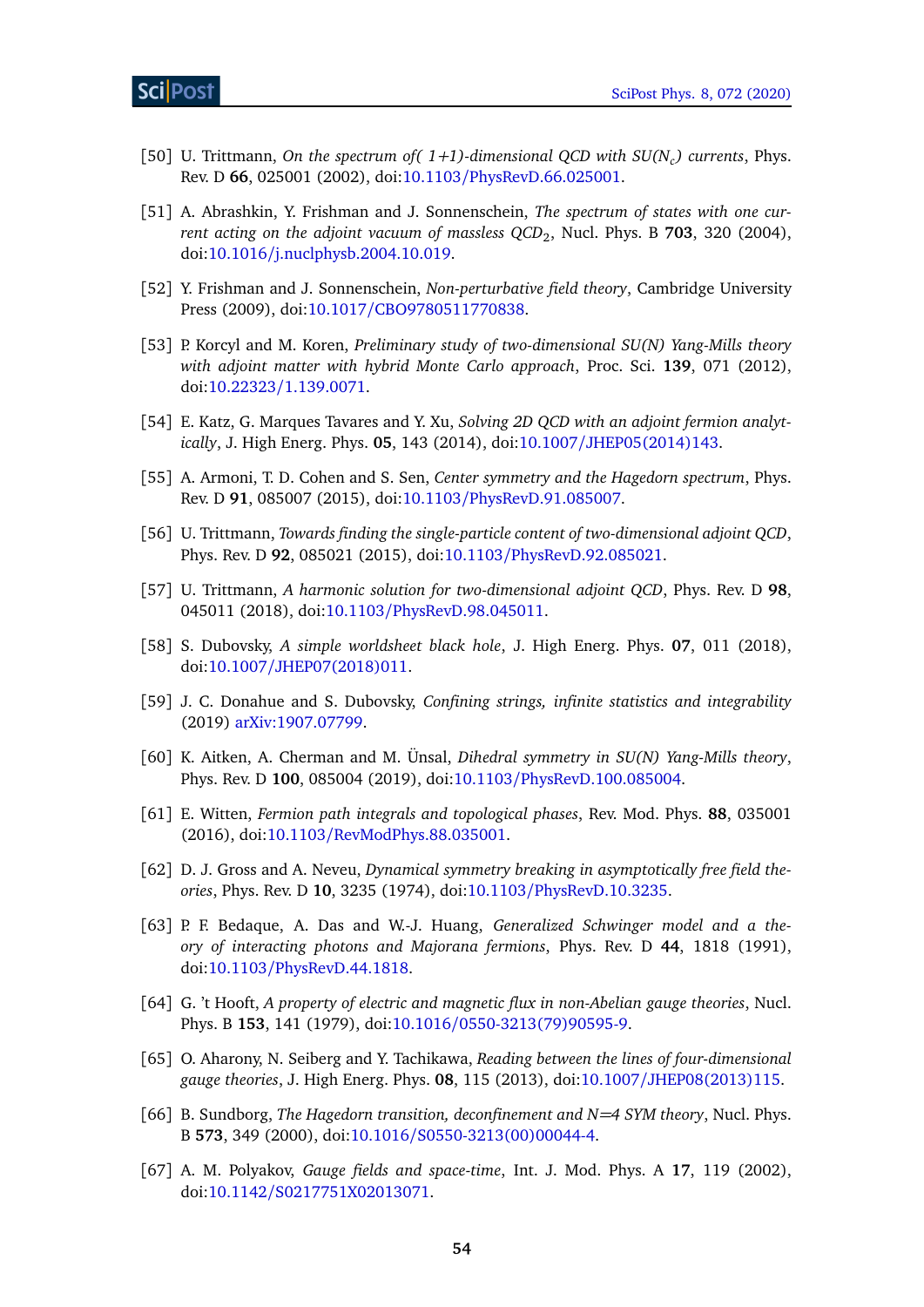- <span id="page-54-0"></span>[68] O. Aharony, J. Marsano, S. Minwalla, K. Papadodimas and M. Van Raamsdonk, *The Hagedorn/deconfinement phase transition in weakly coupled large N gauge theories*, Adv. Theor. Math. Phys. **8**, 603 (2004), doi:10.4310/[ATMP.2004.v8.n4.a1.](http://dx.doi.org/10.4310/ATMP.2004.v8.n4.a1)
- <span id="page-54-1"></span>[69] M. M. Anber and E. Poppitz, *Anomaly matching, (axial) Schwinger models, and high-T super Yang-Mills domain walls*, J. High Energ. Phys. **09**, 076 (2018), doi:10.1007/[JHEP09\(2018\)076.](http://dx.doi.org/10.1007/JHEP09(2018)076)
- [70] A. Armoni and S. Sugimoto, *Vacuum structure of charge k two-dimensional QED and dynamics of an anti D-string near an O1*−*-plane*, J. High Energ. Phys. **03**, 175 (2019), doi:10.1007/[JHEP03\(2019\)175.](http://dx.doi.org/10.1007/JHEP03(2019)175)
- <span id="page-54-2"></span>[71] T. Misumi, Y. Tanizaki and M. Ünsal, *Fractional θ angle, 't Hooft anomaly, and quantum instantons in charge-q multi-flavor Schwinger model*, J. High Energ. Phys. **07**, 018 (2019), doi:10.1007/[JHEP07\(2019\)018.](http://dx.doi.org/10.1007/JHEP07(2019)018)
- <span id="page-54-7"></span>[72] S. Coleman, R. Jackiw and L. Susskind, *Charge shielding and quark confinement in the massive Schwinger model*, Ann. Phys. **93**, 267 (1975), doi[:10.1016](http://dx.doi.org/10.1016/0003-4916(75)90212-2)/0003- [4916\(75\)90212-2.](http://dx.doi.org/10.1016/0003-4916(75)90212-2)
- [73] N. S. Manton, *The Schwinger model and its axial anomaly*, Ann. Phys. **159**, 220 (1985), doi:10.1016/[0003-4916\(85\)90199-X.](http://dx.doi.org/10.1016/0003-4916(85)90199-X)
- <span id="page-54-8"></span>[74] S. Iso and H. Murayama, *Hamiltonian formulation of the Schwinger model: Nonconfinement and screening of the charge*, Prog. Theor. Phys. **84**, 142 (1990), doi:10.1143/[PTP.84.142.](http://dx.doi.org/10.1143/PTP.84.142)
- <span id="page-54-9"></span>[75] T. Pantev and E. Sharpe, *Notes on gauging noneffective group actions* (2005), [arXiv:hep](https://arxiv.org/abs/hep-th/0502027)th/[0502027.](https://arxiv.org/abs/hep-th/0502027)
- [76] T. Pantev and E. Sharpe, *GLSMs for gerbes (and other toric stacks)*, Adv. Theor. Math. Phys. **10**, 77 (2006), doi:10.4310/[ATMP.2006.v10.n1.a4.](http://dx.doi.org/10.4310/ATMP.2006.v10.n1.a4)
- <span id="page-54-10"></span>[77] T. Pantev and E. Sharpe, *String compactifications on Calabi–Yau stacks*, Nucl. Phys. B **733**, 233 (2006), doi:10.1016/[j.nuclphysb.2005.10.035.](http://dx.doi.org/10.1016/j.nuclphysb.2005.10.035)
- <span id="page-54-3"></span>[78] M. F. Atiyah and I. M. Singer, *The index of elliptic operators: V*, Ann. Math. **93**, 139 (1971), doi:10.2307/[1970757.](http://dx.doi.org/10.2307/1970757)
- <span id="page-54-4"></span>[79] R. Dijkgraaf and E. Witten, *Developments in topological gravity*, Int. J. Mod. Phys. A **33**, 1830029 (2018), doi:10.1142/[S0217751X18300296.](http://dx.doi.org/10.1142/S0217751X18300296)
- <span id="page-54-5"></span>[80] R. Thorngren, *Anomalies and bosonization* (2018), [arXiv:1810.04414.](https://arxiv.org/abs/1810.04414)
- [81] D. Radicevic, *Chiral and geometric anomalies in finite systems* (2018), [arXiv:1811.04906.](https://arxiv.org/abs/1811.04906)
- [82] A. Karch, D. Tong and C. Turner, *A web of 2d dualities:* **Z**<sup>2</sup> *gauge fields and Arf invariants*, SciPost Phys. **7**, 007 (2019), doi:10.21468/[SciPostPhys.7.1.007.](http://dx.doi.org/10.21468/SciPostPhys.7.1.007)
- <span id="page-54-6"></span>[83] D. Tong and C. Turner, *Notes on 8 Majorana fermions*, SciPost Phys. Lect. Notes **14** (2020), doi:10.21468/[SciPostPhysLectNotes.14.](http://dx.doi.org/10.21468/SciPostPhysLectNotes.14)
- <span id="page-54-11"></span>[84] Z. C. Wei, C. Wu, Y. Li, S. Zhang and T. Xiang, *Majorana positivity and the fermion sign problem of quantum Monte Carlo simulations*, Phys. Rev. Lett. **116**, 250601 (2016), doi:10.1103/[PhysRevLett.116.250601.](http://dx.doi.org/10.1103/PhysRevLett.116.250601)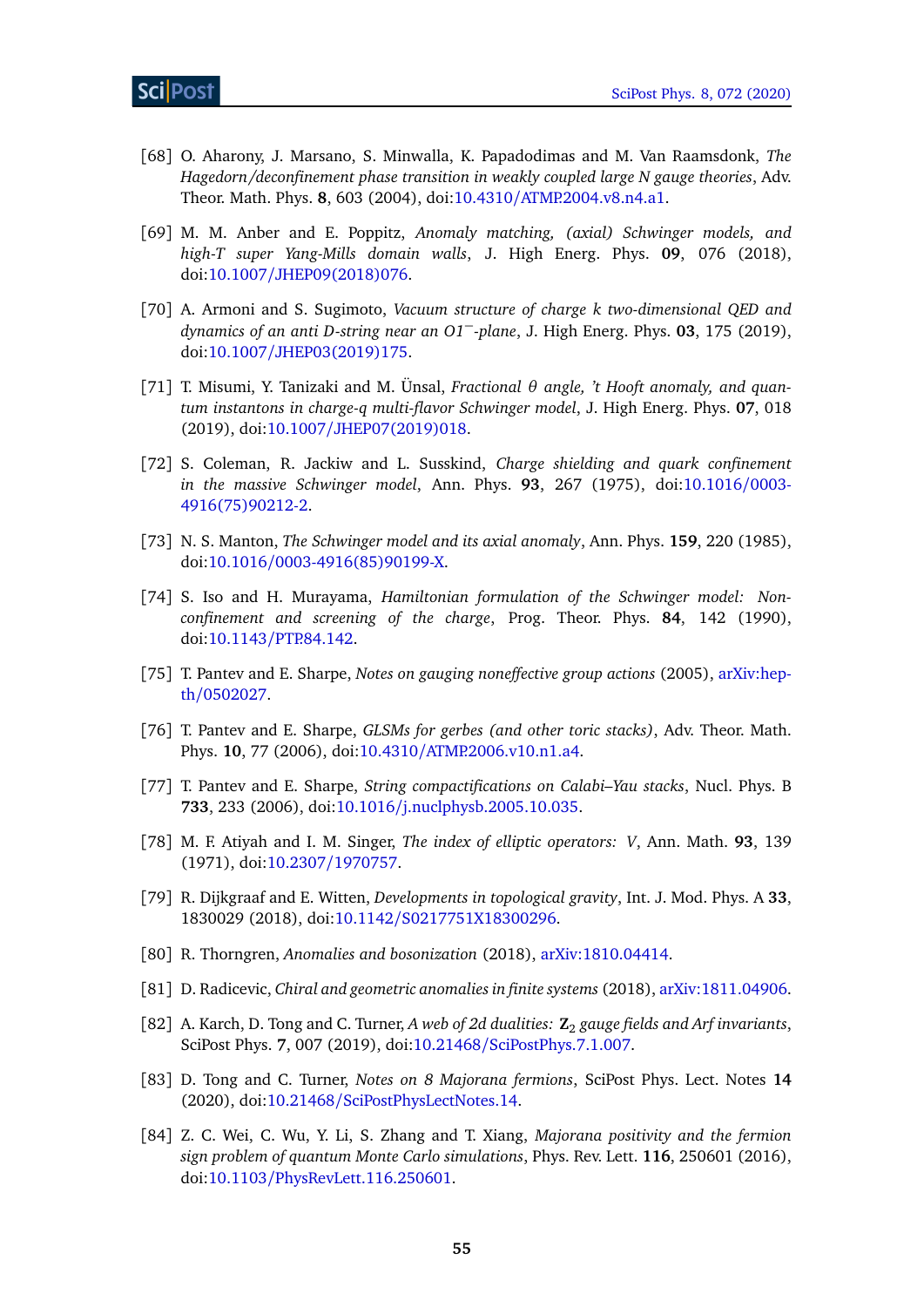- [85] A. Jaffe and B. Janssens, *Characterization of reflection positivity: Majoranas and spins*, Commun. Math. Phys. **346**, 1021 (2016), doi:10.1007/[s00220-015-2545-z.](http://dx.doi.org/10.1007/s00220-015-2545-z)
- <span id="page-55-0"></span>[86] T. Hayata and A. Yamamoto, *Classification of sign-problem-free relativistic fermions on the basis of the Majorana positivity*, Prog. Theor. Exp. Phys. 043B08 (2017), doi[:10.1093](http://dx.doi.org/10.1093/ptep/ptx040)/ptep/ptx040.
- <span id="page-55-1"></span>[87] G.'t Hooft, C. Itzykson, A. Jaffe, H. Lehmann, P. K. Mitter, I. M. Singer and R. Stora, *Recent developments in gauge theories*, Springer US (1980), doi:10.1007/[978-1-4684-](http://dx.doi.org/10.1007/978-1-4684-7571-5) [7571-5.](http://dx.doi.org/10.1007/978-1-4684-7571-5)
- [88] Y. Frishman, A. Schwimmer, T. Banks and S. Yankielowicz, *The axial anomaly and the bound-state spectrum in confining theories*, Nucl. Phys. B **177**, 157 (1981), doi:10.1016/[0550-3213\(81\)90268-6.](http://dx.doi.org/10.1016/0550-3213(81)90268-6)
- <span id="page-55-2"></span>[89] S. Coleman and B. Grossman, *'t Hooft's consistency condition as a consequence of analyticity and unitarity*, Nucl. Phys. B **203**, 205 (1982), doi:10.1016/[0550-3213\(82\)90028-1.](http://dx.doi.org/10.1016/0550-3213(82)90028-1)
- <span id="page-55-3"></span>[90] X.-G. Wen, *Classifying gauge anomalies through symmetry-protected trivial orders and classifying gravitational anomalies through topological orders*, Phys. Rev. D **88**, 045013 (2013), doi:10.1103/[PhysRevD.88.045013.](http://dx.doi.org/10.1103/PhysRevD.88.045013)
- [91] A. Kapustin and R. Thorngren, *Anomalies of discrete symmetries in various dimensions and group cohomology* (2014), [arXiv:1404.3230.](https://arxiv.org/abs/1404.3230)
- [92] G. Young Cho, J. C. Y. Teo and S. Ryu, *Conflicting symmetries in topologically ordered surface states of three-dimensional bosonic symmetry protected topological phases*, Phys. Rev. B **89**, 235103 (2014), doi:10.1103/[PhysRevB.89.235103.](http://dx.doi.org/10.1103/PhysRevB.89.235103)
- [93] J. C. Wang, Z.-C. Gu and X.-G. Wen, *Field-theory representation of gauge-gravity symmetry-protected topological invariants, group cohomology, and beyond*, Phys. Rev. Lett. **114**, 031601 (2015), doi:10.1103/[PhysRevLett.114.031601.](http://dx.doi.org/10.1103/PhysRevLett.114.031601)
- [94] E. Witten, *The "parity" anomaly on an unorientable manifold*, Phys. Rev. B **94**, 195150 (2016), doi:10.1103/[PhysRevB.94.195150.](http://dx.doi.org/10.1103/PhysRevB.94.195150)
- [95] Y. Tachikawa and K. Yonekura, *On time-reversal anomaly of 2+1d topological phases*, Prog. Theor. Exp. Phys. 033B04 (2017), doi[:10.1093](http://dx.doi.org/10.1093/ptep/ptx010)/ptep/ptx010.
- [96] Y. Tanizaki and Y. Kikuchi, *Vacuum structure of bifundamental gauge theories at finite topological angles*, J. High Energ. Phys. **06**, 102 (2017), doi:10.1007/[JHEP06\(2017\)102.](http://dx.doi.org/10.1007/JHEP06(2017)102)
- [97] Y. Kikuchi and Y. Tanizaki, *Global inconsistency, 't Hooft anomaly, and level crossing in quantum mechanics*, Prog. Theor. Exp. Phys. 113B05 (2017), doi[:10.1093](http://dx.doi.org/10.1093/ptep/ptx148)/ptep/ptx148.
- [98] Z. Komargodski, A. Sharon, R. Thorngren and X. Zhou, *Comments on abelian Higgs models and persistent order*, SciPost Phys. **6**, 003 (2019), doi:10.21468/[SciPostPhys.6.1.003.](http://dx.doi.org/10.21468/SciPostPhys.6.1.003)
- <span id="page-55-4"></span>[99] Z. Komargodski, T. Sulejmanpasic and M. Ünsal, *Walls, anomalies, and deconfinement in quantum antiferromagnets*, Phys. Rev. B **97**, 054418 (2018), doi:10.1103/[PhysRevB.97.054418.](http://dx.doi.org/10.1103/PhysRevB.97.054418)
- [100] H. Shimizu and K. Yonekura, *Anomaly constraints on deconfinement and chiral phase transition*, Phys. Rev. D **97**, 105011 (2018), doi:10.1103/[PhysRevD.97.105011.](http://dx.doi.org/10.1103/PhysRevD.97.105011)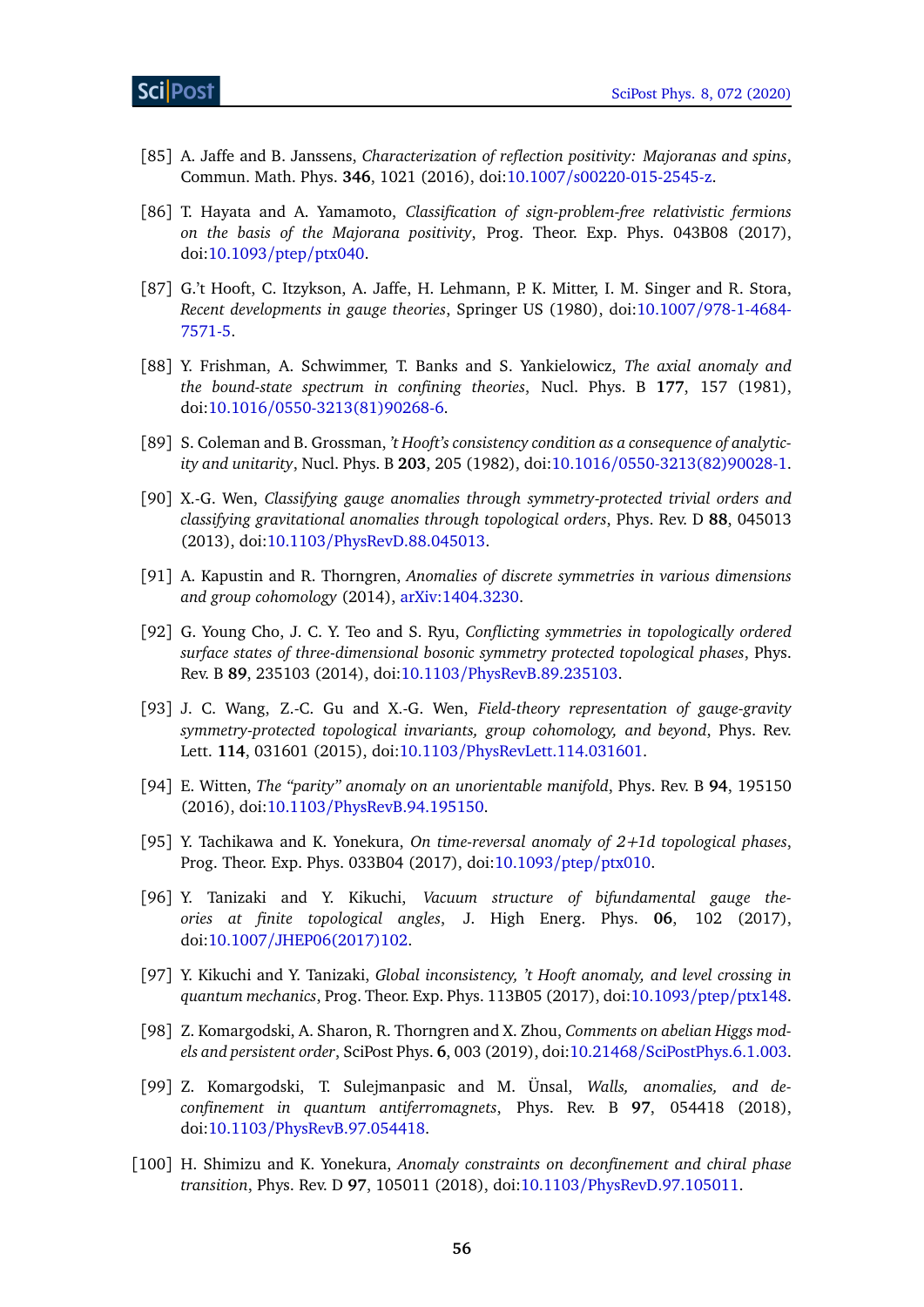- [101] J. Wang, X.-G. Wen and E. Witten, *Symmetric gapped interfaces of SPT Systematic constructions*, Phys. Rev. X 8, 031048 (2018), doi:10.1103/[PhysRevX.8.031048.](http://dx.doi.org/10.1103/PhysRevX.8.031048)
- [102] D. Gaiotto, Z. Komargodski and N. Seiberg, *Time-reversal breaking in QCD*<sup>4</sup> *, walls, and dualities in*  $2 + 1$  *dimensions, J. High Energ. Phys.* **01**, 110 (2018), doi:10.1007/[JHEP01\(2018\)110.](http://dx.doi.org/10.1007/JHEP01(2018)110)
- <span id="page-56-0"></span>[103] Y. Tanizaki, T. Misumi and N. Sakai, *Circle compactification and 't Hooft anomaly*, J. High Energ. Phys. **12**, 056 (2017), doi:10.1007/[JHEP12\(2017\)056.](http://dx.doi.org/10.1007/JHEP12(2017)056)
- [104] Y. Tanizaki, Y. Kikuchi, T. Misumi and N. Sakai, *Anomaly matching for the phase diagram of massless*  $Z_N$ *-QCD*, Phys. Rev. D 97, 054012 (2018), doi:10.1103/[PhysRevD.97.054012.](http://dx.doi.org/10.1103/PhysRevD.97.054012)
- <span id="page-56-1"></span>[105] A. Cherman and M. Unsal, *Critical behavior of gauge theories and Coulomb gases in three and four dimensions* (2017), [arXiv:1711.10567.](https://arxiv.org/abs/1711.10567)
- [106] M. Yamazaki, *Relating 't Hooft anomalies of 4d pure Yang-Mills and 2d* CP*N*−<sup>1</sup> *model*, J. High Energ. Phys. **10**, 172 (2018), doi:10.1007/[JHEP10\(2018\)172.](http://dx.doi.org/10.1007/JHEP10(2018)172)
- [107] M. Guo, P. Putrov and J. Wang, *Time reversal, SU(N) Yang–Mills and cobordisms: Interacting topological superconductors/insulators and quantum spin liquids in 3+1D*, Ann. Phys. **394**, 244 (2018), doi:10.1016/[j.aop.2018.04.025.](http://dx.doi.org/10.1016/j.aop.2018.04.025)
- [108] T. Sulejmanpasic and Y. Tanizaki, *C-P-T anomaly matching in bosonic quantum field theory and spin chains*, Phys. Rev. B **97**, 144201 (2018), doi:10.1103/[PhysRevB.97.144201.](http://dx.doi.org/10.1103/PhysRevB.97.144201)
- [109] Y. Tanizaki and T. Sulejmanpasic, *Anomaly and global inconsistency matching: θ angles, SU*(3)*/U*(1)*2 nonlinear sigma model, SU(3) chains, and generalizations*, Phys. Rev. B **98**, 115126 (2018), doi:10.1103/[PhysRevB.98.115126.](http://dx.doi.org/10.1103/PhysRevB.98.115126)
- [110] R. Kobayashi, K. Shiozaki, Y. Kikuchi and S. Ryu, *Lieb-Schultz-Mattis type theorem with higher-form symmetry and the quantum dimer models*, Phys. Rev. B **99**, 014402 (2019), doi:10.1103/[PhysRevB.99.014402.](http://dx.doi.org/10.1103/PhysRevB.99.014402)
- [111] C. Cordova and T. T. Dumitrescu, *Candidate phases for SU(2) adjoint QCD*<sup>4</sup> *with two flavors from*  $\mathcal{N} = 2$  *supersymmetric Yang-Mills theory* (2018), [arXiv:1806.09592.](https://arxiv.org/abs/1806.09592)
- [112] M. M. Anber and E. Poppitz, *Two-flavor adjoint QCD*, Phys. Rev. D **98**, 034026 (2018), doi:10.1103/[PhysRevD.98.034026.](http://dx.doi.org/10.1103/PhysRevD.98.034026)
- [113] Y. Tanizaki, *Anomaly constraint on massless QCD and the role of Skyrmions in chiral symmetry breaking*, J. High Energ. Phys. **08**, 171 (2018), doi:10.1007/[JHEP08\(2018\)171.](http://dx.doi.org/10.1007/JHEP08(2018)171)
- [114] M. M. Anber and E. Poppitz, *Domain walls in high-T SU(N) super Yang-Mills theory and QCD(adj)*, J. High Energ. Phys. **05**, 151 (2019), doi:10.1007/[JHEP05\(2019\)151.](http://dx.doi.org/10.1007/JHEP05(2019)151)
- [115] M. Hongo, T. Misumi and Y. Tanizaki, *Phase structure of the twisted*  $SU(3)/U(1)^2$  flag sigma model on  $\mathbb{R} \times S^1$ , J. High Energ. Phys. 02, 070 (2019), doi:10.1007/[JHEP02\(2019\)070.](http://dx.doi.org/10.1007/JHEP02(2019)070)
- [116] Z. Wan and J. Wang, *Adjoint QCD*<sup>4</sup> *, deconfined critical phenomena, symmetry-enriched topological quantum field theory, and higher symmetry extension*, Phys. Rev. D **99**, 065013 (2019), doi:10.1103/[PhysRevD.99.065013.](http://dx.doi.org/10.1103/PhysRevD.99.065013)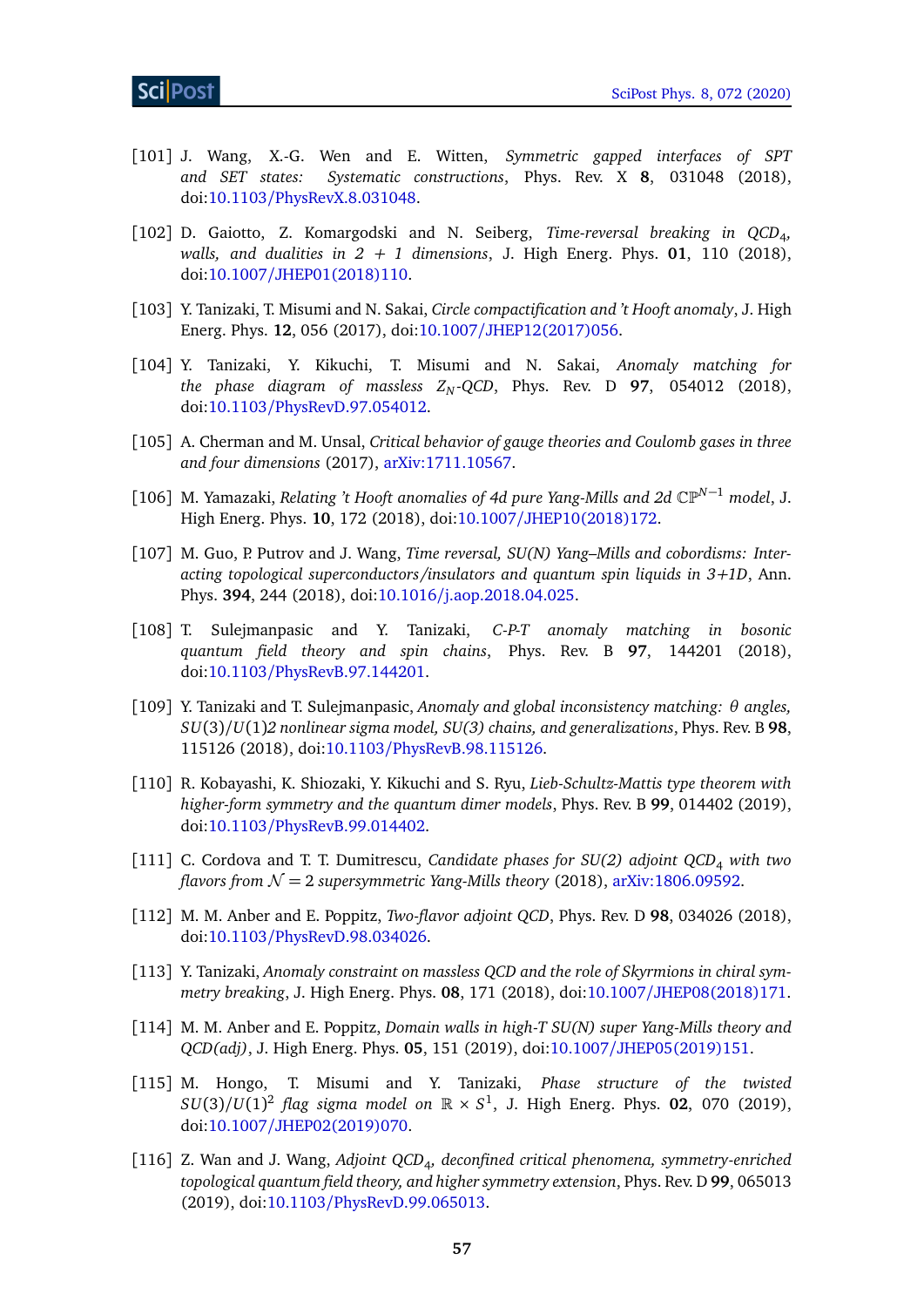- <span id="page-57-0"></span>[117] K. Yonekura, *Anomaly matching in QCD thermal phase transition*, J. High Energ. Phys. **05**, 062 (2019), doi:10.1007/[JHEP05\(2019\)062.](http://dx.doi.org/10.1007/JHEP05(2019)062)
- <span id="page-57-1"></span>[118] K. Fujikawa, *Path-integral measure for gauge-invariant fermion theories*, Phys. Rev. Lett. **42**, 1195 (1979), doi:10.1103/[PhysRevLett.42.1195.](http://dx.doi.org/10.1103/PhysRevLett.42.1195)
- <span id="page-57-2"></span>[119] K. Fujikawa, *Path integral for gauge theories with fermions*, Phys. Rev. D **21**, 2848 (1980), doi:10.1103/[PhysRevD.21.2848.](http://dx.doi.org/10.1103/PhysRevD.21.2848)
- <span id="page-57-3"></span>[120] E. Witten, *Non-abelian bosonization in two dimensions*, Commun. Math. Phys. **92**, 455 (1984), doi:10.1007/[BF01215276.](http://dx.doi.org/10.1007/BF01215276)
- <span id="page-57-4"></span>[121] P. Di Francesco, P. Mathieu and D. Sénéchal, *Conformal field theory*, Springer New York (1997), doi:10.1007/[978-1-4612-2256-9.](http://dx.doi.org/10.1007/978-1-4612-2256-9)
- <span id="page-57-5"></span>[122] M. M. Anber, E. Poppitz and T. Sulejmanpašić, *Strings from domain walls in supersymmetric Yang-Mills theory and adjoint QCD*, Phys. Rev. D **92**, 021701 (2015), doi:10.1103/[PhysRevD.92.021701.](http://dx.doi.org/10.1103/PhysRevD.92.021701)
- [123] T. Sulejmanpasic, H. Shao, A. W. Sandvik and M. Ünsal, *Confinement in the bulk, deconfinement on the wall: Infrared equivalence between compactified QCD and quantum magnets*, Phys. Rev. Lett. **119**, 091601 (2017), doi:10.1103/[PhysRevLett.119.091601.](http://dx.doi.org/10.1103/PhysRevLett.119.091601)
- <span id="page-57-6"></span>[124] H. Nishimura and Y. Tanizaki, *High-temperature domain walls of QCD with imaginary chemical potentials*, J. High Energ. Phys. **06**, 040 (2019), doi:10.1007/[JHEP06\(2019\)040.](http://dx.doi.org/10.1007/JHEP06(2019)040)
- <span id="page-57-7"></span>[125] C. G. Callan and J. A. Harvey, *Anomalies and fermion zero modes on strings and domain walls*, Nucl. Phys. B **250**, 427 (1985), doi:10.1016/[0550-3213\(85\)90489-4.](http://dx.doi.org/10.1016/0550-3213(85)90489-4)
- <span id="page-57-8"></span>[126] R. Jackiw and C. Rebbi, *Solitons with fermion number 1/2*, Phys. Rev. D **13**, 3398 (1976), doi:10.1103/[PhysRevD.13.3398.](http://dx.doi.org/10.1103/PhysRevD.13.3398)
- <span id="page-57-9"></span>[127] Y. Tanizaki and M. Ünsal, *Modified instanton sum in QCD and higher-groups*, J. High Energ. Phys. **03**, 123 (2020), doi:10.1007/[JHEP03\(2020\)123.](http://dx.doi.org/10.1007/JHEP03(2020)123)
- <span id="page-57-10"></span>[128] C. Vafa and E. Witten, *Parity conservation in quantum chromodynamics*, Phys. Rev. Lett. **53**, 535 (1984), doi:10.1103/[PhysRevLett.53.535.](http://dx.doi.org/10.1103/PhysRevLett.53.535)
- <span id="page-57-11"></span>[129] V. Azcoiti and A. Galante, *Parity and CT realization in QCD*, Phys. Rev. Lett. **83**, 1518 (1999), doi:10.1103/[PhysRevLett.83.1518.](http://dx.doi.org/10.1103/PhysRevLett.83.1518)
- [130] X. Ji, *On absence of spontaneous parity breaking in QCD*, Phys. Lett. B **554**, 33 (2003), doi:10.1016/[S0370-2693\(02\)03273-2.](http://dx.doi.org/10.1016/S0370-2693(02)03273-2)
- <span id="page-57-12"></span>[131] T. D. Cohen, *Spontaneous parity violation in QCD at finite temperature: On the inapplicability of the Vafa-Witten theorem*, Phys. Rev. D **64**, 047704 (2001), doi:10.1103/[PhysRevD.64.047704.](http://dx.doi.org/10.1103/PhysRevD.64.047704)
- <span id="page-57-13"></span>[132] M. Aguado and M. Asorey, *Vafa-Witten theorem and Lee-Yang singularities*, Phys. Rev. D **80**, 127702 (2009), doi:10.1103/[PhysRevD.80.127702.](http://dx.doi.org/10.1103/PhysRevD.80.127702)
- <span id="page-57-14"></span>[133] A. Kapustin, *Symmetry protected topological phases, anomalies, and cobordisms: Beyond Group Cohomology* (2014), [arXiv:1403.1467.](https://arxiv.org/abs/1403.1467)
- <span id="page-57-15"></span>[134] A. Kapustin, *Bosonic topological insulators and paramagnets: a view from cobordisms* (2014), [arXiv:1404.6659.](https://arxiv.org/abs/1404.6659)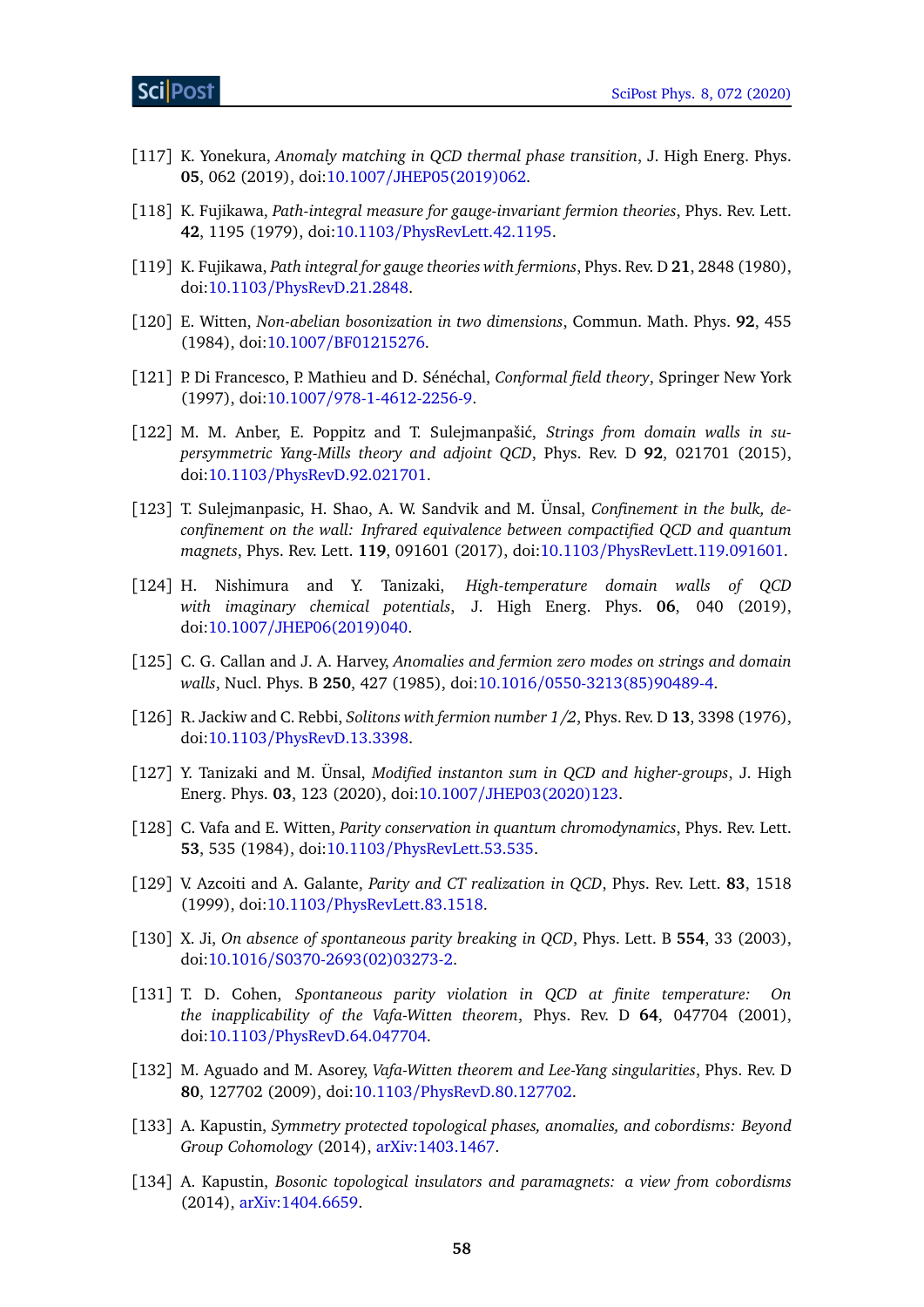- <span id="page-58-0"></span>[135] D. S. Freed and M. J. Hopkins, *Reflection positivity and invertible topological phases* (2016), [arXiv:1604.06527.](https://arxiv.org/abs/1604.06527)
- <span id="page-58-1"></span>[136] K. Yonekura, *On the cobordism classification of symmetry protected topological phases*, Commun. Math. Phys. **368**, 1121 (2019), doi:10.1007/[s00220-019-03439-y.](http://dx.doi.org/10.1007/s00220-019-03439-y)
- <span id="page-58-2"></span>[137] D. J. Gross, R. D. Pisarski and L. G. Yaffe, *QCD and instantons at finite temperature*, Rev. Mod. Phys. **53**, 43 (1981), doi:10.1103/[RevModPhys.53.43.](http://dx.doi.org/10.1103/RevModPhys.53.43)
- <span id="page-58-3"></span>[138] A. Cherman and E. Poppitz, *Emergent dimensions and branes from large-N confinement*, Phys. Rev. D **94**, 125008 (2016), doi:10.1103/[PhysRevD.94.125008.](http://dx.doi.org/10.1103/PhysRevD.94.125008)
- <span id="page-58-4"></span>[139] K. Aitken, A. Cherman, E. Poppitz and L. G. Yaffe, *QCD on a small circle*, Phys. Rev. D **96**, 096022 (2017), doi:10.1103/[PhysRevD.96.096022.](http://dx.doi.org/10.1103/PhysRevD.96.096022)
- <span id="page-58-5"></span>[140] M. Li, *Large N solution of the 2D supersymmetric Yang-Mills theory*, Nucl. Phys. B **446**, 16 (1995), doi:10.1016/[0550-3213\(95\)00213-C.](http://dx.doi.org/10.1016/0550-3213(95)00213-C)
- <span id="page-58-6"></span>[141] Y. Matsumura, N. Sakai and T. Sakai, *Mass spectra of supersymmetric Yang-Mills theories in 1+1 dimensions*, Phys. Rev. D **52**, 2446 (1995), doi:10.1103/[PhysRevD.52.2446.](http://dx.doi.org/10.1103/PhysRevD.52.2446)
- <span id="page-58-7"></span>[142] T. D. Cohen, *QCD and the Hagedorn spectrum*, J. High Energ. Phys. **06**, 098 (2010), doi:10.1007/[JHEP06\(2010\)098.](http://dx.doi.org/10.1007/JHEP06(2010)098)
- <span id="page-58-8"></span>[143] T. D. Cohen and V. Krejčiřík, *The Hagedorn spectrum and large*  $N_c$  *QCD in 2+1 and 3+1 dimensions*, J. High Energ. Phys. **08**, 138 (2011), doi:10.1007/[JHEP08\(2011\)138.](http://dx.doi.org/10.1007/JHEP08(2011)138)
- <span id="page-58-9"></span>[144] D. Kutasov and N. Seiberg, *Number of degrees of freedom, density of states and tachyons in string theory and CFT*, Nucl. Phys. B **358**, 600 (1991), doi[:10.1016](http://dx.doi.org/10.1016/0550-3213(91)90426-X)/0550- [3213\(91\)90426-X.](http://dx.doi.org/10.1016/0550-3213(91)90426-X)
- [145] K. R. Dienes, *Modular invariance, finiteness, and misaligned supersymmetry: New constraints on the numbers of physical string states*, Nucl. Phys. B **429**, 533 (1994), doi:10.1016/[0550-3213\(94\)90153-8.](http://dx.doi.org/10.1016/0550-3213(94)90153-8)
- <span id="page-58-10"></span>[146] K. R. Dienes, M. Moshe and R. C. Myers, *String theory, misaligned supersymmetry, and the supertrace constraints*, Phys. Rev. Lett. **74**, 4767 (1995), doi:10.1103/[PhysRevLett.74.4767.](http://dx.doi.org/10.1103/PhysRevLett.74.4767)
- <span id="page-58-11"></span>[147] V. A. Kazakov and I. K. Kostov, *Non-linear strings in two-dimensional U*(∞) *gauge theory*, Nucl. Phys. B **176**, 199 (1980), doi:10.1016/[0550-3213\(80\)90072-3.](http://dx.doi.org/10.1016/0550-3213(80)90072-3)
- [148] V. A. Kazakov and I. K. Kostov, *Computation of the Wilson loop functional in*  $two$ -dimensional  $U(\infty)$  *lattice gauge theory*, Phys. Lett. B 105, 453 (1981), doi:10.1016/[0370-2693\(81\)91203-X.](http://dx.doi.org/10.1016/0370-2693(81)91203-X)
- [149] D. J. Gross, *Two-dimensional QCD as a string theory*, Nucl. Phys. B **400**, 161 (1993), doi:10.1016/[0550-3213\(93\)90402-B.](http://dx.doi.org/10.1016/0550-3213(93)90402-B)
- [150] D. J. Gross and W. Taylor, *Two-dimensional QCD is a string theory*, Nucl. Phys. B **400**, 181 (1993), doi:10.1016/[0550-3213\(93\)90403-C.](http://dx.doi.org/10.1016/0550-3213(93)90403-C)
- [151] D. J. Gross and W. Taylor, *Twists and Wilson loops in the string theory of two-dimensional QCD*, Nucl. Phys. B **403**, 395 (1993), doi:10.1016/[0550-3213\(93\)90042-N.](http://dx.doi.org/10.1016/0550-3213(93)90042-N)
- <span id="page-58-12"></span>[152] D. J. Gross and A. Matytsin, *Some properties of large-N two-dimensional Yang-Mills theory*, Nucl. Phys. B **437**, 541 (1995), doi:10.1016/[0550-3213\(94\)00570-5.](http://dx.doi.org/10.1016/0550-3213(94)00570-5)